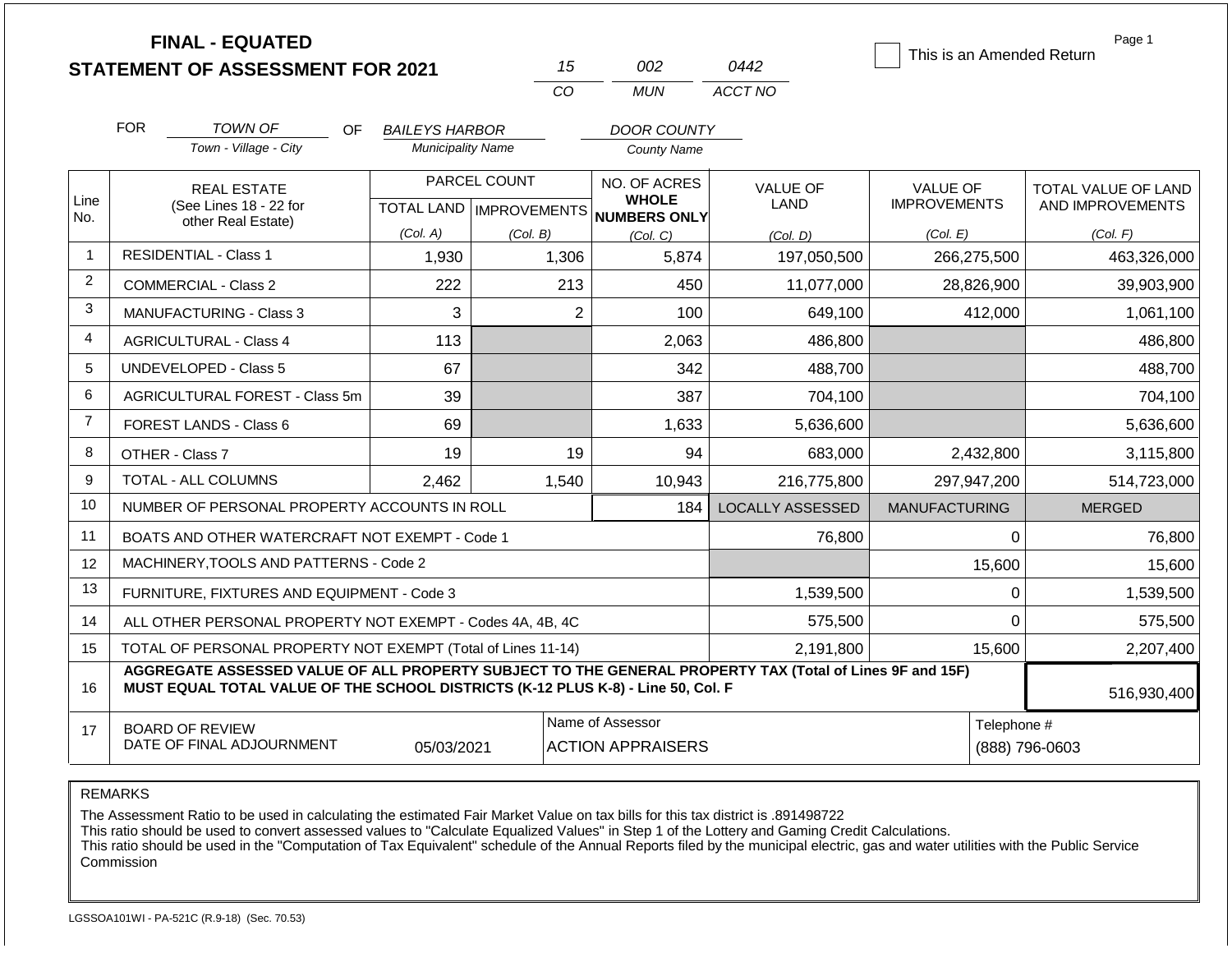2021 15 002 0442

FOREST LANDS (Line 7) and FOREST CROPS (in this section) - are **NOT** the same *YEAR CO MUN ACCT NO*

| 18 | (a) PARCELS                                                                    | (b) ACRES       |  | Private Forest Crop - Reg Class @ 10¢ per acre<br>(c) ASSESSED VALUE           |                                                                              |                   | (d) PARCELS |                                               | Private Forest Crop - Reg Class @ \$2.52 per acre               | (f) ASSESSED VALUE |
|----|--------------------------------------------------------------------------------|-----------------|--|--------------------------------------------------------------------------------|------------------------------------------------------------------------------|-------------------|-------------|-----------------------------------------------|-----------------------------------------------------------------|--------------------|
|    |                                                                                |                 |  |                                                                                | Entered Before 2005 Managed Forest - Ferrous Mining CLOSED @ \$7.87 per acre |                   |             |                                               |                                                                 |                    |
| 19 | Private Forest Crop - Special Class @ 20¢ per acre<br>(b) ACRES<br>(a) PARCELS |                 |  | (c) ASSESSED VALUE                                                             | (d) PARCELS                                                                  |                   | (e) ACRES   |                                               | (f) ASSESSED VALUE                                              |                    |
|    |                                                                                |                 |  | Entered Before 2005 Managed Forest - OPEN @ 74 ¢ per acre                      |                                                                              |                   |             | Entered Before 2005 Managed Forest - CLOSED @ |                                                                 | \$1.75 per acre    |
| 20 | (a) PARCELS                                                                    | (b) ACRES       |  | (c) ASSESSED VALUE                                                             |                                                                              | (d) PARCELS       |             | (e) ACRES                                     |                                                                 | (f) ASSESSED VALUE |
|    | 3                                                                              | 59.53           |  | 534,000                                                                        |                                                                              | 19                |             | 469.86                                        |                                                                 | 5,018,500          |
|    |                                                                                |                 |  | Entered After 2004 Managed Forest - OPEN @ \$2.04 per acre                     | Entered After 2004 Managed Forest - CLOSED @ \$ 10.20 per acre               |                   |             |                                               |                                                                 |                    |
| 21 | (a) PARCELS                                                                    | (b) ACRES       |  | (c) ASSESSED VALUE                                                             | (d) PARCELS                                                                  |                   | (e) ACRES   |                                               | (f) ASSESSED VALUE                                              |                    |
|    |                                                                                | 40              |  | 144.000                                                                        | $12 \overline{ }$                                                            |                   | 294.37      |                                               | 3.469.900                                                       |                    |
|    | (a) County Forest Cropland Acres                                               |                 |  | (b) Federal Acres                                                              | (d) County (NOT FOREST CROP) Acres<br>(c) State Acres                        |                   |             |                                               | (e) Other Acres                                                 |                    |
| 22 |                                                                                |                 |  |                                                                                |                                                                              |                   |             |                                               |                                                                 |                    |
|    |                                                                                |                 |  |                                                                                |                                                                              | 2,622.25<br>45.34 |             |                                               | 3,967.82                                                        |                    |
|    |                                                                                |                 |  | Assessed Value of Omitted Property From Prior Years (Sec. 70.44)               |                                                                              |                   |             |                                               | Assessed Value of Sec. 70.43 Corrections of Errors by Assessors |                    |
| 23 |                                                                                | (a) REAL ESTATE |  | (b) PERSONAL                                                                   |                                                                              | (c1) REAL ESTATE  |             |                                               | (c2) PERSONAL                                                   |                    |
|    |                                                                                |                 |  |                                                                                |                                                                              |                   |             |                                               |                                                                 |                    |
|    |                                                                                |                 |  | Manufacturing Equated Value of Omitted Property From Prior Years (Sec. 70.995) | Mfg. Equated Value of Sec.70.43 Corrections of Errors by Assessors           |                   |             |                                               |                                                                 |                    |
|    |                                                                                | (d) REAL ESTATE |  | (e) PERSONAL                                                                   |                                                                              |                   |             | (f1) REAL ESTATE                              |                                                                 | (f2) PERSONAL      |
|    |                                                                                |                 |  |                                                                                |                                                                              |                   |             |                                               |                                                                 |                    |

### **SPECIAL DISTRICTS**

| Line<br>No. | Enter 6-digit<br>Special District<br>Code (Col. A) | <b>Account</b><br><b>Number</b><br>(Col. B) | <b>Special District Name</b><br>(Col. C) | <b>Locally Assessed Value</b><br>of Real Estate and<br><b>Personal Property (Col. D)</b> | Mfg Value of Real Estate<br>and Personal Property<br>(Col. E) | <b>Merged Value of</b><br><b>Real Estate and</b><br>Personal Property (Col. F) |
|-------------|----------------------------------------------------|---------------------------------------------|------------------------------------------|------------------------------------------------------------------------------------------|---------------------------------------------------------------|--------------------------------------------------------------------------------|
| 24          |                                                    |                                             |                                          |                                                                                          |                                                               |                                                                                |
| 25          |                                                    |                                             |                                          |                                                                                          |                                                               |                                                                                |
| 26          |                                                    |                                             |                                          |                                                                                          |                                                               |                                                                                |
| 27          |                                                    |                                             |                                          |                                                                                          |                                                               |                                                                                |
| 28          |                                                    |                                             |                                          |                                                                                          |                                                               |                                                                                |
| 29          |                                                    |                                             |                                          |                                                                                          |                                                               |                                                                                |
| 30          |                                                    |                                             |                                          |                                                                                          |                                                               |                                                                                |
| 31          |                                                    |                                             |                                          |                                                                                          |                                                               |                                                                                |
| 32          |                                                    |                                             |                                          |                                                                                          |                                                               |                                                                                |
| 33          |                                                    |                                             |                                          |                                                                                          |                                                               |                                                                                |
| 34          |                                                    |                                             |                                          |                                                                                          |                                                               |                                                                                |
| 35          |                                                    |                                             |                                          |                                                                                          |                                                               |                                                                                |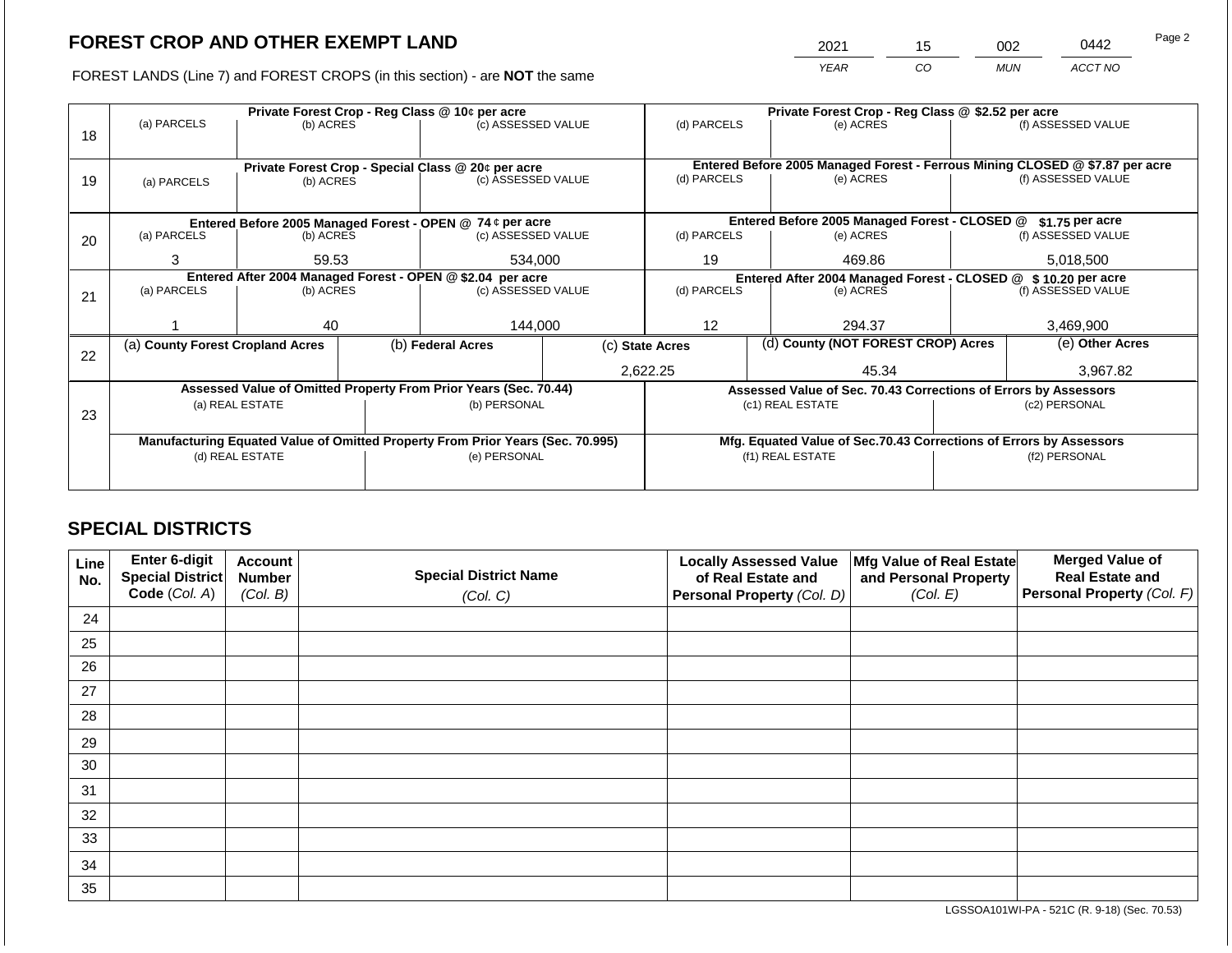#### *YEAR*  2021  $\overline{co}$ 15 *MUN*  002 *ACCT NO*  0442 **Line No. Enter 6-digit School District Code** *(Col. A)* **Account Number** *(Col. B)* **School District Name** *(Col. C)* **Locally Assessed Value of Real Estate and Personal Property** *(Col. D)* **Mfg Value of Real Estate and Personal Property** *(Col. E)* **Merged Value of Real Estate and Personal Property** *(Col. F)* **A. SCHOOL DISTRICTS (K-8 and K-12)** 36 37 38 39 40 41 42 43 44 45 46 47 48 49 50 TOTAL ASSESSED VALUE OF SCHOOL DISTRICTS (K-8 and K-12) **B. UNION HIGH SCHOOL DISTRICTS** 51 52 53 54 55 **C. TECHNICAL COLLEGE DISTRICTS** 56 57 58 59 TOTAL ASSESSED VALUE OF TECHNICAL COLLEGES TOTAL ASSESSED VALUE OF UNION HIGH SCHOOLS 152114 0106 SCH D OF GIBRALTAR AREA 515,853,700 515,853,700 001300 | 0012 | NORTHEAST WISCONSIN TECH COLLEGE GNBY 515,853,700 1,076,700 516,930,400 1,076,700 516,930,400 1,076,700 516,930,400 515,853,700 1,076,700 516,930,400

 *I hereby certify, to the best of my knowledge and belief, this form is complete and correct.*

**SCHOOL DISTRICTS**

| Name                                           |                    | Title | Submission date        |
|------------------------------------------------|--------------------|-------|------------------------|
| <b>CHRIS MOE</b>                               |                    |       | 2021<br>13<br>∩ҕ<br>◡◡ |
| Phone                                          | Email address      |       |                        |
| 920<br>746<br>2285<br>$\overline{\phantom{a}}$ | CMOE@CO.DOOR.WI.US |       |                        |

LGSSOA101WI -PA-521C (R. 9-18) (Sec. 70.53)

Page 3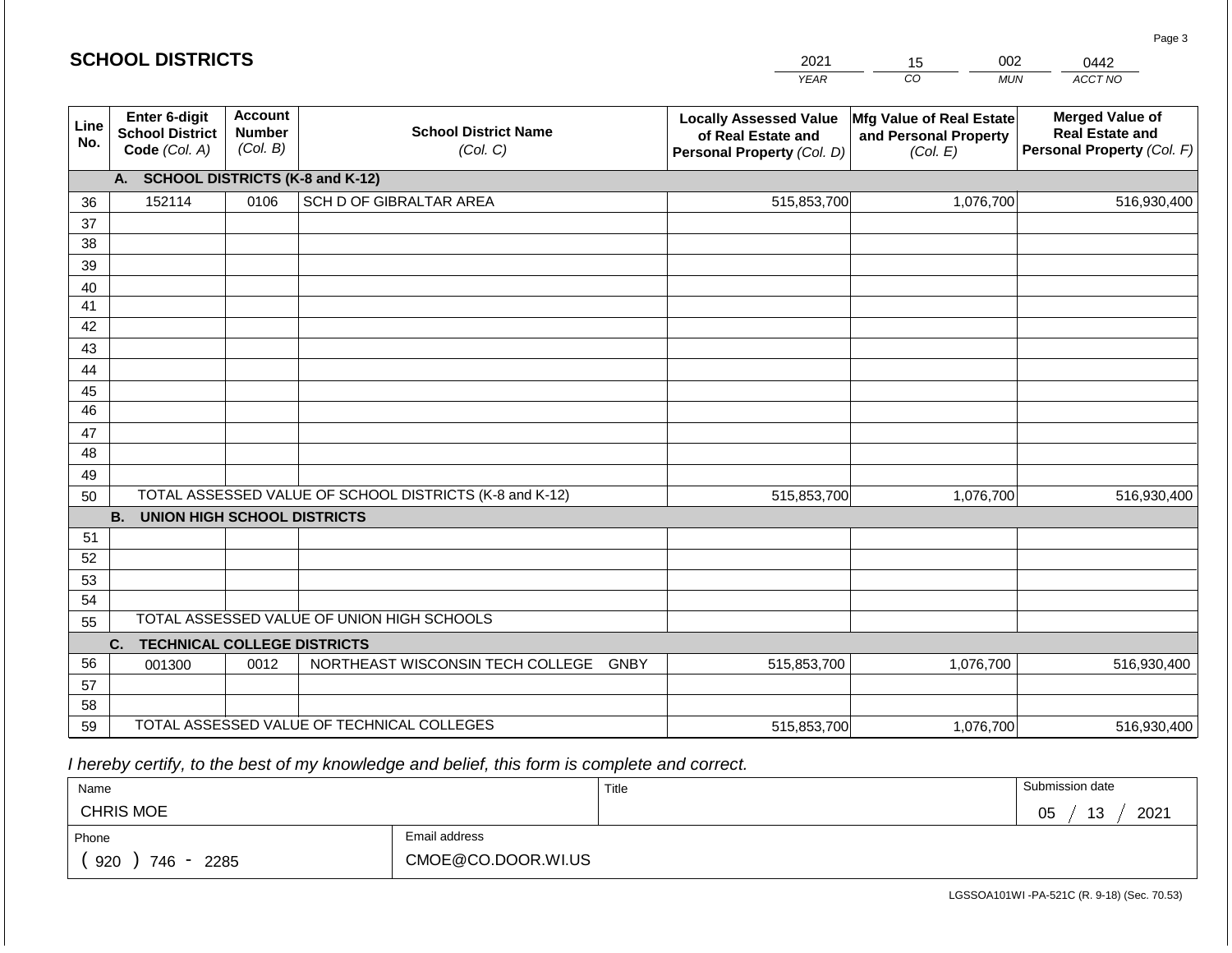- Each municipality's SOA is completed after the Board of Review and includes any changes made to the locally assessed values, under state law (sec. 70.53, Wis. Stats.)
- The Wisconsin Department of Revenue (DOR) merges the locally assessed values with the state assessed manufacturing values
- DOR provides the information regarding district names and codes. If a district is not listed, contact DOR.

Note: If you submit an amended SOA to DOR after your municipality's SOA is equated and posted to our website, we will process the SOA. However, DOR will not recalculate the *aggregate ratio or update the final SOA posted on our website. You should use the corrected values to calculate your tax rates.*

### **Page 1: Real Estate and Personal Property**

- Lines 1-9 assessed real estate values, parcel counts and acres by classification
- Lines 10-15 assessed personal property values and number of accounts by class
- Line 16 aggregate assessed value of all property subject to general property; use to calculate tax rates. Note: This line equals the total assessed value of K-8 and K-12 school districts (Line 50) and total assessed value of technical colleges (Line 59).
- Remarks assessment ratio used to calculate estimated fair market value on property tax bills

### **Page 2: Forest Crop, Other Exempt Land and Special Districts**

- Lines 18-21 private forest crop and managed forest lands assessed values
- Line  $22 -$  tax exempt land acres
- Line 23 prior years assessed value of omitted property under sec. 70.44 and correction of errors under sec. 70.43 shown by locally assessed or manufacturing real estate and personal property. Note: If there is an amount on this line, report the corresponding tax in the Statement of Taxes, Sections J or K.
- Lines 24-35 special district assessed values. These values are used to calculate tax rates for the special districts.

### **Page 3: School Districts**

- Lines 36-50 school districts (K-8 and K-12) assessed values. These values are used to calculate tax rates for school districts.
- Lines 51-55 union high school district assessed values. These values are used to calculate tax rates for union high school districts.
- Lines 56-59 technical college assessed values. These values are used to calculate tax rates for technical colleges.

If you have questions: Email: lgs@wisconsin.gov

 Phone: (608) 266-2569 or (608) 264-6892 Fax: (608) 264-6887

3AILEYS HARBOR, WI 54202 - 0308 BAILEYS HARBOR, WI 54202 - 0308TOWN OF BAILEYS HARBOR HALEY ADAMS<br>TOWN OF BAILEYS HARBOR 2392 CTH F, PO BOX 308 2392 CTH F, PO BOX 308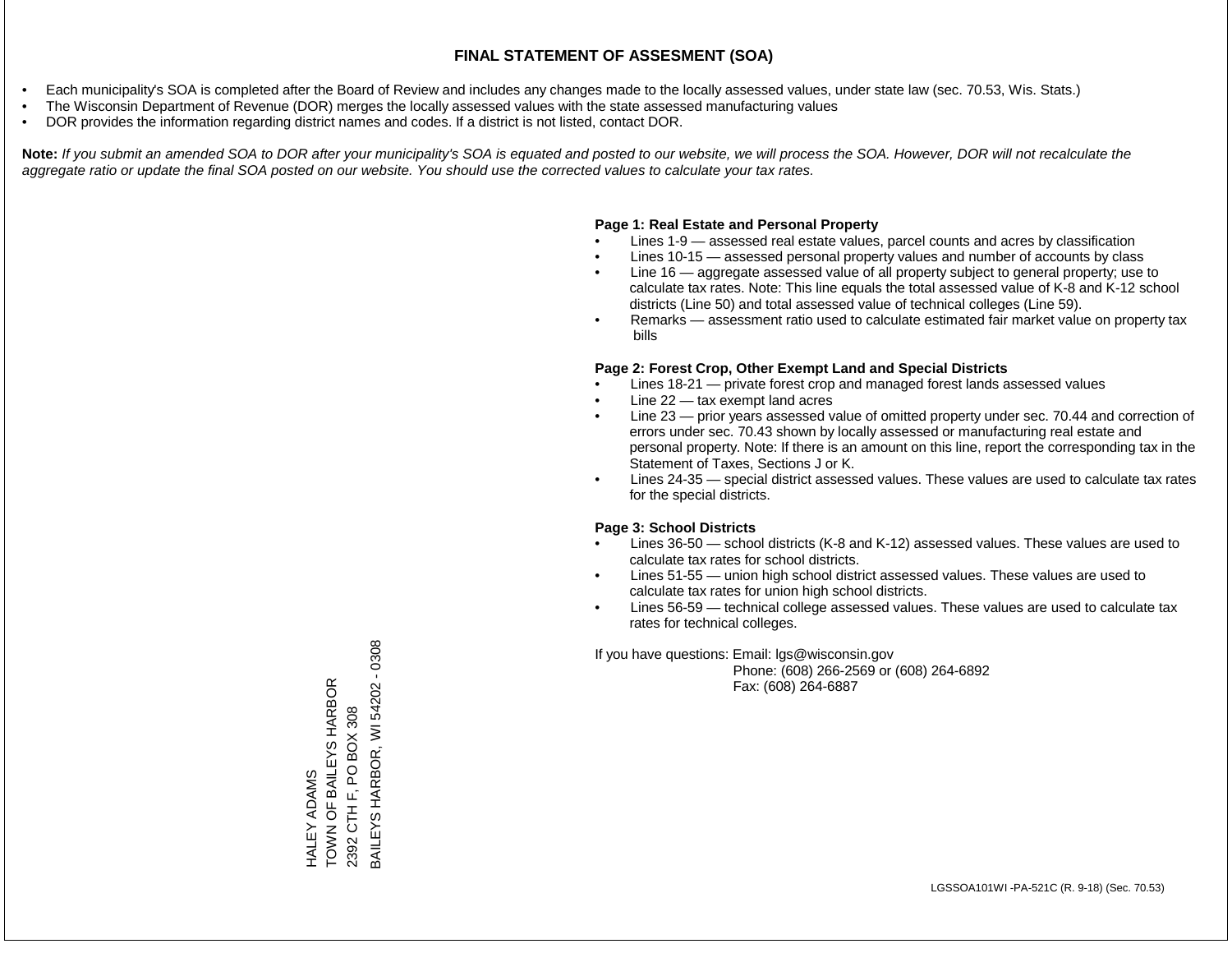|                |            | <b>FINAL - EQUATED</b><br><b>STATEMENT OF ASSESSMENT FOR 2021</b>                                                                                                                            |                          | 15                                        | 004                                                 | 0443                           | This is an Amended Return              | Page 1                                         |
|----------------|------------|----------------------------------------------------------------------------------------------------------------------------------------------------------------------------------------------|--------------------------|-------------------------------------------|-----------------------------------------------------|--------------------------------|----------------------------------------|------------------------------------------------|
|                |            |                                                                                                                                                                                              |                          | CO                                        | <b>MUN</b>                                          | ACCT NO                        |                                        |                                                |
|                | <b>FOR</b> | <b>TOWN OF</b><br>OF.                                                                                                                                                                        | <b>BRUSSELS</b>          |                                           | <b>DOOR COUNTY</b>                                  |                                |                                        |                                                |
|                |            | Town - Village - City                                                                                                                                                                        | <b>Municipality Name</b> |                                           | <b>County Name</b>                                  |                                |                                        |                                                |
| Line<br>No.    |            | <b>REAL ESTATE</b><br>(See Lines 18 - 22 for                                                                                                                                                 |                          | PARCEL COUNT<br>TOTAL LAND   IMPROVEMENTS | NO. OF ACRES<br><b>WHOLE</b><br><b>NUMBERS ONLY</b> | <b>VALUE OF</b><br><b>LAND</b> | <b>VALUE OF</b><br><b>IMPROVEMENTS</b> | <b>TOTAL VALUE OF LAND</b><br>AND IMPROVEMENTS |
|                |            | other Real Estate)                                                                                                                                                                           | (Col. A)                 | (Col. B)                                  | (Col, C)                                            | (Col. D)                       | (Col. E)                               | (Col. F)                                       |
| $\mathbf 1$    |            | <b>RESIDENTIAL - Class 1</b>                                                                                                                                                                 | 405                      |                                           | 387<br>968                                          | 5,047,600                      | 54,722,200                             | 59,769,800                                     |
| 2              |            | <b>COMMERCIAL - Class 2</b>                                                                                                                                                                  | 60                       |                                           | 45<br>133                                           | 540,500                        | 4,635,700                              | 5,176,200                                      |
| 3              |            | <b>MANUFACTURING - Class 3</b>                                                                                                                                                               | $\Omega$                 |                                           | $\Omega$<br>$\Omega$                                | $\Omega$                       | 0                                      | $\Omega$                                       |
| 4              |            | <b>AGRICULTURAL - Class 4</b>                                                                                                                                                                | 585                      |                                           | 12,732                                              | 2,561,000                      |                                        | 2,561,000                                      |
| 5              |            | <b>UNDEVELOPED - Class 5</b>                                                                                                                                                                 | 498                      |                                           | 2,202                                               | 3,028,700                      |                                        | 3,028,700                                      |
| 6              |            | AGRICULTURAL FOREST - Class 5m                                                                                                                                                               | 183                      |                                           | 2,000                                               | 3,163,800                      |                                        | 3,163,800                                      |
| $\overline{7}$ |            | <b>FOREST LANDS - Class 6</b>                                                                                                                                                                | 115                      |                                           | 1,888                                               | 5,453,400                      |                                        | 5,453,400                                      |
| 8              |            | OTHER - Class 7                                                                                                                                                                              | 120                      | 121                                       | 198                                                 | 1,022,400                      | 8,239,400                              | 9,261,800                                      |
| 9              |            | <b>TOTAL - ALL COLUMNS</b>                                                                                                                                                                   | 1,966                    |                                           | 553<br>20,121                                       | 20,817,400                     | 67,597,300                             | 88,414,700                                     |
| 10             |            | NUMBER OF PERSONAL PROPERTY ACCOUNTS IN ROLL                                                                                                                                                 |                          |                                           | 37                                                  | <b>LOCALLY ASSESSED</b>        | <b>MANUFACTURING</b>                   | <b>MERGED</b>                                  |
| 11             |            | BOATS AND OTHER WATERCRAFT NOT EXEMPT - Code 1                                                                                                                                               |                          |                                           |                                                     | 0                              | $\pmb{0}$                              | $\Omega$                                       |
| 12             |            | MACHINERY, TOOLS AND PATTERNS - Code 2                                                                                                                                                       |                          |                                           |                                                     |                                | $\mathbf 0$                            | $\Omega$                                       |
| 13             |            | FURNITURE, FIXTURES AND EQUIPMENT - Code 3                                                                                                                                                   |                          |                                           |                                                     | 280,600                        | $\mathbf 0$                            | 280,600                                        |
| 14             |            | ALL OTHER PERSONAL PROPERTY NOT EXEMPT - Codes 4A, 4B, 4C                                                                                                                                    |                          |                                           |                                                     | 82,900                         | $\mathbf 0$                            | 82,900                                         |
| 15             |            | TOTAL OF PERSONAL PROPERTY NOT EXEMPT (Total of Lines 11-14)                                                                                                                                 |                          |                                           |                                                     | 363,500                        | $\mathbf 0$                            | 363,500                                        |
| 16             |            | AGGREGATE ASSESSED VALUE OF ALL PROPERTY SUBJECT TO THE GENERAL PROPERTY TAX (Total of Lines 9F and 15F)<br>MUST EQUAL TOTAL VALUE OF THE SCHOOL DISTRICTS (K-12 PLUS K-8) - Line 50, Col. F |                          |                                           |                                                     |                                |                                        | 88,778,200                                     |
| 17             |            | <b>BOARD OF REVIEW</b><br>DATE OF FINAL ADJOURNMENT                                                                                                                                          | Telephone #              | (920) 825-1455                            |                                                     |                                |                                        |                                                |

The Assessment Ratio to be used in calculating the estimated Fair Market Value on tax bills for this tax district is .909419826

This ratio should be used to convert assessed values to "Calculate Equalized Values" in Step 1 of the Lottery and Gaming Credit Calculations.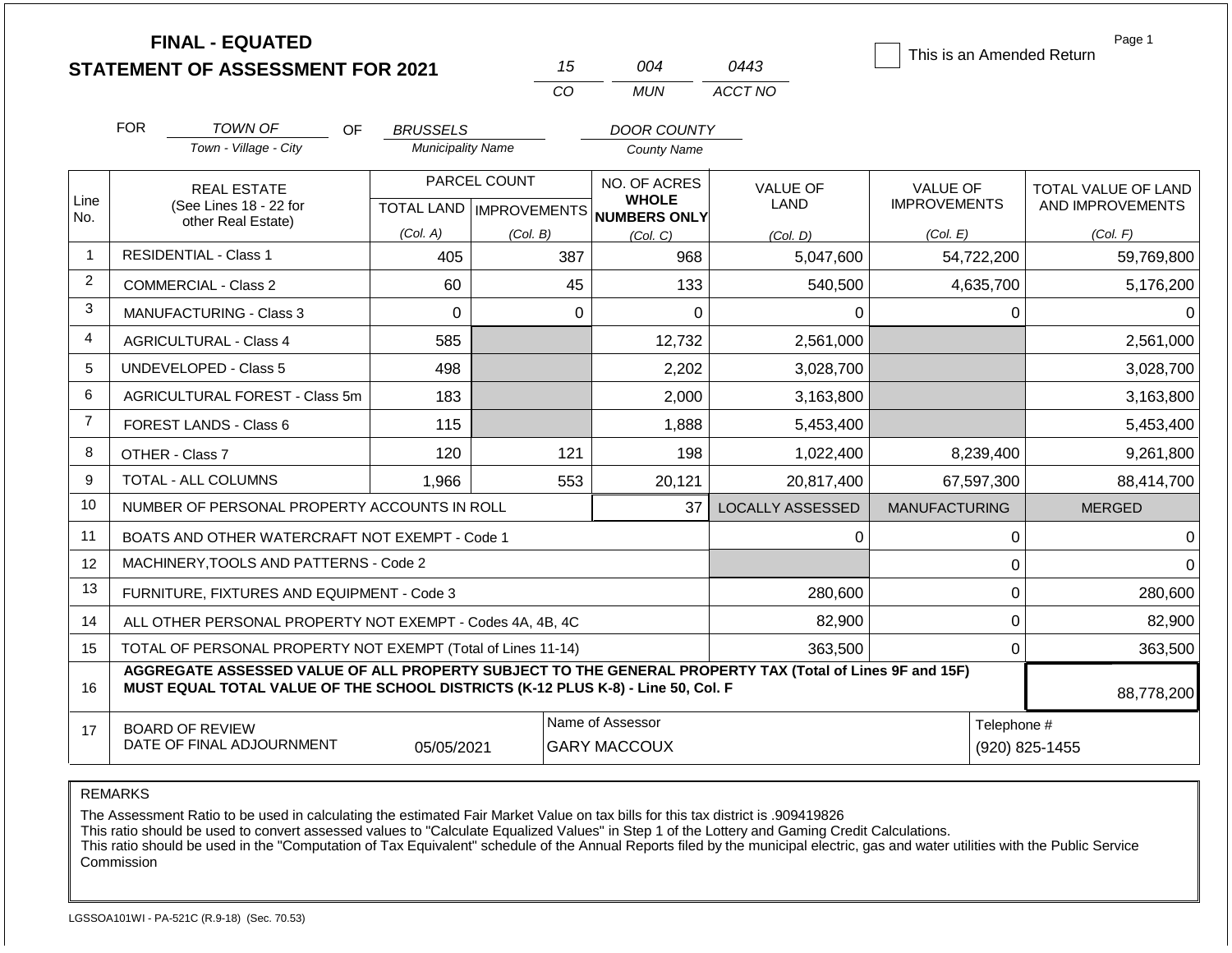2021 15 004 0443 Page 2

FOREST LANDS (Line 7) and FOREST CROPS (in this section) - are **NOT** the same *YEAR CO MUN ACCT NO*

|    |                                                                                                   |                 |  | Private Forest Crop - Reg Class @ 10¢ per acre                   |                                                               |                                                                              |                 | Private Forest Crop - Reg Class @ \$2.52 per acre                  |               |                    |
|----|---------------------------------------------------------------------------------------------------|-----------------|--|------------------------------------------------------------------|---------------------------------------------------------------|------------------------------------------------------------------------------|-----------------|--------------------------------------------------------------------|---------------|--------------------|
|    | (a) PARCELS                                                                                       | (b) ACRES       |  | (c) ASSESSED VALUE                                               |                                                               | (d) PARCELS                                                                  |                 | (e) ACRES                                                          |               | (f) ASSESSED VALUE |
| 18 |                                                                                                   |                 |  |                                                                  |                                                               |                                                                              |                 |                                                                    |               |                    |
|    |                                                                                                   |                 |  |                                                                  |                                                               |                                                                              |                 |                                                                    |               |                    |
|    |                                                                                                   |                 |  | Private Forest Crop - Special Class @ 20¢ per acre               |                                                               | Entered Before 2005 Managed Forest - Ferrous Mining CLOSED @ \$7.87 per acre |                 |                                                                    |               |                    |
| 19 | (a) PARCELS                                                                                       | (b) ACRES       |  | (c) ASSESSED VALUE                                               |                                                               | (d) PARCELS                                                                  |                 | (e) ACRES                                                          |               | (f) ASSESSED VALUE |
|    |                                                                                                   |                 |  |                                                                  |                                                               |                                                                              |                 |                                                                    |               |                    |
|    |                                                                                                   |                 |  | Entered Before 2005 Managed Forest - OPEN @ 74 ¢ per acre        |                                                               |                                                                              |                 | Entered Before 2005 Managed Forest - CLOSED @                      |               | \$1.75 per acre    |
| 20 | (a) PARCELS                                                                                       | (b) ACRES       |  | (c) ASSESSED VALUE                                               |                                                               | (d) PARCELS                                                                  |                 | (e) ACRES                                                          |               | (f) ASSESSED VALUE |
|    |                                                                                                   |                 |  |                                                                  |                                                               |                                                                              |                 |                                                                    |               |                    |
|    |                                                                                                   |                 |  |                                                                  |                                                               | 26                                                                           |                 | 558.01                                                             |               | 1,544,500          |
|    |                                                                                                   |                 |  | Entered After 2004 Managed Forest - OPEN @ \$2.04 per acre       | Entered After 2004 Managed Forest - CLOSED @ \$10.20 per acre |                                                                              |                 |                                                                    |               |                    |
| 21 | (a) PARCELS                                                                                       | (b) ACRES       |  | (c) ASSESSED VALUE                                               |                                                               | (d) PARCELS                                                                  |                 | (e) ACRES                                                          |               | (f) ASSESSED VALUE |
|    |                                                                                                   |                 |  |                                                                  |                                                               |                                                                              |                 |                                                                    |               |                    |
|    | 2                                                                                                 | 25              |  | 87,500                                                           |                                                               | 75                                                                           |                 | 1,859.11                                                           |               | 5,858,600          |
|    | (a) County Forest Cropland Acres                                                                  |                 |  | (b) Federal Acres                                                |                                                               | (c) State Acres                                                              |                 | (d) County (NOT FOREST CROP) Acres                                 |               | (e) Other Acres    |
| 22 |                                                                                                   |                 |  |                                                                  |                                                               |                                                                              |                 |                                                                    |               |                    |
|    |                                                                                                   |                 |  |                                                                  |                                                               |                                                                              | 342.47<br>28.38 |                                                                    | 46.15         |                    |
|    |                                                                                                   |                 |  | Assessed Value of Omitted Property From Prior Years (Sec. 70.44) |                                                               |                                                                              |                 | Assessed Value of Sec. 70.43 Corrections of Errors by Assessors    |               |                    |
|    |                                                                                                   | (a) REAL ESTATE |  | (b) PERSONAL                                                     |                                                               |                                                                              |                 | (c1) REAL ESTATE                                                   |               | (c2) PERSONAL      |
| 23 |                                                                                                   |                 |  |                                                                  |                                                               |                                                                              |                 |                                                                    |               |                    |
|    |                                                                                                   |                 |  |                                                                  |                                                               |                                                                              |                 | Mfg. Equated Value of Sec.70.43 Corrections of Errors by Assessors |               |                    |
|    | Manufacturing Equated Value of Omitted Property From Prior Years (Sec. 70.995)<br>(d) REAL ESTATE |                 |  | (e) PERSONAL                                                     |                                                               | (f1) REAL ESTATE                                                             |                 |                                                                    | (f2) PERSONAL |                    |
|    |                                                                                                   |                 |  |                                                                  |                                                               |                                                                              |                 |                                                                    |               |                    |
|    |                                                                                                   |                 |  |                                                                  |                                                               |                                                                              |                 |                                                                    |               |                    |

### **SPECIAL DISTRICTS**

| Line<br>No. | Enter 6-digit<br>Special District<br>Code (Col. A) | <b>Account</b><br><b>Number</b><br>(Col. B) | <b>Special District Name</b><br>(Col. C) | <b>Locally Assessed Value</b><br>of Real Estate and<br><b>Personal Property (Col. D)</b> | Mfg Value of Real Estate<br>and Personal Property<br>(Col. E) | <b>Merged Value of</b><br><b>Real Estate and</b><br>Personal Property (Col. F) |
|-------------|----------------------------------------------------|---------------------------------------------|------------------------------------------|------------------------------------------------------------------------------------------|---------------------------------------------------------------|--------------------------------------------------------------------------------|
| 24          |                                                    |                                             |                                          |                                                                                          |                                                               |                                                                                |
| 25          |                                                    |                                             |                                          |                                                                                          |                                                               |                                                                                |
| 26          |                                                    |                                             |                                          |                                                                                          |                                                               |                                                                                |
| 27          |                                                    |                                             |                                          |                                                                                          |                                                               |                                                                                |
| 28          |                                                    |                                             |                                          |                                                                                          |                                                               |                                                                                |
| 29          |                                                    |                                             |                                          |                                                                                          |                                                               |                                                                                |
| 30          |                                                    |                                             |                                          |                                                                                          |                                                               |                                                                                |
| 31          |                                                    |                                             |                                          |                                                                                          |                                                               |                                                                                |
| 32          |                                                    |                                             |                                          |                                                                                          |                                                               |                                                                                |
| 33          |                                                    |                                             |                                          |                                                                                          |                                                               |                                                                                |
| 34          |                                                    |                                             |                                          |                                                                                          |                                                               |                                                                                |
| 35          |                                                    |                                             |                                          |                                                                                          |                                                               |                                                                                |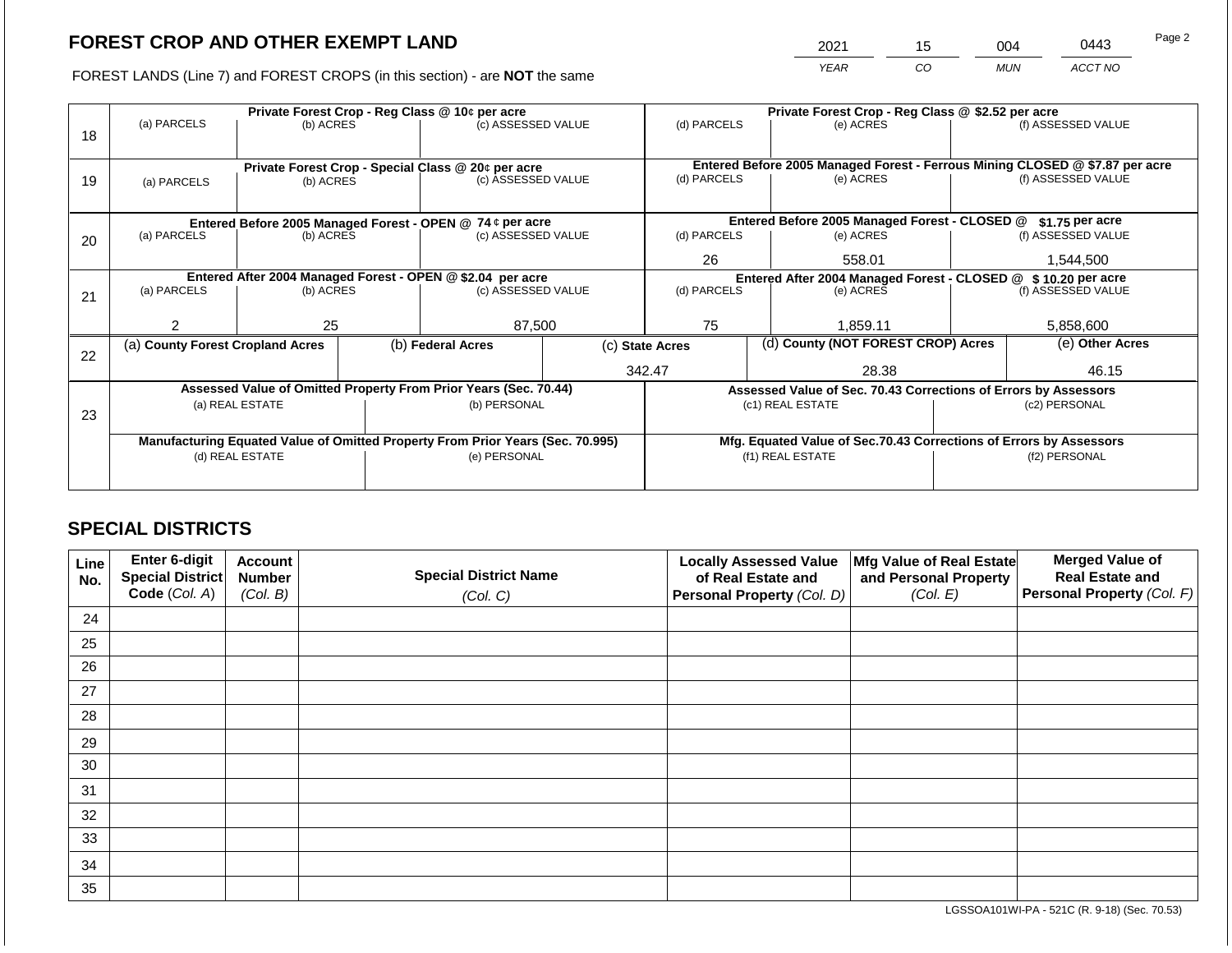|             | <b>SCHOOL DISTRICTS</b>                                  |                                             |                                                         | 2021                                                                              | 15                                                            | 004<br>0443                                                                    |
|-------------|----------------------------------------------------------|---------------------------------------------|---------------------------------------------------------|-----------------------------------------------------------------------------------|---------------------------------------------------------------|--------------------------------------------------------------------------------|
|             |                                                          |                                             |                                                         | <b>YEAR</b>                                                                       | CO                                                            | ACCT NO<br><b>MUN</b>                                                          |
| Line<br>No. | Enter 6-digit<br><b>School District</b><br>Code (Col. A) | <b>Account</b><br><b>Number</b><br>(Col. B) | <b>School District Name</b><br>(Col. C)                 | <b>Locally Assessed Value</b><br>of Real Estate and<br>Personal Property (Col. D) | Mfg Value of Real Estate<br>and Personal Property<br>(Col. E) | <b>Merged Value of</b><br><b>Real Estate and</b><br>Personal Property (Col. F) |
|             | A. SCHOOL DISTRICTS (K-8 and K-12)                       |                                             |                                                         |                                                                                   |                                                               |                                                                                |
| 36          | 155457                                                   | 0108                                        | SCH D OF SOUTHERN DOOR COUNTY                           | 88,778,200                                                                        |                                                               | 88,778,200                                                                     |
| 37          |                                                          |                                             |                                                         |                                                                                   |                                                               |                                                                                |
| 38          |                                                          |                                             |                                                         |                                                                                   |                                                               |                                                                                |
| 39          |                                                          |                                             |                                                         |                                                                                   |                                                               |                                                                                |
| 40          |                                                          |                                             |                                                         |                                                                                   |                                                               |                                                                                |
| 41<br>42    |                                                          |                                             |                                                         |                                                                                   |                                                               |                                                                                |
| 43          |                                                          |                                             |                                                         |                                                                                   |                                                               |                                                                                |
| 44          |                                                          |                                             |                                                         |                                                                                   |                                                               |                                                                                |
| 45          |                                                          |                                             |                                                         |                                                                                   |                                                               |                                                                                |
| 46          |                                                          |                                             |                                                         |                                                                                   |                                                               |                                                                                |
| 47          |                                                          |                                             |                                                         |                                                                                   |                                                               |                                                                                |
| 48          |                                                          |                                             |                                                         |                                                                                   |                                                               |                                                                                |
| 49          |                                                          |                                             |                                                         |                                                                                   |                                                               |                                                                                |
| 50          |                                                          |                                             | TOTAL ASSESSED VALUE OF SCHOOL DISTRICTS (K-8 and K-12) | 88,778,200                                                                        |                                                               | 88,778,200                                                                     |
|             | <b>B. UNION HIGH SCHOOL DISTRICTS</b>                    |                                             |                                                         |                                                                                   |                                                               |                                                                                |
| 51<br>52    |                                                          |                                             |                                                         |                                                                                   |                                                               |                                                                                |
| 53          |                                                          |                                             |                                                         |                                                                                   |                                                               |                                                                                |
| 54          |                                                          |                                             |                                                         |                                                                                   |                                                               |                                                                                |
| 55          |                                                          |                                             | TOTAL ASSESSED VALUE OF UNION HIGH SCHOOLS              |                                                                                   |                                                               |                                                                                |
|             | <b>TECHNICAL COLLEGE DISTRICTS</b><br>C.                 |                                             |                                                         |                                                                                   |                                                               |                                                                                |
| 56          | 001300                                                   | 0012                                        | NORTHEAST WISCONSIN TECH COLLEGE GNBY                   | 88,778,200                                                                        |                                                               | 88,778,200                                                                     |
| 57          |                                                          |                                             |                                                         |                                                                                   |                                                               |                                                                                |
| 58          |                                                          |                                             |                                                         |                                                                                   |                                                               |                                                                                |
| 59          |                                                          |                                             | TOTAL ASSESSED VALUE OF TECHNICAL COLLEGES              | 88,778,200                                                                        |                                                               | 88,778,200                                                                     |

 *I hereby certify, to the best of my knowledge and belief, this form is complete and correct.*

| Name                    |                    | Title | Submission date              |
|-------------------------|--------------------|-------|------------------------------|
| <b>CHRIS MOE</b>        |                    |       | 2021<br>12<br>∩ҕ<br>ט ו<br>◡ |
| Phone                   | Email address      |       |                              |
| 920<br>746<br>2285<br>- | CMOE@CO.DOOR.WI.US |       |                              |

Page 3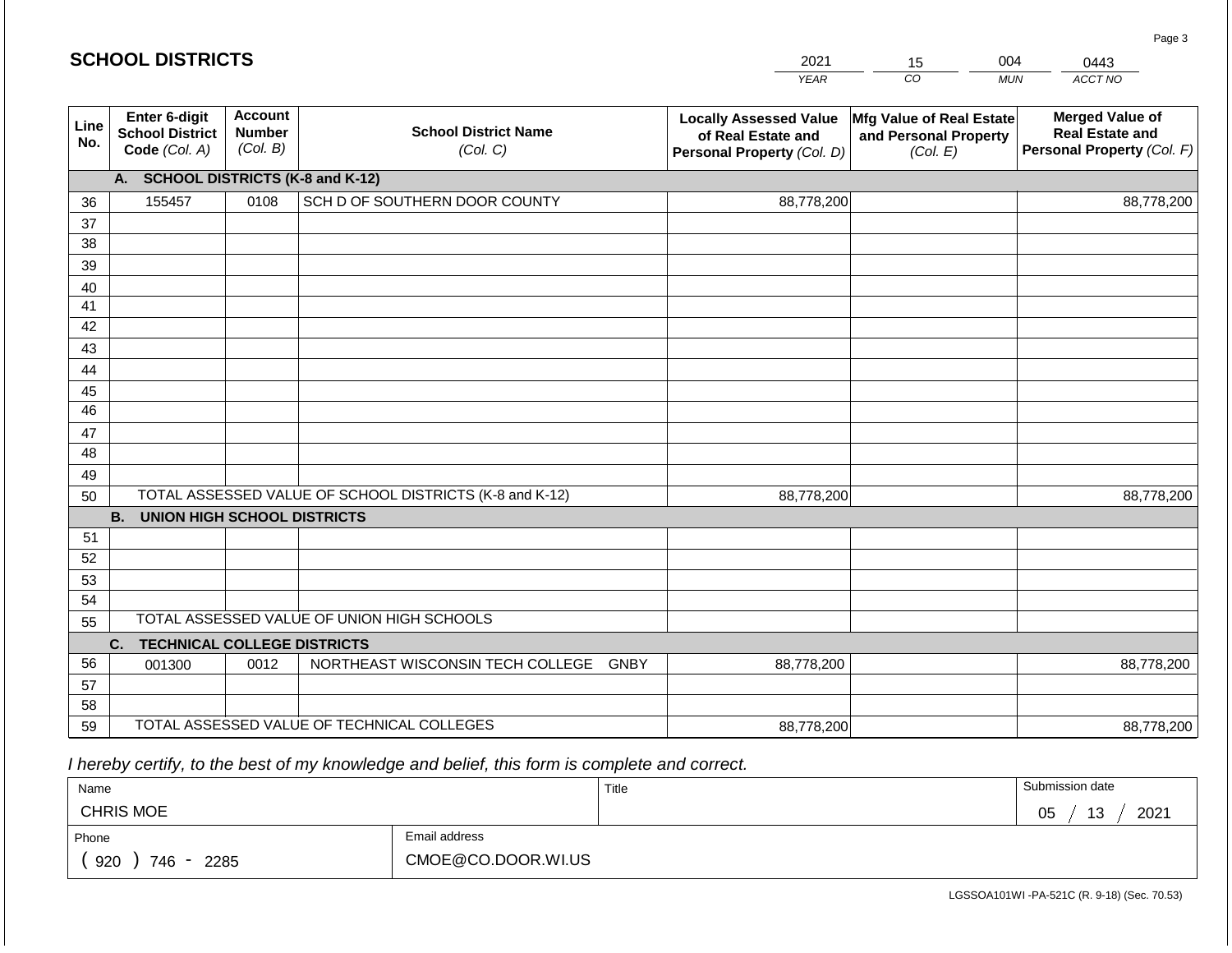- Each municipality's SOA is completed after the Board of Review and includes any changes made to the locally assessed values, under state law (sec. 70.53, Wis. Stats.)
- The Wisconsin Department of Revenue (DOR) merges the locally assessed values with the state assessed manufacturing values
- DOR provides the information regarding district names and codes. If a district is not listed, contact DOR.

Note: If you submit an amended SOA to DOR after your municipality's SOA is equated and posted to our website, we will process the SOA. However, DOR will not recalculate the *aggregate ratio or update the final SOA posted on our website. You should use the corrected values to calculate your tax rates.*

### **Page 1: Real Estate and Personal Property**

- Lines 1-9 assessed real estate values, parcel counts and acres by classification
- Lines 10-15 assessed personal property values and number of accounts by class
- Line 16 aggregate assessed value of all property subject to general property; use to calculate tax rates. Note: This line equals the total assessed value of K-8 and K-12 school districts (Line 50) and total assessed value of technical colleges (Line 59).
- Remarks assessment ratio used to calculate estimated fair market value on property tax bills

### **Page 2: Forest Crop, Other Exempt Land and Special Districts**

- Lines 18-21 private forest crop and managed forest lands assessed values
- Line  $22 -$  tax exempt land acres
- Line 23 prior years assessed value of omitted property under sec. 70.44 and correction of errors under sec. 70.43 shown by locally assessed or manufacturing real estate and personal property. Note: If there is an amount on this line, report the corresponding tax in the Statement of Taxes, Sections J or K.
- Lines 24-35 special district assessed values. These values are used to calculate tax rates for the special districts.

### **Page 3: School Districts**

- Lines 36-50 school districts (K-8 and K-12) assessed values. These values are used to calculate tax rates for school districts.
- Lines 51-55 union high school district assessed values. These values are used to calculate tax rates for union high school districts.
- Lines 56-59 technical college assessed values. These values are used to calculate tax rates for technical colleges.

If you have questions: Email: lgs@wisconsin.gov

 Phone: (608) 266-2569 or (608) 264-6892 Fax: (608) 264-6887

STURGEON BAY, WI 54235 - 9243 STURGEON BAY, WI 54235 - 9243TOWN OF BRUSSELS JOANN NEINAS<br>TOWN OF BRUSSELS 8674 COUNTY RD H 8674 COUNTY RD H JOANN NEINAS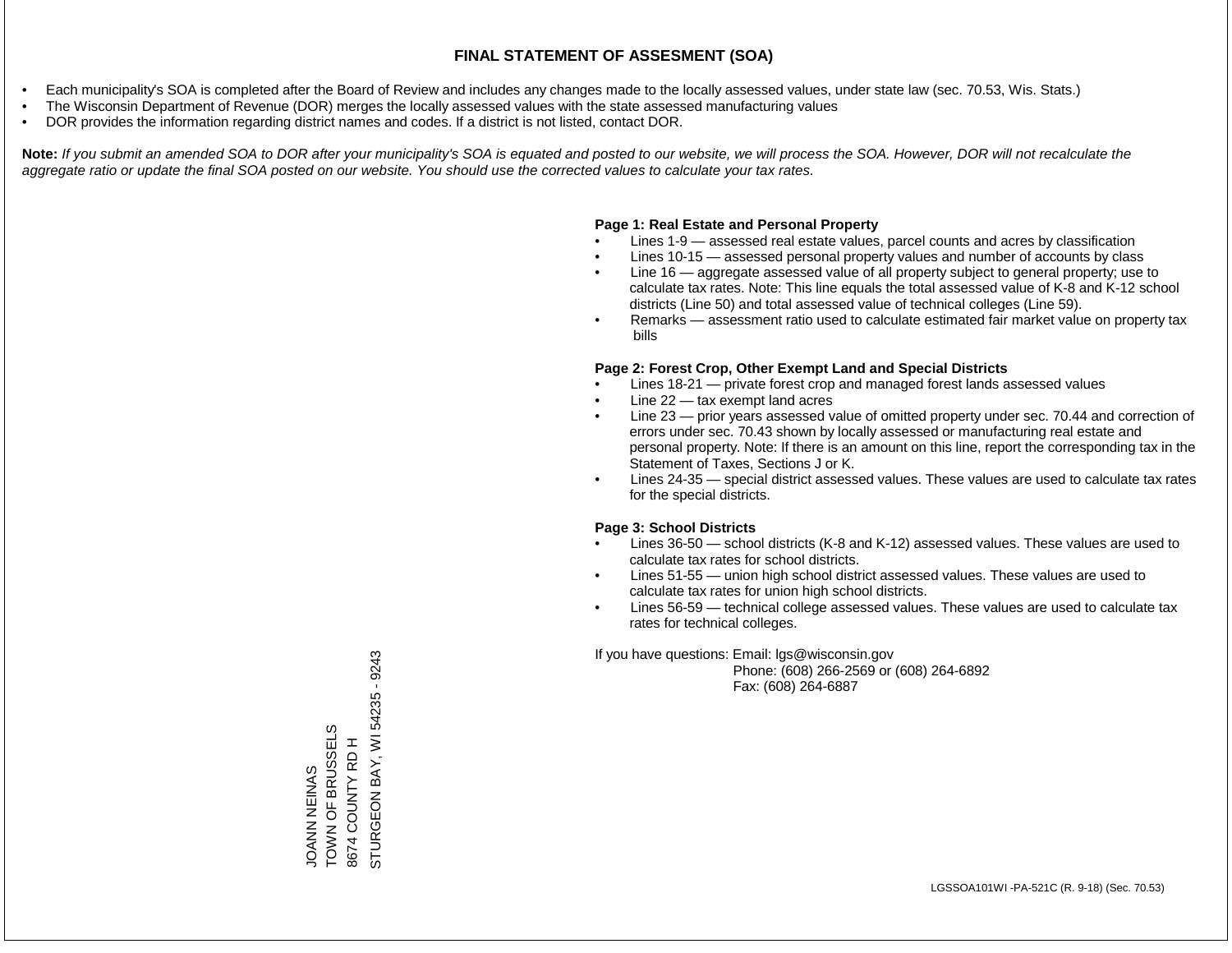|                |            | <b>FINAL - EQUATED</b><br><b>STATEMENT OF ASSESSMENT FOR 2021</b>                                                                                                                            |                          |              | 15                                         | 006                                                                  | 0444                    | This is an Amended Return              | Page 1                                  |  |
|----------------|------------|----------------------------------------------------------------------------------------------------------------------------------------------------------------------------------------------|--------------------------|--------------|--------------------------------------------|----------------------------------------------------------------------|-------------------------|----------------------------------------|-----------------------------------------|--|
|                |            |                                                                                                                                                                                              |                          | CO           |                                            | <b>MUN</b>                                                           | ACCT NO                 |                                        |                                         |  |
|                | <b>FOR</b> | TOWN OF<br>OF.                                                                                                                                                                               | CLAY BANKS               |              |                                            | <b>DOOR COUNTY</b>                                                   |                         |                                        |                                         |  |
|                |            | Town - Village - City                                                                                                                                                                        | <b>Municipality Name</b> |              |                                            | <b>County Name</b>                                                   |                         |                                        |                                         |  |
| Line<br>No.    |            | <b>REAL ESTATE</b><br>(See Lines 18 - 22 for                                                                                                                                                 |                          | PARCEL COUNT |                                            | NO. OF ACRES<br><b>WHOLE</b><br>TOTAL LAND IMPROVEMENTS NUMBERS ONLY | <b>VALUE OF</b><br>LAND | <b>VALUE OF</b><br><b>IMPROVEMENTS</b> | TOTAL VALUE OF LAND<br>AND IMPROVEMENTS |  |
|                |            | other Real Estate)                                                                                                                                                                           | (Col. A)                 | (Col. B)     |                                            | (Col, C)                                                             | (Col. D)                | (Col. E)                               | (Col. F)                                |  |
| $\overline{1}$ |            | <b>RESIDENTIAL - Class 1</b>                                                                                                                                                                 | 280                      |              | 218                                        | 381                                                                  | 24,806,400              | 34,834,200                             | 59,640,600                              |  |
| $\overline{2}$ |            | COMMERCIAL - Class 2                                                                                                                                                                         | 0                        |              | 0                                          | 0                                                                    | 0                       |                                        | $\mathbf{0}$<br>$\Omega$                |  |
| 3              |            | <b>MANUFACTURING - Class 3</b>                                                                                                                                                               | 1                        |              | 1                                          | 4                                                                    | 60,800                  | 202,500                                | 263,300                                 |  |
| $\overline{4}$ |            | <b>AGRICULTURAL - Class 4</b>                                                                                                                                                                | 237                      |              |                                            | 6,083                                                                | 796,600                 |                                        | 796,600                                 |  |
| 5              |            | <b>UNDEVELOPED - Class 5</b>                                                                                                                                                                 | 123                      |              |                                            | 888                                                                  | 1,174,900               |                                        | 1,174,900                               |  |
| 6              |            | AGRICULTURAL FOREST - Class 5m                                                                                                                                                               | 88                       |              |                                            | 719                                                                  | 949,000                 |                                        | 949,000                                 |  |
| $\overline{7}$ |            | FOREST LANDS - Class 6                                                                                                                                                                       | 20                       |              |                                            | 450                                                                  | 1,143,500               |                                        | 1,143,500                               |  |
| 8              |            | OTHER - Class 7                                                                                                                                                                              | 53                       |              | 53                                         | 95                                                                   | 768,400                 | 5,692,800                              | 6,461,200                               |  |
| 9              |            | <b>TOTAL - ALL COLUMNS</b>                                                                                                                                                                   | 802                      |              | 272                                        | 8,620                                                                | 29,699,600              | 40.729.500                             | 70,429,100                              |  |
| 10             |            | NUMBER OF PERSONAL PROPERTY ACCOUNTS IN ROLL                                                                                                                                                 |                          |              |                                            | 8                                                                    | <b>LOCALLY ASSESSED</b> | <b>MANUFACTURING</b>                   | <b>MERGED</b>                           |  |
| 11             |            | BOATS AND OTHER WATERCRAFT NOT EXEMPT - Code 1                                                                                                                                               |                          |              |                                            |                                                                      | 0                       |                                        | $\Omega$<br>$\Omega$                    |  |
| 12             |            | MACHINERY, TOOLS AND PATTERNS - Code 2                                                                                                                                                       |                          |              |                                            |                                                                      |                         | 67,100                                 | 67,100                                  |  |
| 13             |            | FURNITURE, FIXTURES AND EQUIPMENT - Code 3                                                                                                                                                   |                          |              |                                            |                                                                      | 7,500                   |                                        | $\Omega$<br>7,500                       |  |
| 14             |            | ALL OTHER PERSONAL PROPERTY NOT EXEMPT - Codes 4A, 4B, 4C                                                                                                                                    |                          |              |                                            |                                                                      | 136,700                 | 100                                    | 136,800                                 |  |
| 15             |            | TOTAL OF PERSONAL PROPERTY NOT EXEMPT (Total of Lines 11-14)                                                                                                                                 |                          |              |                                            |                                                                      | 144,200                 | 67,200                                 | 211,400                                 |  |
| 16             |            | AGGREGATE ASSESSED VALUE OF ALL PROPERTY SUBJECT TO THE GENERAL PROPERTY TAX (Total of Lines 9F and 15F)<br>MUST EQUAL TOTAL VALUE OF THE SCHOOL DISTRICTS (K-12 PLUS K-8) - Line 50, Col. F |                          | 70,640,500   |                                            |                                                                      |                         |                                        |                                         |  |
| 17             |            | <b>BOARD OF REVIEW</b><br>DATE OF FINAL ADJOURNMENT                                                                                                                                          | 05/04/2021               |              | Name of Assessor<br><b>WILLIAM GERRITS</b> |                                                                      |                         |                                        | Telephone #<br>(920) 851-0074           |  |

The Assessment Ratio to be used in calculating the estimated Fair Market Value on tax bills for this tax district is .984607025

This ratio should be used to convert assessed values to "Calculate Equalized Values" in Step 1 of the Lottery and Gaming Credit Calculations.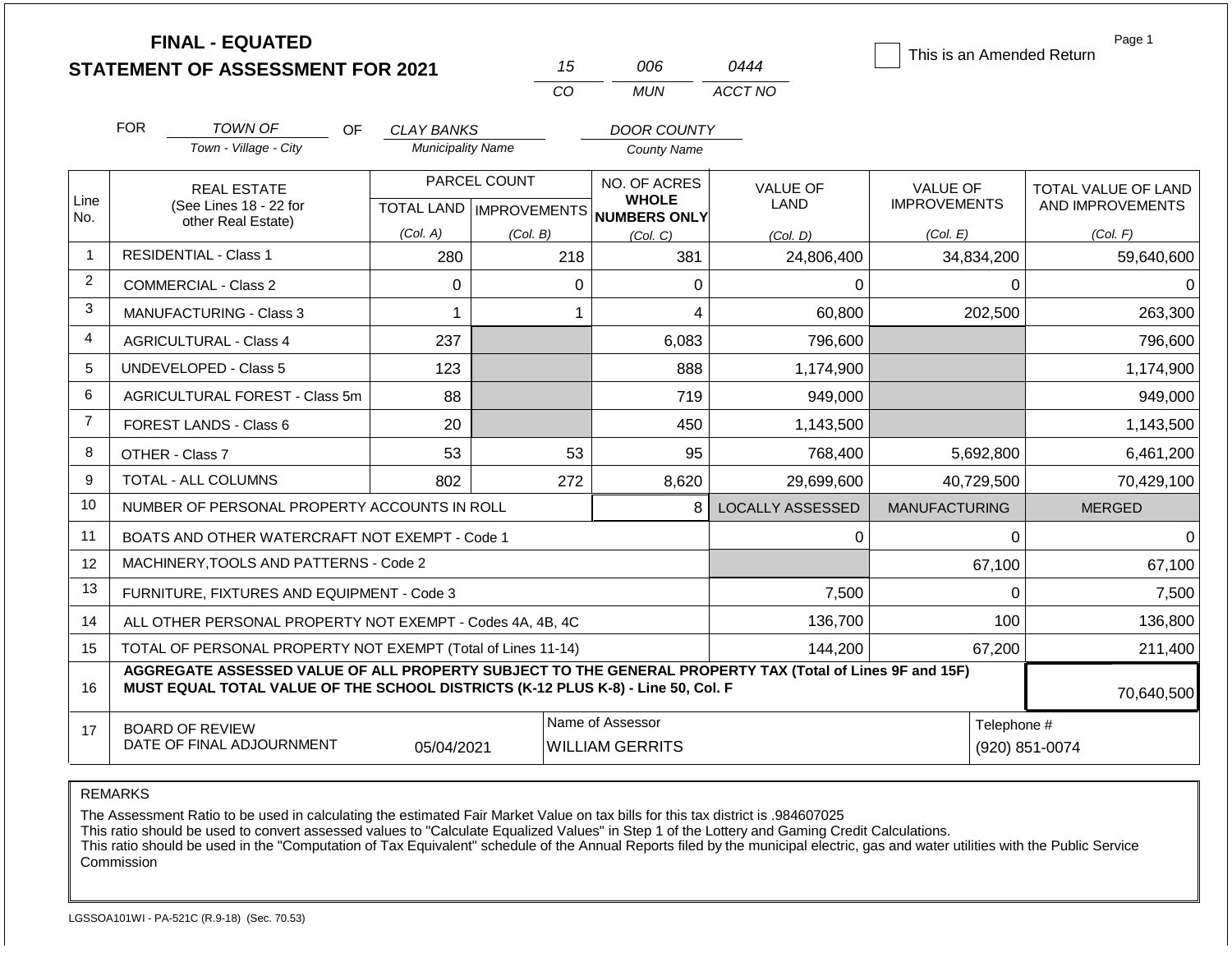2021 15 006 0444

FOREST LANDS (Line 7) and FOREST CROPS (in this section) - are **NOT** the same *YEAR CO MUN ACCT NO*

|    |                                  |                 | Private Forest Crop - Reg Class @ 10¢ per acre                                 |  | Private Forest Crop - Reg Class @ \$2.52 per acre |                                                                              |                                                                    |                                                                 |                    |
|----|----------------------------------|-----------------|--------------------------------------------------------------------------------|--|---------------------------------------------------|------------------------------------------------------------------------------|--------------------------------------------------------------------|-----------------------------------------------------------------|--------------------|
|    | (a) PARCELS                      | (b) ACRES       | (c) ASSESSED VALUE                                                             |  | (d) PARCELS                                       |                                                                              | (e) ACRES                                                          |                                                                 | (f) ASSESSED VALUE |
| 18 |                                  |                 |                                                                                |  |                                                   |                                                                              |                                                                    |                                                                 |                    |
|    |                                  |                 |                                                                                |  |                                                   |                                                                              |                                                                    |                                                                 |                    |
|    |                                  |                 | Private Forest Crop - Special Class @ 20¢ per acre                             |  |                                                   | Entered Before 2005 Managed Forest - Ferrous Mining CLOSED @ \$7.87 per acre |                                                                    |                                                                 |                    |
| 19 | (a) PARCELS                      | (b) ACRES       | (c) ASSESSED VALUE                                                             |  | (d) PARCELS                                       |                                                                              | (e) ACRES                                                          |                                                                 | (f) ASSESSED VALUE |
|    |                                  |                 |                                                                                |  |                                                   |                                                                              |                                                                    |                                                                 |                    |
|    |                                  |                 | Entered Before 2005 Managed Forest - OPEN @ 74 ¢ per acre                      |  |                                                   |                                                                              | Entered Before 2005 Managed Forest - CLOSED @                      |                                                                 | \$1.75 per acre    |
| 20 | (a) PARCELS                      | (b) ACRES       | (c) ASSESSED VALUE                                                             |  | (d) PARCELS                                       |                                                                              | (e) ACRES                                                          |                                                                 | (f) ASSESSED VALUE |
|    |                                  |                 |                                                                                |  |                                                   |                                                                              |                                                                    |                                                                 |                    |
|    |                                  | 20              | 56,000                                                                         |  |                                                   |                                                                              | 140                                                                |                                                                 | 188,000            |
|    |                                  |                 | Entered After 2004 Managed Forest - OPEN @ \$2.04 per acre                     |  |                                                   |                                                                              | Entered After 2004 Managed Forest - CLOSED @ \$10.20 per acre      |                                                                 |                    |
| 21 | (a) PARCELS                      | (b) ACRES       | (c) ASSESSED VALUE                                                             |  | (d) PARCELS                                       |                                                                              | (e) ACRES                                                          |                                                                 | (f) ASSESSED VALUE |
|    |                                  |                 |                                                                                |  |                                                   |                                                                              |                                                                    |                                                                 |                    |
|    |                                  | 40              | 112,000                                                                        |  | 11                                                |                                                                              | 289                                                                |                                                                 | 741,500            |
|    | (a) County Forest Cropland Acres |                 | (b) Federal Acres                                                              |  | (c) State Acres                                   |                                                                              | (d) County (NOT FOREST CROP) Acres                                 |                                                                 | (e) Other Acres    |
| 22 |                                  |                 |                                                                                |  |                                                   |                                                                              |                                                                    |                                                                 |                    |
|    |                                  |                 |                                                                                |  |                                                   |                                                                              | 25.72                                                              | 176.13                                                          |                    |
|    |                                  |                 | Assessed Value of Omitted Property From Prior Years (Sec. 70.44)               |  |                                                   |                                                                              |                                                                    | Assessed Value of Sec. 70.43 Corrections of Errors by Assessors |                    |
|    |                                  | (a) REAL ESTATE | (b) PERSONAL                                                                   |  |                                                   |                                                                              | (c1) REAL ESTATE                                                   | (c2) PERSONAL                                                   |                    |
| 23 |                                  |                 |                                                                                |  |                                                   |                                                                              |                                                                    |                                                                 |                    |
|    |                                  |                 | Manufacturing Equated Value of Omitted Property From Prior Years (Sec. 70.995) |  |                                                   |                                                                              | Mfg. Equated Value of Sec.70.43 Corrections of Errors by Assessors |                                                                 |                    |
|    |                                  | (d) REAL ESTATE | (e) PERSONAL                                                                   |  | (f1) REAL ESTATE                                  |                                                                              |                                                                    | (f2) PERSONAL                                                   |                    |
|    |                                  |                 |                                                                                |  |                                                   |                                                                              |                                                                    |                                                                 |                    |
|    |                                  |                 |                                                                                |  |                                                   |                                                                              |                                                                    |                                                                 |                    |

### **SPECIAL DISTRICTS**

| Line<br>No. | Enter 6-digit<br>Special District<br>Code (Col. A) | <b>Account</b><br><b>Number</b><br>(Col. B) | <b>Special District Name</b><br>(Col. C) | <b>Locally Assessed Value</b><br>of Real Estate and<br><b>Personal Property (Col. D)</b> | Mfg Value of Real Estate<br>and Personal Property<br>(Col. E) | <b>Merged Value of</b><br><b>Real Estate and</b><br>Personal Property (Col. F) |
|-------------|----------------------------------------------------|---------------------------------------------|------------------------------------------|------------------------------------------------------------------------------------------|---------------------------------------------------------------|--------------------------------------------------------------------------------|
| 24          |                                                    |                                             |                                          |                                                                                          |                                                               |                                                                                |
| 25          |                                                    |                                             |                                          |                                                                                          |                                                               |                                                                                |
| 26          |                                                    |                                             |                                          |                                                                                          |                                                               |                                                                                |
| 27          |                                                    |                                             |                                          |                                                                                          |                                                               |                                                                                |
| 28          |                                                    |                                             |                                          |                                                                                          |                                                               |                                                                                |
| 29          |                                                    |                                             |                                          |                                                                                          |                                                               |                                                                                |
| 30          |                                                    |                                             |                                          |                                                                                          |                                                               |                                                                                |
| 31          |                                                    |                                             |                                          |                                                                                          |                                                               |                                                                                |
| 32          |                                                    |                                             |                                          |                                                                                          |                                                               |                                                                                |
| 33          |                                                    |                                             |                                          |                                                                                          |                                                               |                                                                                |
| 34          |                                                    |                                             |                                          |                                                                                          |                                                               |                                                                                |
| 35          |                                                    |                                             |                                          |                                                                                          |                                                               |                                                                                |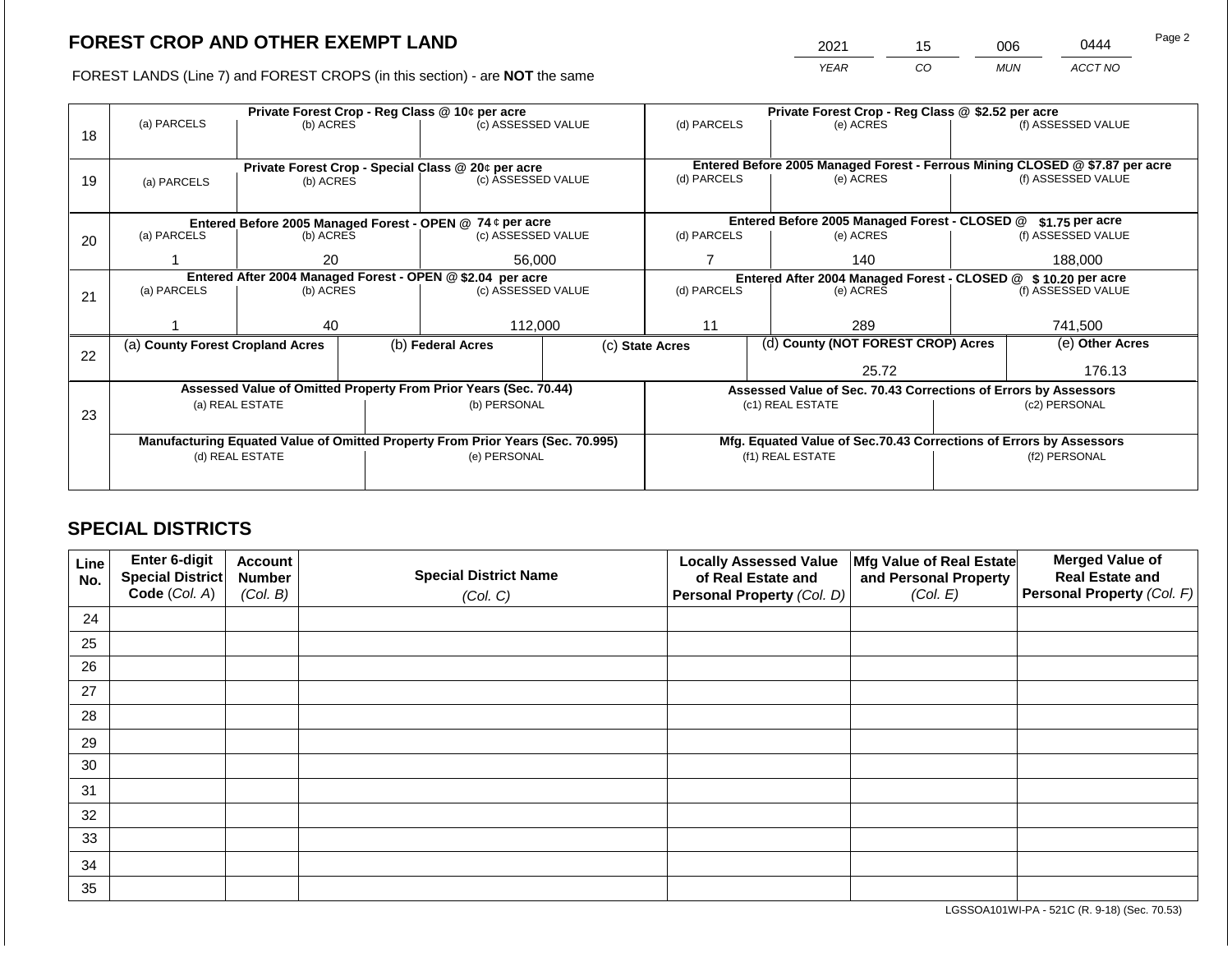|             | <b>SCHOOL DISTRICTS</b>                                  |                                             |                                                         | 2021                                                                              | 006<br>15                                                     | 0444                                                                           |  |
|-------------|----------------------------------------------------------|---------------------------------------------|---------------------------------------------------------|-----------------------------------------------------------------------------------|---------------------------------------------------------------|--------------------------------------------------------------------------------|--|
|             |                                                          |                                             |                                                         | <b>YEAR</b>                                                                       | CO<br><b>MUN</b>                                              | ACCT NO                                                                        |  |
| Line<br>No. | Enter 6-digit<br><b>School District</b><br>Code (Col. A) | <b>Account</b><br><b>Number</b><br>(Col. B) | <b>School District Name</b><br>(Col. C)                 | <b>Locally Assessed Value</b><br>of Real Estate and<br>Personal Property (Col. D) | Mfg Value of Real Estate<br>and Personal Property<br>(Col. E) | <b>Merged Value of</b><br><b>Real Estate and</b><br>Personal Property (Col. F) |  |
|             | A. SCHOOL DISTRICTS (K-8 and K-12)                       |                                             |                                                         |                                                                                   |                                                               |                                                                                |  |
| 36          | 155457                                                   | 0108                                        | SCH D OF SOUTHERN DOOR COUNTY                           | 70,310,000                                                                        | 330,500                                                       | 70,640,500                                                                     |  |
| 37          |                                                          |                                             |                                                         |                                                                                   |                                                               |                                                                                |  |
| 38          |                                                          |                                             |                                                         |                                                                                   |                                                               |                                                                                |  |
| 39          |                                                          |                                             |                                                         |                                                                                   |                                                               |                                                                                |  |
| 40          |                                                          |                                             |                                                         |                                                                                   |                                                               |                                                                                |  |
| 41          |                                                          |                                             |                                                         |                                                                                   |                                                               |                                                                                |  |
| 42          |                                                          |                                             |                                                         |                                                                                   |                                                               |                                                                                |  |
| 43          |                                                          |                                             |                                                         |                                                                                   |                                                               |                                                                                |  |
| 44          |                                                          |                                             |                                                         |                                                                                   |                                                               |                                                                                |  |
| 45<br>46    |                                                          |                                             |                                                         |                                                                                   |                                                               |                                                                                |  |
| 47          |                                                          |                                             |                                                         |                                                                                   |                                                               |                                                                                |  |
| 48          |                                                          |                                             |                                                         |                                                                                   |                                                               |                                                                                |  |
| 49          |                                                          |                                             |                                                         |                                                                                   |                                                               |                                                                                |  |
| 50          |                                                          |                                             | TOTAL ASSESSED VALUE OF SCHOOL DISTRICTS (K-8 and K-12) | 70,310,000                                                                        | 330,500                                                       | 70,640,500                                                                     |  |
|             | <b>B.</b><br><b>UNION HIGH SCHOOL DISTRICTS</b>          |                                             |                                                         |                                                                                   |                                                               |                                                                                |  |
| 51          |                                                          |                                             |                                                         |                                                                                   |                                                               |                                                                                |  |
| 52          |                                                          |                                             |                                                         |                                                                                   |                                                               |                                                                                |  |
| 53          |                                                          |                                             |                                                         |                                                                                   |                                                               |                                                                                |  |
| 54          |                                                          |                                             |                                                         |                                                                                   |                                                               |                                                                                |  |
| 55          |                                                          |                                             | TOTAL ASSESSED VALUE OF UNION HIGH SCHOOLS              |                                                                                   |                                                               |                                                                                |  |
|             | <b>TECHNICAL COLLEGE DISTRICTS</b><br>C.                 |                                             |                                                         |                                                                                   |                                                               |                                                                                |  |
| 56          | 001300                                                   | 0012                                        | NORTHEAST WISCONSIN TECH COLLEGE GNBY                   | 70,310,000                                                                        | 330,500                                                       | 70,640,500                                                                     |  |
| 57          |                                                          |                                             |                                                         |                                                                                   |                                                               |                                                                                |  |
| 58          |                                                          |                                             |                                                         |                                                                                   |                                                               |                                                                                |  |
| 59          |                                                          |                                             | TOTAL ASSESSED VALUE OF TECHNICAL COLLEGES              | 70,310,000                                                                        | 330,500                                                       | 70,640,500                                                                     |  |

 *I hereby certify, to the best of my knowledge and belief, this form is complete and correct.*

| Name               |                     | Title | Submission date              |
|--------------------|---------------------|-------|------------------------------|
| <b>CHRIS MOE</b>   |                     |       | 2021<br>12<br>∩ҕ<br>ب⊦<br>◡◡ |
| Phone              | Email address       |       |                              |
| 920<br>746<br>2285 | CMOE@CO.DOOR, WI.US |       |                              |

Page 3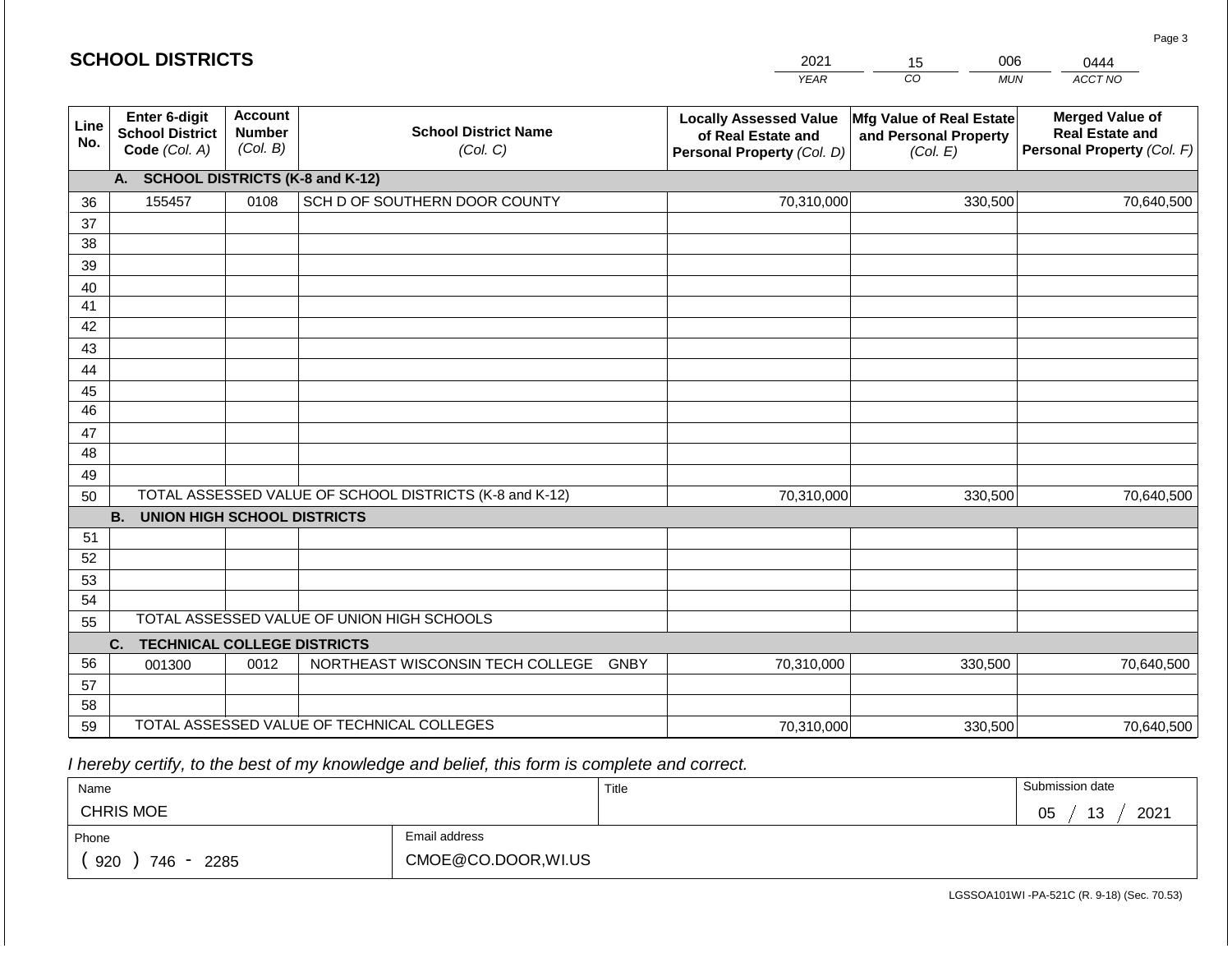- Each municipality's SOA is completed after the Board of Review and includes any changes made to the locally assessed values, under state law (sec. 70.53, Wis. Stats.)
- The Wisconsin Department of Revenue (DOR) merges the locally assessed values with the state assessed manufacturing values
- DOR provides the information regarding district names and codes. If a district is not listed, contact DOR.

Note: If you submit an amended SOA to DOR after your municipality's SOA is equated and posted to our website, we will process the SOA. However, DOR will not recalculate the *aggregate ratio or update the final SOA posted on our website. You should use the corrected values to calculate your tax rates.*

### **Page 1: Real Estate and Personal Property**

- Lines 1-9 assessed real estate values, parcel counts and acres by classification
- Lines 10-15 assessed personal property values and number of accounts by class
- Line 16 aggregate assessed value of all property subject to general property; use to calculate tax rates. Note: This line equals the total assessed value of K-8 and K-12 school districts (Line 50) and total assessed value of technical colleges (Line 59).
- Remarks assessment ratio used to calculate estimated fair market value on property tax bills

### **Page 2: Forest Crop, Other Exempt Land and Special Districts**

- Lines 18-21 private forest crop and managed forest lands assessed values
- Line  $22 -$  tax exempt land acres
- Line 23 prior years assessed value of omitted property under sec. 70.44 and correction of errors under sec. 70.43 shown by locally assessed or manufacturing real estate and personal property. Note: If there is an amount on this line, report the corresponding tax in the Statement of Taxes, Sections J or K.
- Lines 24-35 special district assessed values. These values are used to calculate tax rates for the special districts.

### **Page 3: School Districts**

- Lines 36-50 school districts (K-8 and K-12) assessed values. These values are used to calculate tax rates for school districts.
- Lines 51-55 union high school district assessed values. These values are used to calculate tax rates for union high school districts.
- Lines 56-59 technical college assessed values. These values are used to calculate tax rates for technical colleges.

If you have questions: Email: lgs@wisconsin.gov

 Phone: (608) 266-2569 or (608) 264-6892 Fax: (608) 264-6887

597 LOWER LASALLE RD ALGOMA, WI 54201 - 9433 ALGOMA, WI 54201 - 9433597 LOWER LASALLE RD JESSICA BONGLE<br>TOWN OF CLAY BANKS TOWN OF CLAY BANKS JESSICA BONGLE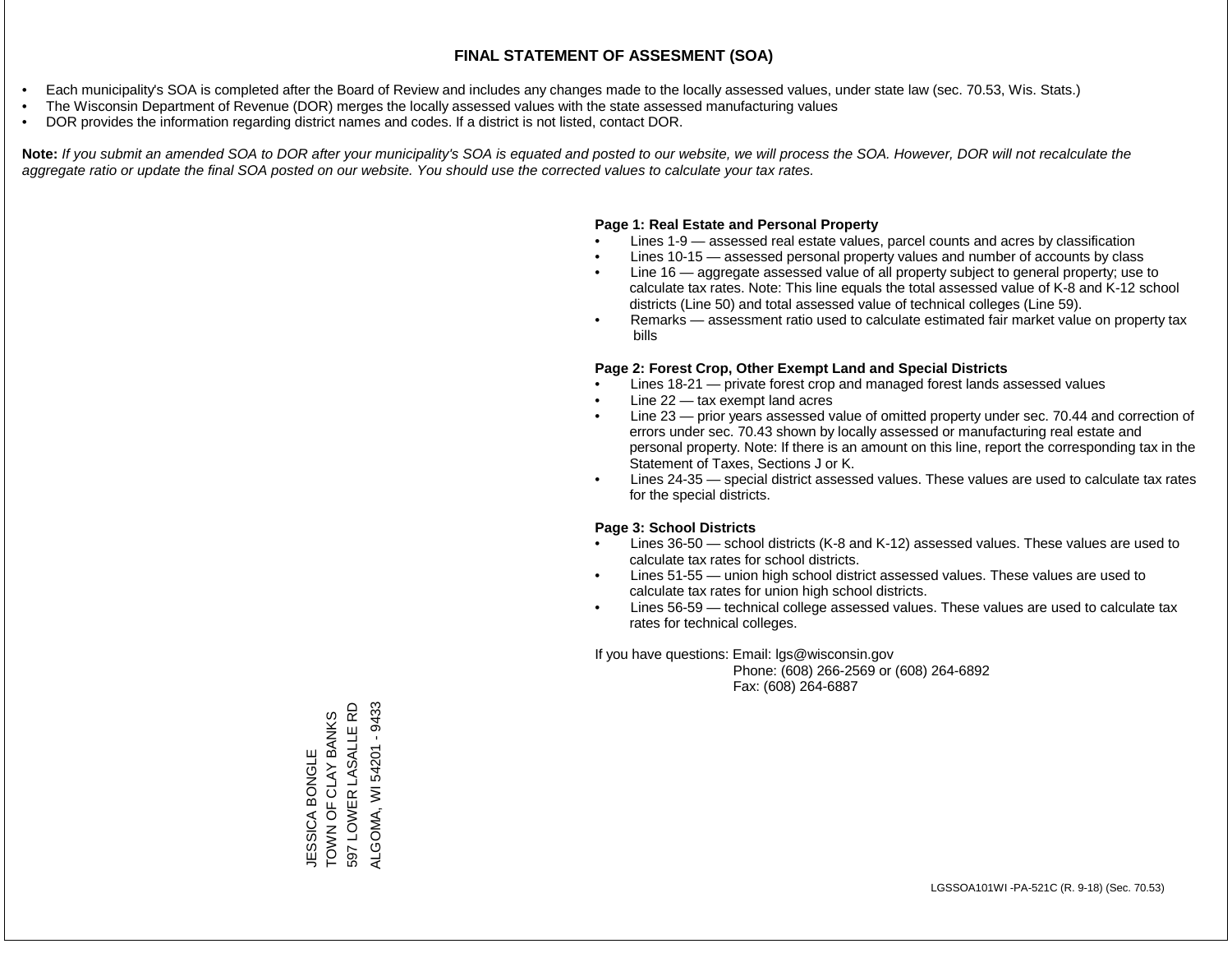|                |                                                                                  | <b>FINAL - EQUATED</b><br><b>STATEMENT OF ASSESSMENT FOR 2021</b> |                          | 15                               | 008                                                                                                      | 0445                    | This is an Amended Return | Page 1                                  |
|----------------|----------------------------------------------------------------------------------|-------------------------------------------------------------------|--------------------------|----------------------------------|----------------------------------------------------------------------------------------------------------|-------------------------|---------------------------|-----------------------------------------|
|                |                                                                                  |                                                                   |                          | CO                               | <b>MUN</b>                                                                                               | ACCT NO                 |                           |                                         |
|                | <b>FOR</b>                                                                       | <b>TOWN OF</b><br><b>OF</b>                                       | <b>EGG HARBOR</b>        |                                  | <b>DOOR COUNTY</b>                                                                                       |                         |                           |                                         |
|                |                                                                                  | Town - Village - City                                             | <b>Municipality Name</b> |                                  | <b>County Name</b>                                                                                       |                         |                           |                                         |
|                |                                                                                  | <b>REAL ESTATE</b>                                                |                          | PARCEL COUNT                     | NO. OF ACRES                                                                                             | <b>VALUE OF</b>         | <b>VALUE OF</b>           | TOTAL VALUE OF LAND<br>AND IMPROVEMENTS |
| Line<br>No.    |                                                                                  | (See Lines 18 - 22 for<br>other Real Estate)                      |                          | <b>TOTAL LAND   IMPROVEMENTS</b> | <b>WHOLE</b><br><b>NUMBERS ONLY</b>                                                                      | LAND                    | <b>IMPROVEMENTS</b>       |                                         |
|                |                                                                                  |                                                                   | (Col. A)                 | (Col. B)                         | (Col. C)                                                                                                 | (Col. D)                | (Col. E)                  | (Col. F)                                |
| 1              |                                                                                  | <b>RESIDENTIAL - Class 1</b>                                      | 2,659                    | 2,070                            | 4,129                                                                                                    | 191,941,200             | 330,353,800               | 522,295,000                             |
| $\overline{2}$ |                                                                                  | COMMERCIAL - Class 2                                              | 74                       |                                  | 66<br>832                                                                                                | 7,168,700               | 26,308,600                | 33,477,300                              |
| 3              |                                                                                  | <b>MANUFACTURING - Class 3</b>                                    | $\overline{c}$           |                                  | $\overline{2}$<br>16                                                                                     | 160,900                 | 1,263,800                 | 1,424,700                               |
| 4              |                                                                                  | <b>AGRICULTURAL - Class 4</b>                                     | 454                      |                                  | 8,478                                                                                                    | 1,708,800               |                           | 1,708,800                               |
| 5              |                                                                                  | <b>UNDEVELOPED - Class 5</b>                                      | 266                      |                                  | 1,286                                                                                                    | 1,854,500               |                           | 1,854,500                               |
| 6              |                                                                                  | AGRICULTURAL FOREST - Class 5m                                    | 173                      |                                  | 1,999                                                                                                    | 3,213,200               |                           | 3,213,200                               |
| $\overline{7}$ |                                                                                  | FOREST LANDS - Class 6                                            | 238                      |                                  | 3,277                                                                                                    | 10,314,800              |                           | 10,314,800                              |
| 8              |                                                                                  | OTHER - Class 7                                                   | 79                       |                                  | 79<br>218                                                                                                | 2,734,800               | 10,731,900                | 13,466,700                              |
| 9              |                                                                                  | TOTAL - ALL COLUMNS                                               | 3,945                    | 2,217                            | 20,235                                                                                                   | 219,096,900             | 368,658,100               | 587,755,000                             |
| 10             |                                                                                  | NUMBER OF PERSONAL PROPERTY ACCOUNTS IN ROLL                      |                          |                                  | 88                                                                                                       | <b>LOCALLY ASSESSED</b> | <b>MANUFACTURING</b>      | <b>MERGED</b>                           |
| 11             |                                                                                  | BOATS AND OTHER WATERCRAFT NOT EXEMPT - Code 1                    |                          |                                  |                                                                                                          | $\Omega$                | 0                         | $\Omega$                                |
| 12             |                                                                                  | MACHINERY, TOOLS AND PATTERNS - Code 2                            |                          |                                  |                                                                                                          |                         | 32,600                    | 32,600                                  |
| 13             |                                                                                  | FURNITURE, FIXTURES AND EQUIPMENT - Code 3                        |                          |                                  |                                                                                                          | 1,095,430               | 119,400                   | 1,214,830                               |
| 14             |                                                                                  | ALL OTHER PERSONAL PROPERTY NOT EXEMPT - Codes 4A, 4B, 4C         |                          |                                  | 485,920                                                                                                  | 462,600                 | 948,520                   |                                         |
| 15             |                                                                                  | TOTAL OF PERSONAL PROPERTY NOT EXEMPT (Total of Lines 11-14)      |                          |                                  |                                                                                                          | 1,581,350               | 614,600                   | 2,195,950                               |
| 16             | MUST EQUAL TOTAL VALUE OF THE SCHOOL DISTRICTS (K-12 PLUS K-8) - Line 50, Col. F |                                                                   |                          |                                  | AGGREGATE ASSESSED VALUE OF ALL PROPERTY SUBJECT TO THE GENERAL PROPERTY TAX (Total of Lines 9F and 15F) |                         |                           | 589,950,950                             |
| 17             |                                                                                  | <b>BOARD OF REVIEW</b><br>DATE OF FINAL ADJOURNMENT               | 06/07/2021               |                                  | Name of Assessor<br>Telephone #<br><b>ACTION APPRAISERS AND CNSLT</b><br>(888) 796-0603                  |                         |                           |                                         |

The Assessment Ratio to be used in calculating the estimated Fair Market Value on tax bills for this tax district is .875635359

This ratio should be used to convert assessed values to "Calculate Equalized Values" in Step 1 of the Lottery and Gaming Credit Calculations.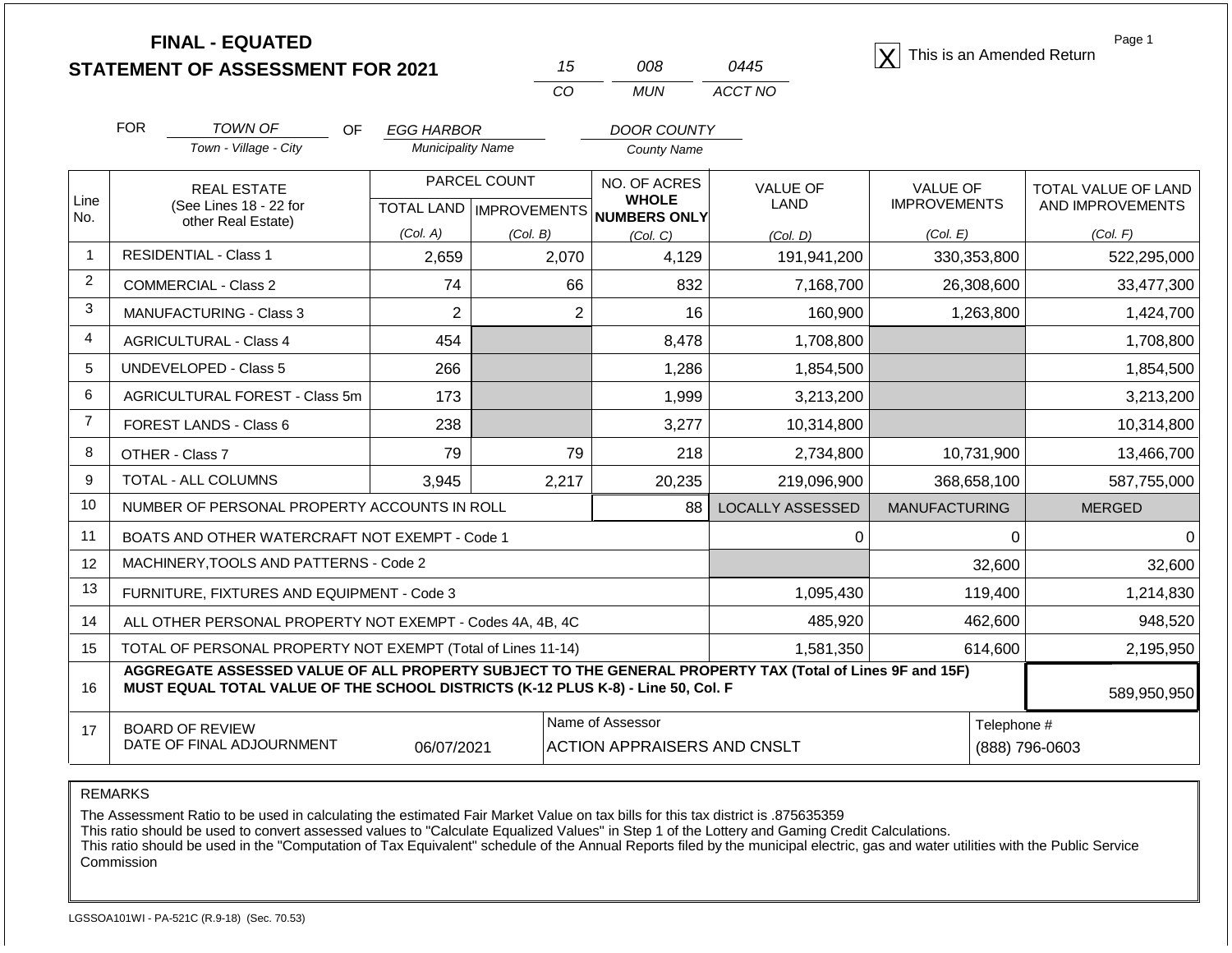2021 15 008 0445 Page 2

FOREST LANDS (Line 7) and FOREST CROPS (in this section) - are **NOT** the same *YEAR CO MUN ACCT NO*

|    |                                                            |                 |  | Private Forest Crop - Reg Class @ 10¢ per acre                                 |  | Private Forest Crop - Reg Class @ \$2.52 per acre                 |       |                                                                                           |           |                    |
|----|------------------------------------------------------------|-----------------|--|--------------------------------------------------------------------------------|--|-------------------------------------------------------------------|-------|-------------------------------------------------------------------------------------------|-----------|--------------------|
|    | (a) PARCELS                                                | (b) ACRES       |  | (c) ASSESSED VALUE                                                             |  | (d) PARCELS                                                       |       | (e) ACRES                                                                                 |           | (f) ASSESSED VALUE |
| 18 |                                                            |                 |  |                                                                                |  |                                                                   |       |                                                                                           |           |                    |
|    |                                                            |                 |  |                                                                                |  |                                                                   |       |                                                                                           |           |                    |
|    |                                                            |                 |  | Private Forest Crop - Special Class @ 20¢ per acre                             |  | (d) PARCELS                                                       |       | Entered Before 2005 Managed Forest - Ferrous Mining CLOSED @ \$7.87 per acre<br>(e) ACRES |           | (f) ASSESSED VALUE |
| 19 | (b) ACRES<br>(a) PARCELS                                   |                 |  | (c) ASSESSED VALUE                                                             |  |                                                                   |       |                                                                                           |           |                    |
|    |                                                            |                 |  |                                                                                |  |                                                                   |       |                                                                                           |           |                    |
|    |                                                            |                 |  | Entered Before 2005 Managed Forest - OPEN @ 74 ¢ per acre                      |  | Entered Before 2005 Managed Forest - CLOSED @<br>$$1.75$ per acre |       |                                                                                           |           |                    |
| 20 | (a) PARCELS                                                | (b) ACRES       |  | (c) ASSESSED VALUE                                                             |  | (d) PARCELS                                                       |       | (e) ACRES                                                                                 |           | (f) ASSESSED VALUE |
|    |                                                            |                 |  |                                                                                |  |                                                                   |       |                                                                                           |           |                    |
|    | 3                                                          | 48              |  | 94,100                                                                         |  | 33                                                                |       | 741.58                                                                                    | 3,630,400 |                    |
|    | Entered After 2004 Managed Forest - OPEN @ \$2.04 per acre |                 |  |                                                                                |  |                                                                   |       | Entered After 2004 Managed Forest - CLOSED @                                              |           | \$10.20 per acre   |
| 21 | (a) PARCELS                                                | (b) ACRES       |  | (c) ASSESSED VALUE                                                             |  | (d) PARCELS                                                       |       | (e) ACRES                                                                                 |           | (f) ASSESSED VALUE |
|    |                                                            |                 |  |                                                                                |  |                                                                   |       |                                                                                           |           |                    |
|    | 5                                                          | 95              |  | 222,900                                                                        |  | 30                                                                |       | 765.11                                                                                    | 5,029,300 |                    |
|    | (a) County Forest Cropland Acres                           |                 |  | (b) Federal Acres                                                              |  | (d) County (NOT FOREST CROP) Acres<br>(c) State Acres             |       |                                                                                           |           | (e) Other Acres    |
| 22 |                                                            |                 |  |                                                                                |  |                                                                   |       |                                                                                           |           |                    |
|    |                                                            |                 |  |                                                                                |  |                                                                   | 50.33 |                                                                                           |           | 653.84             |
|    |                                                            |                 |  | Assessed Value of Omitted Property From Prior Years (Sec. 70.44)               |  | Assessed Value of Sec. 70.43 Corrections of Errors by Assessors   |       |                                                                                           |           |                    |
|    |                                                            | (a) REAL ESTATE |  | (b) PERSONAL                                                                   |  |                                                                   |       | (c1) REAL ESTATE                                                                          |           | (c2) PERSONAL      |
| 23 |                                                            |                 |  |                                                                                |  |                                                                   |       | -334.200                                                                                  |           |                    |
|    |                                                            |                 |  | Manufacturing Equated Value of Omitted Property From Prior Years (Sec. 70.995) |  |                                                                   |       | Mfg. Equated Value of Sec.70.43 Corrections of Errors by Assessors                        |           |                    |
|    |                                                            | (d) REAL ESTATE |  | (e) PERSONAL                                                                   |  |                                                                   |       | (f1) REAL ESTATE                                                                          |           | (f2) PERSONAL      |
|    |                                                            |                 |  |                                                                                |  |                                                                   |       |                                                                                           |           |                    |
|    |                                                            |                 |  |                                                                                |  |                                                                   |       |                                                                                           |           |                    |

### **SPECIAL DISTRICTS**

| Line<br>No. | Enter 6-digit<br>Special District<br>Code (Col. A) | <b>Account</b><br><b>Number</b><br>(Col. B) | <b>Special District Name</b><br>(Col. C) | <b>Locally Assessed Value</b><br>of Real Estate and<br><b>Personal Property (Col. D)</b> | Mfg Value of Real Estate<br>and Personal Property<br>(Col. E) | <b>Merged Value of</b><br><b>Real Estate and</b><br>Personal Property (Col. F) |
|-------------|----------------------------------------------------|---------------------------------------------|------------------------------------------|------------------------------------------------------------------------------------------|---------------------------------------------------------------|--------------------------------------------------------------------------------|
| 24          |                                                    |                                             |                                          |                                                                                          |                                                               |                                                                                |
| 25          |                                                    |                                             |                                          |                                                                                          |                                                               |                                                                                |
| 26          |                                                    |                                             |                                          |                                                                                          |                                                               |                                                                                |
| 27          |                                                    |                                             |                                          |                                                                                          |                                                               |                                                                                |
| 28          |                                                    |                                             |                                          |                                                                                          |                                                               |                                                                                |
| 29          |                                                    |                                             |                                          |                                                                                          |                                                               |                                                                                |
| 30          |                                                    |                                             |                                          |                                                                                          |                                                               |                                                                                |
| 31          |                                                    |                                             |                                          |                                                                                          |                                                               |                                                                                |
| 32          |                                                    |                                             |                                          |                                                                                          |                                                               |                                                                                |
| 33          |                                                    |                                             |                                          |                                                                                          |                                                               |                                                                                |
| 34          |                                                    |                                             |                                          |                                                                                          |                                                               |                                                                                |
| 35          |                                                    |                                             |                                          |                                                                                          |                                                               |                                                                                |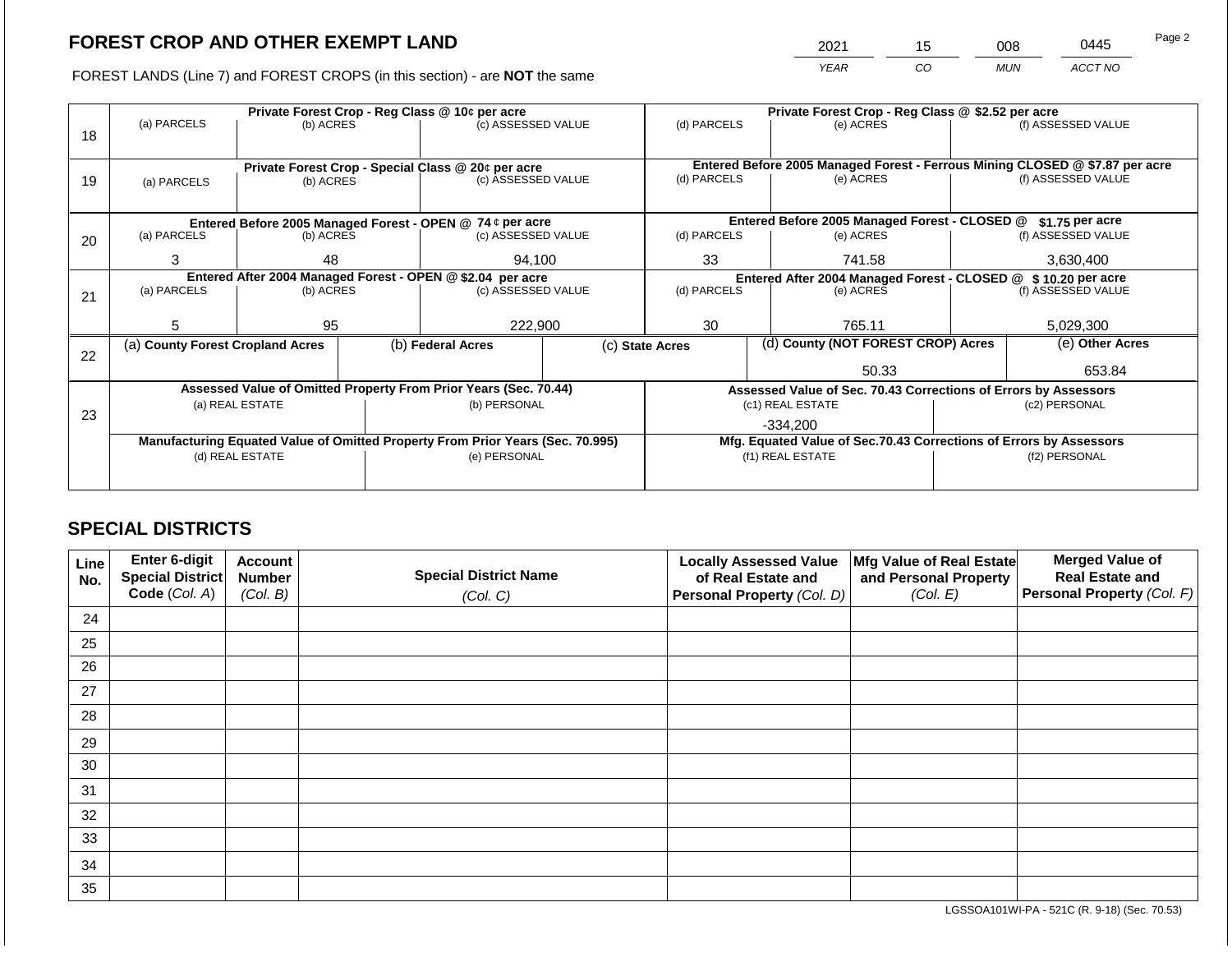|                       | <b>SCHOOL DISTRICTS</b>                                  |                                             |                                                         | 2021                                                                              | 008<br>15                                                     | 0445                                                                           |  |
|-----------------------|----------------------------------------------------------|---------------------------------------------|---------------------------------------------------------|-----------------------------------------------------------------------------------|---------------------------------------------------------------|--------------------------------------------------------------------------------|--|
|                       |                                                          |                                             |                                                         | <b>YEAR</b>                                                                       | CO<br><b>MUN</b>                                              | ACCT NO                                                                        |  |
| Line<br>No.           | Enter 6-digit<br><b>School District</b><br>Code (Col. A) | <b>Account</b><br><b>Number</b><br>(Col. B) | <b>School District Name</b><br>(Col. C)                 | <b>Locally Assessed Value</b><br>of Real Estate and<br>Personal Property (Col. D) | Mfg Value of Real Estate<br>and Personal Property<br>(Col. E) | <b>Merged Value of</b><br><b>Real Estate and</b><br>Personal Property (Col. F) |  |
|                       | A. SCHOOL DISTRICTS (K-8 and K-12)                       |                                             |                                                         |                                                                                   |                                                               |                                                                                |  |
| 36                    | 152114                                                   | 0106                                        | SCH D OF GIBRALTAR AREA                                 | 185,040,740                                                                       | 190,100                                                       | 185,230,840                                                                    |  |
| 37                    | 155130                                                   | 0107                                        | SCH D OF SEVASTOPOL                                     | 402,870,910                                                                       | 1,849,200                                                     | 404,720,110                                                                    |  |
| 38                    |                                                          |                                             |                                                         |                                                                                   |                                                               |                                                                                |  |
| 39                    |                                                          |                                             |                                                         |                                                                                   |                                                               |                                                                                |  |
| 40                    |                                                          |                                             |                                                         |                                                                                   |                                                               |                                                                                |  |
| 41                    |                                                          |                                             |                                                         |                                                                                   |                                                               |                                                                                |  |
| 42                    |                                                          |                                             |                                                         |                                                                                   |                                                               |                                                                                |  |
| 43                    |                                                          |                                             |                                                         |                                                                                   |                                                               |                                                                                |  |
| 44                    |                                                          |                                             |                                                         |                                                                                   |                                                               |                                                                                |  |
| 45<br>$\overline{46}$ |                                                          |                                             |                                                         |                                                                                   |                                                               |                                                                                |  |
| 47                    |                                                          |                                             |                                                         |                                                                                   |                                                               |                                                                                |  |
| 48                    |                                                          |                                             |                                                         |                                                                                   |                                                               |                                                                                |  |
| 49                    |                                                          |                                             |                                                         |                                                                                   |                                                               |                                                                                |  |
| 50                    |                                                          |                                             | TOTAL ASSESSED VALUE OF SCHOOL DISTRICTS (K-8 and K-12) | 587,911,650                                                                       | 2,039,300                                                     | 589,950,950                                                                    |  |
|                       | <b>B.</b><br><b>UNION HIGH SCHOOL DISTRICTS</b>          |                                             |                                                         |                                                                                   |                                                               |                                                                                |  |
| 51                    |                                                          |                                             |                                                         |                                                                                   |                                                               |                                                                                |  |
| 52                    |                                                          |                                             |                                                         |                                                                                   |                                                               |                                                                                |  |
| 53                    |                                                          |                                             |                                                         |                                                                                   |                                                               |                                                                                |  |
| 54                    |                                                          |                                             |                                                         |                                                                                   |                                                               |                                                                                |  |
| 55                    |                                                          |                                             | TOTAL ASSESSED VALUE OF UNION HIGH SCHOOLS              |                                                                                   |                                                               |                                                                                |  |
|                       | C.<br><b>TECHNICAL COLLEGE DISTRICTS</b>                 |                                             |                                                         |                                                                                   |                                                               |                                                                                |  |
| 56                    | 001300                                                   | 0012                                        | NORTHEAST WISCONSIN TECH COLLEGE GNBY                   | 587,911,650                                                                       | 2,039,300                                                     | 589,950,950                                                                    |  |
| 57                    |                                                          |                                             |                                                         |                                                                                   |                                                               |                                                                                |  |
| 58                    |                                                          |                                             |                                                         |                                                                                   |                                                               |                                                                                |  |
| 59                    |                                                          |                                             | TOTAL ASSESSED VALUE OF TECHNICAL COLLEGES              | 587,911,650                                                                       | 2,039,300                                                     | 589,950,950                                                                    |  |

 *I hereby certify, to the best of my knowledge and belief, this form is complete and correct.*

**SCHOOL DISTRICTS**

| Name                 |                    | Title | Submission date  |
|----------------------|--------------------|-------|------------------|
| <b>CHRIS MOE</b>     |                    |       | 2021<br>∩ഭ<br>νv |
| Phone                | Email address      |       |                  |
| 920<br>746 -<br>2285 | CMOE@CO.DOOR.WI.US |       |                  |

Page 3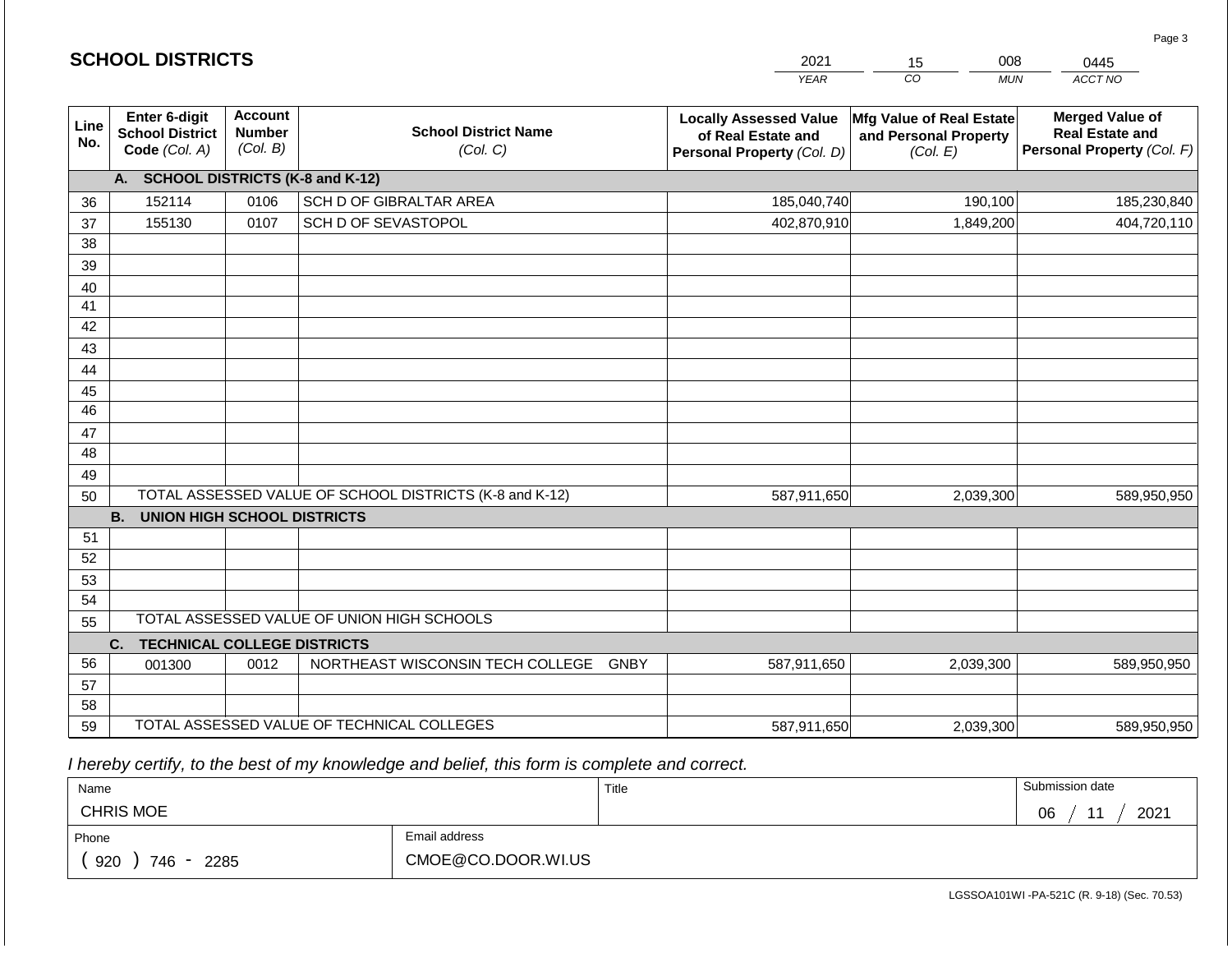- Each municipality's SOA is completed after the Board of Review and includes any changes made to the locally assessed values, under state law (sec. 70.53, Wis. Stats.)
- The Wisconsin Department of Revenue (DOR) merges the locally assessed values with the state assessed manufacturing values
- DOR provides the information regarding district names and codes. If a district is not listed, contact DOR.

Note: If you submit an amended SOA to DOR after your municipality's SOA is equated and posted to our website, we will process the SOA. However, DOR will not recalculate the *aggregate ratio or update the final SOA posted on our website. You should use the corrected values to calculate your tax rates.*

### **Page 1: Real Estate and Personal Property**

- Lines 1-9 assessed real estate values, parcel counts and acres by classification
- Lines 10-15 assessed personal property values and number of accounts by class
- Line 16 aggregate assessed value of all property subject to general property; use to calculate tax rates. Note: This line equals the total assessed value of K-8 and K-12 school districts (Line 50) and total assessed value of technical colleges (Line 59).
- Remarks assessment ratio used to calculate estimated fair market value on property tax bills

### **Page 2: Forest Crop, Other Exempt Land and Special Districts**

- Lines 18-21 private forest crop and managed forest lands assessed values
- Line  $22 -$  tax exempt land acres
- Line 23 prior years assessed value of omitted property under sec. 70.44 and correction of errors under sec. 70.43 shown by locally assessed or manufacturing real estate and personal property. Note: If there is an amount on this line, report the corresponding tax in the Statement of Taxes, Sections J or K.
- Lines 24-35 special district assessed values. These values are used to calculate tax rates for the special districts.

### **Page 3: School Districts**

- Lines 36-50 school districts (K-8 and K-12) assessed values. These values are used to calculate tax rates for school districts.
- Lines 51-55 union high school district assessed values. These values are used to calculate tax rates for union high school districts.
- Lines 56-59 technical college assessed values. These values are used to calculate tax rates for technical colleges.

If you have questions: Email: lgs@wisconsin.gov

 Phone: (608) 266-2569 or (608) 264-6892 Fax: (608) 264-6887

STURGEON BAY, WI 54235 - 8936 STURGEON BAY, WI 54235 - 8936TOWN OF EGG HARBOR TOWN OF EGG HARBOR 5242 COUNTY RD I 5242 COUNTY RD I PAMELA KRAUEL PAMELA KRAUEL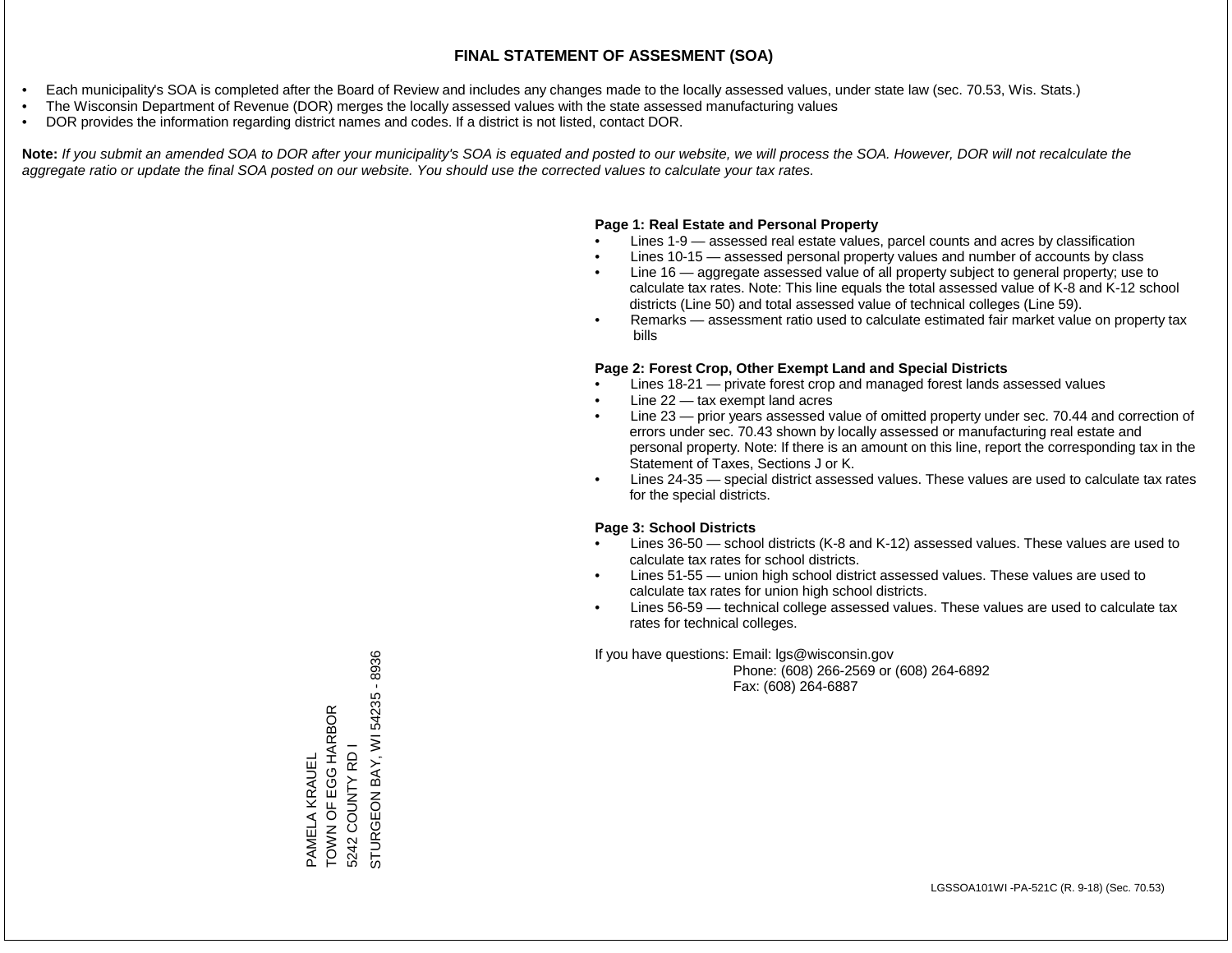|                |                                                                                                                                                                                              | <b>FINAL - EQUATED</b><br><b>STATEMENT OF ASSESSMENT FOR 2021</b> |                          | 15                                        | 010                                            | 0446                           | This is an Amended Return              | Page 1                                  |  |
|----------------|----------------------------------------------------------------------------------------------------------------------------------------------------------------------------------------------|-------------------------------------------------------------------|--------------------------|-------------------------------------------|------------------------------------------------|--------------------------------|----------------------------------------|-----------------------------------------|--|
|                |                                                                                                                                                                                              |                                                                   |                          | CO                                        | <b>MUN</b>                                     | ACCT NO                        |                                        |                                         |  |
|                | <b>FOR</b>                                                                                                                                                                                   | <b>TOWN OF</b><br>OF.                                             | <b>FORESTVILLE</b>       |                                           | <b>DOOR COUNTY</b>                             |                                |                                        |                                         |  |
|                | Town - Village - City                                                                                                                                                                        |                                                                   | <b>Municipality Name</b> |                                           | <b>County Name</b>                             |                                |                                        |                                         |  |
| Line           |                                                                                                                                                                                              | <b>REAL ESTATE</b><br>(See Lines 18 - 22 for                      |                          | PARCEL COUNT<br>TOTAL LAND   IMPROVEMENTS | NO. OF ACRES<br><b>WHOLE</b>                   | <b>VALUE OF</b><br><b>LAND</b> | <b>VALUE OF</b><br><b>IMPROVEMENTS</b> | TOTAL VALUE OF LAND<br>AND IMPROVEMENTS |  |
| No.            |                                                                                                                                                                                              | other Real Estate)                                                | (Col. A)                 | (Col. B)                                  | <b>NUMBERS ONLY</b><br>(Col, C)                | (Col. D)                       | (Col. E)                               | (Col. F)                                |  |
| $\mathbf{1}$   |                                                                                                                                                                                              | <b>RESIDENTIAL - Class 1</b>                                      | 485                      | 431                                       | 1,037                                          | 9,972,100                      | 51,730,500                             | 61,702,600                              |  |
| 2              |                                                                                                                                                                                              | <b>COMMERCIAL - Class 2</b>                                       | 24                       | 21                                        | 29                                             | 308,000                        | 864,500                                | 1,172,500                               |  |
| 3              |                                                                                                                                                                                              | <b>MANUFACTURING - Class 3</b>                                    | $\Omega$                 |                                           | $\mathbf 0$<br>$\overline{0}$                  | $\Omega$                       | 0                                      | $\Omega$                                |  |
| 4              |                                                                                                                                                                                              | <b>AGRICULTURAL - Class 4</b>                                     | 594                      |                                           | 12,043                                         | 2,523,400                      |                                        | 2,523,400                               |  |
| 5              |                                                                                                                                                                                              | <b>UNDEVELOPED - Class 5</b>                                      | 631                      |                                           | 6,603                                          | 6,805,500                      |                                        | 6,805,500                               |  |
| 6              |                                                                                                                                                                                              | AGRICULTURAL FOREST - Class 5m                                    | 104                      |                                           | 820                                            | 1,196,100                      |                                        | 1,196,100                               |  |
| $\overline{7}$ |                                                                                                                                                                                              | FOREST LANDS - Class 6                                            | 76                       |                                           | 582                                            | 1,629,200                      |                                        | 1,629,200                               |  |
| 8              |                                                                                                                                                                                              | OTHER - Class 7                                                   | 121                      | 121                                       | 269                                            | 1,462,100                      | 13,700,900                             | 15,163,000                              |  |
| 9              |                                                                                                                                                                                              | TOTAL - ALL COLUMNS                                               | 2,035                    | 573                                       | 21,383                                         | 23,896,400                     | 66,295,900                             | 90,192,300                              |  |
| 10             |                                                                                                                                                                                              | NUMBER OF PERSONAL PROPERTY ACCOUNTS IN ROLL                      |                          |                                           | 40                                             | <b>LOCALLY ASSESSED</b>        | <b>MANUFACTURING</b>                   | <b>MERGED</b>                           |  |
| 11             |                                                                                                                                                                                              | BOATS AND OTHER WATERCRAFT NOT EXEMPT - Code 1                    |                          |                                           |                                                | $\Omega$                       | 0                                      | $\Omega$                                |  |
| 12             |                                                                                                                                                                                              | MACHINERY, TOOLS AND PATTERNS - Code 2                            |                          |                                           |                                                |                                | 0                                      | $\Omega$                                |  |
| 13             |                                                                                                                                                                                              | FURNITURE, FIXTURES AND EQUIPMENT - Code 3                        |                          |                                           |                                                | 40,800                         | $\mathbf 0$                            | 40,800                                  |  |
| 14             |                                                                                                                                                                                              | ALL OTHER PERSONAL PROPERTY NOT EXEMPT - Codes 4A, 4B, 4C         |                          |                                           |                                                | 49,700                         | $\mathbf 0$                            | 49,700                                  |  |
| 15             | TOTAL OF PERSONAL PROPERTY NOT EXEMPT (Total of Lines 11-14)                                                                                                                                 |                                                                   |                          |                                           |                                                | 90,500                         | 0                                      | 90,500                                  |  |
| 16             | AGGREGATE ASSESSED VALUE OF ALL PROPERTY SUBJECT TO THE GENERAL PROPERTY TAX (Total of Lines 9F and 15F)<br>MUST EQUAL TOTAL VALUE OF THE SCHOOL DISTRICTS (K-12 PLUS K-8) - Line 50, Col. F |                                                                   |                          |                                           |                                                |                                |                                        | 90,282,800                              |  |
| 17             |                                                                                                                                                                                              | <b>BOARD OF REVIEW</b><br>DATE OF FINAL ADJOURNMENT               | 05/18/2021               |                                           | Name of Assessor<br>ASSOCIATED APPRAISAL CNSLT |                                | Telephone #<br>(800) 721-4157          |                                         |  |

The Assessment Ratio to be used in calculating the estimated Fair Market Value on tax bills for this tax district is .916338495

This ratio should be used to convert assessed values to "Calculate Equalized Values" in Step 1 of the Lottery and Gaming Credit Calculations.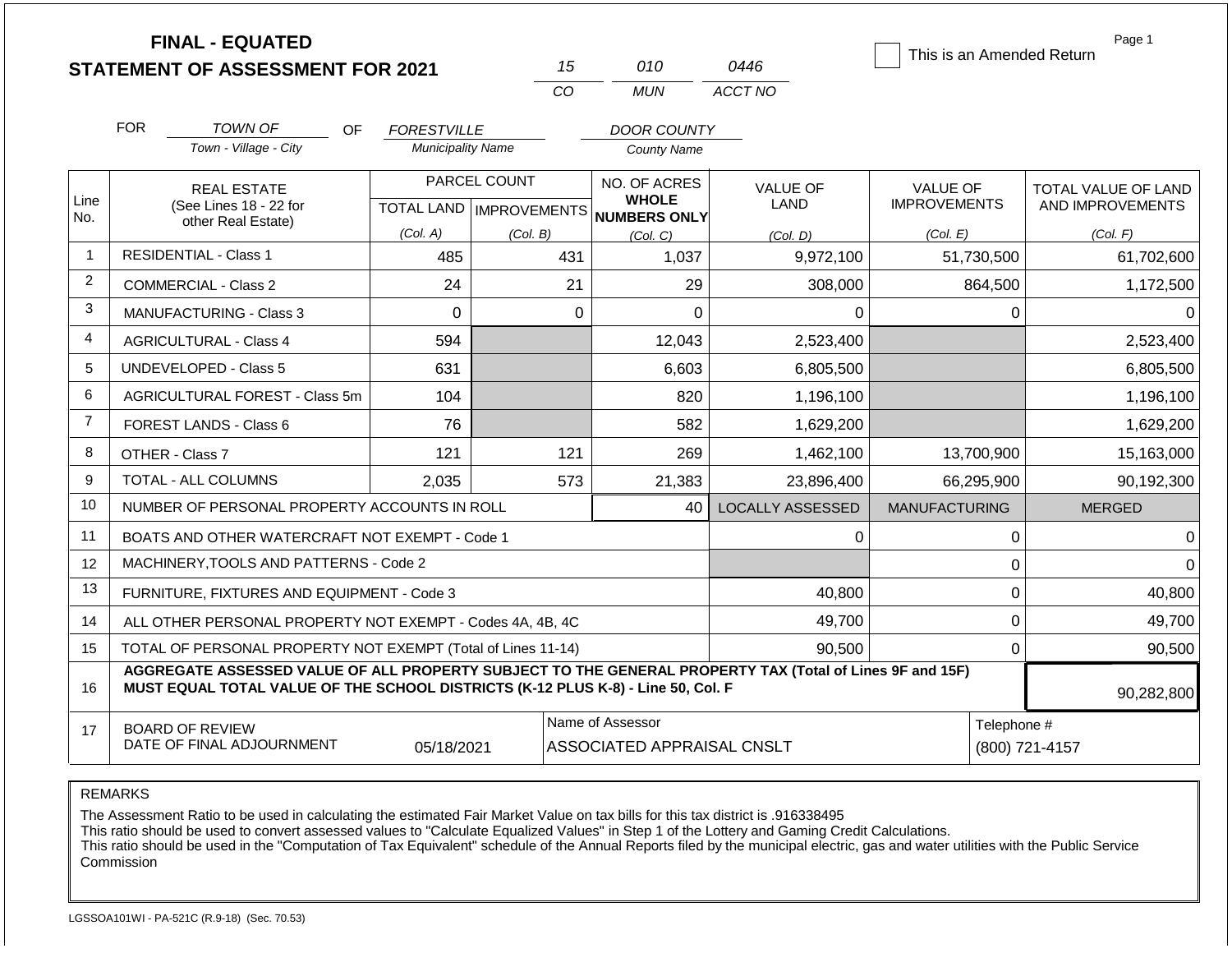2021 15 010 0446

FOREST LANDS (Line 7) and FOREST CROPS (in this section) - are **NOT** the same *YEAR CO MUN ACCT NO*

|    |                                                                                |                 |  | Private Forest Crop - Reg Class @ 10¢ per acre                   |  | Private Forest Crop - Reg Class @ \$2.52 per acre                            |                                                                    |  |                    |  |
|----|--------------------------------------------------------------------------------|-----------------|--|------------------------------------------------------------------|--|------------------------------------------------------------------------------|--------------------------------------------------------------------|--|--------------------|--|
|    | (a) PARCELS                                                                    | (b) ACRES       |  | (c) ASSESSED VALUE                                               |  | (d) PARCELS                                                                  | (e) ACRES                                                          |  | (f) ASSESSED VALUE |  |
| 18 |                                                                                |                 |  |                                                                  |  |                                                                              |                                                                    |  |                    |  |
|    |                                                                                |                 |  |                                                                  |  |                                                                              |                                                                    |  |                    |  |
|    |                                                                                |                 |  | Private Forest Crop - Special Class @ 20¢ per acre               |  | Entered Before 2005 Managed Forest - Ferrous Mining CLOSED @ \$7.87 per acre |                                                                    |  |                    |  |
| 19 | (a) PARCELS                                                                    | (b) ACRES       |  | (c) ASSESSED VALUE                                               |  | (d) PARCELS                                                                  | (e) ACRES                                                          |  | (f) ASSESSED VALUE |  |
|    |                                                                                |                 |  |                                                                  |  |                                                                              |                                                                    |  |                    |  |
|    |                                                                                |                 |  | Entered Before 2005 Managed Forest - OPEN @ 74 ¢ per acre        |  |                                                                              | Entered Before 2005 Managed Forest - CLOSED @                      |  | $$1.75$ per acre   |  |
| 20 | (a) PARCELS                                                                    | (b) ACRES       |  | (c) ASSESSED VALUE                                               |  | (d) PARCELS                                                                  | (e) ACRES                                                          |  | (f) ASSESSED VALUE |  |
|    |                                                                                |                 |  |                                                                  |  |                                                                              |                                                                    |  |                    |  |
|    |                                                                                |                 |  |                                                                  |  | 28                                                                           | 563.81                                                             |  | 978.200            |  |
|    |                                                                                |                 |  | Entered After 2004 Managed Forest - OPEN @ \$2.04 per acre       |  | Entered After 2004 Managed Forest - CLOSED @ \$10.20 per acre                |                                                                    |  |                    |  |
| 21 | (a) PARCELS                                                                    | (b) ACRES       |  | (c) ASSESSED VALUE                                               |  | (d) PARCELS<br>(e) ACRES                                                     |                                                                    |  | (f) ASSESSED VALUE |  |
|    |                                                                                |                 |  |                                                                  |  |                                                                              |                                                                    |  |                    |  |
|    |                                                                                |                 |  |                                                                  |  | 19                                                                           | 392.51                                                             |  | 703,600            |  |
|    | (a) County Forest Cropland Acres                                               |                 |  | (b) Federal Acres                                                |  | (d) County (NOT FOREST CROP) Acres<br>(c) State Acres                        |                                                                    |  | (e) Other Acres    |  |
| 22 |                                                                                |                 |  |                                                                  |  |                                                                              |                                                                    |  |                    |  |
|    |                                                                                |                 |  |                                                                  |  | 88.46                                                                        | 117.75                                                             |  | 54.53              |  |
|    |                                                                                |                 |  | Assessed Value of Omitted Property From Prior Years (Sec. 70.44) |  |                                                                              | Assessed Value of Sec. 70.43 Corrections of Errors by Assessors    |  |                    |  |
|    |                                                                                | (a) REAL ESTATE |  | (b) PERSONAL                                                     |  |                                                                              | (c1) REAL ESTATE                                                   |  | (c2) PERSONAL      |  |
| 23 |                                                                                |                 |  |                                                                  |  |                                                                              |                                                                    |  |                    |  |
|    | Manufacturing Equated Value of Omitted Property From Prior Years (Sec. 70.995) |                 |  |                                                                  |  |                                                                              | Mfg. Equated Value of Sec.70.43 Corrections of Errors by Assessors |  |                    |  |
|    | (d) REAL ESTATE                                                                |                 |  | (e) PERSONAL                                                     |  |                                                                              | (f1) REAL ESTATE                                                   |  | (f2) PERSONAL      |  |
|    |                                                                                |                 |  |                                                                  |  |                                                                              |                                                                    |  |                    |  |
|    |                                                                                |                 |  |                                                                  |  |                                                                              |                                                                    |  |                    |  |

### **SPECIAL DISTRICTS**

| Line<br>No. | <b>Enter 6-digit</b><br>Special District<br>Code (Col. A) | <b>Account</b><br><b>Number</b><br>(Col. B) | <b>Special District Name</b><br>(Col. C) | <b>Locally Assessed Value</b><br>of Real Estate and<br>Personal Property (Col. D) | Mfg Value of Real Estate<br>and Personal Property<br>(Col. E) | <b>Merged Value of</b><br><b>Real Estate and</b><br>Personal Property (Col. F) |
|-------------|-----------------------------------------------------------|---------------------------------------------|------------------------------------------|-----------------------------------------------------------------------------------|---------------------------------------------------------------|--------------------------------------------------------------------------------|
| 24          | 157030                                                    | 0107                                        | MAPLEWOOD SANITARY DISTRICT              | 5,520,400                                                                         |                                                               | 5,520,400                                                                      |
| 25          |                                                           |                                             |                                          |                                                                                   |                                                               |                                                                                |
| 26          |                                                           |                                             |                                          |                                                                                   |                                                               |                                                                                |
| 27          |                                                           |                                             |                                          |                                                                                   |                                                               |                                                                                |
| 28          |                                                           |                                             |                                          |                                                                                   |                                                               |                                                                                |
| 29          |                                                           |                                             |                                          |                                                                                   |                                                               |                                                                                |
| 30          |                                                           |                                             |                                          |                                                                                   |                                                               |                                                                                |
| 31          |                                                           |                                             |                                          |                                                                                   |                                                               |                                                                                |
| 32          |                                                           |                                             |                                          |                                                                                   |                                                               |                                                                                |
| 33          |                                                           |                                             |                                          |                                                                                   |                                                               |                                                                                |
| 34          |                                                           |                                             |                                          |                                                                                   |                                                               |                                                                                |
| 35          |                                                           |                                             |                                          |                                                                                   |                                                               |                                                                                |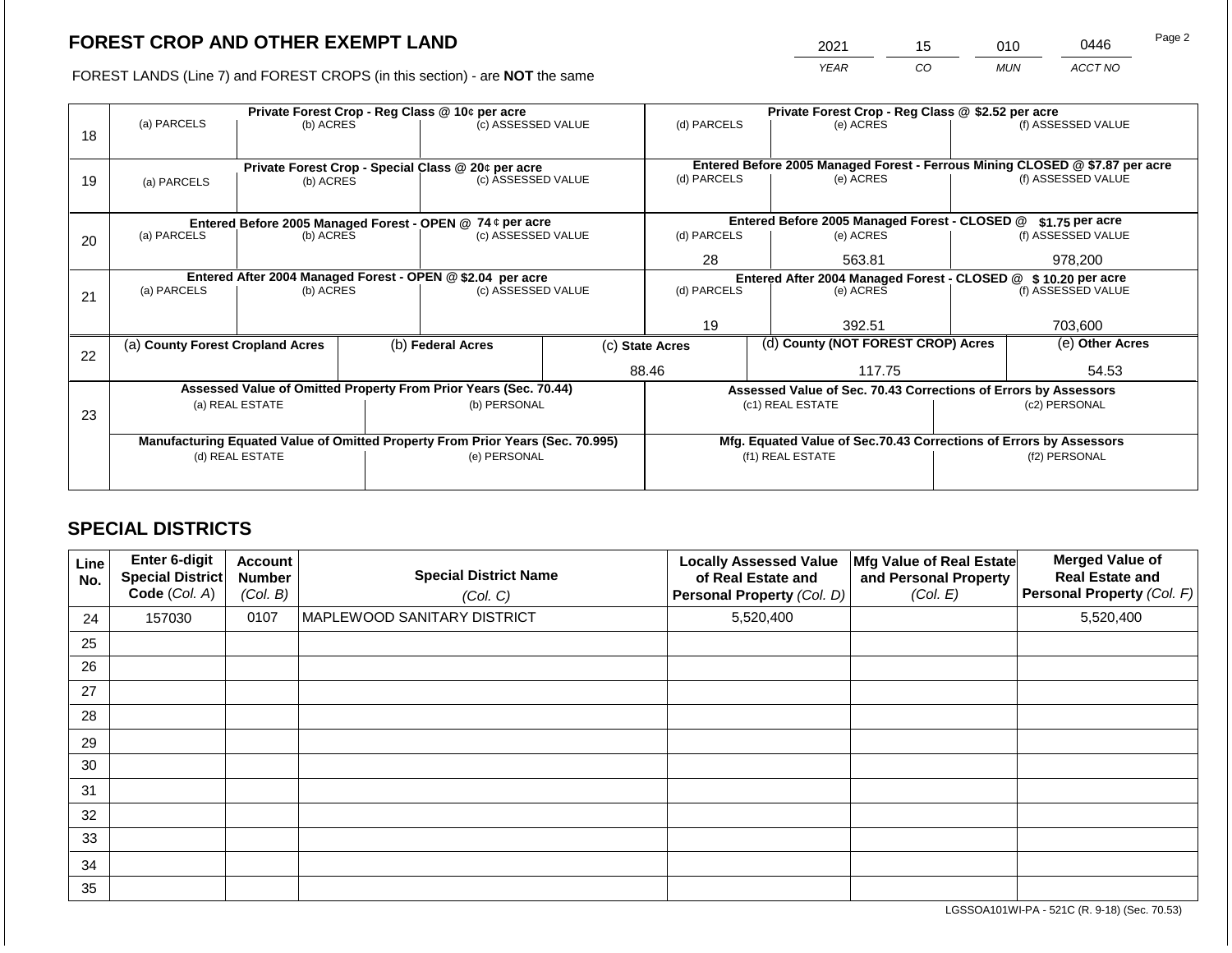|             | <b>SCHOOL DISTRICTS</b>                                         |                                             |                                                         | 2021                                                                              | 15                                                            | 010<br>0446                                                                    |
|-------------|-----------------------------------------------------------------|---------------------------------------------|---------------------------------------------------------|-----------------------------------------------------------------------------------|---------------------------------------------------------------|--------------------------------------------------------------------------------|
|             |                                                                 |                                             |                                                         | <b>YEAR</b>                                                                       | CO                                                            | ACCT NO<br><b>MUN</b>                                                          |
| Line<br>No. | <b>Enter 6-digit</b><br><b>School District</b><br>Code (Col. A) | <b>Account</b><br><b>Number</b><br>(Col. B) | <b>School District Name</b><br>(Col. C)                 | <b>Locally Assessed Value</b><br>of Real Estate and<br>Personal Property (Col. D) | Mfg Value of Real Estate<br>and Personal Property<br>(Col. E) | <b>Merged Value of</b><br><b>Real Estate and</b><br>Personal Property (Col. F) |
|             | A. SCHOOL DISTRICTS (K-8 and K-12)                              |                                             |                                                         |                                                                                   |                                                               |                                                                                |
| 36          | 155457                                                          | 0108                                        | SCH D OF SOUTHERN DOOR COUNTY                           | 90,282,800                                                                        |                                                               | 90,282,800                                                                     |
| 37          |                                                                 |                                             |                                                         |                                                                                   |                                                               |                                                                                |
| 38          |                                                                 |                                             |                                                         |                                                                                   |                                                               |                                                                                |
| 39          |                                                                 |                                             |                                                         |                                                                                   |                                                               |                                                                                |
| 40<br>41    |                                                                 |                                             |                                                         |                                                                                   |                                                               |                                                                                |
| 42          |                                                                 |                                             |                                                         |                                                                                   |                                                               |                                                                                |
| 43          |                                                                 |                                             |                                                         |                                                                                   |                                                               |                                                                                |
| 44          |                                                                 |                                             |                                                         |                                                                                   |                                                               |                                                                                |
| 45          |                                                                 |                                             |                                                         |                                                                                   |                                                               |                                                                                |
| 46          |                                                                 |                                             |                                                         |                                                                                   |                                                               |                                                                                |
| 47          |                                                                 |                                             |                                                         |                                                                                   |                                                               |                                                                                |
| 48          |                                                                 |                                             |                                                         |                                                                                   |                                                               |                                                                                |
| 49          |                                                                 |                                             | TOTAL ASSESSED VALUE OF SCHOOL DISTRICTS (K-8 and K-12) |                                                                                   |                                                               |                                                                                |
| 50          | <b>B. UNION HIGH SCHOOL DISTRICTS</b>                           |                                             |                                                         | 90,282,800                                                                        |                                                               | 90,282,800                                                                     |
| 51          |                                                                 |                                             |                                                         |                                                                                   |                                                               |                                                                                |
| 52          |                                                                 |                                             |                                                         |                                                                                   |                                                               |                                                                                |
| 53          |                                                                 |                                             |                                                         |                                                                                   |                                                               |                                                                                |
| 54          |                                                                 |                                             |                                                         |                                                                                   |                                                               |                                                                                |
| 55          |                                                                 |                                             | TOTAL ASSESSED VALUE OF UNION HIGH SCHOOLS              |                                                                                   |                                                               |                                                                                |
|             | <b>TECHNICAL COLLEGE DISTRICTS</b><br>C.                        |                                             |                                                         |                                                                                   |                                                               |                                                                                |
| 56          | 001300                                                          | 0012                                        | NORTHEAST WISCONSIN TECH COLLEGE GNBY                   | 90,282,800                                                                        |                                                               | 90,282,800                                                                     |
| 57          |                                                                 |                                             |                                                         |                                                                                   |                                                               |                                                                                |
| 58<br>59    |                                                                 |                                             | TOTAL ASSESSED VALUE OF TECHNICAL COLLEGES              | 90,282,800                                                                        |                                                               | 90,282,800                                                                     |
|             |                                                                 |                                             |                                                         |                                                                                   |                                                               |                                                                                |

 *I hereby certify, to the best of my knowledge and belief, this form is complete and correct.*

| Name                    |                    | Title | Submission date       |
|-------------------------|--------------------|-------|-----------------------|
| <b>CHRIS MOE</b>        |                    |       | 2021<br>25<br>∩ҕ<br>◡ |
| Phone                   | Email address      |       |                       |
| 920<br>746<br>2285<br>- | CMOE@CO.DOOR.WI.US |       |                       |

Page 3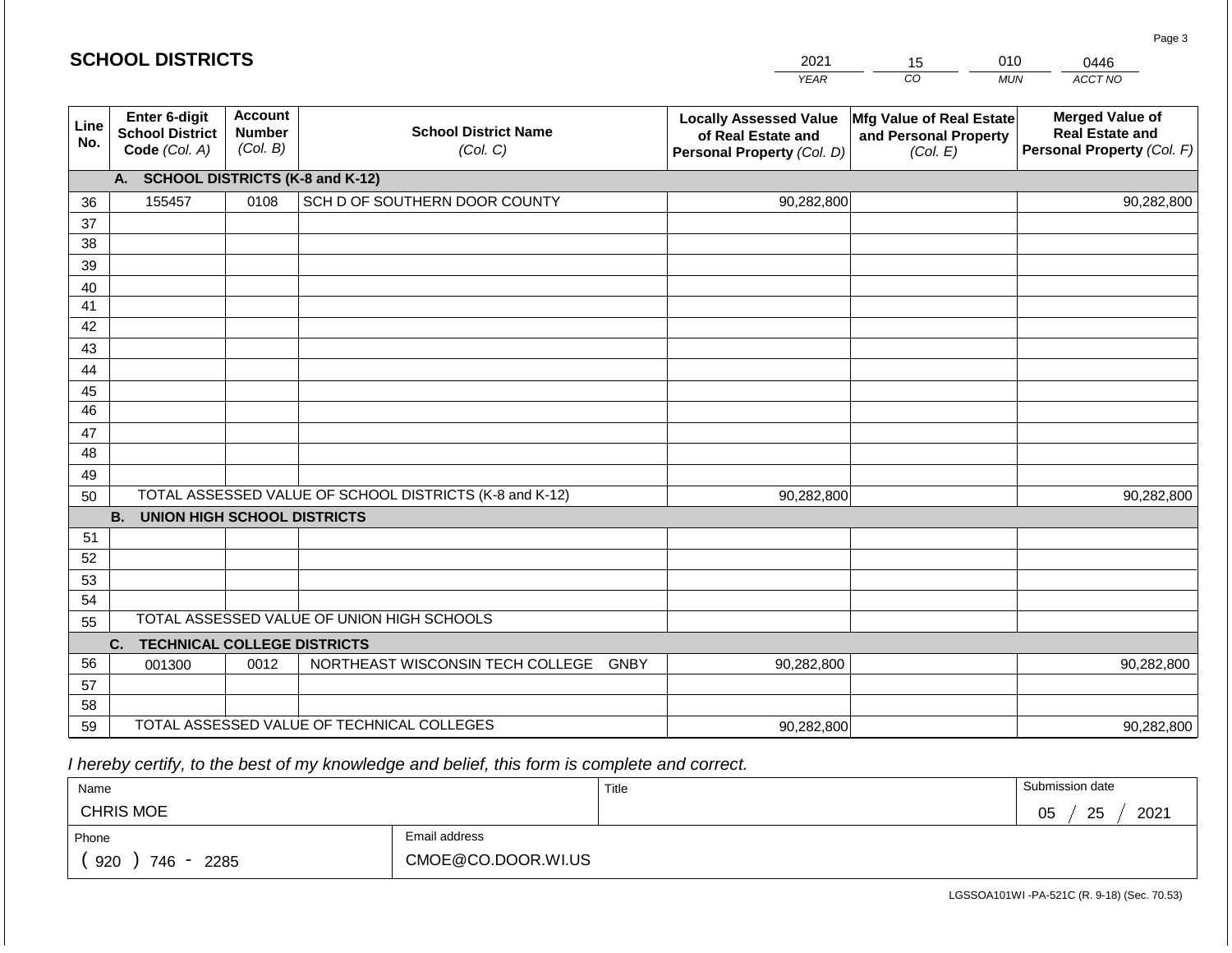- Each municipality's SOA is completed after the Board of Review and includes any changes made to the locally assessed values, under state law (sec. 70.53, Wis. Stats.)
- The Wisconsin Department of Revenue (DOR) merges the locally assessed values with the state assessed manufacturing values
- DOR provides the information regarding district names and codes. If a district is not listed, contact DOR.

Note: If you submit an amended SOA to DOR after your municipality's SOA is equated and posted to our website, we will process the SOA. However, DOR will not recalculate the *aggregate ratio or update the final SOA posted on our website. You should use the corrected values to calculate your tax rates.*

### **Page 1: Real Estate and Personal Property**

- Lines 1-9 assessed real estate values, parcel counts and acres by classification
- Lines 10-15 assessed personal property values and number of accounts by class
- Line 16 aggregate assessed value of all property subject to general property; use to calculate tax rates. Note: This line equals the total assessed value of K-8 and K-12 school districts (Line 50) and total assessed value of technical colleges (Line 59).
- Remarks assessment ratio used to calculate estimated fair market value on property tax bills

### **Page 2: Forest Crop, Other Exempt Land and Special Districts**

- Lines 18-21 private forest crop and managed forest lands assessed values
- Line  $22 -$  tax exempt land acres
- Line 23 prior years assessed value of omitted property under sec. 70.44 and correction of errors under sec. 70.43 shown by locally assessed or manufacturing real estate and personal property. Note: If there is an amount on this line, report the corresponding tax in the Statement of Taxes, Sections J or K.
- Lines 24-35 special district assessed values. These values are used to calculate tax rates for the special districts.

### **Page 3: School Districts**

- Lines 36-50 school districts (K-8 and K-12) assessed values. These values are used to calculate tax rates for school districts.
- Lines 51-55 union high school district assessed values. These values are used to calculate tax rates for union high school districts.
- Lines 56-59 technical college assessed values. These values are used to calculate tax rates for technical colleges.

If you have questions: Email: lgs@wisconsin.gov

 Phone: (608) 266-2569 or (608) 264-6892 Fax: (608) 264-6887

RUTH KERSCHER TOWN OF FORESTVILLE RUTH KERSCHER<br>TOWN OF FORESTVILLE<br>1364 MILL RD<br>STURGEON BAY, WI 54235 - 9263 STURGEON BAY, WI 54235 - 9263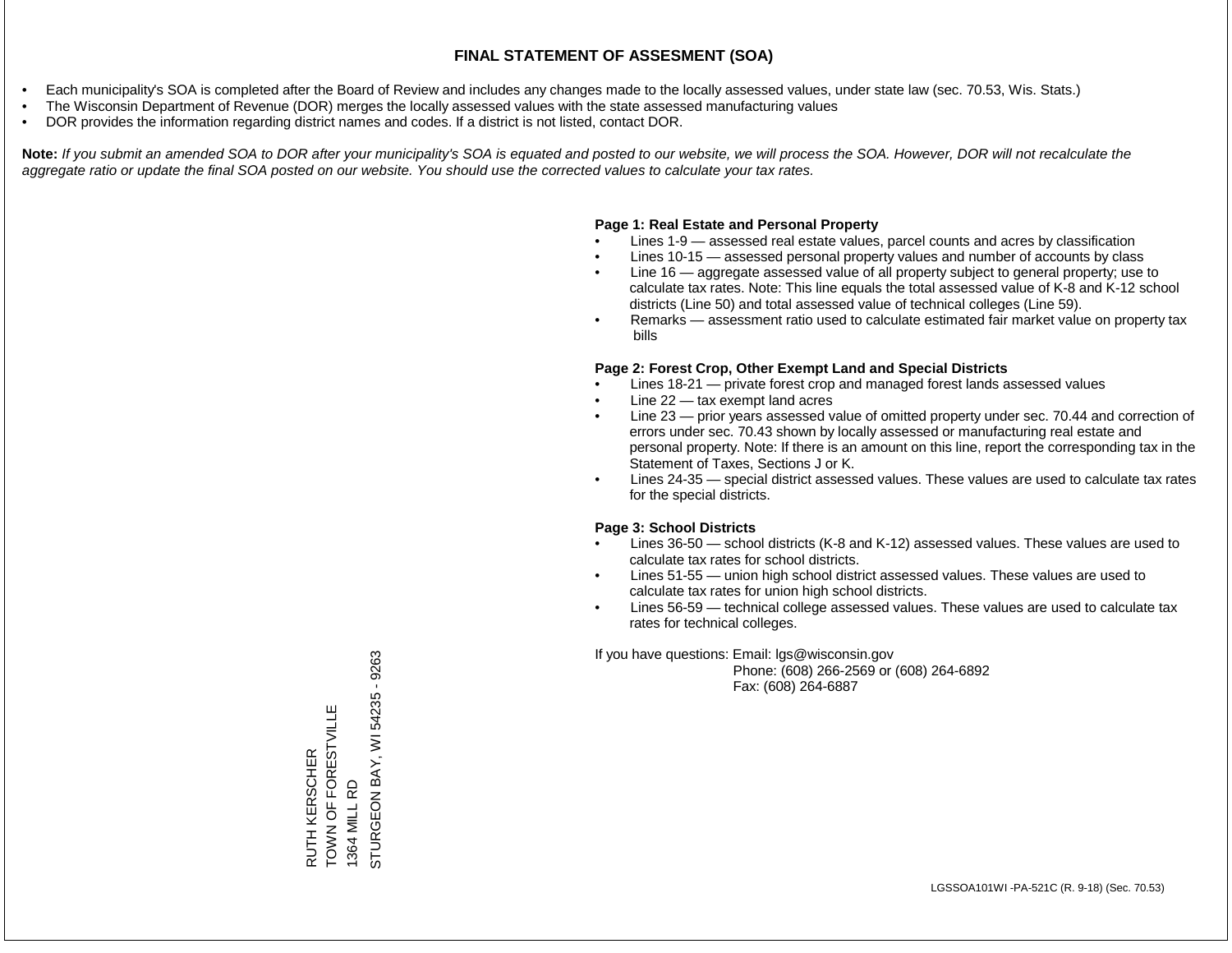|                |                                                                                                                                        | <b>FINAL - EQUATED</b><br><b>STATEMENT OF ASSESSMENT FOR 2021</b>                                                                                                                            |                          | 15                                    | 012                             | 0447                    |                                        |                  | Page 1<br>This is an Amended Return     |
|----------------|----------------------------------------------------------------------------------------------------------------------------------------|----------------------------------------------------------------------------------------------------------------------------------------------------------------------------------------------|--------------------------|---------------------------------------|---------------------------------|-------------------------|----------------------------------------|------------------|-----------------------------------------|
|                |                                                                                                                                        |                                                                                                                                                                                              |                          | CO                                    | <b>MUN</b>                      | ACCT NO                 |                                        |                  |                                         |
|                | <b>FOR</b>                                                                                                                             | <b>TOWN OF</b><br>OF.                                                                                                                                                                        | GARDNER                  |                                       | <b>DOOR COUNTY</b>              |                         |                                        |                  |                                         |
|                |                                                                                                                                        | Town - Village - City                                                                                                                                                                        | <b>Municipality Name</b> |                                       | <b>County Name</b>              |                         |                                        |                  |                                         |
| Line           |                                                                                                                                        | PARCEL COUNT<br><b>REAL ESTATE</b><br>(See Lines 18 - 22 for                                                                                                                                 |                          |                                       | NO. OF ACRES<br><b>WHOLE</b>    | <b>VALUE OF</b><br>LAND | <b>VALUE OF</b><br><b>IMPROVEMENTS</b> |                  | TOTAL VALUE OF LAND<br>AND IMPROVEMENTS |
| No.            | other Real Estate)                                                                                                                     |                                                                                                                                                                                              | (Col. A)                 | TOTAL LAND   IMPROVEMENTS<br>(Col. B) | <b>NUMBERS ONLY</b><br>(Col, C) | (Col, D)                | (Col. E)                               |                  | (Col. F)                                |
| 1              |                                                                                                                                        | <b>RESIDENTIAL - Class 1</b>                                                                                                                                                                 | 1,271                    | 1,052                                 | 1,762                           | 88,498,400              |                                        | 128,292,000      | 216,790,400                             |
| $\overline{2}$ |                                                                                                                                        | <b>COMMERCIAL - Class 2</b>                                                                                                                                                                  | 49                       | 44                                    | 172                             | 3,847,800               |                                        | 6,460,300        | 10,308,100                              |
| 3              |                                                                                                                                        | <b>MANUFACTURING - Class 3</b>                                                                                                                                                               | $\overline{0}$           |                                       | $\mathbf 0$<br>0                | 0                       |                                        | 0                | 0                                       |
| 4              |                                                                                                                                        | <b>AGRICULTURAL - Class 4</b>                                                                                                                                                                | 491                      |                                       | 9,240                           | 1,691,500               |                                        |                  | 1,691,500                               |
| 5              |                                                                                                                                        | <b>UNDEVELOPED - Class 5</b>                                                                                                                                                                 | 393                      |                                       | 2,924                           | 3,926,300               |                                        |                  | 3,926,300                               |
| 6              |                                                                                                                                        | AGRICULTURAL FOREST - Class 5m                                                                                                                                                               | 181                      |                                       | 1,841                           | 2,577,600               |                                        |                  | 2,577,600                               |
| $\overline{7}$ |                                                                                                                                        | <b>FOREST LANDS - Class 6</b>                                                                                                                                                                | 154                      |                                       | 2,283                           | 6,156,500               |                                        |                  | 6,156,500                               |
| 8              |                                                                                                                                        | OTHER - Class 7                                                                                                                                                                              | 60                       | 60                                    | 113                             | 878,500                 |                                        | 5,377,800        | 6,256,300                               |
| 9              |                                                                                                                                        | <b>TOTAL - ALL COLUMNS</b>                                                                                                                                                                   | 2,599                    | 1,156                                 | 18,335                          | 107,576,600             |                                        | 140,130,100      | 247,706,700                             |
| 10             |                                                                                                                                        | NUMBER OF PERSONAL PROPERTY ACCOUNTS IN ROLL                                                                                                                                                 |                          |                                       | 26                              | <b>LOCALLY ASSESSED</b> | <b>MANUFACTURING</b>                   |                  | <b>MERGED</b>                           |
| 11             |                                                                                                                                        | BOATS AND OTHER WATERCRAFT NOT EXEMPT - Code 1                                                                                                                                               |                          |                                       |                                 | 0                       |                                        | 0                | 0                                       |
| 12             |                                                                                                                                        | MACHINERY, TOOLS AND PATTERNS - Code 2                                                                                                                                                       |                          |                                       |                                 |                         |                                        | 0                | $\Omega$                                |
| 13             |                                                                                                                                        | FURNITURE, FIXTURES AND EQUIPMENT - Code 3                                                                                                                                                   |                          |                                       |                                 | 336,700                 |                                        | $\Omega$         | 336,700                                 |
| 14             |                                                                                                                                        | ALL OTHER PERSONAL PROPERTY NOT EXEMPT - Codes 4A, 4B, 4C                                                                                                                                    |                          |                                       |                                 | 132,100                 |                                        | $\boldsymbol{0}$ | 132,100                                 |
| 15             | TOTAL OF PERSONAL PROPERTY NOT EXEMPT (Total of Lines 11-14)<br>468,800                                                                |                                                                                                                                                                                              |                          |                                       |                                 |                         |                                        |                  | 468,800                                 |
| 16             |                                                                                                                                        | AGGREGATE ASSESSED VALUE OF ALL PROPERTY SUBJECT TO THE GENERAL PROPERTY TAX (Total of Lines 9F and 15F)<br>MUST EQUAL TOTAL VALUE OF THE SCHOOL DISTRICTS (K-12 PLUS K-8) - Line 50, Col. F |                          |                                       |                                 |                         |                                        |                  | 248,175,500                             |
| 17             | Name of Assessor<br>Telephone #<br><b>BOARD OF REVIEW</b><br>DATE OF FINAL ADJOURNMENT<br>05/25/2021<br><b>FAIR MARKET ASSESSMENTS</b> |                                                                                                                                                                                              |                          |                                       |                                 |                         |                                        |                  | (920) 468-9698                          |

The Assessment Ratio to be used in calculating the estimated Fair Market Value on tax bills for this tax district is .867297389

This ratio should be used to convert assessed values to "Calculate Equalized Values" in Step 1 of the Lottery and Gaming Credit Calculations.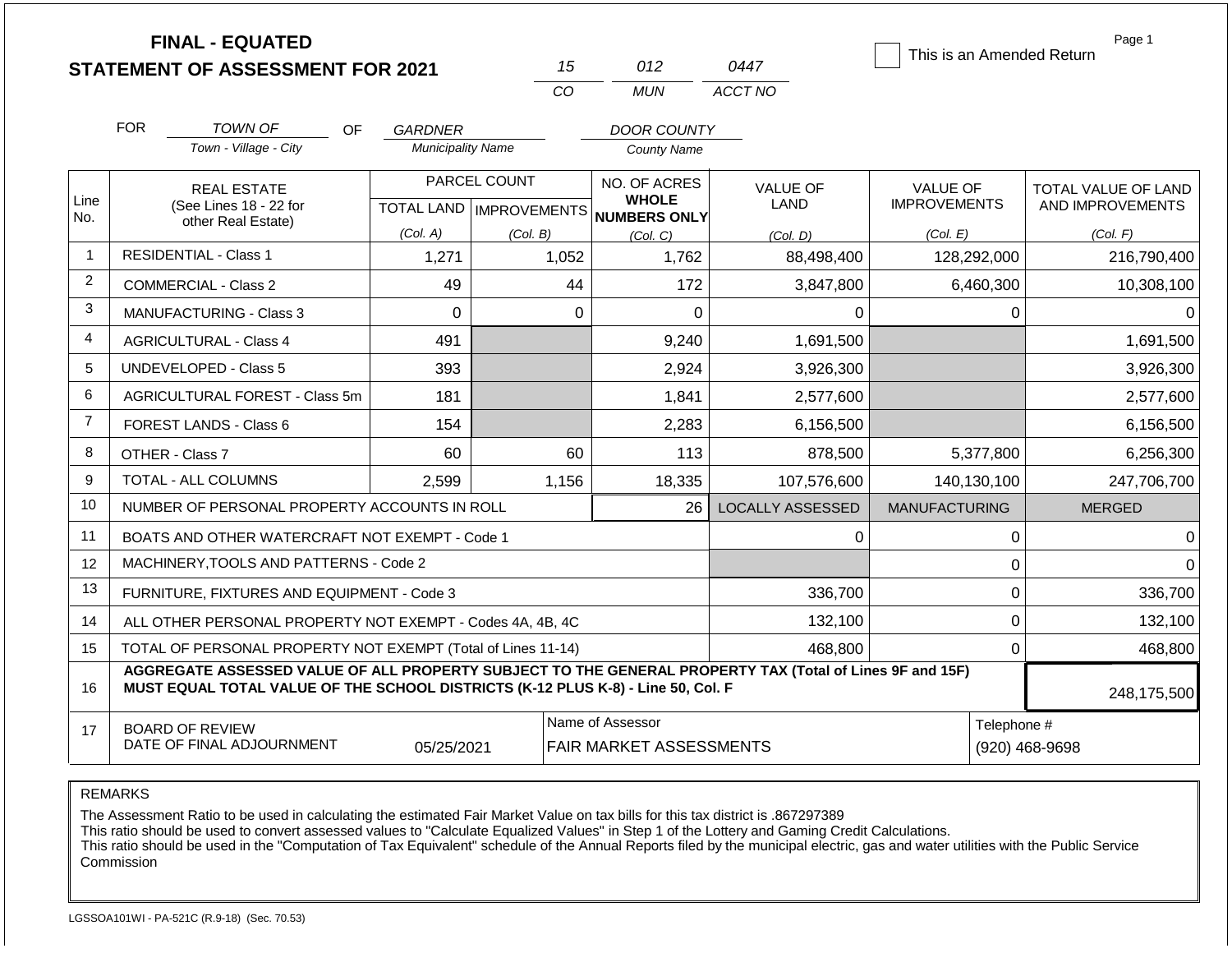2021 15 012 0447 Page 2

FOREST LANDS (Line 7) and FOREST CROPS (in this section) - are **NOT** the same *YEAR CO MUN ACCT NO*

|    |                                                                                                   |                 |  | Private Forest Crop - Reg Class @ 10¢ per acre                           |                                                               |                  |          | Private Forest Crop - Reg Class @ \$2.52 per acre                            |                 |                    |  |  |
|----|---------------------------------------------------------------------------------------------------|-----------------|--|--------------------------------------------------------------------------|---------------------------------------------------------------|------------------|----------|------------------------------------------------------------------------------|-----------------|--------------------|--|--|
| 18 | (a) PARCELS                                                                                       | (b) ACRES       |  | (c) ASSESSED VALUE                                                       |                                                               | (d) PARCELS      |          | (e) ACRES                                                                    |                 | (f) ASSESSED VALUE |  |  |
|    |                                                                                                   |                 |  |                                                                          |                                                               |                  |          |                                                                              |                 |                    |  |  |
|    |                                                                                                   |                 |  |                                                                          |                                                               |                  |          | Entered Before 2005 Managed Forest - Ferrous Mining CLOSED @ \$7.87 per acre |                 |                    |  |  |
| 19 | (a) PARCELS                                                                                       | (b) ACRES       |  | Private Forest Crop - Special Class @ 20¢ per acre<br>(c) ASSESSED VALUE |                                                               | (d) PARCELS      |          | (e) ACRES                                                                    |                 | (f) ASSESSED VALUE |  |  |
|    |                                                                                                   |                 |  |                                                                          |                                                               |                  |          |                                                                              |                 |                    |  |  |
|    |                                                                                                   |                 |  |                                                                          |                                                               |                  |          |                                                                              |                 |                    |  |  |
|    |                                                                                                   |                 |  | Entered Before 2005 Managed Forest - OPEN @ 74 ¢ per acre                |                                                               |                  |          | Entered Before 2005 Managed Forest - CLOSED @                                |                 | \$1.75 per acre    |  |  |
| 20 | (a) PARCELS                                                                                       | (b) ACRES       |  | (c) ASSESSED VALUE                                                       |                                                               | (d) PARCELS      |          | (e) ACRES                                                                    |                 | (f) ASSESSED VALUE |  |  |
|    | 4                                                                                                 | 160             |  | 409,800                                                                  |                                                               | 22               |          | 659.9                                                                        |                 | 1,718,300          |  |  |
|    |                                                                                                   |                 |  |                                                                          |                                                               |                  |          |                                                                              |                 |                    |  |  |
|    |                                                                                                   |                 |  | Entered After 2004 Managed Forest - OPEN @ \$2.04 per acre               | Entered After 2004 Managed Forest - CLOSED @ \$10.20 per acre |                  |          |                                                                              |                 |                    |  |  |
| 21 | (a) PARCELS                                                                                       | (b) ACRES       |  | (c) ASSESSED VALUE                                                       |                                                               | (d) PARCELS      |          | (e) ACRES                                                                    |                 | (f) ASSESSED VALUE |  |  |
|    |                                                                                                   |                 |  |                                                                          |                                                               |                  |          |                                                                              |                 |                    |  |  |
|    |                                                                                                   |                 |  |                                                                          | 50                                                            |                  | 1,482.98 |                                                                              | 3,682,900       |                    |  |  |
|    | (a) County Forest Cropland Acres                                                                  |                 |  | (b) Federal Acres                                                        | (d) County (NOT FOREST CROP) Acres<br>(c) State Acres         |                  |          |                                                                              | (e) Other Acres |                    |  |  |
| 22 |                                                                                                   |                 |  |                                                                          |                                                               |                  |          |                                                                              |                 |                    |  |  |
|    |                                                                                                   |                 |  |                                                                          |                                                               | 1,197.4<br>40.77 |          |                                                                              | 148.9           |                    |  |  |
|    |                                                                                                   |                 |  | Assessed Value of Omitted Property From Prior Years (Sec. 70.44)         |                                                               |                  |          | Assessed Value of Sec. 70.43 Corrections of Errors by Assessors              |                 |                    |  |  |
|    |                                                                                                   | (a) REAL ESTATE |  | (b) PERSONAL                                                             |                                                               |                  |          | (c1) REAL ESTATE                                                             | (c2) PERSONAL   |                    |  |  |
| 23 |                                                                                                   |                 |  |                                                                          |                                                               |                  |          |                                                                              |                 |                    |  |  |
|    |                                                                                                   |                 |  |                                                                          |                                                               |                  |          | Mfg. Equated Value of Sec.70.43 Corrections of Errors by Assessors           |                 |                    |  |  |
|    | Manufacturing Equated Value of Omitted Property From Prior Years (Sec. 70.995)<br>(d) REAL ESTATE |                 |  | (e) PERSONAL                                                             |                                                               |                  |          | (f1) REAL ESTATE                                                             | (f2) PERSONAL   |                    |  |  |
|    |                                                                                                   |                 |  |                                                                          |                                                               |                  |          |                                                                              |                 |                    |  |  |
|    |                                                                                                   |                 |  |                                                                          |                                                               |                  |          |                                                                              |                 |                    |  |  |

### **SPECIAL DISTRICTS**

| Line<br>No. | Enter 6-digit<br>Special District | <b>Account</b><br><b>Number</b> | <b>Special District Name</b> | <b>Locally Assessed Value</b><br>of Real Estate and | Mfg Value of Real Estate<br>and Personal Property | <b>Merged Value of</b><br><b>Real Estate and</b> |
|-------------|-----------------------------------|---------------------------------|------------------------------|-----------------------------------------------------|---------------------------------------------------|--------------------------------------------------|
|             | Code (Col. A)                     | (Col. B)                        | (Col. C)                     | Personal Property (Col. D)                          | (Col. E)                                          | Personal Property (Col. F)                       |
| 24          |                                   |                                 |                              |                                                     |                                                   |                                                  |
| 25          |                                   |                                 |                              |                                                     |                                                   |                                                  |
| 26          |                                   |                                 |                              |                                                     |                                                   |                                                  |
| 27          |                                   |                                 |                              |                                                     |                                                   |                                                  |
| 28          |                                   |                                 |                              |                                                     |                                                   |                                                  |
| 29          |                                   |                                 |                              |                                                     |                                                   |                                                  |
| 30          |                                   |                                 |                              |                                                     |                                                   |                                                  |
| 31          |                                   |                                 |                              |                                                     |                                                   |                                                  |
| 32          |                                   |                                 |                              |                                                     |                                                   |                                                  |
| 33          |                                   |                                 |                              |                                                     |                                                   |                                                  |
| 34          |                                   |                                 |                              |                                                     |                                                   |                                                  |
| 35          |                                   |                                 |                              |                                                     |                                                   |                                                  |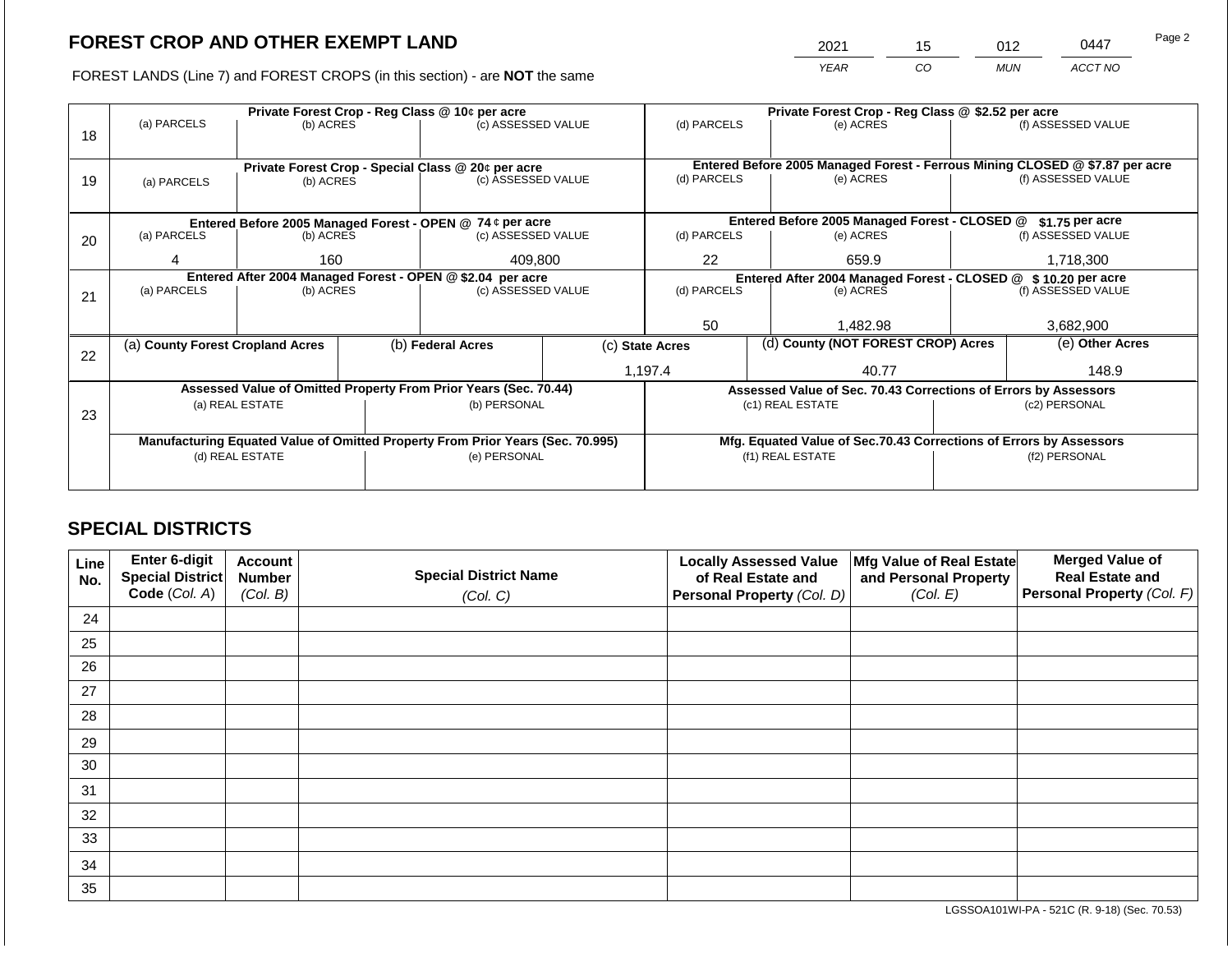|             | <b>SCHOOL DISTRICTS</b>                                         |                                             |                                                         | 2021                                                                              | 15                                                                   | 012        | 0447                                                                           |
|-------------|-----------------------------------------------------------------|---------------------------------------------|---------------------------------------------------------|-----------------------------------------------------------------------------------|----------------------------------------------------------------------|------------|--------------------------------------------------------------------------------|
|             |                                                                 |                                             |                                                         | <b>YEAR</b>                                                                       | CO                                                                   | <b>MUN</b> | ACCT NO                                                                        |
| Line<br>No. | <b>Enter 6-digit</b><br><b>School District</b><br>Code (Col. A) | <b>Account</b><br><b>Number</b><br>(Col. B) | <b>School District Name</b><br>(Col. C)                 | <b>Locally Assessed Value</b><br>of Real Estate and<br>Personal Property (Col. D) | <b>Mfg Value of Real Estate</b><br>and Personal Property<br>(Col. E) |            | <b>Merged Value of</b><br><b>Real Estate and</b><br>Personal Property (Col. F) |
|             | A.                                                              |                                             | <b>SCHOOL DISTRICTS (K-8 and K-12)</b>                  |                                                                                   |                                                                      |            |                                                                                |
| 36          | 155457                                                          | 0108                                        | SCH D OF SOUTHERN DOOR COUNTY                           | 248,175,500                                                                       |                                                                      |            | 248,175,500                                                                    |
| 37          |                                                                 |                                             |                                                         |                                                                                   |                                                                      |            |                                                                                |
| 38          |                                                                 |                                             |                                                         |                                                                                   |                                                                      |            |                                                                                |
| 39          |                                                                 |                                             |                                                         |                                                                                   |                                                                      |            |                                                                                |
| 40          |                                                                 |                                             |                                                         |                                                                                   |                                                                      |            |                                                                                |
| 41<br>42    |                                                                 |                                             |                                                         |                                                                                   |                                                                      |            |                                                                                |
| 43          |                                                                 |                                             |                                                         |                                                                                   |                                                                      |            |                                                                                |
| 44          |                                                                 |                                             |                                                         |                                                                                   |                                                                      |            |                                                                                |
| 45          |                                                                 |                                             |                                                         |                                                                                   |                                                                      |            |                                                                                |
| 46          |                                                                 |                                             |                                                         |                                                                                   |                                                                      |            |                                                                                |
| 47          |                                                                 |                                             |                                                         |                                                                                   |                                                                      |            |                                                                                |
| 48          |                                                                 |                                             |                                                         |                                                                                   |                                                                      |            |                                                                                |
| 49          |                                                                 |                                             |                                                         |                                                                                   |                                                                      |            |                                                                                |
| 50          |                                                                 |                                             | TOTAL ASSESSED VALUE OF SCHOOL DISTRICTS (K-8 and K-12) | 248,175,500                                                                       |                                                                      |            | 248,175,500                                                                    |
|             | <b>B. UNION HIGH SCHOOL DISTRICTS</b>                           |                                             |                                                         |                                                                                   |                                                                      |            |                                                                                |
| 51          |                                                                 |                                             |                                                         |                                                                                   |                                                                      |            |                                                                                |
| 52          |                                                                 |                                             |                                                         |                                                                                   |                                                                      |            |                                                                                |
| 53          |                                                                 |                                             |                                                         |                                                                                   |                                                                      |            |                                                                                |
| 54          |                                                                 |                                             | TOTAL ASSESSED VALUE OF UNION HIGH SCHOOLS              |                                                                                   |                                                                      |            |                                                                                |
| 55          |                                                                 |                                             |                                                         |                                                                                   |                                                                      |            |                                                                                |
|             | C.<br><b>TECHNICAL COLLEGE DISTRICTS</b>                        |                                             |                                                         |                                                                                   |                                                                      |            |                                                                                |
| 56          | 001300                                                          | 0012                                        | NORTHEAST WISCONSIN TECH COLLEGE GNBY                   | 248,175,500                                                                       |                                                                      |            | 248,175,500                                                                    |
| 57<br>58    |                                                                 |                                             |                                                         |                                                                                   |                                                                      |            |                                                                                |
| 59          |                                                                 |                                             | TOTAL ASSESSED VALUE OF TECHNICAL COLLEGES              | 248,175,500                                                                       |                                                                      |            | 248,175,500                                                                    |

 *I hereby certify, to the best of my knowledge and belief, this form is complete and correct.*

| Name                    |                    | Title | Submission date  |
|-------------------------|--------------------|-------|------------------|
| <b>CHRIS MOE</b>        |                    |       | 2021<br>∩ഭ<br>νv |
| Phone                   | Email address      |       |                  |
| 920<br>746<br>2285<br>- | CMOE@CO.DOOR.WI.US |       |                  |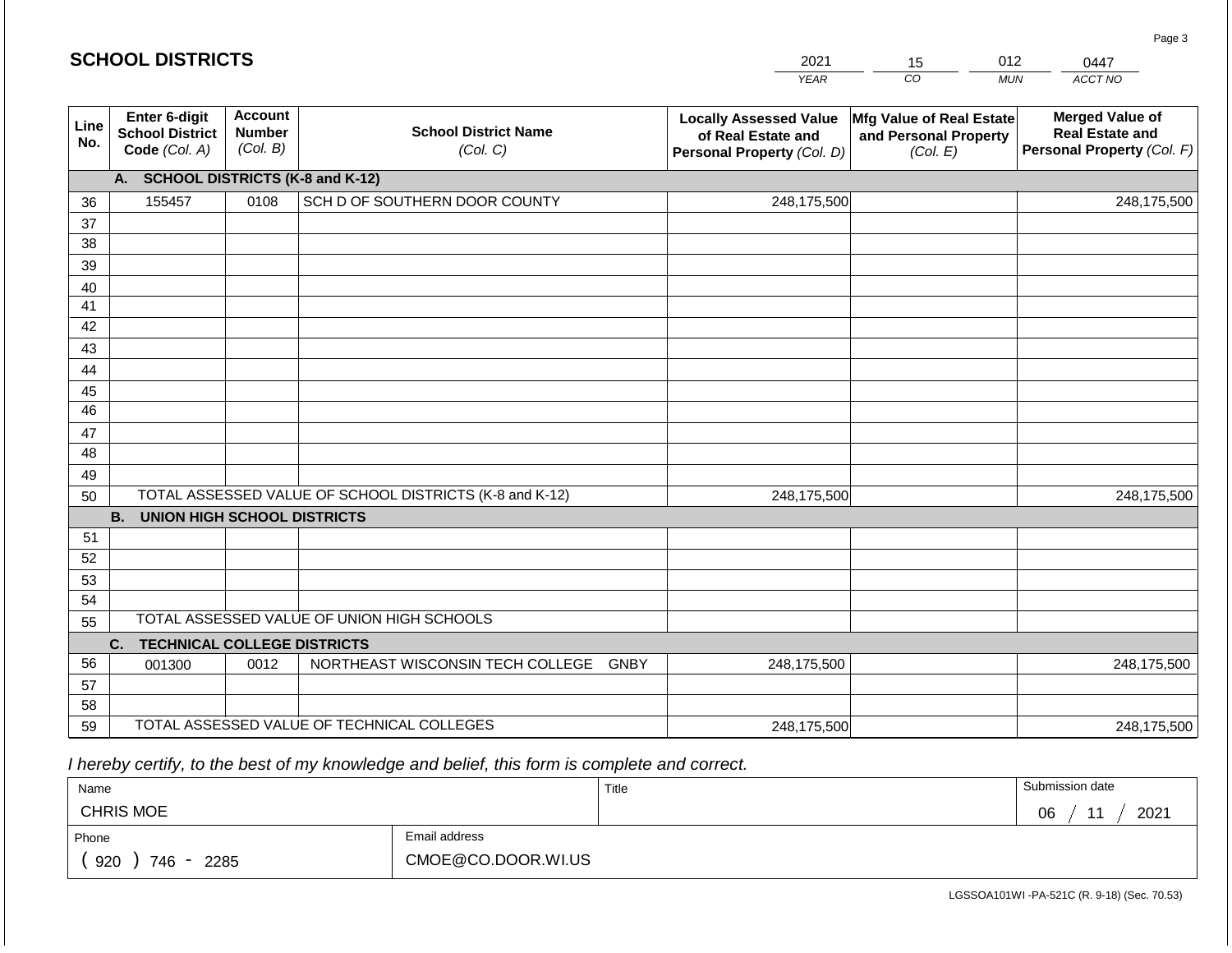- Each municipality's SOA is completed after the Board of Review and includes any changes made to the locally assessed values, under state law (sec. 70.53, Wis. Stats.)
- The Wisconsin Department of Revenue (DOR) merges the locally assessed values with the state assessed manufacturing values
- DOR provides the information regarding district names and codes. If a district is not listed, contact DOR.

Note: If you submit an amended SOA to DOR after your municipality's SOA is equated and posted to our website, we will process the SOA. However, DOR will not recalculate the *aggregate ratio or update the final SOA posted on our website. You should use the corrected values to calculate your tax rates.*

#### **Page 1: Real Estate and Personal Property**

- Lines 1-9 assessed real estate values, parcel counts and acres by classification
- Lines 10-15 assessed personal property values and number of accounts by class
- Line 16 aggregate assessed value of all property subject to general property; use to calculate tax rates. Note: This line equals the total assessed value of K-8 and K-12 school districts (Line 50) and total assessed value of technical colleges (Line 59).
- Remarks assessment ratio used to calculate estimated fair market value on property tax bills

#### **Page 2: Forest Crop, Other Exempt Land and Special Districts**

- Lines 18-21 private forest crop and managed forest lands assessed values
- Line  $22 -$  tax exempt land acres
- Line 23 prior years assessed value of omitted property under sec. 70.44 and correction of errors under sec. 70.43 shown by locally assessed or manufacturing real estate and personal property. Note: If there is an amount on this line, report the corresponding tax in the Statement of Taxes, Sections J or K.
- Lines 24-35 special district assessed values. These values are used to calculate tax rates for the special districts.

#### **Page 3: School Districts**

- Lines 36-50 school districts (K-8 and K-12) assessed values. These values are used to calculate tax rates for school districts.
- Lines 51-55 union high school district assessed values. These values are used to calculate tax rates for union high school districts.
- Lines 56-59 technical college assessed values. These values are used to calculate tax rates for technical colleges.

If you have questions: Email: lgs@wisconsin.gov

 Phone: (608) 266-2569 or (608) 264-6892 Fax: (608) 264-6887

STURGEON BAY, WI 54235 STURGEON BAY, WI 54235AMY SACOTTE<br>TOWN OF GARDNER<br>2026 COUNTY RD DK TOWN OF GARDNER 2026 COUNTY RD DK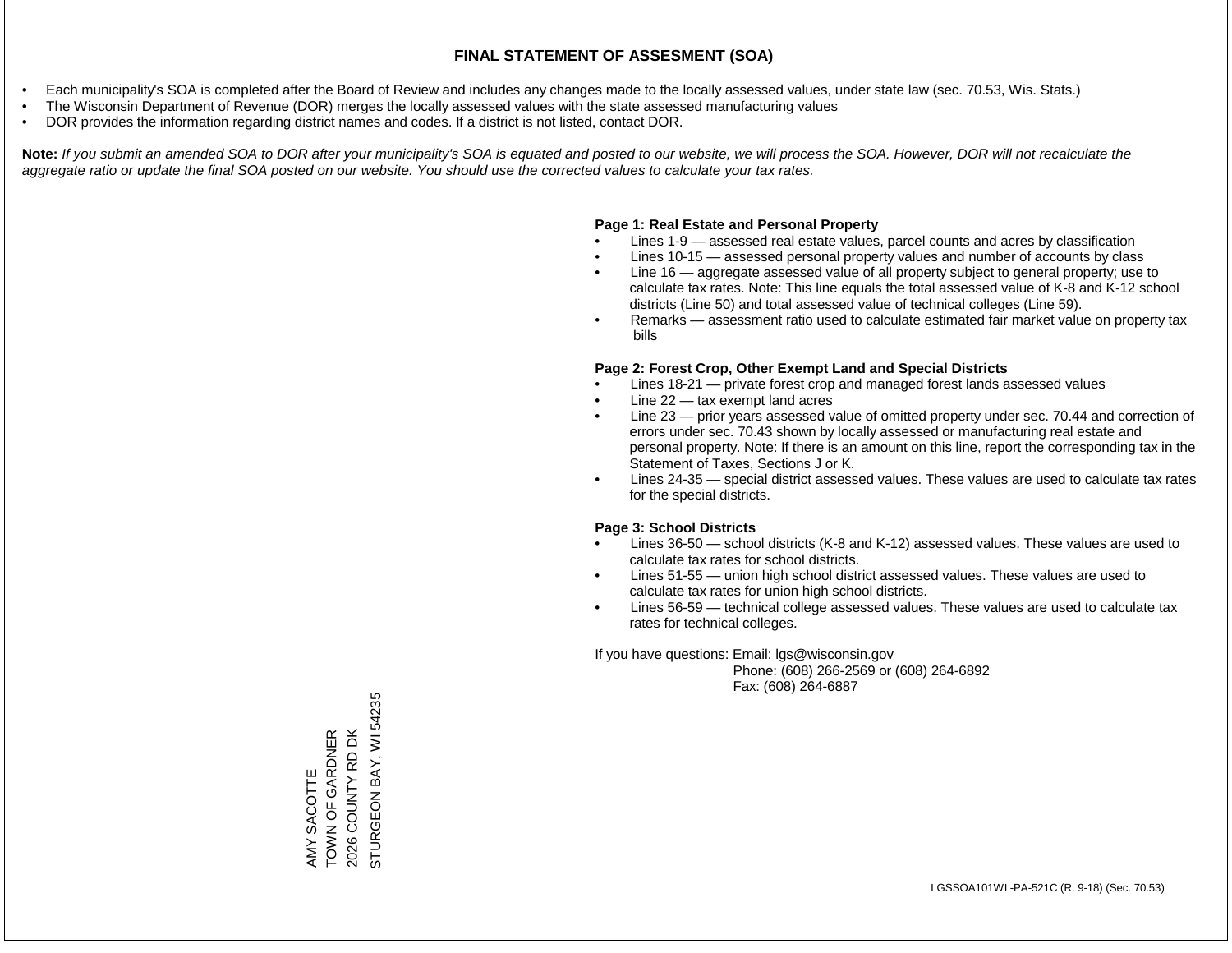|                |                                              | <b>FINAL - EQUATED</b><br><b>STATEMENT OF ASSESSMENT FOR 2021</b>                                                                                                                            |                          | 15                               | 014                                            | 0448             | This is an Amended Return |                               | Page 1              |
|----------------|----------------------------------------------|----------------------------------------------------------------------------------------------------------------------------------------------------------------------------------------------|--------------------------|----------------------------------|------------------------------------------------|------------------|---------------------------|-------------------------------|---------------------|
|                |                                              |                                                                                                                                                                                              |                          | CO                               | <b>MUN</b>                                     | ACCT NO          |                           |                               |                     |
|                | <b>FOR</b>                                   | <b>TOWN OF</b><br><b>OF</b>                                                                                                                                                                  | <b>GIBRALTAR</b>         |                                  | <b>DOOR COUNTY</b>                             |                  |                           |                               |                     |
|                |                                              | Town - Village - City                                                                                                                                                                        | <b>Municipality Name</b> |                                  | <b>County Name</b>                             |                  |                           |                               |                     |
|                |                                              | <b>REAL ESTATE</b>                                                                                                                                                                           |                          | PARCEL COUNT                     | NO. OF ACRES                                   | <b>VALUE OF</b>  | <b>VALUE OF</b>           |                               | TOTAL VALUE OF LAND |
| Line<br>No.    | (See Lines 18 - 22 for<br>other Real Estate) |                                                                                                                                                                                              |                          | <b>TOTAL LAND   IMPROVEMENTS</b> | <b>WHOLE</b><br>NUMBERS ONLY                   | <b>LAND</b>      | <b>IMPROVEMENTS</b>       |                               | AND IMPROVEMENTS    |
|                |                                              |                                                                                                                                                                                              | (Col. A)                 | (Col. B)                         | (Col, C)                                       | (Col, D)         | (Col. E)                  |                               | (Col. F)            |
| $\mathbf{1}$   |                                              | <b>RESIDENTIAL - Class 1</b>                                                                                                                                                                 | 2,356                    | 1,644                            | 9,144                                          | 284,163,700      | 373,127,900               |                               | 657,291,600         |
| $\overline{c}$ |                                              | <b>COMMERCIAL - Class 2</b>                                                                                                                                                                  | 249                      | 230                              | 291                                            | 36,050,700       | 58,283,400                |                               | 94,334,100          |
| 3              |                                              | <b>MANUFACTURING - Class 3</b>                                                                                                                                                               | $\Omega$                 |                                  | $\Omega$<br>0                                  | 0                |                           | 0                             | 0                   |
| 4              |                                              | <b>AGRICULTURAL - Class 4</b>                                                                                                                                                                | 190                      |                                  | 2,717                                          | 404,800          |                           |                               | 404,800             |
| 5              |                                              | <b>UNDEVELOPED - Class 5</b>                                                                                                                                                                 | 132                      |                                  | 634                                            | 459,000          |                           |                               | 459,000             |
| 6              |                                              | <b>AGRICULTURAL FOREST - Class 5m</b>                                                                                                                                                        | 21                       |                                  | 209                                            | 366,300          |                           |                               | 366,300             |
| $\overline{7}$ |                                              | FOREST LANDS - Class 6                                                                                                                                                                       | 32                       |                                  | 522                                            | 1,818,900        |                           |                               | 1,818,900           |
| 8              |                                              | OTHER - Class 7                                                                                                                                                                              | 20                       |                                  | 20<br>42                                       | 271,800          | 3,312,800                 |                               | 3,584,600           |
| 9              |                                              | TOTAL - ALL COLUMNS                                                                                                                                                                          | 3,000                    | 1,894                            | 13,559                                         | 323,535,200      | 434,724,100               |                               | 758,259,300         |
| 10             |                                              | NUMBER OF PERSONAL PROPERTY ACCOUNTS IN ROLL                                                                                                                                                 |                          |                                  | 277                                            | LOCALLY ASSESSED | <b>MANUFACTURING</b>      |                               | <b>MERGED</b>       |
| 11             |                                              | BOATS AND OTHER WATERCRAFT NOT EXEMPT - Code 1                                                                                                                                               |                          |                                  |                                                | 41,500           |                           | 0                             | 41,500              |
| 12             |                                              | MACHINERY, TOOLS AND PATTERNS - Code 2                                                                                                                                                       |                          |                                  |                                                |                  |                           | 0                             | $\Omega$            |
| 13             |                                              | FURNITURE, FIXTURES AND EQUIPMENT - Code 3                                                                                                                                                   |                          |                                  |                                                | 1,734,500        |                           | 0                             | 1,734,500           |
| 14             |                                              | ALL OTHER PERSONAL PROPERTY NOT EXEMPT - Codes 4A, 4B, 4C                                                                                                                                    |                          |                                  |                                                | 2,253,400        |                           | 0                             | 2,253,400           |
| 15             |                                              | TOTAL OF PERSONAL PROPERTY NOT EXEMPT (Total of Lines 11-14)                                                                                                                                 |                          |                                  |                                                | 4,029,400        |                           | 0                             | 4,029,400           |
| 16             |                                              | AGGREGATE ASSESSED VALUE OF ALL PROPERTY SUBJECT TO THE GENERAL PROPERTY TAX (Total of Lines 9F and 15F)<br>MUST EQUAL TOTAL VALUE OF THE SCHOOL DISTRICTS (K-12 PLUS K-8) - Line 50, Col. F |                          |                                  |                                                |                  |                           |                               | 762,288,700         |
| 17             |                                              | <b>BOARD OF REVIEW</b><br>DATE OF FINAL ADJOURNMENT                                                                                                                                          | 06/09/2021               |                                  | Name of Assessor<br>ASSOCIATED APPRAISAL CNSLT |                  |                           | Telephone #<br>(920) 749-1995 |                     |

The Assessment Ratio to be used in calculating the estimated Fair Market Value on tax bills for this tax district is .842637469

This ratio should be used to convert assessed values to "Calculate Equalized Values" in Step 1 of the Lottery and Gaming Credit Calculations.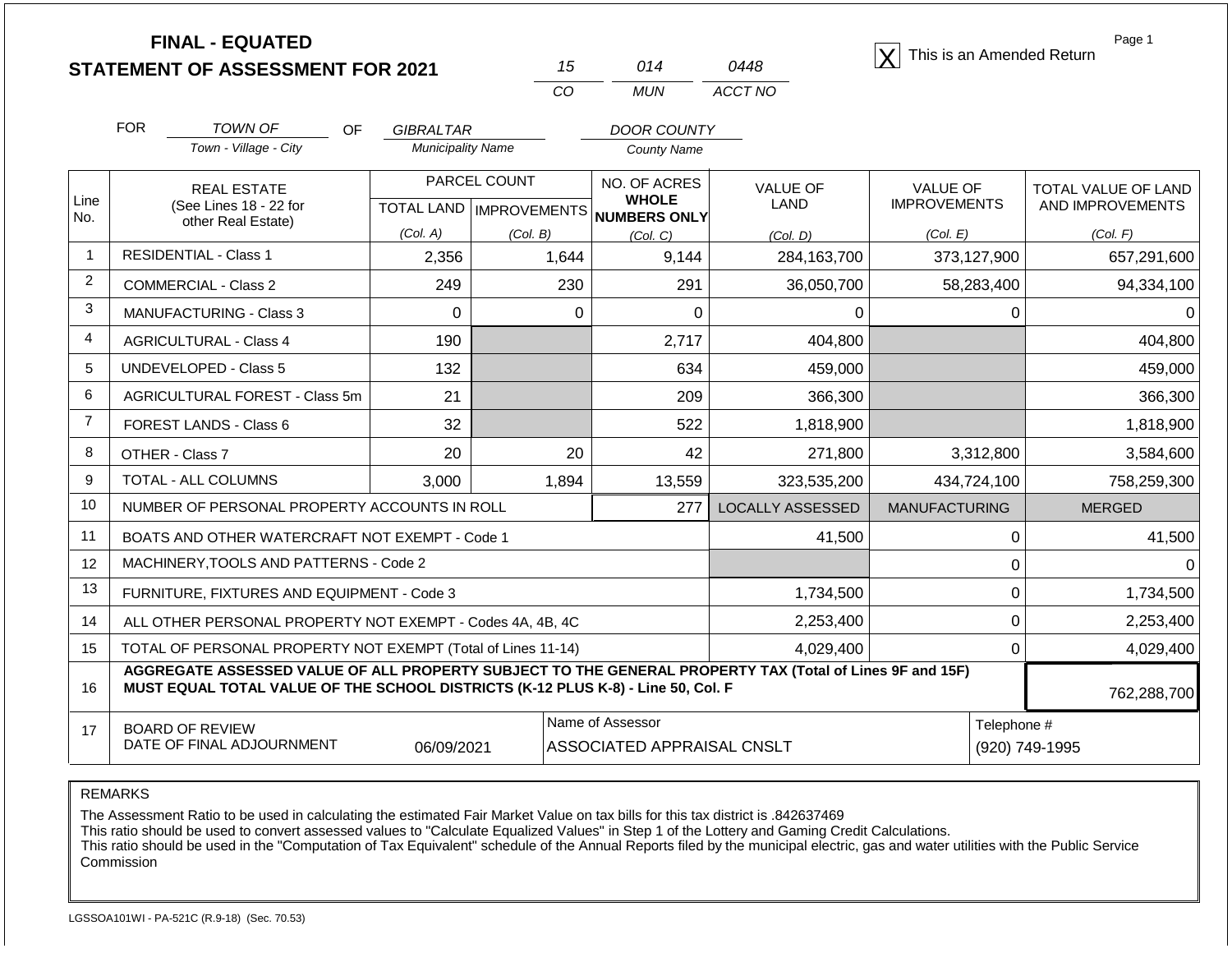2021 15 014 0448

FOREST LANDS (Line 7) and FOREST CROPS (in this section) - are **NOT** the same *YEAR CO MUN ACCT NO*

|    |                                                            |                 |  | Private Forest Crop - Reg Class @ 10¢ per acre                                 | Private Forest Crop - Reg Class @ \$2.52 per acre                            |             |                  |                                                                    |                                                                 |                    |  |
|----|------------------------------------------------------------|-----------------|--|--------------------------------------------------------------------------------|------------------------------------------------------------------------------|-------------|------------------|--------------------------------------------------------------------|-----------------------------------------------------------------|--------------------|--|
| 18 | (a) PARCELS                                                | (b) ACRES       |  | (c) ASSESSED VALUE                                                             |                                                                              | (d) PARCELS |                  | (e) ACRES                                                          |                                                                 | (f) ASSESSED VALUE |  |
|    |                                                            |                 |  | Private Forest Crop - Special Class @ 20¢ per acre                             | Entered Before 2005 Managed Forest - Ferrous Mining CLOSED @ \$7.87 per acre |             |                  |                                                                    |                                                                 |                    |  |
| 19 | (a) PARCELS                                                | (b) ACRES       |  | (c) ASSESSED VALUE                                                             |                                                                              | (d) PARCELS |                  | (e) ACRES                                                          |                                                                 | (f) ASSESSED VALUE |  |
|    |                                                            |                 |  |                                                                                |                                                                              |             |                  | Entered Before 2005 Managed Forest - CLOSED @                      |                                                                 | \$1.75 per acre    |  |
|    |                                                            |                 |  | Entered Before 2005 Managed Forest - OPEN @ 74 ¢ per acre                      |                                                                              |             |                  |                                                                    |                                                                 | (f) ASSESSED VALUE |  |
| 20 | (a) PARCELS<br>(b) ACRES                                   |                 |  | (c) ASSESSED VALUE                                                             |                                                                              | (d) PARCELS |                  | (e) ACRES                                                          |                                                                 |                    |  |
|    | $12 \overline{ }$                                          | 344.57          |  | 1,206,000                                                                      |                                                                              | 39          |                  | 720.75                                                             |                                                                 | 2,310,300          |  |
|    | Entered After 2004 Managed Forest - OPEN @ \$2.04 per acre |                 |  |                                                                                | Entered After 2004 Managed Forest - CLOSED @ \$10.20 per acre                |             |                  |                                                                    |                                                                 |                    |  |
| 21 | (a) PARCELS                                                | (b) ACRES       |  | (c) ASSESSED VALUE                                                             |                                                                              | (d) PARCELS |                  | (e) ACRES                                                          |                                                                 | (f) ASSESSED VALUE |  |
|    |                                                            |                 |  |                                                                                |                                                                              |             |                  |                                                                    |                                                                 |                    |  |
|    | 26                                                         | 753.71          |  | 2,788,300                                                                      | 37                                                                           |             | 949.08           |                                                                    | 3,614,400                                                       |                    |  |
|    | (a) County Forest Cropland Acres                           |                 |  | (b) Federal Acres                                                              | (d) County (NOT FOREST CROP) Acres<br>(c) State Acres                        |             |                  |                                                                    | (e) Other Acres                                                 |                    |  |
| 22 |                                                            |                 |  |                                                                                |                                                                              |             |                  |                                                                    |                                                                 |                    |  |
|    |                                                            |                 |  | .19                                                                            |                                                                              | 3,684.94    |                  | 10.07                                                              |                                                                 | 1,108.89           |  |
|    |                                                            |                 |  | Assessed Value of Omitted Property From Prior Years (Sec. 70.44)               |                                                                              |             |                  |                                                                    | Assessed Value of Sec. 70.43 Corrections of Errors by Assessors |                    |  |
|    |                                                            | (a) REAL ESTATE |  | (b) PERSONAL                                                                   |                                                                              |             |                  | (c1) REAL ESTATE                                                   | (c2) PERSONAL                                                   |                    |  |
| 23 |                                                            |                 |  |                                                                                |                                                                              |             |                  | $-39,700$                                                          |                                                                 |                    |  |
|    |                                                            |                 |  | Manufacturing Equated Value of Omitted Property From Prior Years (Sec. 70.995) |                                                                              |             |                  | Mfg. Equated Value of Sec.70.43 Corrections of Errors by Assessors |                                                                 |                    |  |
|    |                                                            | (d) REAL ESTATE |  | (e) PERSONAL                                                                   |                                                                              |             | (f1) REAL ESTATE | (f2) PERSONAL                                                      |                                                                 |                    |  |
|    |                                                            |                 |  |                                                                                |                                                                              |             |                  |                                                                    |                                                                 |                    |  |
|    |                                                            |                 |  |                                                                                |                                                                              |             |                  |                                                                    |                                                                 |                    |  |

### **SPECIAL DISTRICTS**

| Line<br>No. | <b>Enter 6-digit</b><br>Special District<br>Code (Col. A) | <b>Account</b><br><b>Number</b><br>(Col. B) | <b>Special District Name</b><br>(Col. C) | <b>Locally Assessed Value</b><br>of Real Estate and<br>Personal Property (Col. D) | Mfg Value of Real Estate<br>and Personal Property<br>(Col. E) | <b>Merged Value of</b><br><b>Real Estate and</b><br>Personal Property (Col. F) |
|-------------|-----------------------------------------------------------|---------------------------------------------|------------------------------------------|-----------------------------------------------------------------------------------|---------------------------------------------------------------|--------------------------------------------------------------------------------|
| 24          | 157090                                                    | 0111                                        | <b>FISH CREEK SANITARY DISTRICT #1</b>   | 375,617,700                                                                       |                                                               | 375,617,700                                                                    |
| 25          |                                                           |                                             |                                          |                                                                                   |                                                               |                                                                                |
| 26          |                                                           |                                             |                                          |                                                                                   |                                                               |                                                                                |
| 27          |                                                           |                                             |                                          |                                                                                   |                                                               |                                                                                |
| 28          |                                                           |                                             |                                          |                                                                                   |                                                               |                                                                                |
| 29          |                                                           |                                             |                                          |                                                                                   |                                                               |                                                                                |
| 30          |                                                           |                                             |                                          |                                                                                   |                                                               |                                                                                |
| 31          |                                                           |                                             |                                          |                                                                                   |                                                               |                                                                                |
| 32          |                                                           |                                             |                                          |                                                                                   |                                                               |                                                                                |
| 33          |                                                           |                                             |                                          |                                                                                   |                                                               |                                                                                |
| 34          |                                                           |                                             |                                          |                                                                                   |                                                               |                                                                                |
| 35          |                                                           |                                             |                                          |                                                                                   |                                                               |                                                                                |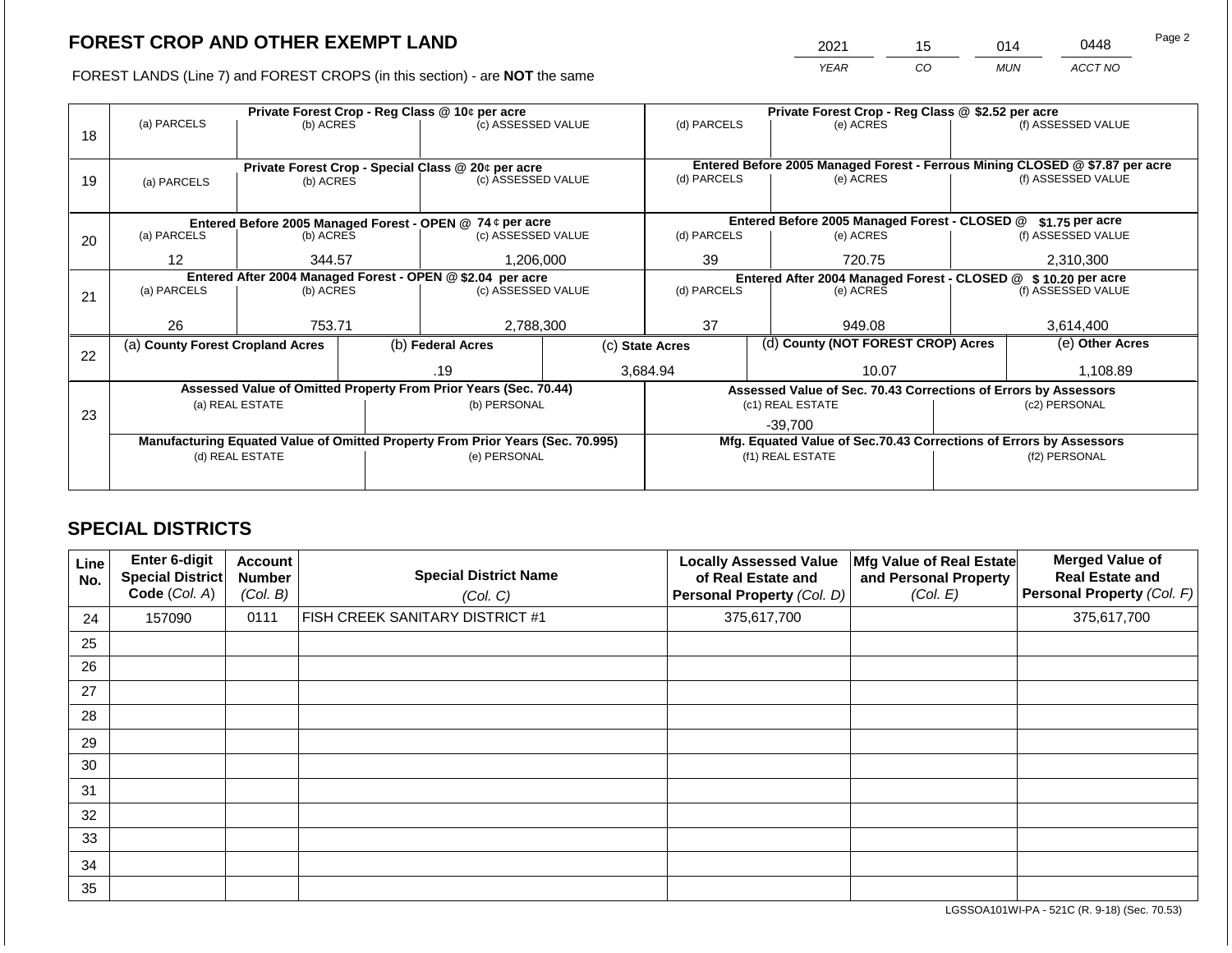|             | <b>SCHOOL DISTRICTS</b>                                  |                                             |                                                         | 2021                                                                              | 15                                                            | 014        | 0448                                                                           |
|-------------|----------------------------------------------------------|---------------------------------------------|---------------------------------------------------------|-----------------------------------------------------------------------------------|---------------------------------------------------------------|------------|--------------------------------------------------------------------------------|
|             |                                                          |                                             |                                                         | <b>YEAR</b>                                                                       | CO                                                            | <b>MUN</b> | ACCT NO                                                                        |
| Line<br>No. | Enter 6-digit<br><b>School District</b><br>Code (Col. A) | <b>Account</b><br><b>Number</b><br>(Col. B) | <b>School District Name</b><br>(Col. C)                 | <b>Locally Assessed Value</b><br>of Real Estate and<br>Personal Property (Col. D) | Mfg Value of Real Estate<br>and Personal Property<br>(Col. E) |            | <b>Merged Value of</b><br><b>Real Estate and</b><br>Personal Property (Col. F) |
|             | A.                                                       |                                             | <b>SCHOOL DISTRICTS (K-8 and K-12)</b>                  |                                                                                   |                                                               |            |                                                                                |
| 36          | 152114                                                   | 0106                                        | SCH D OF GIBRALTAR AREA                                 | 762,288,700                                                                       |                                                               |            | 762,288,700                                                                    |
| 37          |                                                          |                                             |                                                         |                                                                                   |                                                               |            |                                                                                |
| 38          |                                                          |                                             |                                                         |                                                                                   |                                                               |            |                                                                                |
| 39          |                                                          |                                             |                                                         |                                                                                   |                                                               |            |                                                                                |
| 40          |                                                          |                                             |                                                         |                                                                                   |                                                               |            |                                                                                |
| 41          |                                                          |                                             |                                                         |                                                                                   |                                                               |            |                                                                                |
| 42          |                                                          |                                             |                                                         |                                                                                   |                                                               |            |                                                                                |
| 43          |                                                          |                                             |                                                         |                                                                                   |                                                               |            |                                                                                |
| 44          |                                                          |                                             |                                                         |                                                                                   |                                                               |            |                                                                                |
| 45          |                                                          |                                             |                                                         |                                                                                   |                                                               |            |                                                                                |
| 46          |                                                          |                                             |                                                         |                                                                                   |                                                               |            |                                                                                |
| 47<br>48    |                                                          |                                             |                                                         |                                                                                   |                                                               |            |                                                                                |
| 49          |                                                          |                                             |                                                         |                                                                                   |                                                               |            |                                                                                |
| 50          |                                                          |                                             | TOTAL ASSESSED VALUE OF SCHOOL DISTRICTS (K-8 and K-12) | 762,288,700                                                                       |                                                               |            | 762,288,700                                                                    |
|             | <b>B.</b><br><b>UNION HIGH SCHOOL DISTRICTS</b>          |                                             |                                                         |                                                                                   |                                                               |            |                                                                                |
| 51          |                                                          |                                             |                                                         |                                                                                   |                                                               |            |                                                                                |
| 52          |                                                          |                                             |                                                         |                                                                                   |                                                               |            |                                                                                |
| 53          |                                                          |                                             |                                                         |                                                                                   |                                                               |            |                                                                                |
| 54          |                                                          |                                             |                                                         |                                                                                   |                                                               |            |                                                                                |
| 55          |                                                          |                                             | TOTAL ASSESSED VALUE OF UNION HIGH SCHOOLS              |                                                                                   |                                                               |            |                                                                                |
|             | C.<br><b>TECHNICAL COLLEGE DISTRICTS</b>                 |                                             |                                                         |                                                                                   |                                                               |            |                                                                                |
| 56          | 001300                                                   | 0012                                        | NORTHEAST WISCONSIN TECH COLLEGE GNBY                   | 762,288,700                                                                       |                                                               |            | 762,288,700                                                                    |
| 57          |                                                          |                                             |                                                         |                                                                                   |                                                               |            |                                                                                |
| 58          |                                                          |                                             |                                                         |                                                                                   |                                                               |            |                                                                                |
| 59          |                                                          |                                             | TOTAL ASSESSED VALUE OF TECHNICAL COLLEGES              | 762,288,700                                                                       |                                                               |            | 762,288,700                                                                    |

 *I hereby certify, to the best of my knowledge and belief, this form is complete and correct.*

| Name               |                    | Title | Submission date        |
|--------------------|--------------------|-------|------------------------|
| <b>CHRIS MOE</b>   |                    |       | 2021<br>09<br>na<br>ບວ |
| Phone              | Email address      |       |                        |
| 920<br>746<br>2285 | CMOE@CO.DOOR.WI.US |       |                        |

LGSSOA101WI -PA-521C (R. 9-18) (Sec. 70.53)

Page 3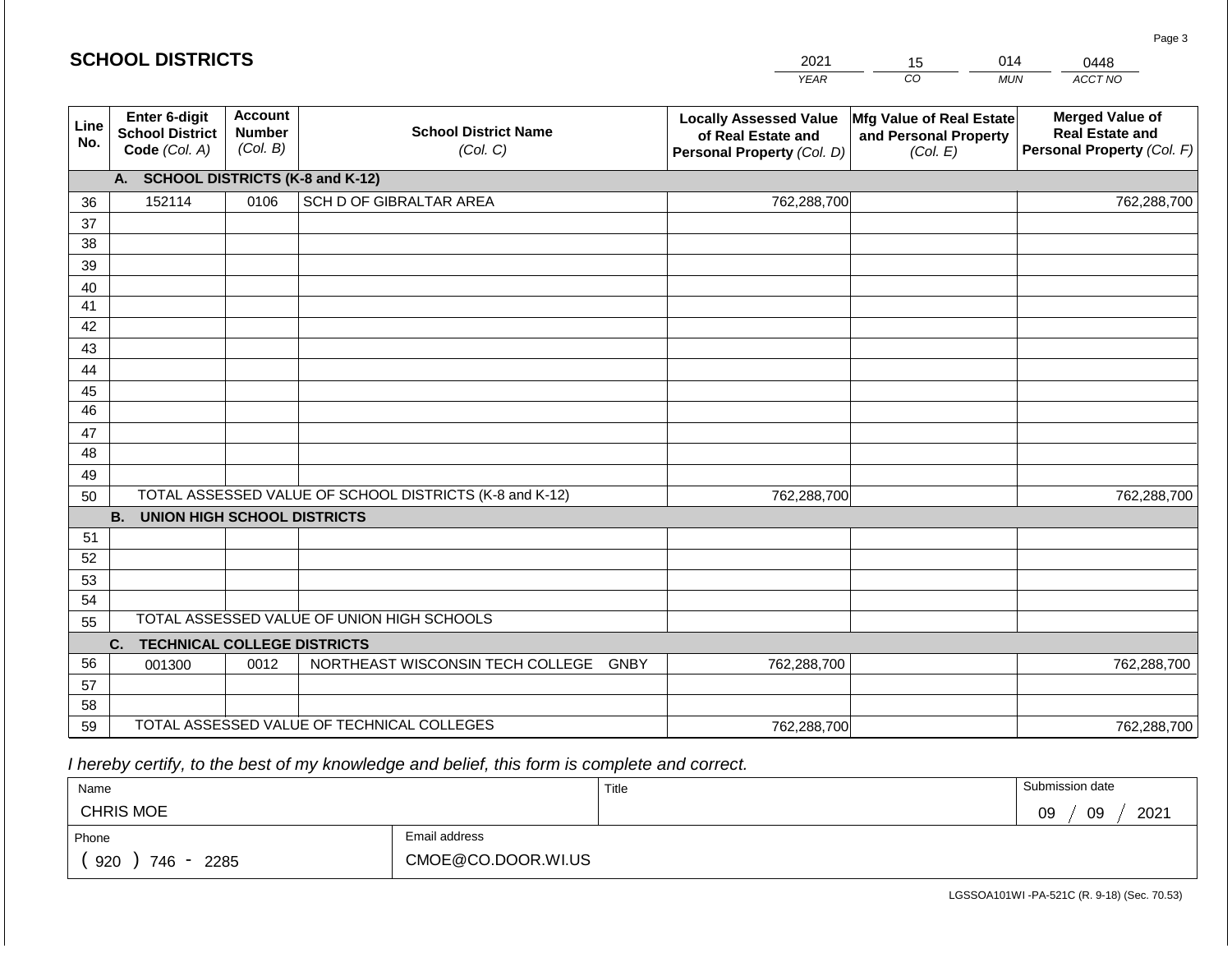- Each municipality's SOA is completed after the Board of Review and includes any changes made to the locally assessed values, under state law (sec. 70.53, Wis. Stats.)
- The Wisconsin Department of Revenue (DOR) merges the locally assessed values with the state assessed manufacturing values
- DOR provides the information regarding district names and codes. If a district is not listed, contact DOR.

Note: If you submit an amended SOA to DOR after your municipality's SOA is equated and posted to our website, we will process the SOA. However, DOR will not recalculate the *aggregate ratio or update the final SOA posted on our website. You should use the corrected values to calculate your tax rates.*

### **Page 1: Real Estate and Personal Property**

- Lines 1-9 assessed real estate values, parcel counts and acres by classification
- Lines 10-15 assessed personal property values and number of accounts by class
- Line 16 aggregate assessed value of all property subject to general property; use to calculate tax rates. Note: This line equals the total assessed value of K-8 and K-12 school districts (Line 50) and total assessed value of technical colleges (Line 59).
- Remarks assessment ratio used to calculate estimated fair market value on property tax bills

### **Page 2: Forest Crop, Other Exempt Land and Special Districts**

- Lines 18-21 private forest crop and managed forest lands assessed values
- Line  $22 -$  tax exempt land acres
- Line 23 prior years assessed value of omitted property under sec. 70.44 and correction of errors under sec. 70.43 shown by locally assessed or manufacturing real estate and personal property. Note: If there is an amount on this line, report the corresponding tax in the Statement of Taxes, Sections J or K.
- Lines 24-35 special district assessed values. These values are used to calculate tax rates for the special districts.

### **Page 3: School Districts**

- Lines 36-50 school districts (K-8 and K-12) assessed values. These values are used to calculate tax rates for school districts.
- Lines 51-55 union high school district assessed values. These values are used to calculate tax rates for union high school districts.
- Lines 56-59 technical college assessed values. These values are used to calculate tax rates for technical colleges.

If you have questions: Email: lgs@wisconsin.gov

 Phone: (608) 266-2569 or (608) 264-6892 Fax: (608) 264-6887

55 PO BOX 850, 4097 MAIN ST KELLY MURRE<br>TOWN OF GIBRALTAR<br>PO BOX 850, 4097 MAIN S TOWN OF GIBRALTAR FISH CREEK, WI 54212 FISH CREEK, WI 54212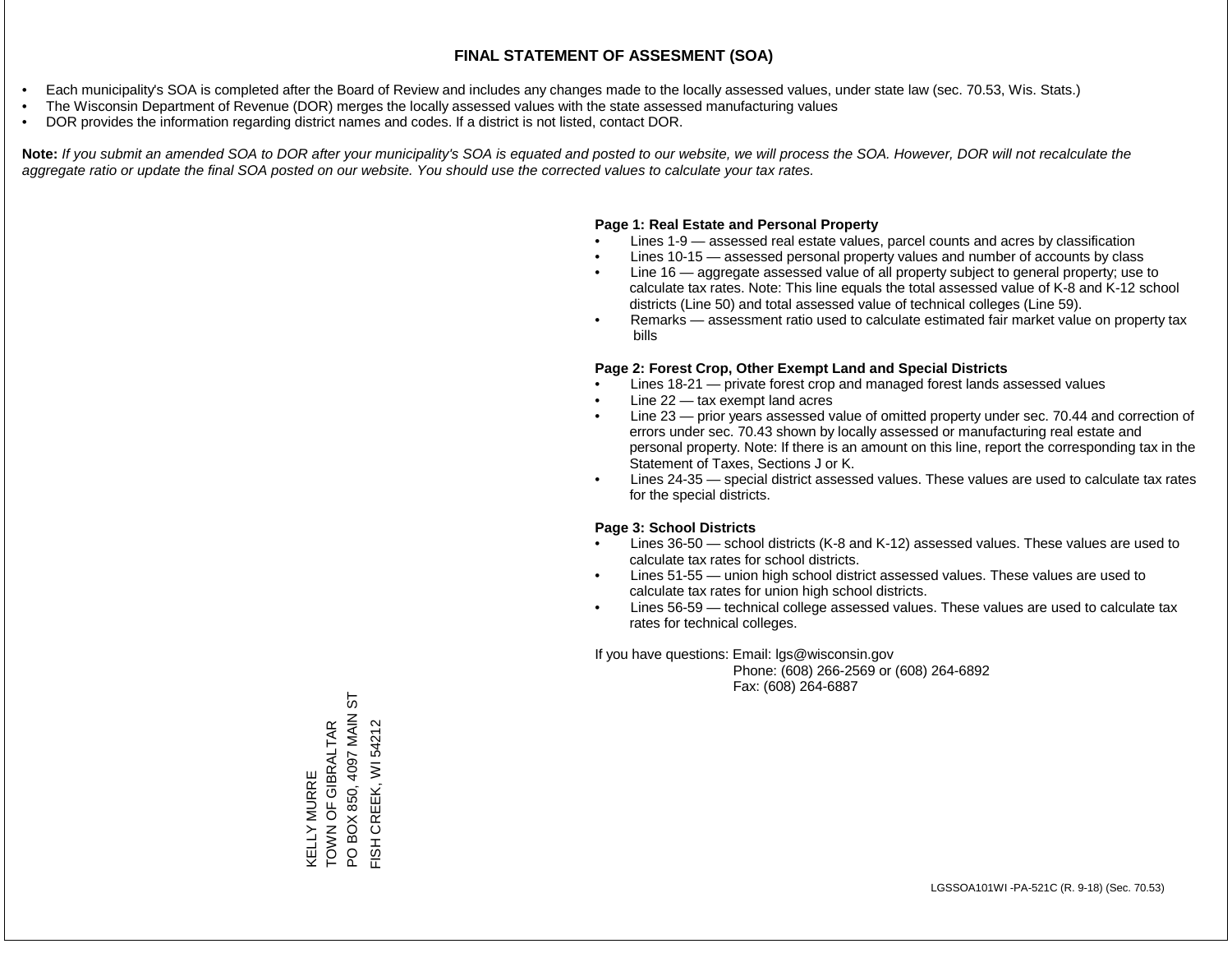|                | <b>FINAL - EQUATED</b><br><b>STATEMENT OF ASSESSMENT FOR 2021</b>                                                                                                                            |                                    |                    |                                                | 15             | 016                                                  | 0449                    | This is an Amended Return |          | Page 1              |
|----------------|----------------------------------------------------------------------------------------------------------------------------------------------------------------------------------------------|------------------------------------|--------------------|------------------------------------------------|----------------|------------------------------------------------------|-------------------------|---------------------------|----------|---------------------|
|                |                                                                                                                                                                                              |                                    |                    |                                                | CO             | <b>MUN</b>                                           | ACCT NO                 |                           |          |                     |
|                | <b>FOR</b><br><b>TOWN OF</b>                                                                                                                                                                 | OF.                                | <b>JACKSONPORT</b> |                                                |                | <b>DOOR COUNTY</b>                                   |                         |                           |          |                     |
|                | Town - Village - City                                                                                                                                                                        |                                    |                    | <b>Municipality Name</b><br><b>County Name</b> |                |                                                      |                         |                           |          |                     |
|                | <b>REAL ESTATE</b>                                                                                                                                                                           |                                    | PARCEL COUNT       |                                                |                | NO. OF ACRES                                         | <b>VALUE OF</b>         | <b>VALUE OF</b>           |          | TOTAL VALUE OF LAND |
| Line<br>No.    | (See Lines 18 - 22 for<br>other Real Estate)                                                                                                                                                 |                                    |                    |                                                |                | <b>WHOLE</b><br>TOTAL LAND IMPROVEMENTS NUMBERS ONLY | LAND                    | <b>IMPROVEMENTS</b>       |          | AND IMPROVEMENTS    |
|                |                                                                                                                                                                                              |                                    | (Col. A)           | (Col. B)                                       |                | (Col, C)                                             | (Col, D)                | (Col. E)                  |          | (Col. F)            |
| 1              | <b>RESIDENTIAL - Class 1</b>                                                                                                                                                                 |                                    | 1,133              |                                                | 839            | 1,943                                                | 133,997,600             | 135,714,700               |          | 269,712,300         |
| $\overline{2}$ | <b>COMMERCIAL - Class 2</b>                                                                                                                                                                  |                                    | 22                 |                                                | 20             | 93                                                   | 1,270,000               | 5,305,800                 |          | 6,575,800           |
| 3              | <b>MANUFACTURING - Class 3</b>                                                                                                                                                               |                                    | $\mathbf 0$        |                                                | $\mathbf 0$    | $\mathbf 0$                                          | 0                       |                           | 0        | 0                   |
| 4              | <b>AGRICULTURAL - Class 4</b>                                                                                                                                                                |                                    | 323                |                                                |                | 7,179                                                | 1,600,900               |                           |          | 1,600,900           |
| 5              | <b>UNDEVELOPED - Class 5</b>                                                                                                                                                                 |                                    | 308                |                                                |                | 1,801                                                | 2,349,000               |                           |          | 2,349,000           |
| 6              | AGRICULTURAL FOREST - Class 5m                                                                                                                                                               |                                    | 196                |                                                |                | 2,150                                                | 3,636,900               |                           |          | 3,636,900           |
| $\overline{7}$ | FOREST LANDS - Class 6                                                                                                                                                                       |                                    | 167                |                                                |                | 2,347                                                | 7,891,200               |                           |          | 7,891,200           |
| 8              | OTHER - Class 7                                                                                                                                                                              |                                    | 55                 |                                                | 55             | 141                                                  | 1,248,300               | 4,981,100                 |          | 6,229,400           |
| 9              | TOTAL - ALL COLUMNS                                                                                                                                                                          |                                    | 2,204              |                                                | 914            | 15,654                                               | 151,993,900             | 146,001,600               |          | 297,995,500         |
| 10             | NUMBER OF PERSONAL PROPERTY ACCOUNTS IN ROLL                                                                                                                                                 |                                    |                    |                                                |                | 46                                                   | <b>LOCALLY ASSESSED</b> | <b>MANUFACTURING</b>      |          | <b>MERGED</b>       |
| 11             | BOATS AND OTHER WATERCRAFT NOT EXEMPT - Code 1                                                                                                                                               |                                    |                    |                                                |                |                                                      | 47,020                  |                           | $\Omega$ | 47,020              |
| 12             | MACHINERY, TOOLS AND PATTERNS - Code 2                                                                                                                                                       |                                    |                    |                                                |                |                                                      |                         |                           | 2,300    | 2,300               |
| 13             | FURNITURE, FIXTURES AND EQUIPMENT - Code 3                                                                                                                                                   |                                    |                    |                                                |                |                                                      | 157,690                 |                           | 4,400    | 162,090             |
| 14             | ALL OTHER PERSONAL PROPERTY NOT EXEMPT - Codes 4A, 4B, 4C                                                                                                                                    |                                    |                    |                                                |                |                                                      | 59,790                  |                           | $\Omega$ | 59,790              |
| 15             | TOTAL OF PERSONAL PROPERTY NOT EXEMPT (Total of Lines 11-14)                                                                                                                                 |                                    |                    |                                                |                |                                                      | 264,500                 |                           | 6,700    | 271,200             |
| 16             | AGGREGATE ASSESSED VALUE OF ALL PROPERTY SUBJECT TO THE GENERAL PROPERTY TAX (Total of Lines 9F and 15F)<br>MUST EQUAL TOTAL VALUE OF THE SCHOOL DISTRICTS (K-12 PLUS K-8) - Line 50, Col. F |                                    |                    |                                                |                |                                                      |                         |                           |          | 298,266,700         |
| 17             | <b>BOARD OF REVIEW</b><br>DATE OF FINAL ADJOURNMENT                                                                                                                                          | <b>ACTION APPRAISERS AND CNSLT</b> |                    | Telephone #                                    | (888) 796-0603 |                                                      |                         |                           |          |                     |

The Assessment Ratio to be used in calculating the estimated Fair Market Value on tax bills for this tax district is .914919482

This ratio should be used to convert assessed values to "Calculate Equalized Values" in Step 1 of the Lottery and Gaming Credit Calculations.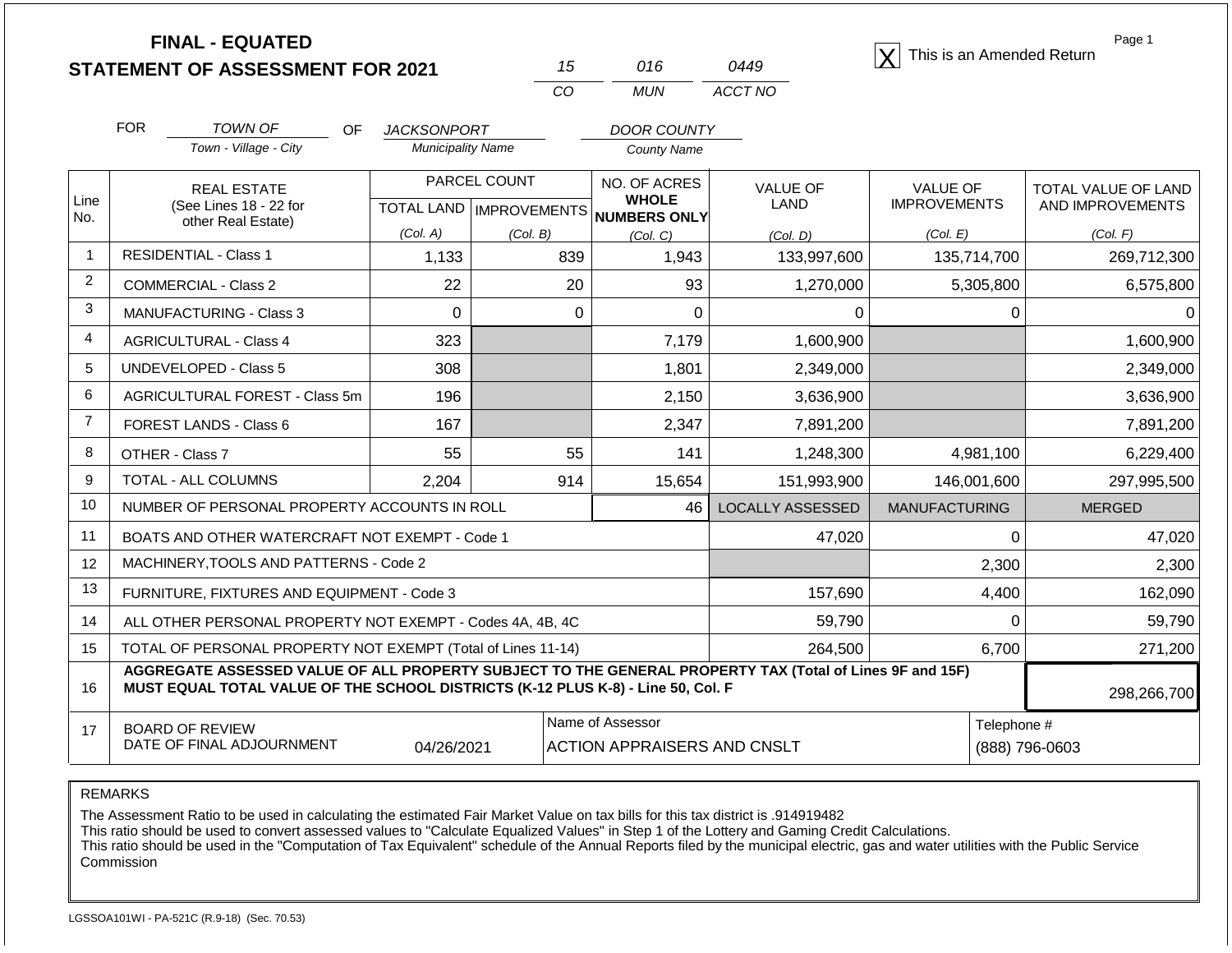2021 15 016 0449

FOREST LANDS (Line 7) and FOREST CROPS (in this section) - are **NOT** the same *YEAR CO MUN ACCT NO*

|    | Private Forest Crop - Reg Class @ 10¢ per acre             |                 |  |                                                                                |  | Private Forest Crop - Reg Class @ \$2.52 per acre                |  |                                                                              |                    |                    |
|----|------------------------------------------------------------|-----------------|--|--------------------------------------------------------------------------------|--|------------------------------------------------------------------|--|------------------------------------------------------------------------------|--------------------|--------------------|
|    | (a) PARCELS                                                | (b) ACRES       |  | (c) ASSESSED VALUE                                                             |  | (d) PARCELS                                                      |  | (e) ACRES                                                                    |                    | (f) ASSESSED VALUE |
| 18 |                                                            |                 |  |                                                                                |  |                                                                  |  |                                                                              |                    |                    |
|    |                                                            |                 |  |                                                                                |  |                                                                  |  |                                                                              |                    |                    |
|    |                                                            |                 |  | Private Forest Crop - Special Class @ 20¢ per acre                             |  |                                                                  |  | Entered Before 2005 Managed Forest - Ferrous Mining CLOSED @ \$7.87 per acre |                    |                    |
| 19 | (a) PARCELS                                                | (b) ACRES       |  | (c) ASSESSED VALUE                                                             |  | (d) PARCELS                                                      |  | (e) ACRES                                                                    |                    | (f) ASSESSED VALUE |
|    |                                                            |                 |  |                                                                                |  |                                                                  |  |                                                                              |                    |                    |
|    |                                                            |                 |  | Entered Before 2005 Managed Forest - OPEN @ 74 ¢ per acre                      |  |                                                                  |  | Entered Before 2005 Managed Forest - CLOSED @                                |                    | $$1.75$ per acre   |
| 20 | (a) PARCELS                                                | (b) ACRES       |  | (c) ASSESSED VALUE                                                             |  | (d) PARCELS                                                      |  | (e) ACRES                                                                    |                    | (f) ASSESSED VALUE |
|    |                                                            |                 |  |                                                                                |  |                                                                  |  |                                                                              |                    |                    |
|    | 5                                                          | 129             |  | 376,300                                                                        |  | 39                                                               |  | 829.2                                                                        |                    | 3,284,900          |
|    | Entered After 2004 Managed Forest - OPEN @ \$2.04 per acre |                 |  |                                                                                |  | Entered After 2004 Managed Forest - CLOSED @<br>\$10.20 per acre |  |                                                                              |                    |                    |
| 21 | (a) PARCELS                                                | (b) ACRES       |  | (c) ASSESSED VALUE                                                             |  | (d) PARCELS                                                      |  | (e) ACRES                                                                    | (f) ASSESSED VALUE |                    |
|    |                                                            |                 |  |                                                                                |  |                                                                  |  |                                                                              |                    |                    |
|    | 2                                                          | 50              |  | 173,000                                                                        |  | 38                                                               |  | 965.09                                                                       |                    | 3,568,500          |
|    | (a) County Forest Cropland Acres                           |                 |  | (b) Federal Acres                                                              |  | (c) State Acres                                                  |  | (d) County (NOT FOREST CROP) Acres                                           |                    | (e) Other Acres    |
| 22 |                                                            |                 |  |                                                                                |  |                                                                  |  |                                                                              |                    |                    |
|    |                                                            |                 |  |                                                                                |  |                                                                  |  | 237.46                                                                       |                    | 406.63             |
|    |                                                            |                 |  | Assessed Value of Omitted Property From Prior Years (Sec. 70.44)               |  |                                                                  |  | Assessed Value of Sec. 70.43 Corrections of Errors by Assessors              |                    |                    |
|    |                                                            | (a) REAL ESTATE |  | (b) PERSONAL                                                                   |  | (c1) REAL ESTATE                                                 |  |                                                                              |                    | (c2) PERSONAL      |
| 23 |                                                            |                 |  |                                                                                |  |                                                                  |  |                                                                              |                    |                    |
|    |                                                            |                 |  | Manufacturing Equated Value of Omitted Property From Prior Years (Sec. 70.995) |  |                                                                  |  | Mfg. Equated Value of Sec.70.43 Corrections of Errors by Assessors           |                    |                    |
|    |                                                            | (d) REAL ESTATE |  | (e) PERSONAL                                                                   |  |                                                                  |  | (f1) REAL ESTATE                                                             | (f2) PERSONAL      |                    |
|    |                                                            |                 |  |                                                                                |  |                                                                  |  |                                                                              |                    |                    |
|    |                                                            |                 |  |                                                                                |  |                                                                  |  |                                                                              |                    |                    |

### **SPECIAL DISTRICTS**

| Line<br>No. | <b>Enter 6-digit</b><br>Special District | <b>Account</b><br><b>Number</b> | <b>Special District Name</b> | <b>Locally Assessed Value</b><br>of Real Estate and | Mfg Value of Real Estate<br>and Personal Property | <b>Merged Value of</b><br><b>Real Estate and</b> |
|-------------|------------------------------------------|---------------------------------|------------------------------|-----------------------------------------------------|---------------------------------------------------|--------------------------------------------------|
|             | Code (Col. A)                            | (Col. B)                        | (Col. C)                     | Personal Property (Col. D)                          | (Col. E)                                          | <b>Personal Property (Col. F)</b>                |
| 24          |                                          |                                 |                              |                                                     |                                                   |                                                  |
| 25          |                                          |                                 |                              |                                                     |                                                   |                                                  |
| 26          |                                          |                                 |                              |                                                     |                                                   |                                                  |
| 27          |                                          |                                 |                              |                                                     |                                                   |                                                  |
| 28          |                                          |                                 |                              |                                                     |                                                   |                                                  |
| 29          |                                          |                                 |                              |                                                     |                                                   |                                                  |
| 30          |                                          |                                 |                              |                                                     |                                                   |                                                  |
| 31          |                                          |                                 |                              |                                                     |                                                   |                                                  |
| 32          |                                          |                                 |                              |                                                     |                                                   |                                                  |
| 33          |                                          |                                 |                              |                                                     |                                                   |                                                  |
| 34          |                                          |                                 |                              |                                                     |                                                   |                                                  |
| 35          |                                          |                                 |                              |                                                     |                                                   |                                                  |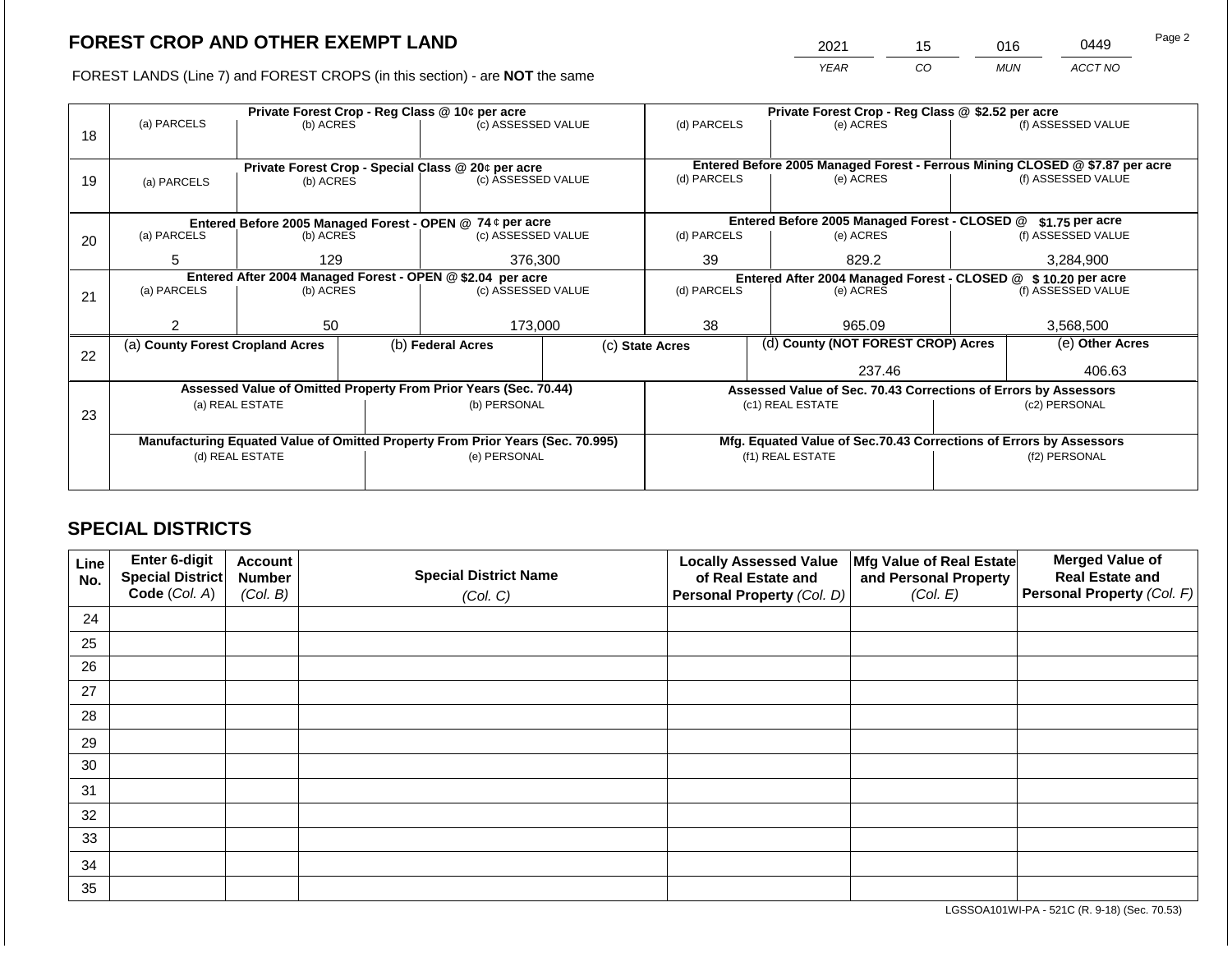|             | <b>SCHOOL DISTRICTS</b>                                  |                                             |                                                         | 2021                                                                              | 016<br>15                                                     | 0449                                                                           |
|-------------|----------------------------------------------------------|---------------------------------------------|---------------------------------------------------------|-----------------------------------------------------------------------------------|---------------------------------------------------------------|--------------------------------------------------------------------------------|
|             |                                                          |                                             |                                                         | <b>YEAR</b>                                                                       | CO<br><b>MUN</b>                                              | ACCT NO                                                                        |
| Line<br>No. | Enter 6-digit<br><b>School District</b><br>Code (Col. A) | <b>Account</b><br><b>Number</b><br>(Col. B) | <b>School District Name</b><br>(Col. C)                 | <b>Locally Assessed Value</b><br>of Real Estate and<br>Personal Property (Col. D) | Mfg Value of Real Estate<br>and Personal Property<br>(Col. E) | <b>Merged Value of</b><br><b>Real Estate and</b><br>Personal Property (Col. F) |
|             | A. SCHOOL DISTRICTS (K-8 and K-12)                       |                                             |                                                         |                                                                                   |                                                               |                                                                                |
| 36          | 155130                                                   | 0107                                        | SCH D OF SEVASTOPOL                                     | 298,260,000                                                                       | 6,700                                                         | 298,266,700                                                                    |
| 37          |                                                          |                                             |                                                         |                                                                                   |                                                               |                                                                                |
| 38          |                                                          |                                             |                                                         |                                                                                   |                                                               |                                                                                |
| 39          |                                                          |                                             |                                                         |                                                                                   |                                                               |                                                                                |
| 40<br>41    |                                                          |                                             |                                                         |                                                                                   |                                                               |                                                                                |
| 42          |                                                          |                                             |                                                         |                                                                                   |                                                               |                                                                                |
| 43          |                                                          |                                             |                                                         |                                                                                   |                                                               |                                                                                |
| 44          |                                                          |                                             |                                                         |                                                                                   |                                                               |                                                                                |
| 45          |                                                          |                                             |                                                         |                                                                                   |                                                               |                                                                                |
| 46          |                                                          |                                             |                                                         |                                                                                   |                                                               |                                                                                |
| 47          |                                                          |                                             |                                                         |                                                                                   |                                                               |                                                                                |
| 48          |                                                          |                                             |                                                         |                                                                                   |                                                               |                                                                                |
| 49          |                                                          |                                             |                                                         |                                                                                   |                                                               |                                                                                |
| 50          |                                                          |                                             | TOTAL ASSESSED VALUE OF SCHOOL DISTRICTS (K-8 and K-12) | 298,260,000                                                                       | 6,700                                                         | 298,266,700                                                                    |
|             | <b>B. UNION HIGH SCHOOL DISTRICTS</b>                    |                                             |                                                         |                                                                                   |                                                               |                                                                                |
| 51          |                                                          |                                             |                                                         |                                                                                   |                                                               |                                                                                |
| 52<br>53    |                                                          |                                             |                                                         |                                                                                   |                                                               |                                                                                |
| 54          |                                                          |                                             |                                                         |                                                                                   |                                                               |                                                                                |
| 55          |                                                          |                                             | TOTAL ASSESSED VALUE OF UNION HIGH SCHOOLS              |                                                                                   |                                                               |                                                                                |
|             | C.<br><b>TECHNICAL COLLEGE DISTRICTS</b>                 |                                             |                                                         |                                                                                   |                                                               |                                                                                |
| 56          | 001300                                                   | 0012                                        | NORTHEAST WISCONSIN TECH COLLEGE GNBY                   | 298,260,000                                                                       | 6,700                                                         | 298,266,700                                                                    |
| 57          |                                                          |                                             |                                                         |                                                                                   |                                                               |                                                                                |
| 58          |                                                          |                                             |                                                         |                                                                                   |                                                               |                                                                                |
| 59          |                                                          |                                             | TOTAL ASSESSED VALUE OF TECHNICAL COLLEGES              | 298,260,000                                                                       | 6,700                                                         | 298,266,700                                                                    |

 *I hereby certify, to the best of my knowledge and belief, this form is complete and correct.*

| Name                    |                    | Title | Submission date  |
|-------------------------|--------------------|-------|------------------|
| <b>CHRIS MOE</b>        |                    |       | 2021<br>09<br>09 |
| Phone                   | Email address      |       |                  |
| 920<br>746<br>2285<br>- | CMOE@CO.DOOR.WI.US |       |                  |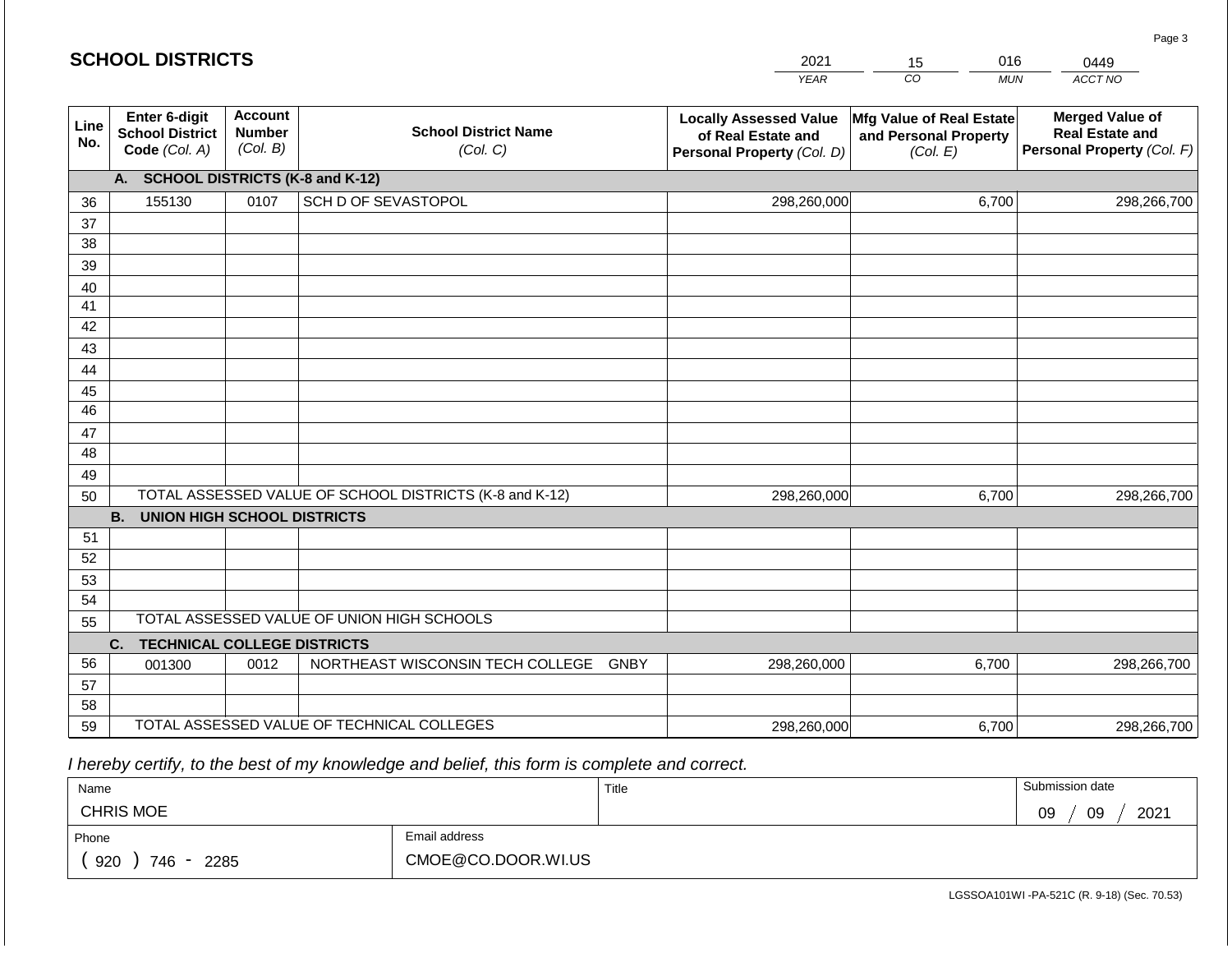- Each municipality's SOA is completed after the Board of Review and includes any changes made to the locally assessed values, under state law (sec. 70.53, Wis. Stats.)
- The Wisconsin Department of Revenue (DOR) merges the locally assessed values with the state assessed manufacturing values
- DOR provides the information regarding district names and codes. If a district is not listed, contact DOR.

Note: If you submit an amended SOA to DOR after your municipality's SOA is equated and posted to our website, we will process the SOA. However, DOR will not recalculate the *aggregate ratio or update the final SOA posted on our website. You should use the corrected values to calculate your tax rates.*

### **Page 1: Real Estate and Personal Property**

- Lines 1-9 assessed real estate values, parcel counts and acres by classification
- Lines 10-15 assessed personal property values and number of accounts by class
- Line 16 aggregate assessed value of all property subject to general property; use to calculate tax rates. Note: This line equals the total assessed value of K-8 and K-12 school districts (Line 50) and total assessed value of technical colleges (Line 59).
- Remarks assessment ratio used to calculate estimated fair market value on property tax bills

### **Page 2: Forest Crop, Other Exempt Land and Special Districts**

- Lines 18-21 private forest crop and managed forest lands assessed values
- Line  $22 -$  tax exempt land acres
- Line 23 prior years assessed value of omitted property under sec. 70.44 and correction of errors under sec. 70.43 shown by locally assessed or manufacturing real estate and personal property. Note: If there is an amount on this line, report the corresponding tax in the Statement of Taxes, Sections J or K.
- Lines 24-35 special district assessed values. These values are used to calculate tax rates for the special districts.

### **Page 3: School Districts**

- Lines 36-50 school districts (K-8 and K-12) assessed values. These values are used to calculate tax rates for school districts.
- Lines 51-55 union high school district assessed values. These values are used to calculate tax rates for union high school districts.
- Lines 56-59 technical college assessed values. These values are used to calculate tax rates for technical colleges.

If you have questions: Email: lgs@wisconsin.gov

 Phone: (608) 266-2569 or (608) 264-6892 Fax: (608) 264-6887

THERESA CAIN-BIERI<br>TOWN OF JACKSONPORT<br>3365 COUNTY ROAD V TOWN OF JACKSONPORT BAY, WI 54235 STURGEON BAY, WI 542353365 COUNTY ROAD V THERESA CAIN-BIERI **STURGEON**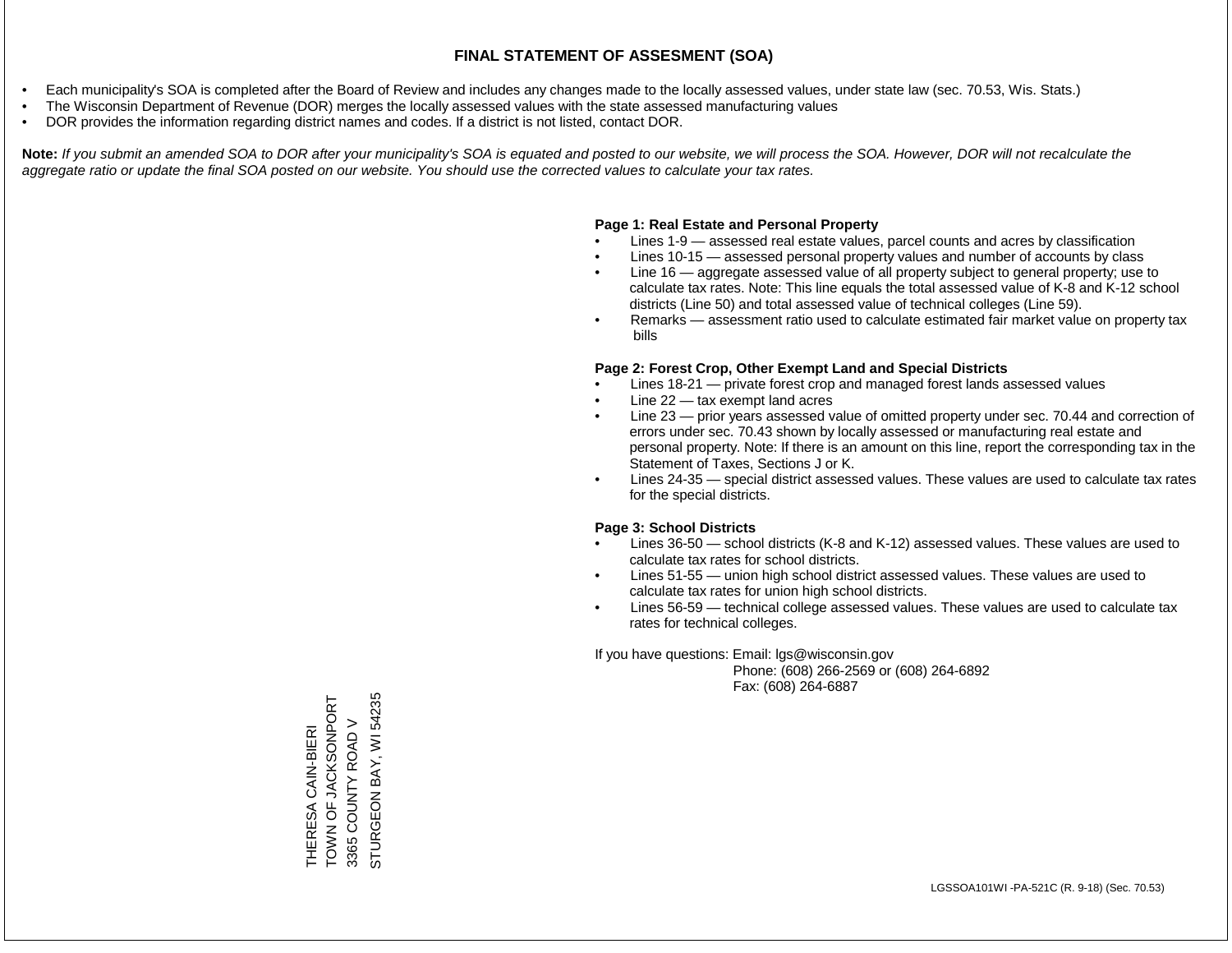|                |                                | <b>FINAL - EQUATED</b><br><b>STATEMENT OF ASSESSMENT FOR 2021</b>                |                             |                                  | 15             | 018                                                                  | 0450                                                                                                     |                      |             | Page 1<br>This is an Amended Return |
|----------------|--------------------------------|----------------------------------------------------------------------------------|-----------------------------|----------------------------------|----------------|----------------------------------------------------------------------|----------------------------------------------------------------------------------------------------------|----------------------|-------------|-------------------------------------|
|                |                                |                                                                                  |                             |                                  | CO             | <b>MUN</b>                                                           | ACCT NO                                                                                                  |                      |             |                                     |
|                | <b>FOR</b>                     | <b>TOWN OF</b>                                                                   | <b>LIBERTY GROVE</b><br>OF. |                                  |                | <b>DOOR COUNTY</b>                                                   |                                                                                                          |                      |             |                                     |
|                |                                | Town - Village - City                                                            | <b>Municipality Name</b>    |                                  |                | <b>County Name</b>                                                   |                                                                                                          |                      |             |                                     |
|                |                                | <b>REAL ESTATE</b>                                                               |                             | PARCEL COUNT                     | NO. OF ACRES   |                                                                      | <b>VALUE OF</b>                                                                                          | <b>VALUE OF</b>      |             | TOTAL VALUE OF LAND                 |
| Line<br>No.    |                                | (See Lines 18 - 22 for<br>other Real Estate)                                     |                             | <b>TOTAL LAND   IMPROVEMENTS</b> |                | <b>WHOLE</b><br>NUMBERS ONLY                                         | <b>LAND</b>                                                                                              | <b>IMPROVEMENTS</b>  |             | AND IMPROVEMENTS                    |
|                |                                |                                                                                  | (Col. A)                    | (Col. B)                         |                | (Col, C)                                                             | (Col, D)                                                                                                 | (Col. E)             |             | (Col. F)                            |
| $\mathbf{1}$   | <b>RESIDENTIAL - Class 1</b>   |                                                                                  | 3,608                       |                                  | 2,370          | 15,512                                                               | 393,291,600                                                                                              |                      | 520,115,900 | 913,407,500                         |
| $\overline{2}$ | <b>COMMERCIAL - Class 2</b>    |                                                                                  | 275                         |                                  | 231            | 816                                                                  | 26,451,600                                                                                               |                      | 39,007,000  | 65,458,600                          |
| 3              | <b>MANUFACTURING - Class 3</b> |                                                                                  | $\overline{2}$              |                                  | $\overline{2}$ | $\overline{2}$                                                       | 58,300                                                                                                   |                      | 205,500     | 263,800                             |
| 4              | <b>AGRICULTURAL - Class 4</b>  |                                                                                  | 306                         |                                  |                | 4,125                                                                | 819,200                                                                                                  |                      |             | 819,200                             |
| 5              | UNDEVELOPED - Class 5          |                                                                                  | 254                         |                                  |                | 2,380                                                                | 1,615,500                                                                                                |                      |             | 1,615,500                           |
| 6              |                                | AGRICULTURAL FOREST - Class 5m                                                   | 53                          |                                  |                | 458                                                                  | 787,800                                                                                                  |                      |             | 787,800                             |
| $\overline{7}$ | FOREST LANDS - Class 6         |                                                                                  | 81                          |                                  |                | 1,265                                                                | 4,229,700                                                                                                |                      |             | 4,229,700                           |
| 8              | OTHER - Class 7                |                                                                                  | 51                          |                                  | 49             | 154                                                                  | 890,600                                                                                                  |                      | 6,407,000   | 7,297,600                           |
| 9              | TOTAL - ALL COLUMNS            |                                                                                  | 4,630                       |                                  | 2,652          | 24,712                                                               | 428,144,300                                                                                              |                      | 565,735,400 | 993,879,700                         |
| 10             |                                | NUMBER OF PERSONAL PROPERTY ACCOUNTS IN ROLL                                     |                             |                                  |                | 250                                                                  | <b>LOCALLY ASSESSED</b>                                                                                  | <b>MANUFACTURING</b> |             | <b>MERGED</b>                       |
| 11             |                                | BOATS AND OTHER WATERCRAFT NOT EXEMPT - Code 1                                   |                             |                                  |                |                                                                      | 5,000                                                                                                    |                      | 0           | 5,000                               |
| 12             |                                | MACHINERY, TOOLS AND PATTERNS - Code 2                                           |                             |                                  |                |                                                                      |                                                                                                          |                      | 1,900       | 1,900                               |
| 13             |                                | FURNITURE, FIXTURES AND EQUIPMENT - Code 3                                       |                             |                                  |                |                                                                      | 959,800                                                                                                  |                      | 2,300       | 962,100                             |
| 14             |                                | ALL OTHER PERSONAL PROPERTY NOT EXEMPT - Codes 4A, 4B, 4C                        |                             |                                  |                |                                                                      | 481,900                                                                                                  |                      | 1,800       | 483,700                             |
| 15             |                                | TOTAL OF PERSONAL PROPERTY NOT EXEMPT (Total of Lines 11-14)                     |                             |                                  |                |                                                                      | 1,446,700                                                                                                |                      | 6,000       | 1,452,700                           |
| 16             |                                | MUST EQUAL TOTAL VALUE OF THE SCHOOL DISTRICTS (K-12 PLUS K-8) - Line 50, Col. F |                             |                                  |                |                                                                      | AGGREGATE ASSESSED VALUE OF ALL PROPERTY SUBJECT TO THE GENERAL PROPERTY TAX (Total of Lines 9F and 15F) |                      |             | 995,332,400                         |
| 17             | <b>BOARD OF REVIEW</b>         | DATE OF FINAL ADJOURNMENT                                                        | 08/18/2021                  |                                  |                | Name of Assessor<br>Telephone #<br><b>ASSOCIATED APPRAISAL CNSLT</b> |                                                                                                          |                      |             | (920) 749-1995                      |

The Assessment Ratio to be used in calculating the estimated Fair Market Value on tax bills for this tax district is .966790832

This ratio should be used to convert assessed values to "Calculate Equalized Values" in Step 1 of the Lottery and Gaming Credit Calculations.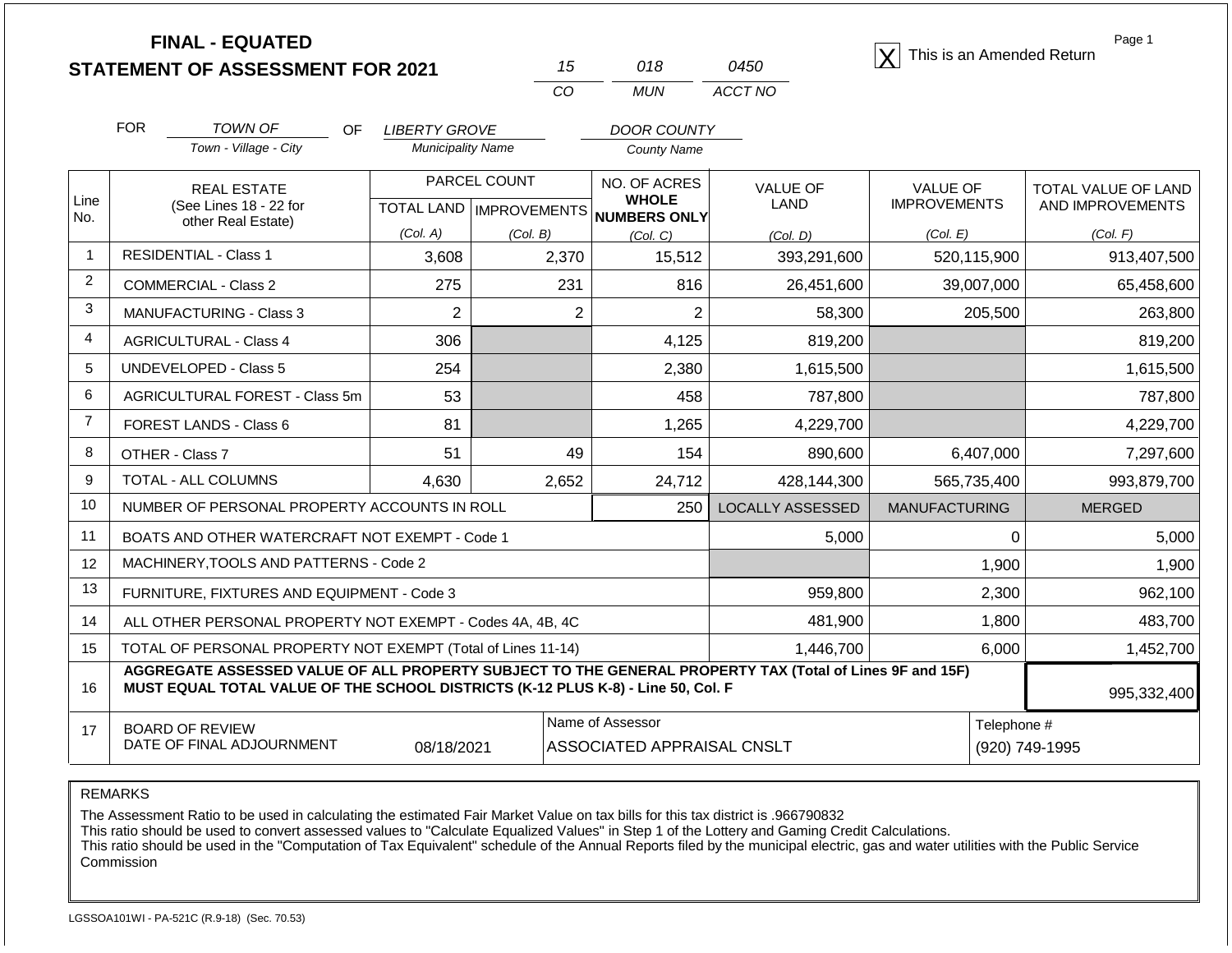2021 15 018 0450 Page 2

FOREST LANDS (Line 7) and FOREST CROPS (in this section) - are **NOT** the same *YEAR CO MUN ACCT NO*

|    | Private Forest Crop - Reg Class @ 10¢ per acre |                 |  |                                                                                |                    |                                                                  | Private Forest Crop - Reg Class @ \$2.52 per acre |                                                                    |               |                                                                                                    |
|----|------------------------------------------------|-----------------|--|--------------------------------------------------------------------------------|--------------------|------------------------------------------------------------------|---------------------------------------------------|--------------------------------------------------------------------|---------------|----------------------------------------------------------------------------------------------------|
|    | (a) PARCELS                                    | (b) ACRES       |  | (c) ASSESSED VALUE                                                             |                    | (d) PARCELS                                                      |                                                   | (e) ACRES                                                          |               | (f) ASSESSED VALUE                                                                                 |
| 18 |                                                |                 |  |                                                                                |                    |                                                                  |                                                   |                                                                    |               |                                                                                                    |
|    |                                                |                 |  |                                                                                |                    |                                                                  |                                                   |                                                                    |               |                                                                                                    |
|    |                                                |                 |  | Private Forest Crop - Special Class @ 20¢ per acre                             |                    | (d) PARCELS                                                      |                                                   |                                                                    |               | Entered Before 2005 Managed Forest - Ferrous Mining CLOSED @ \$7.87 per acre<br>(f) ASSESSED VALUE |
| 19 | (a) PARCELS                                    | (b) ACRES       |  | (c) ASSESSED VALUE                                                             |                    |                                                                  |                                                   | (e) ACRES                                                          |               |                                                                                                    |
|    |                                                |                 |  |                                                                                |                    |                                                                  |                                                   |                                                                    |               |                                                                                                    |
|    |                                                |                 |  | Entered Before 2005 Managed Forest - OPEN @ 74 ¢ per acre                      |                    |                                                                  |                                                   | Entered Before 2005 Managed Forest - CLOSED @                      |               | $$1.75$ per acre                                                                                   |
| 20 | (a) PARCELS                                    | (b) ACRES       |  | (c) ASSESSED VALUE                                                             |                    | (d) PARCELS                                                      |                                                   | (e) ACRES                                                          |               | (f) ASSESSED VALUE                                                                                 |
|    |                                                |                 |  |                                                                                |                    |                                                                  |                                                   |                                                                    |               |                                                                                                    |
|    | 5                                              | 148.44          |  | 519,500                                                                        |                    | 41                                                               |                                                   | 709.12                                                             |               | 2,460,900                                                                                          |
|    |                                                |                 |  | Entered After 2004 Managed Forest - OPEN @ \$2.04 per acre                     |                    | Entered After 2004 Managed Forest - CLOSED @<br>\$10.20 per acre |                                                   |                                                                    |               |                                                                                                    |
| 21 | (a) PARCELS                                    | (b) ACRES       |  |                                                                                | (c) ASSESSED VALUE |                                                                  | (d) PARCELS<br>(e) ACRES                          |                                                                    |               | (f) ASSESSED VALUE                                                                                 |
|    |                                                |                 |  |                                                                                |                    |                                                                  |                                                   |                                                                    |               |                                                                                                    |
|    |                                                | 48              |  | 168,000                                                                        |                    | 19                                                               |                                                   | 302.77                                                             |               | 1,323,600                                                                                          |
|    | (a) County Forest Cropland Acres               |                 |  | (b) Federal Acres                                                              |                    | (d) County (NOT FOREST CROP) Acres<br>(c) State Acres            |                                                   |                                                                    |               | (e) Other Acres                                                                                    |
| 22 |                                                |                 |  |                                                                                |                    |                                                                  |                                                   |                                                                    |               |                                                                                                    |
|    |                                                |                 |  | 16.95                                                                          |                    | 2,740.41<br>407.08                                               |                                                   |                                                                    | 3,982.62      |                                                                                                    |
|    |                                                |                 |  | Assessed Value of Omitted Property From Prior Years (Sec. 70.44)               |                    |                                                                  |                                                   | Assessed Value of Sec. 70.43 Corrections of Errors by Assessors    |               |                                                                                                    |
|    |                                                | (a) REAL ESTATE |  | (b) PERSONAL                                                                   |                    |                                                                  |                                                   | (c1) REAL ESTATE                                                   |               | (c2) PERSONAL                                                                                      |
| 23 |                                                |                 |  |                                                                                |                    |                                                                  |                                                   |                                                                    |               |                                                                                                    |
|    |                                                |                 |  | Manufacturing Equated Value of Omitted Property From Prior Years (Sec. 70.995) |                    |                                                                  |                                                   | Mfg. Equated Value of Sec.70.43 Corrections of Errors by Assessors |               |                                                                                                    |
|    |                                                | (d) REAL ESTATE |  | (e) PERSONAL                                                                   |                    |                                                                  |                                                   | (f1) REAL ESTATE                                                   | (f2) PERSONAL |                                                                                                    |
|    |                                                |                 |  |                                                                                |                    |                                                                  |                                                   |                                                                    |               |                                                                                                    |
|    |                                                |                 |  |                                                                                |                    |                                                                  |                                                   |                                                                    |               |                                                                                                    |

### **SPECIAL DISTRICTS**

| Line<br>No. | <b>Enter 6-digit</b><br>Special District<br>Code (Col. A) | <b>Account</b><br><b>Number</b><br>(Col. B) | <b>Special District Name</b><br>(Col. C) | <b>Locally Assessed Value</b><br>of Real Estate and<br>Personal Property (Col. D) | Mfg Value of Real Estate<br>and Personal Property<br>(Col. E) | <b>Merged Value of</b><br><b>Real Estate and</b><br>Personal Property (Col. F) |
|-------------|-----------------------------------------------------------|---------------------------------------------|------------------------------------------|-----------------------------------------------------------------------------------|---------------------------------------------------------------|--------------------------------------------------------------------------------|
| 24          | 157070                                                    | 0110                                        | LIBERTY GROVE SANITARY DISTRICT #1       | 995,062,600                                                                       | 269,800                                                       | 995,332,400                                                                    |
| 25          |                                                           |                                             |                                          |                                                                                   |                                                               |                                                                                |
| 26          |                                                           |                                             |                                          |                                                                                   |                                                               |                                                                                |
| 27          |                                                           |                                             |                                          |                                                                                   |                                                               |                                                                                |
| 28          |                                                           |                                             |                                          |                                                                                   |                                                               |                                                                                |
| 29          |                                                           |                                             |                                          |                                                                                   |                                                               |                                                                                |
| 30          |                                                           |                                             |                                          |                                                                                   |                                                               |                                                                                |
| 31          |                                                           |                                             |                                          |                                                                                   |                                                               |                                                                                |
| 32          |                                                           |                                             |                                          |                                                                                   |                                                               |                                                                                |
| 33          |                                                           |                                             |                                          |                                                                                   |                                                               |                                                                                |
| 34          |                                                           |                                             |                                          |                                                                                   |                                                               |                                                                                |
| 35          |                                                           |                                             |                                          |                                                                                   |                                                               |                                                                                |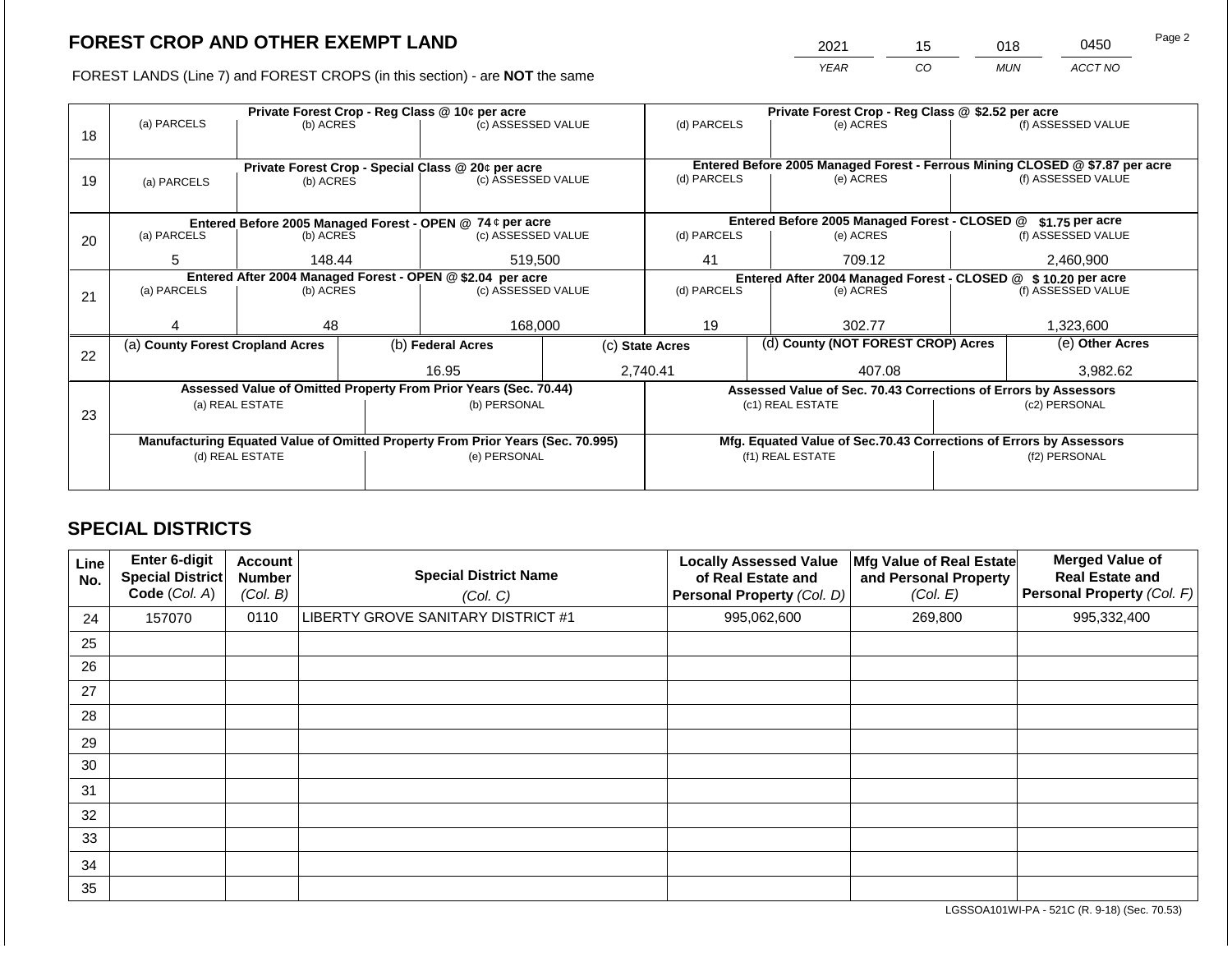#### *YEAR*   $\overline{co}$ *MUN ACCT NO*  **Line No. Enter 6-digit School District Code** *(Col. A)* **Account Number** *(Col. B)* **School District Name** *(Col. C)* **Locally Assessed Value of Real Estate and Personal Property** *(Col. D)* **Mfg Value of Real Estate and Personal Property** *(Col. E)* **Merged Value of Real Estate and Personal Property** *(Col. F)* **A. SCHOOL DISTRICTS (K-8 and K-12)** 36 37 38 39 40 41 42 43 44 45 46 47 48 49 50 TOTAL ASSESSED VALUE OF SCHOOL DISTRICTS (K-8 and K-12) **B. UNION HIGH SCHOOL DISTRICTS** 51 52 53 54 55 **C. TECHNICAL COLLEGE DISTRICTS** 56 57 58 59 TOTAL ASSESSED VALUE OF TECHNICAL COLLEGES TOTAL ASSESSED VALUE OF UNION HIGH SCHOOLS 152114 0106 SCH D OF GIBRALTAR AREA 995,062,600 995,062,600 001300 | 0012 | NORTHEAST WISCONSIN TECH COLLEGE GNBY 995,062,600 269,800 995,332,400 269,800 995,332,400 269,800 995,332,400 995,062,600 269,800 269,800 995,332,400

 *I hereby certify, to the best of my knowledge and belief, this form is complete and correct.*

| Name             |             |                    | Title | Submission date  |
|------------------|-------------|--------------------|-------|------------------|
| <b>CHRIS MOE</b> |             |                    |       | 2021<br>29<br>09 |
| Phone            |             | Email address      |       |                  |
| 920              | 746<br>2285 | CMOE@CO.DOOR.WI.US |       |                  |

Page 3

| <b>SCHOOL DISTRICTS</b> |  |  |  |  |  |  |  |
|-------------------------|--|--|--|--|--|--|--|
|-------------------------|--|--|--|--|--|--|--|

2021 15 018

0450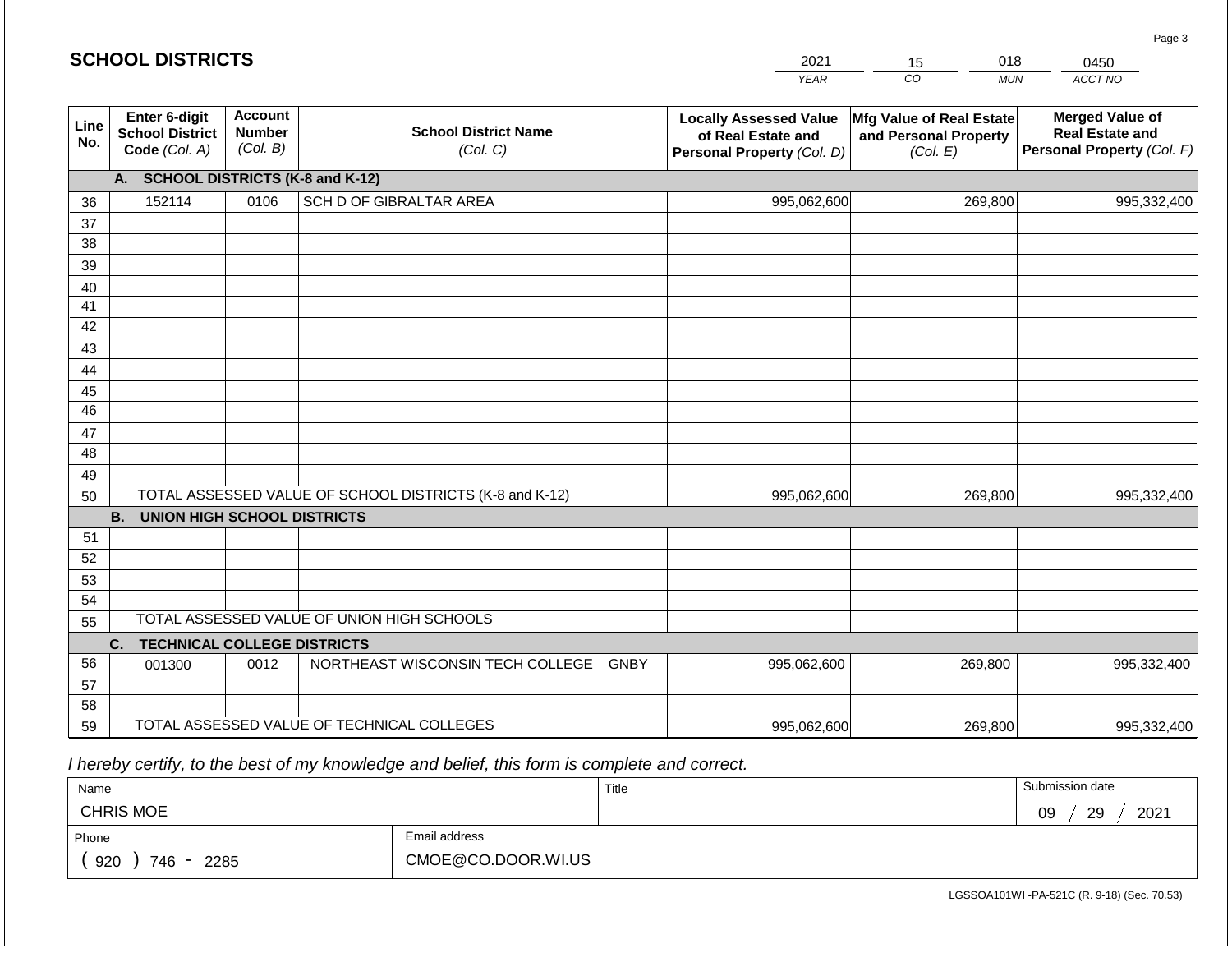- Each municipality's SOA is completed after the Board of Review and includes any changes made to the locally assessed values, under state law (sec. 70.53, Wis. Stats.)
- The Wisconsin Department of Revenue (DOR) merges the locally assessed values with the state assessed manufacturing values
- DOR provides the information regarding district names and codes. If a district is not listed, contact DOR.

Note: If you submit an amended SOA to DOR after your municipality's SOA is equated and posted to our website, we will process the SOA. However, DOR will not recalculate the *aggregate ratio or update the final SOA posted on our website. You should use the corrected values to calculate your tax rates.*

#### **Page 1: Real Estate and Personal Property**

- Lines 1-9 assessed real estate values, parcel counts and acres by classification
- Lines 10-15 assessed personal property values and number of accounts by class
- Line 16 aggregate assessed value of all property subject to general property; use to calculate tax rates. Note: This line equals the total assessed value of K-8 and K-12 school districts (Line 50) and total assessed value of technical colleges (Line 59).
- Remarks assessment ratio used to calculate estimated fair market value on property tax bills

#### **Page 2: Forest Crop, Other Exempt Land and Special Districts**

- Lines 18-21 private forest crop and managed forest lands assessed values
- Line  $22 -$  tax exempt land acres
- Line 23 prior years assessed value of omitted property under sec. 70.44 and correction of errors under sec. 70.43 shown by locally assessed or manufacturing real estate and personal property. Note: If there is an amount on this line, report the corresponding tax in the Statement of Taxes, Sections J or K.
- Lines 24-35 special district assessed values. These values are used to calculate tax rates for the special districts.

#### **Page 3: School Districts**

- Lines 36-50 school districts (K-8 and K-12) assessed values. These values are used to calculate tax rates for school districts.
- Lines 51-55 union high school district assessed values. These values are used to calculate tax rates for union high school districts.
- Lines 56-59 technical college assessed values. These values are used to calculate tax rates for technical colleges.

If you have questions: Email: lgs@wisconsin.gov

 Phone: (608) 266-2569 or (608) 264-6892 Fax: (608) 264-6887

TOWN OF LIBERTY GROVE ANASTASIA BELL<br>TOWN OF LIBERTY GROVE 11161 OLD STAGE ROAD 11161 OLD STAGE ROAD SISTER BAY, WI 54234 SISTER BAY, WI 54234ANASTASIA BELL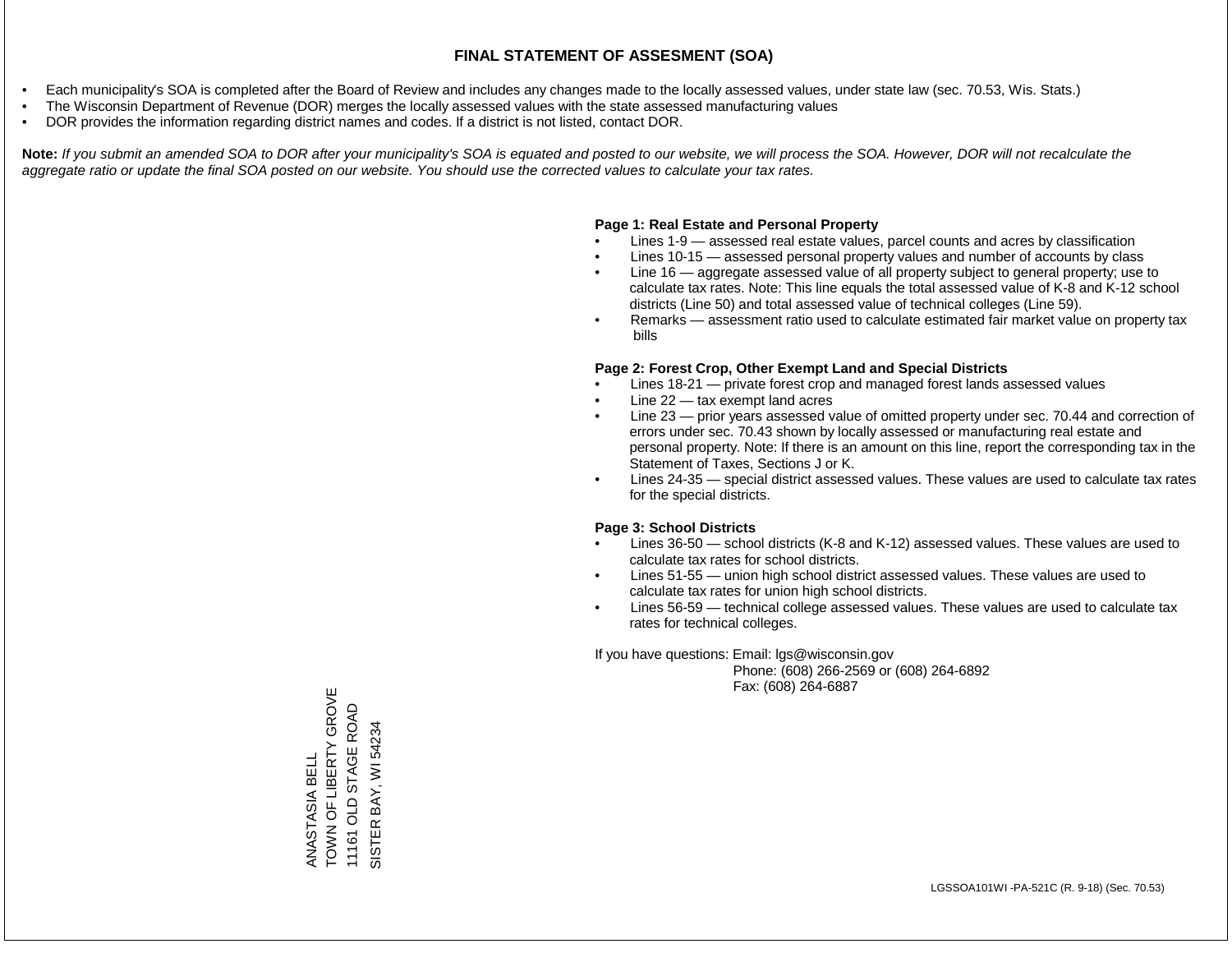|                |                                    | <b>FINAL - EQUATED</b><br><b>STATEMENT OF ASSESSMENT FOR 2021</b>                                                                                                                            |                          |              | 15                                                     | 020                                                  | 0451                    | This is an Amended Return |          | Page 1                        |  |
|----------------|------------------------------------|----------------------------------------------------------------------------------------------------------------------------------------------------------------------------------------------|--------------------------|--------------|--------------------------------------------------------|------------------------------------------------------|-------------------------|---------------------------|----------|-------------------------------|--|
|                |                                    |                                                                                                                                                                                              |                          |              | CO                                                     | <b>MUN</b>                                           | ACCT NO                 |                           |          |                               |  |
|                | <b>FOR</b>                         | <b>TOWN OF</b><br>OF.                                                                                                                                                                        | <b>NASEWAUPEE</b>        |              |                                                        | <b>DOOR COUNTY</b>                                   |                         |                           |          |                               |  |
|                |                                    | Town - Village - City                                                                                                                                                                        | <b>Municipality Name</b> |              | <b>County Name</b>                                     |                                                      |                         |                           |          |                               |  |
|                |                                    | <b>REAL ESTATE</b>                                                                                                                                                                           |                          | PARCEL COUNT | NO. OF ACRES                                           |                                                      | <b>VALUE OF</b>         | <b>VALUE OF</b>           |          | TOTAL VALUE OF LAND           |  |
| Line<br>No.    |                                    | (See Lines 18 - 22 for<br>other Real Estate)                                                                                                                                                 |                          |              |                                                        | <b>WHOLE</b><br>TOTAL LAND IMPROVEMENTS NUMBERS ONLY | <b>LAND</b>             | <b>IMPROVEMENTS</b>       |          | AND IMPROVEMENTS              |  |
|                |                                    |                                                                                                                                                                                              | (Col. A)                 | (Col. B)     |                                                        | (Col, C)                                             | (Col, D)                | (Col. E)                  |          | (Col. F)                      |  |
| $\mathbf{1}$   |                                    | <b>RESIDENTIAL - Class 1</b>                                                                                                                                                                 | 2,279                    |              | 1,588                                                  | 2,775                                                | 126,094,100             | 189,890,600               |          | 315,984,700                   |  |
| $\overline{2}$ | <b>COMMERCIAL - Class 2</b><br>363 |                                                                                                                                                                                              |                          |              |                                                        | 824                                                  | 10,945,700              | 28,117,000                |          | 39,062,700                    |  |
| 3              |                                    | MANUFACTURING - Class 3                                                                                                                                                                      | 5                        |              | 3                                                      | 20                                                   | 369,500                 |                           | 917,100  | 1,286,600                     |  |
| $\overline{4}$ |                                    | <b>AGRICULTURAL - Class 4</b>                                                                                                                                                                | 645                      |              |                                                        | 10,639                                               | 2,082,200               |                           |          | 2,082,200                     |  |
| 5              |                                    | <b>UNDEVELOPED - Class 5</b>                                                                                                                                                                 | 564                      |              |                                                        | 5,414                                                | 3,285,500               |                           |          | 3,285,500                     |  |
| 6              |                                    | AGRICULTURAL FOREST - Class 5m                                                                                                                                                               | 140                      |              |                                                        | 1,640                                                | 2,101,400               |                           |          | 2,101,400                     |  |
| $\overline{7}$ |                                    | FOREST LANDS - Class 6                                                                                                                                                                       | 174                      |              |                                                        | 2,377                                                | 5,918,400               |                           |          | 5,918,400                     |  |
| 8              |                                    | OTHER - Class 7                                                                                                                                                                              | 154                      |              | 154                                                    | 276                                                  | 1,807,000               | 16,379,500                |          | 18,186,500                    |  |
| 9              |                                    | <b>TOTAL - ALL COLUMNS</b>                                                                                                                                                                   | 4,324                    |              | 2,048                                                  | 23,965                                               | 152,603,800             | 235,304,200               |          | 387,908,000                   |  |
| 10             |                                    | NUMBER OF PERSONAL PROPERTY ACCOUNTS IN ROLL                                                                                                                                                 |                          |              |                                                        | 146                                                  | <b>LOCALLY ASSESSED</b> | <b>MANUFACTURING</b>      |          | <b>MERGED</b>                 |  |
| 11             |                                    | BOATS AND OTHER WATERCRAFT NOT EXEMPT - Code 1                                                                                                                                               |                          |              |                                                        |                                                      | 35,200                  |                           | $\Omega$ | 35,200                        |  |
| 12             |                                    | MACHINERY, TOOLS AND PATTERNS - Code 2                                                                                                                                                       |                          |              |                                                        |                                                      |                         |                           | 68,500   | 68,500                        |  |
| 13             |                                    | FURNITURE, FIXTURES AND EQUIPMENT - Code 3                                                                                                                                                   |                          |              |                                                        |                                                      | 416,000                 |                           | 200      | 416,200                       |  |
| 14             |                                    | ALL OTHER PERSONAL PROPERTY NOT EXEMPT - Codes 4A, 4B, 4C                                                                                                                                    |                          |              |                                                        |                                                      | 1,989,700               |                           | 400      | 1,990,100                     |  |
| 15             |                                    | TOTAL OF PERSONAL PROPERTY NOT EXEMPT (Total of Lines 11-14)                                                                                                                                 |                          |              |                                                        |                                                      | 2,440,900               |                           | 69,100   | 2,510,000                     |  |
| 16             |                                    | AGGREGATE ASSESSED VALUE OF ALL PROPERTY SUBJECT TO THE GENERAL PROPERTY TAX (Total of Lines 9F and 15F)<br>MUST EQUAL TOTAL VALUE OF THE SCHOOL DISTRICTS (K-12 PLUS K-8) - Line 50, Col. F |                          |              |                                                        |                                                      |                         |                           |          | 390,418,000                   |  |
| 17             |                                    | <b>BOARD OF REVIEW</b><br>DATE OF FINAL ADJOURNMENT                                                                                                                                          | 05/26/2021               |              | Name of Assessor<br><b>ACTION APPRAISERS AND CNSLT</b> |                                                      |                         |                           |          | Telephone #<br>(888) 796-0603 |  |

The Assessment Ratio to be used in calculating the estimated Fair Market Value on tax bills for this tax district is .815084612

This ratio should be used to convert assessed values to "Calculate Equalized Values" in Step 1 of the Lottery and Gaming Credit Calculations.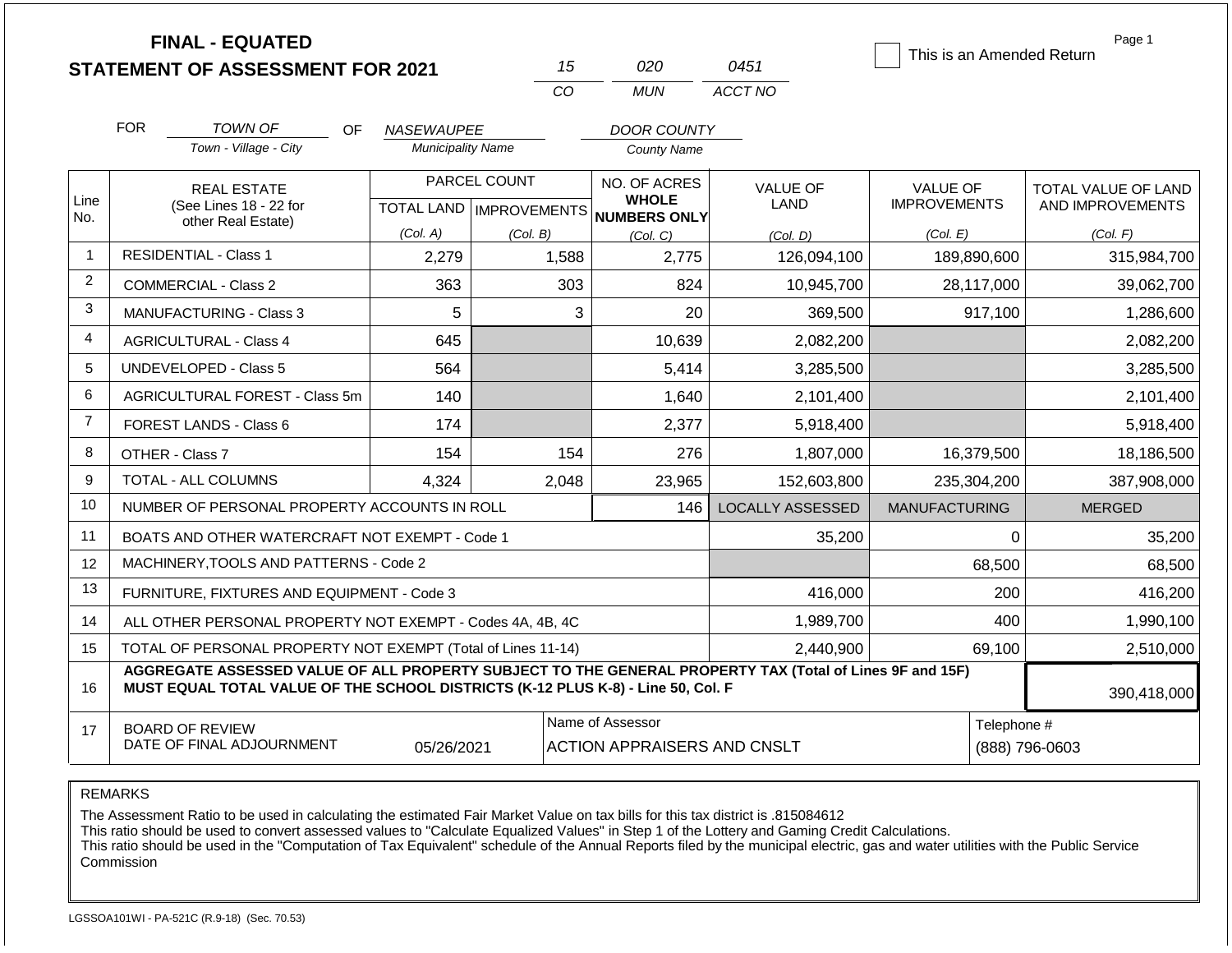2021 15 020 0451

FOREST LANDS (Line 7) and FOREST CROPS (in this section) - are **NOT** the same *YEAR CO MUN ACCT NO*

|    |                                                                                |           |  | Private Forest Crop - Reg Class @ 10¢ per acre                   |                                                               |                 |                                                                              | Private Forest Crop - Reg Class @ \$2.52 per acre                  |                    |                    |
|----|--------------------------------------------------------------------------------|-----------|--|------------------------------------------------------------------|---------------------------------------------------------------|-----------------|------------------------------------------------------------------------------|--------------------------------------------------------------------|--------------------|--------------------|
| 18 | (a) PARCELS                                                                    | (b) ACRES |  | (c) ASSESSED VALUE                                               |                                                               | (d) PARCELS     |                                                                              | (e) ACRES                                                          |                    | (f) ASSESSED VALUE |
|    |                                                                                |           |  | Private Forest Crop - Special Class @ 20¢ per acre               |                                                               |                 | Entered Before 2005 Managed Forest - Ferrous Mining CLOSED @ \$7.87 per acre |                                                                    |                    |                    |
| 19 | (a) PARCELS                                                                    | (b) ACRES |  | (c) ASSESSED VALUE                                               |                                                               | (d) PARCELS     |                                                                              | (e) ACRES                                                          |                    | (f) ASSESSED VALUE |
|    |                                                                                |           |  |                                                                  |                                                               |                 |                                                                              |                                                                    |                    |                    |
|    |                                                                                |           |  | Entered Before 2005 Managed Forest - OPEN @ 74 ¢ per acre        |                                                               |                 | Entered Before 2005 Managed Forest - CLOSED @                                |                                                                    | $$1.75$ per acre   |                    |
| 20 | (a) PARCELS                                                                    | (b) ACRES |  | (c) ASSESSED VALUE                                               | (d) PARCELS                                                   |                 | (e) ACRES                                                                    |                                                                    | (f) ASSESSED VALUE |                    |
|    |                                                                                |           |  |                                                                  |                                                               | 22              |                                                                              | 694.01                                                             |                    | 1,804,500          |
|    | Entered After 2004 Managed Forest - OPEN @ \$2.04 per acre                     |           |  |                                                                  | Entered After 2004 Managed Forest - CLOSED @ \$10.20 per acre |                 |                                                                              |                                                                    |                    |                    |
| 21 | (a) PARCELS<br>(b) ACRES                                                       |           |  | (c) ASSESSED VALUE                                               |                                                               | (d) PARCELS     |                                                                              | (e) ACRES                                                          |                    | (f) ASSESSED VALUE |
|    |                                                                                |           |  |                                                                  |                                                               |                 |                                                                              |                                                                    |                    |                    |
|    |                                                                                |           |  |                                                                  |                                                               | 13              |                                                                              | 315.7                                                              |                    | 795,400            |
|    | (a) County Forest Cropland Acres                                               |           |  | (b) Federal Acres                                                |                                                               | (c) State Acres |                                                                              | (d) County (NOT FOREST CROP) Acres                                 |                    | (e) Other Acres    |
| 22 |                                                                                |           |  | 1.59                                                             |                                                               |                 |                                                                              | 630.66                                                             |                    | 83.71              |
|    |                                                                                |           |  |                                                                  |                                                               | 1,238.86        |                                                                              |                                                                    |                    |                    |
|    |                                                                                |           |  | Assessed Value of Omitted Property From Prior Years (Sec. 70.44) |                                                               |                 |                                                                              | Assessed Value of Sec. 70.43 Corrections of Errors by Assessors    |                    |                    |
| 23 | (a) REAL ESTATE                                                                |           |  | (b) PERSONAL                                                     |                                                               |                 |                                                                              | (c1) REAL ESTATE                                                   | (c2) PERSONAL      |                    |
|    |                                                                                |           |  |                                                                  |                                                               |                 |                                                                              |                                                                    |                    |                    |
|    | Manufacturing Equated Value of Omitted Property From Prior Years (Sec. 70.995) |           |  |                                                                  |                                                               |                 |                                                                              | Mfg. Equated Value of Sec.70.43 Corrections of Errors by Assessors |                    |                    |
|    | (d) REAL ESTATE                                                                |           |  | (e) PERSONAL                                                     |                                                               |                 | (f1) REAL ESTATE                                                             | (f2) PERSONAL                                                      |                    |                    |
|    |                                                                                |           |  |                                                                  |                                                               |                 |                                                                              |                                                                    |                    |                    |
|    |                                                                                |           |  |                                                                  |                                                               |                 |                                                                              |                                                                    |                    |                    |

## **SPECIAL DISTRICTS**

| Line<br>No. | <b>Enter 6-digit</b><br>Special District<br>Code (Col. A) | <b>Account</b><br><b>Number</b><br>(Col. B) | <b>Special District Name</b><br>(Col. C) | <b>Locally Assessed Value</b><br>of Real Estate and<br>Personal Property (Col. D) | Mfg Value of Real Estate<br>and Personal Property<br>(Col. E) | <b>Merged Value of</b><br><b>Real Estate and</b><br>Personal Property (Col. F) |
|-------------|-----------------------------------------------------------|---------------------------------------------|------------------------------------------|-----------------------------------------------------------------------------------|---------------------------------------------------------------|--------------------------------------------------------------------------------|
| 24          | 157050                                                    | 0109                                        | NASEWAUPEE SANITARY DISTRICT #1          |                                                                                   |                                                               |                                                                                |
| 25          |                                                           |                                             |                                          |                                                                                   |                                                               |                                                                                |
| 26          |                                                           |                                             |                                          |                                                                                   |                                                               |                                                                                |
| 27          |                                                           |                                             |                                          |                                                                                   |                                                               |                                                                                |
| 28          |                                                           |                                             |                                          |                                                                                   |                                                               |                                                                                |
| 29          |                                                           |                                             |                                          |                                                                                   |                                                               |                                                                                |
| 30          |                                                           |                                             |                                          |                                                                                   |                                                               |                                                                                |
| 31          |                                                           |                                             |                                          |                                                                                   |                                                               |                                                                                |
| 32          |                                                           |                                             |                                          |                                                                                   |                                                               |                                                                                |
| 33          |                                                           |                                             |                                          |                                                                                   |                                                               |                                                                                |
| 34          |                                                           |                                             |                                          |                                                                                   |                                                               |                                                                                |
| 35          |                                                           |                                             |                                          |                                                                                   |                                                               |                                                                                |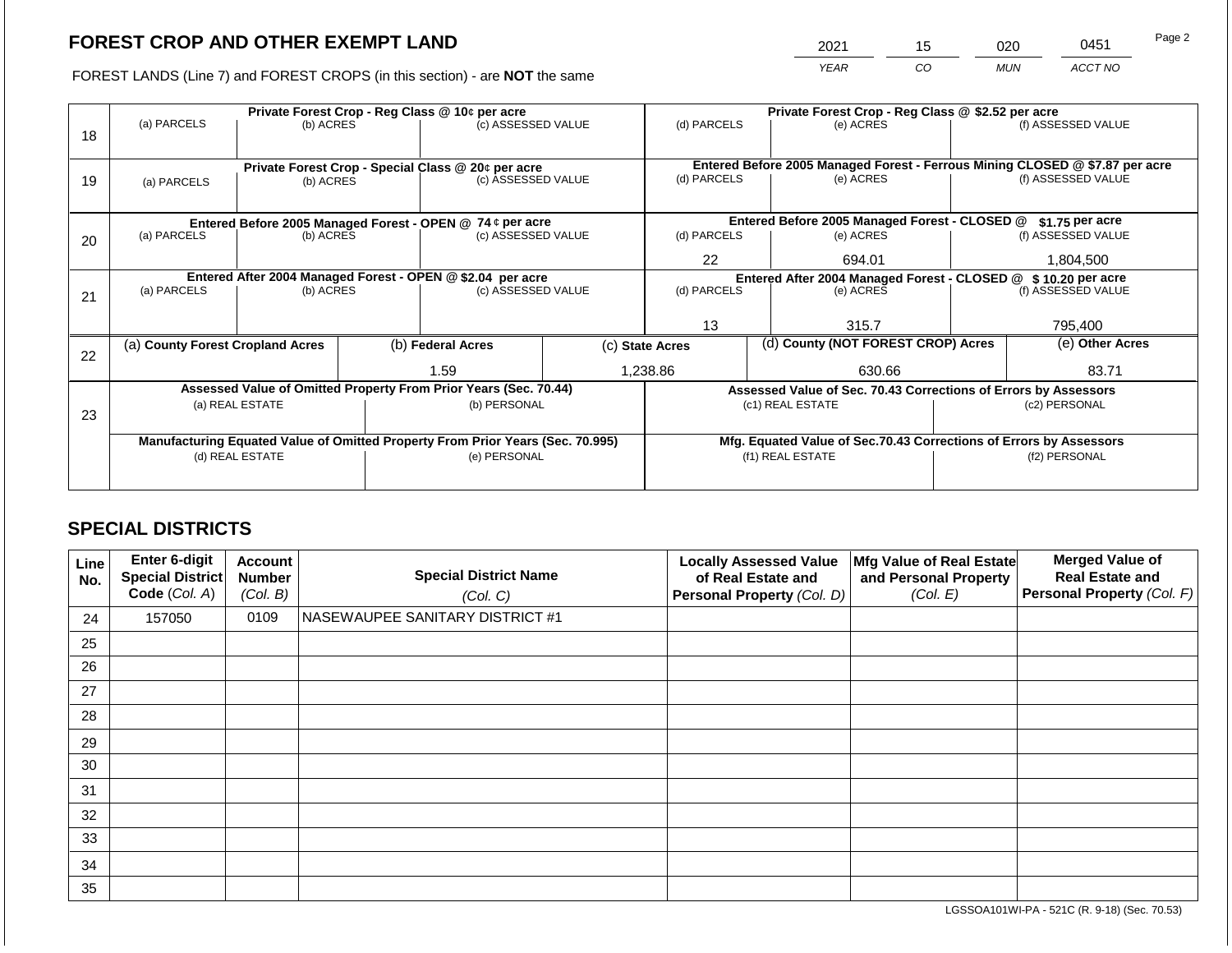|             | <b>SCHOOL DISTRICTS</b>                                  |                                             |                                                         | 2021                                                                              | 020<br>15                                                     | 0451                                                                           |
|-------------|----------------------------------------------------------|---------------------------------------------|---------------------------------------------------------|-----------------------------------------------------------------------------------|---------------------------------------------------------------|--------------------------------------------------------------------------------|
|             |                                                          |                                             |                                                         | <b>YEAR</b>                                                                       | CO<br><b>MUN</b>                                              | ACCT NO                                                                        |
| Line<br>No. | Enter 6-digit<br><b>School District</b><br>Code (Col. A) | <b>Account</b><br><b>Number</b><br>(Col. B) | <b>School District Name</b><br>(Col. C)                 | <b>Locally Assessed Value</b><br>of Real Estate and<br>Personal Property (Col. D) | Mfg Value of Real Estate<br>and Personal Property<br>(Col. E) | <b>Merged Value of</b><br><b>Real Estate and</b><br>Personal Property (Col. F) |
|             | A. SCHOOL DISTRICTS (K-8 and K-12)                       |                                             |                                                         |                                                                                   |                                                               |                                                                                |
| 36          | 155457                                                   | 0108                                        | SCH D OF SOUTHERN DOOR COUNTY                           | 389,062,300                                                                       | 1,355,700                                                     | 390,418,000                                                                    |
| 37          |                                                          |                                             |                                                         |                                                                                   |                                                               |                                                                                |
| 38          |                                                          |                                             |                                                         |                                                                                   |                                                               |                                                                                |
| 39          |                                                          |                                             |                                                         |                                                                                   |                                                               |                                                                                |
| 40          |                                                          |                                             |                                                         |                                                                                   |                                                               |                                                                                |
| 41<br>42    |                                                          |                                             |                                                         |                                                                                   |                                                               |                                                                                |
| 43          |                                                          |                                             |                                                         |                                                                                   |                                                               |                                                                                |
| 44          |                                                          |                                             |                                                         |                                                                                   |                                                               |                                                                                |
| 45          |                                                          |                                             |                                                         |                                                                                   |                                                               |                                                                                |
| 46          |                                                          |                                             |                                                         |                                                                                   |                                                               |                                                                                |
| 47          |                                                          |                                             |                                                         |                                                                                   |                                                               |                                                                                |
| 48          |                                                          |                                             |                                                         |                                                                                   |                                                               |                                                                                |
| 49          |                                                          |                                             |                                                         |                                                                                   |                                                               |                                                                                |
| 50          |                                                          |                                             | TOTAL ASSESSED VALUE OF SCHOOL DISTRICTS (K-8 and K-12) | 389,062,300                                                                       | 1,355,700                                                     | 390,418,000                                                                    |
|             | <b>B.</b><br><b>UNION HIGH SCHOOL DISTRICTS</b>          |                                             |                                                         |                                                                                   |                                                               |                                                                                |
| 51          |                                                          |                                             |                                                         |                                                                                   |                                                               |                                                                                |
| 52          |                                                          |                                             |                                                         |                                                                                   |                                                               |                                                                                |
| 53          |                                                          |                                             |                                                         |                                                                                   |                                                               |                                                                                |
| 54          |                                                          |                                             | TOTAL ASSESSED VALUE OF UNION HIGH SCHOOLS              |                                                                                   |                                                               |                                                                                |
| 55          |                                                          |                                             |                                                         |                                                                                   |                                                               |                                                                                |
| 56          | C.<br><b>TECHNICAL COLLEGE DISTRICTS</b><br>001300       | 0012                                        | NORTHEAST WISCONSIN TECH COLLEGE GNBY                   | 389,062,300                                                                       | 1,355,700                                                     | 390,418,000                                                                    |
| 57          |                                                          |                                             |                                                         |                                                                                   |                                                               |                                                                                |
| 58          |                                                          |                                             |                                                         |                                                                                   |                                                               |                                                                                |
| 59          |                                                          |                                             | TOTAL ASSESSED VALUE OF TECHNICAL COLLEGES              | 389,062,300                                                                       | 1,355,700                                                     | 390,418,000                                                                    |

 *I hereby certify, to the best of my knowledge and belief, this form is complete and correct.*

| Name               |                    | Title | Submission date  |
|--------------------|--------------------|-------|------------------|
| <b>CHRIS MOE</b>   |                    |       | 2021<br>06<br>09 |
| Phone              | Email address      |       |                  |
| 920<br>746<br>2285 | CMOE@CO.DOOR.WI.US |       |                  |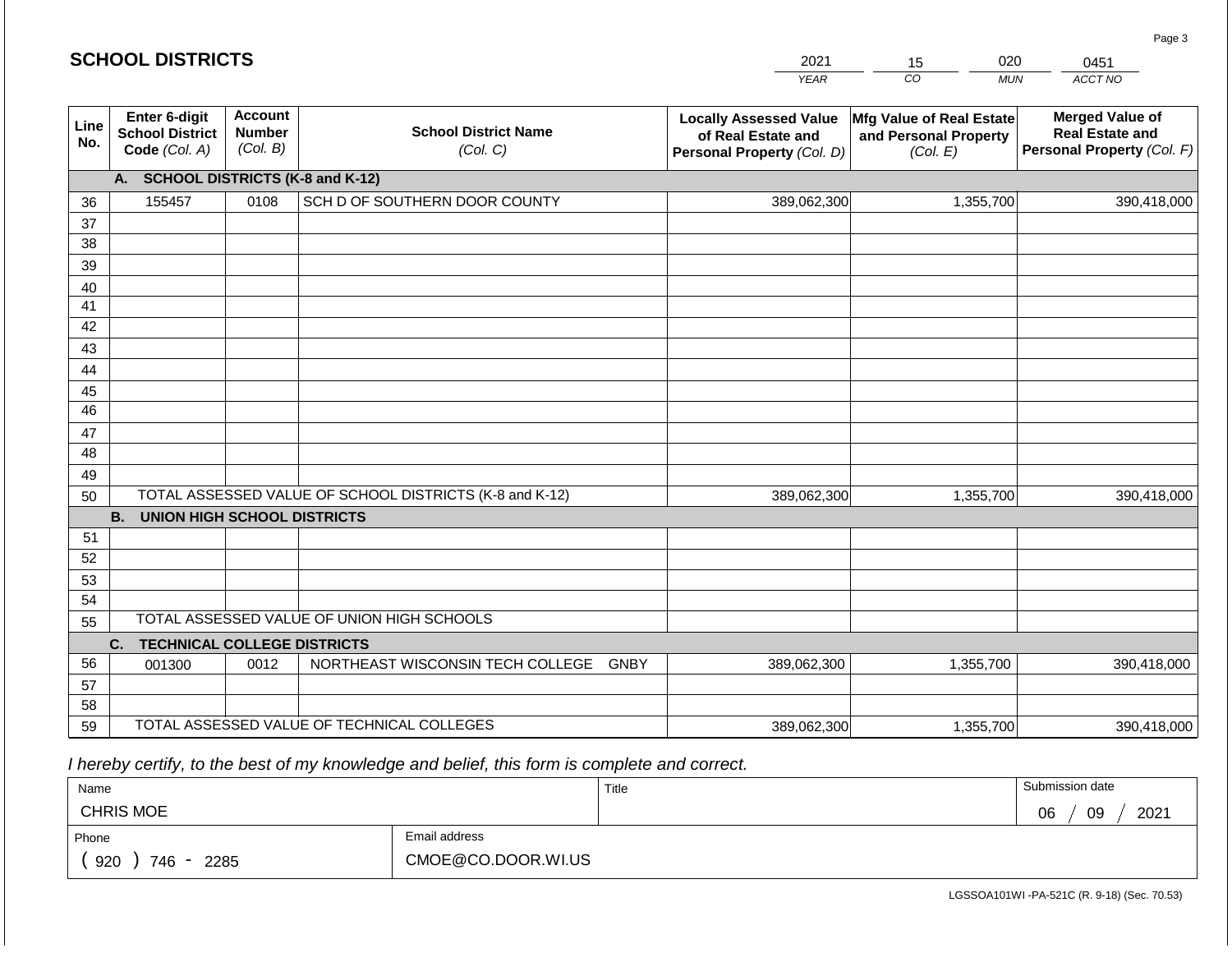- Each municipality's SOA is completed after the Board of Review and includes any changes made to the locally assessed values, under state law (sec. 70.53, Wis. Stats.)
- The Wisconsin Department of Revenue (DOR) merges the locally assessed values with the state assessed manufacturing values
- DOR provides the information regarding district names and codes. If a district is not listed, contact DOR.

Note: If you submit an amended SOA to DOR after your municipality's SOA is equated and posted to our website, we will process the SOA. However, DOR will not recalculate the *aggregate ratio or update the final SOA posted on our website. You should use the corrected values to calculate your tax rates.*

#### **Page 1: Real Estate and Personal Property**

- Lines 1-9 assessed real estate values, parcel counts and acres by classification
- Lines 10-15 assessed personal property values and number of accounts by class
- Line 16 aggregate assessed value of all property subject to general property; use to calculate tax rates. Note: This line equals the total assessed value of K-8 and K-12 school districts (Line 50) and total assessed value of technical colleges (Line 59).
- Remarks assessment ratio used to calculate estimated fair market value on property tax bills

#### **Page 2: Forest Crop, Other Exempt Land and Special Districts**

- Lines 18-21 private forest crop and managed forest lands assessed values
- Line  $22 -$  tax exempt land acres
- Line 23 prior years assessed value of omitted property under sec. 70.44 and correction of errors under sec. 70.43 shown by locally assessed or manufacturing real estate and personal property. Note: If there is an amount on this line, report the corresponding tax in the Statement of Taxes, Sections J or K.
- Lines 24-35 special district assessed values. These values are used to calculate tax rates for the special districts.

#### **Page 3: School Districts**

- Lines 36-50 school districts (K-8 and K-12) assessed values. These values are used to calculate tax rates for school districts.
- Lines 51-55 union high school district assessed values. These values are used to calculate tax rates for union high school districts.
- Lines 56-59 technical college assessed values. These values are used to calculate tax rates for technical colleges.

If you have questions: Email: lgs@wisconsin.gov

 Phone: (608) 266-2569 or (608) 264-6892 Fax: (608) 264-6887

STURGEON BAY, WI 54235 STURGEON BAY, WI 54235EE NASEWAN AO Z NOOF JILL LAU<br>TOWN OF NASEWAUPEE 4009 PARK DRIVE 4009 PARK DRIVE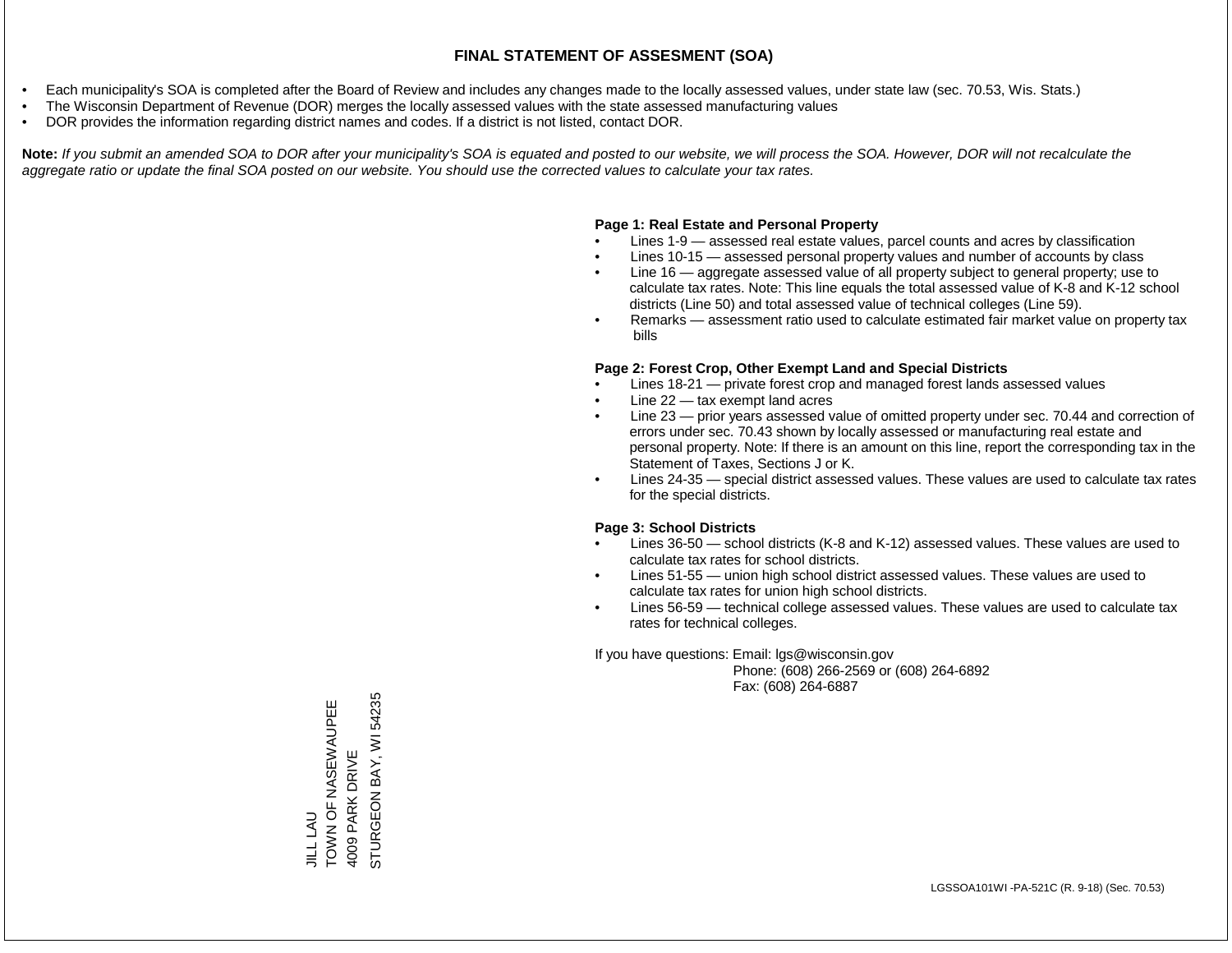|                |            | <b>FINAL - EQUATED</b><br><b>STATEMENT OF ASSESSMENT FOR 2021</b>                                                                                                                            |                          |              | 15                                                                       | 022                | 0452                    | This is an Amended Return              |          | Page 1                                  |
|----------------|------------|----------------------------------------------------------------------------------------------------------------------------------------------------------------------------------------------|--------------------------|--------------|--------------------------------------------------------------------------|--------------------|-------------------------|----------------------------------------|----------|-----------------------------------------|
|                |            |                                                                                                                                                                                              |                          | CO           |                                                                          | <b>MUN</b>         | ACCT NO                 |                                        |          |                                         |
|                | <b>FOR</b> | <b>TOWN OF</b><br>OF.                                                                                                                                                                        | SEVASTOPOL               |              |                                                                          | <b>DOOR COUNTY</b> |                         |                                        |          |                                         |
|                |            | Town - Village - City                                                                                                                                                                        | <b>Municipality Name</b> |              |                                                                          | <b>County Name</b> |                         |                                        |          |                                         |
| Line           |            | <b>REAL ESTATE</b><br>(See Lines 18 - 22 for                                                                                                                                                 |                          | PARCEL COUNT | NO. OF ACRES<br><b>WHOLE</b><br>TOTAL LAND   IMPROVEMENTS   NUMBERS ONLY |                    | <b>VALUE OF</b><br>LAND | <b>VALUE OF</b><br><b>IMPROVEMENTS</b> |          | TOTAL VALUE OF LAND<br>AND IMPROVEMENTS |
| No.            |            | other Real Estate)                                                                                                                                                                           | (Col. A)                 | (Col. B)     |                                                                          | (Col. C)           | (Col. D)                | (Col. E)                               |          | (Col. F)                                |
| $\overline{1}$ |            | <b>RESIDENTIAL - Class 1</b>                                                                                                                                                                 | 2,543                    | 1,938        |                                                                          | 5,477              | 278,242,300             | 400,532,100                            |          | 678,774,400                             |
| $\overline{2}$ |            | <b>COMMERCIAL - Class 2</b>                                                                                                                                                                  | 89                       |              | 74                                                                       | 502                | 6,434,000               | 15,360,600                             |          | 21,794,600                              |
| 3              |            | <b>MANUFACTURING - Class 3</b>                                                                                                                                                               | $\Omega$                 |              | $\mathbf 0$                                                              | $\Omega$           | 0                       |                                        | 0        | 0                                       |
| $\overline{4}$ |            | <b>AGRICULTURAL - Class 4</b>                                                                                                                                                                | 654                      |              |                                                                          | 14,896             | 2,445,100               |                                        |          | 2,445,100                               |
| 5              |            | UNDEVELOPED - Class 5<br>564                                                                                                                                                                 |                          |              |                                                                          | 2,924              | 2,644,700               |                                        |          | 2,644,700                               |
| 6              |            | <b>AGRICULTURAL FOREST - Class 5m</b>                                                                                                                                                        | 226                      |              |                                                                          | 2,049              | 2,985,000               |                                        |          | 2,985,000                               |
| $\overline{7}$ |            | <b>FOREST LANDS - Class 6</b>                                                                                                                                                                | 150                      |              |                                                                          | 2,193              | 5,932,600               |                                        |          | 5,932,600                               |
| 8              |            | OTHER - Class 7                                                                                                                                                                              | 146                      |              | 144                                                                      | 301                | 2,316,100               | 18,643,700                             |          | 20,959,800                              |
| 9              |            | TOTAL - ALL COLUMNS                                                                                                                                                                          | 4,372                    | 2,156        |                                                                          | 28,342             | 300,999,800             | 434,536,400                            |          | 735,536,200                             |
| 10             |            | NUMBER OF PERSONAL PROPERTY ACCOUNTS IN ROLL                                                                                                                                                 |                          |              |                                                                          | 129                | <b>LOCALLY ASSESSED</b> | <b>MANUFACTURING</b>                   |          | <b>MERGED</b>                           |
| 11             |            | BOATS AND OTHER WATERCRAFT NOT EXEMPT - Code 1                                                                                                                                               |                          |              |                                                                          |                    | 0                       |                                        | $\Omega$ | $\Omega$                                |
| 12             |            | MACHINERY, TOOLS AND PATTERNS - Code 2                                                                                                                                                       |                          |              |                                                                          |                    |                         |                                        | 80,400   | 80,400                                  |
| 13             |            | FURNITURE, FIXTURES AND EQUIPMENT - Code 3                                                                                                                                                   |                          |              |                                                                          |                    | 835,300                 |                                        | 9,500    | 844,800                                 |
| 14             |            | ALL OTHER PERSONAL PROPERTY NOT EXEMPT - Codes 4A, 4B, 4C                                                                                                                                    |                          |              |                                                                          |                    | 381,300                 |                                        | 200      | 381,500                                 |
| 15             |            | TOTAL OF PERSONAL PROPERTY NOT EXEMPT (Total of Lines 11-14)                                                                                                                                 |                          |              |                                                                          |                    | 1,216,600               |                                        | 90,100   | 1,306,700                               |
| 16             |            | AGGREGATE ASSESSED VALUE OF ALL PROPERTY SUBJECT TO THE GENERAL PROPERTY TAX (Total of Lines 9F and 15F)<br>MUST EQUAL TOTAL VALUE OF THE SCHOOL DISTRICTS (K-12 PLUS K-8) - Line 50, Col. F |                          |              |                                                                          |                    |                         |                                        |          | 736,842,900                             |
| 17             |            | <b>BOARD OF REVIEW</b><br>DATE OF FINAL ADJOURNMENT                                                                                                                                          | 06/28/2021               |              | Name of Assessor<br>Telephone #<br>ASSOCIATED APPRAISAL CNSLT            |                    |                         |                                        |          | (920) 749-1995                          |

The Assessment Ratio to be used in calculating the estimated Fair Market Value on tax bills for this tax district is .832753168

This ratio should be used to convert assessed values to "Calculate Equalized Values" in Step 1 of the Lottery and Gaming Credit Calculations.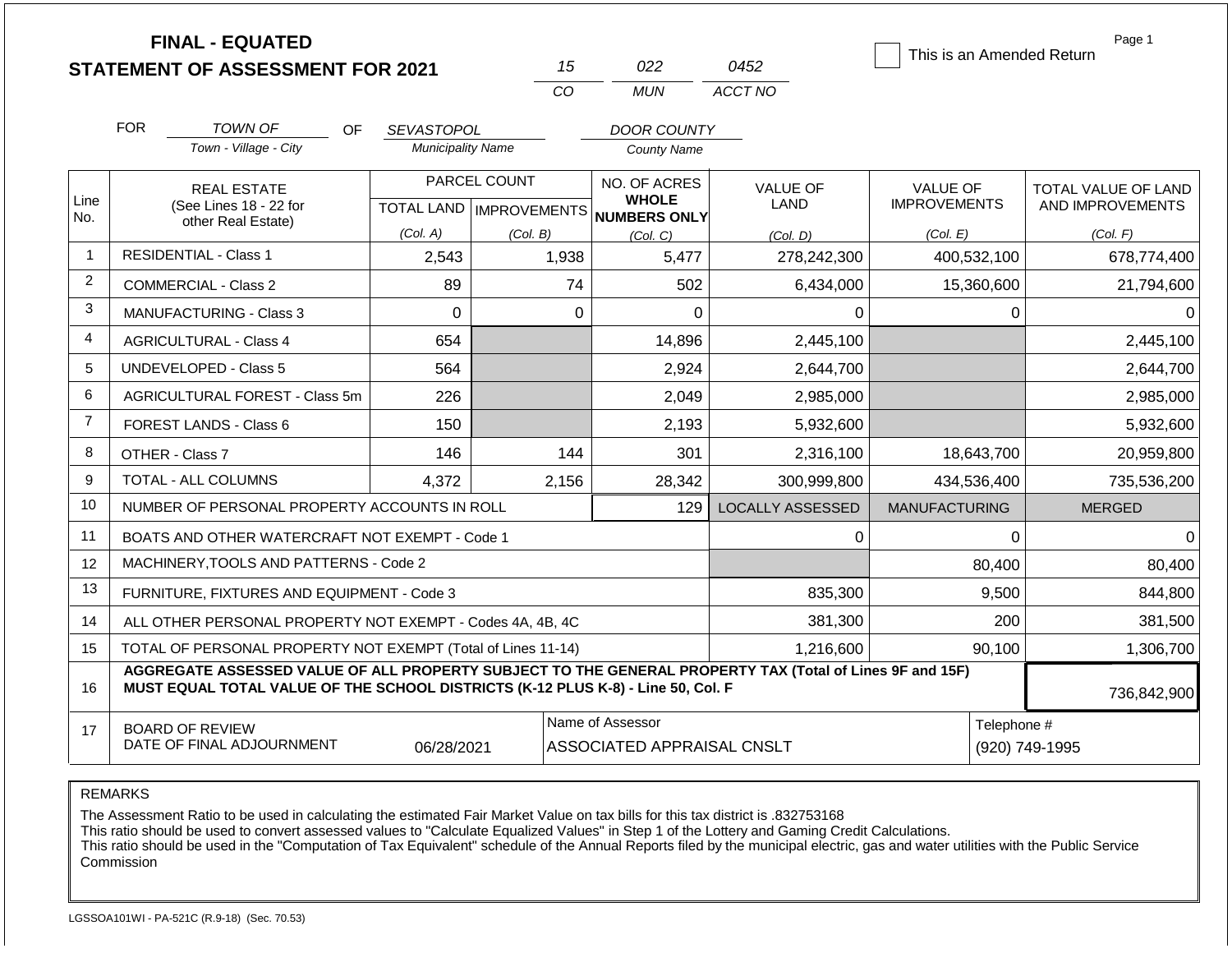2021 15 022 0452

FOREST LANDS (Line 7) and FOREST CROPS (in this section) - are **NOT** the same *YEAR CO MUN ACCT NO*

|    |                                                                                |                 |  | Private Forest Crop - Reg Class @ 10¢ per acre                           |                                                                | Private Forest Crop - Reg Class @ \$2.52 per acre |                                                                              |                                                                    |                                                                 |                    |  |
|----|--------------------------------------------------------------------------------|-----------------|--|--------------------------------------------------------------------------|----------------------------------------------------------------|---------------------------------------------------|------------------------------------------------------------------------------|--------------------------------------------------------------------|-----------------------------------------------------------------|--------------------|--|
| 18 | (a) PARCELS                                                                    | (b) ACRES       |  | (c) ASSESSED VALUE                                                       |                                                                | (d) PARCELS                                       |                                                                              | (e) ACRES                                                          |                                                                 | (f) ASSESSED VALUE |  |
|    |                                                                                |                 |  |                                                                          |                                                                |                                                   |                                                                              |                                                                    |                                                                 |                    |  |
|    |                                                                                |                 |  |                                                                          |                                                                |                                                   | Entered Before 2005 Managed Forest - Ferrous Mining CLOSED @ \$7.87 per acre |                                                                    |                                                                 |                    |  |
| 19 |                                                                                | (b) ACRES       |  | Private Forest Crop - Special Class @ 20¢ per acre<br>(c) ASSESSED VALUE |                                                                | (d) PARCELS<br>(e) ACRES                          |                                                                              |                                                                    | (f) ASSESSED VALUE                                              |                    |  |
|    | (a) PARCELS                                                                    |                 |  |                                                                          |                                                                |                                                   |                                                                              |                                                                    |                                                                 |                    |  |
|    |                                                                                |                 |  |                                                                          |                                                                |                                                   |                                                                              |                                                                    |                                                                 |                    |  |
|    |                                                                                |                 |  | Entered Before 2005 Managed Forest - OPEN @ 74 ¢ per acre                |                                                                |                                                   |                                                                              | Entered Before 2005 Managed Forest - CLOSED @                      |                                                                 | $$1.75$ per acre   |  |
| 20 | (a) PARCELS                                                                    | (b) ACRES       |  | (c) ASSESSED VALUE                                                       | (d) PARCELS                                                    |                                                   | (e) ACRES                                                                    |                                                                    | (f) ASSESSED VALUE                                              |                    |  |
|    |                                                                                |                 |  | 258,000                                                                  | 13                                                             |                                                   | 374                                                                          |                                                                    | 815,700                                                         |                    |  |
|    | 6<br>86                                                                        |                 |  |                                                                          |                                                                |                                                   |                                                                              |                                                                    |                                                                 |                    |  |
|    | Entered After 2004 Managed Forest - OPEN @ \$2.04 per acre                     |                 |  |                                                                          | Entered After 2004 Managed Forest - CLOSED @ \$ 10.20 per acre |                                                   |                                                                              |                                                                    |                                                                 |                    |  |
| 21 | (a) PARCELS<br>(b) ACRES                                                       |                 |  | (c) ASSESSED VALUE                                                       |                                                                | (d) PARCELS                                       |                                                                              | (e) ACRES                                                          |                                                                 | (f) ASSESSED VALUE |  |
|    |                                                                                |                 |  |                                                                          |                                                                |                                                   |                                                                              |                                                                    |                                                                 |                    |  |
|    |                                                                                |                 |  |                                                                          | 38                                                             |                                                   | 1.154.68                                                                     |                                                                    | 2,490,600                                                       |                    |  |
|    | (a) County Forest Cropland Acres                                               |                 |  | (b) Federal Acres                                                        |                                                                | (c) State Acres                                   |                                                                              | (d) County (NOT FOREST CROP) Acres                                 |                                                                 | (e) Other Acres    |  |
| 22 |                                                                                |                 |  |                                                                          |                                                                |                                                   |                                                                              |                                                                    |                                                                 |                    |  |
|    |                                                                                |                 |  |                                                                          |                                                                | 1,446.18<br>21.54                                 |                                                                              |                                                                    |                                                                 | 1,154.32           |  |
|    |                                                                                |                 |  | Assessed Value of Omitted Property From Prior Years (Sec. 70.44)         |                                                                |                                                   |                                                                              |                                                                    | Assessed Value of Sec. 70.43 Corrections of Errors by Assessors |                    |  |
|    |                                                                                | (a) REAL ESTATE |  | (b) PERSONAL                                                             |                                                                |                                                   |                                                                              | (c1) REAL ESTATE                                                   | (c2) PERSONAL                                                   |                    |  |
| 23 |                                                                                |                 |  |                                                                          |                                                                |                                                   |                                                                              | $-10.700$                                                          |                                                                 |                    |  |
|    | Manufacturing Equated Value of Omitted Property From Prior Years (Sec. 70.995) |                 |  |                                                                          |                                                                |                                                   |                                                                              | Mfg. Equated Value of Sec.70.43 Corrections of Errors by Assessors |                                                                 |                    |  |
|    | (d) REAL ESTATE                                                                |                 |  | (e) PERSONAL                                                             | (f1) REAL ESTATE                                               |                                                   |                                                                              | (f2) PERSONAL                                                      |                                                                 |                    |  |
|    |                                                                                |                 |  |                                                                          |                                                                |                                                   |                                                                              |                                                                    |                                                                 |                    |  |
|    |                                                                                |                 |  |                                                                          |                                                                |                                                   |                                                                              |                                                                    |                                                                 |                    |  |

## **SPECIAL DISTRICTS**

| Line<br>No. | Enter 6-digit<br><b>Special District</b><br>Code (Col. A) | Account<br><b>Number</b><br>(Col. B) | <b>Special District Name</b><br>(Col. C) | <b>Locally Assessed Value</b><br>of Real Estate and<br>Personal Property (Col. D) | Mfg Value of Real Estate<br>and Personal Property<br>(Col. E) | <b>Merged Value of</b><br><b>Real Estate and</b><br>Personal Property (Col. F) |
|-------------|-----------------------------------------------------------|--------------------------------------|------------------------------------------|-----------------------------------------------------------------------------------|---------------------------------------------------------------|--------------------------------------------------------------------------------|
| 24          | 157040                                                    | 0108                                 | <b>SEVASTOPOL SANITARY DISTRICT #1</b>   | 19,324,500                                                                        |                                                               | 19,324,500                                                                     |
| 25          |                                                           |                                      |                                          |                                                                                   |                                                               |                                                                                |
| 26          |                                                           |                                      |                                          |                                                                                   |                                                               |                                                                                |
| 27          |                                                           |                                      |                                          |                                                                                   |                                                               |                                                                                |
| 28          |                                                           |                                      |                                          |                                                                                   |                                                               |                                                                                |
| 29          |                                                           |                                      |                                          |                                                                                   |                                                               |                                                                                |
| 30          |                                                           |                                      |                                          |                                                                                   |                                                               |                                                                                |
| 31          |                                                           |                                      |                                          |                                                                                   |                                                               |                                                                                |
| 32          |                                                           |                                      |                                          |                                                                                   |                                                               |                                                                                |
| 33          |                                                           |                                      |                                          |                                                                                   |                                                               |                                                                                |
| 34          |                                                           |                                      |                                          |                                                                                   |                                                               |                                                                                |
| 35          |                                                           |                                      |                                          |                                                                                   |                                                               |                                                                                |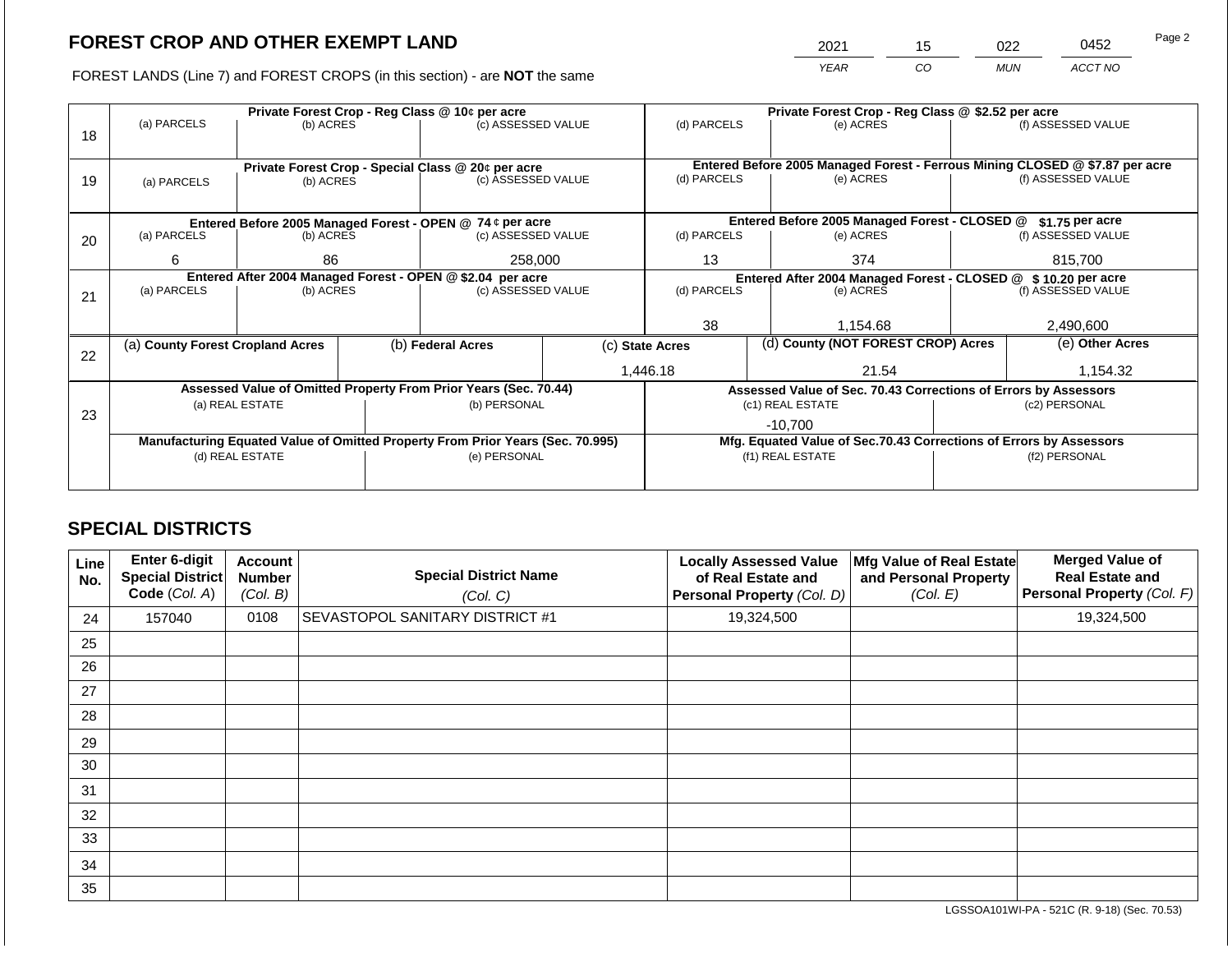|             | <b>SCHOOL DISTRICTS</b>                                  |                                             |                                                         | 2021                                                                              | 022<br>15                                                     | 0452                                                                           |
|-------------|----------------------------------------------------------|---------------------------------------------|---------------------------------------------------------|-----------------------------------------------------------------------------------|---------------------------------------------------------------|--------------------------------------------------------------------------------|
|             |                                                          |                                             |                                                         | <b>YEAR</b>                                                                       | CO <sub>.</sub><br><b>MUN</b>                                 | ACCT NO                                                                        |
| Line<br>No. | Enter 6-digit<br><b>School District</b><br>Code (Col. A) | <b>Account</b><br><b>Number</b><br>(Col. B) | <b>School District Name</b><br>(Col. C)                 | <b>Locally Assessed Value</b><br>of Real Estate and<br>Personal Property (Col. D) | Mfg Value of Real Estate<br>and Personal Property<br>(Col. E) | <b>Merged Value of</b><br><b>Real Estate and</b><br>Personal Property (Col. F) |
|             | A. SCHOOL DISTRICTS (K-8 and K-12)                       |                                             |                                                         |                                                                                   |                                                               |                                                                                |
| 36          | 155130                                                   | 0107                                        | SCH D OF SEVASTOPOL                                     | 614,189,700                                                                       | 90,100                                                        | 614,279,800                                                                    |
| 37          | 155642                                                   | 0109                                        | SCH D OF STURGEON BAY                                   | 122,563,100                                                                       |                                                               | 122,563,100                                                                    |
| 38          |                                                          |                                             |                                                         |                                                                                   |                                                               |                                                                                |
| 39          |                                                          |                                             |                                                         |                                                                                   |                                                               |                                                                                |
| 40          |                                                          |                                             |                                                         |                                                                                   |                                                               |                                                                                |
| 41          |                                                          |                                             |                                                         |                                                                                   |                                                               |                                                                                |
| 42          |                                                          |                                             |                                                         |                                                                                   |                                                               |                                                                                |
| 43          |                                                          |                                             |                                                         |                                                                                   |                                                               |                                                                                |
| 44          |                                                          |                                             |                                                         |                                                                                   |                                                               |                                                                                |
| 45<br>46    |                                                          |                                             |                                                         |                                                                                   |                                                               |                                                                                |
| 47          |                                                          |                                             |                                                         |                                                                                   |                                                               |                                                                                |
| 48          |                                                          |                                             |                                                         |                                                                                   |                                                               |                                                                                |
| 49          |                                                          |                                             |                                                         |                                                                                   |                                                               |                                                                                |
| 50          |                                                          |                                             | TOTAL ASSESSED VALUE OF SCHOOL DISTRICTS (K-8 and K-12) | 736,752,800                                                                       | 90,100                                                        | 736,842,900                                                                    |
|             | <b>B.</b><br><b>UNION HIGH SCHOOL DISTRICTS</b>          |                                             |                                                         |                                                                                   |                                                               |                                                                                |
| 51          |                                                          |                                             |                                                         |                                                                                   |                                                               |                                                                                |
| 52          |                                                          |                                             |                                                         |                                                                                   |                                                               |                                                                                |
| 53          |                                                          |                                             |                                                         |                                                                                   |                                                               |                                                                                |
| 54          |                                                          |                                             |                                                         |                                                                                   |                                                               |                                                                                |
| 55          |                                                          |                                             | TOTAL ASSESSED VALUE OF UNION HIGH SCHOOLS              |                                                                                   |                                                               |                                                                                |
|             | <b>TECHNICAL COLLEGE DISTRICTS</b><br>C.                 |                                             |                                                         |                                                                                   |                                                               |                                                                                |
| 56          | 001300                                                   | 0012                                        | NORTHEAST WISCONSIN TECH COLLEGE GNBY                   | 736,752,800                                                                       | 90,100                                                        | 736,842,900                                                                    |
| 57          |                                                          |                                             |                                                         |                                                                                   |                                                               |                                                                                |
| 58          |                                                          |                                             |                                                         |                                                                                   |                                                               |                                                                                |
| 59          |                                                          |                                             | TOTAL ASSESSED VALUE OF TECHNICAL COLLEGES              | 736,752,800                                                                       | 90,100                                                        | 736,842,900                                                                    |

 *I hereby certify, to the best of my knowledge and belief, this form is complete and correct.*

| Name                    |                    | Title | Submission date  |
|-------------------------|--------------------|-------|------------------|
| <b>CHRIS MOE</b>        |                    |       | 2021<br>07<br>07 |
| Phone                   | Email address      |       |                  |
| 920<br>746<br>2285<br>- | CMOE@CO.DOOR.WI.US |       |                  |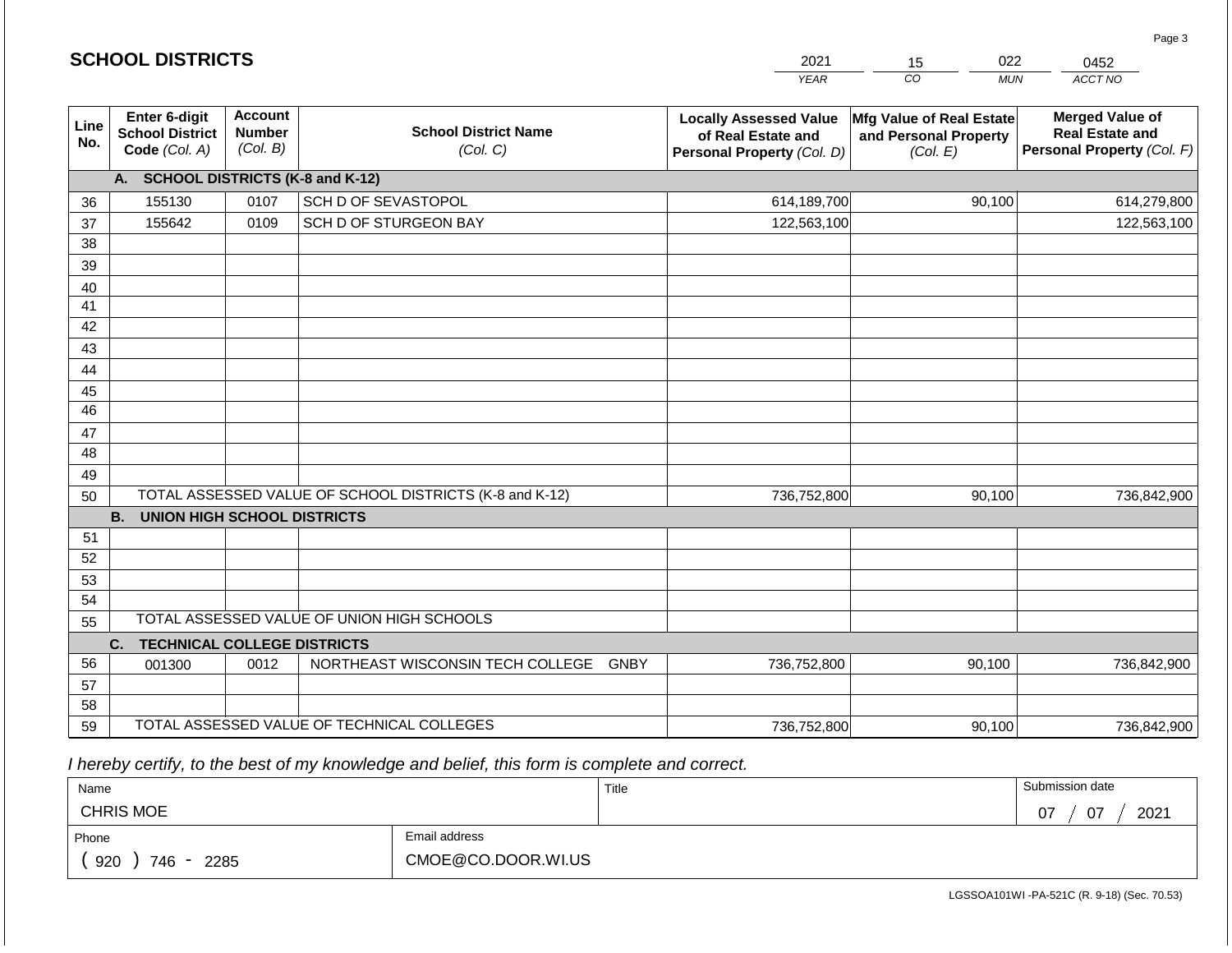- Each municipality's SOA is completed after the Board of Review and includes any changes made to the locally assessed values, under state law (sec. 70.53, Wis. Stats.)
- The Wisconsin Department of Revenue (DOR) merges the locally assessed values with the state assessed manufacturing values
- DOR provides the information regarding district names and codes. If a district is not listed, contact DOR.

Note: If you submit an amended SOA to DOR after your municipality's SOA is equated and posted to our website, we will process the SOA. However, DOR will not recalculate the *aggregate ratio or update the final SOA posted on our website. You should use the corrected values to calculate your tax rates.*

#### **Page 1: Real Estate and Personal Property**

- Lines 1-9 assessed real estate values, parcel counts and acres by classification
- Lines 10-15 assessed personal property values and number of accounts by class
- Line 16 aggregate assessed value of all property subject to general property; use to calculate tax rates. Note: This line equals the total assessed value of K-8 and K-12 school districts (Line 50) and total assessed value of technical colleges (Line 59).
- Remarks assessment ratio used to calculate estimated fair market value on property tax bills

#### **Page 2: Forest Crop, Other Exempt Land and Special Districts**

- Lines 18-21 private forest crop and managed forest lands assessed values
- Line  $22 -$  tax exempt land acres
- Line 23 prior years assessed value of omitted property under sec. 70.44 and correction of errors under sec. 70.43 shown by locally assessed or manufacturing real estate and personal property. Note: If there is an amount on this line, report the corresponding tax in the Statement of Taxes, Sections J or K.
- Lines 24-35 special district assessed values. These values are used to calculate tax rates for the special districts.

#### **Page 3: School Districts**

- Lines 36-50 school districts (K-8 and K-12) assessed values. These values are used to calculate tax rates for school districts.
- Lines 51-55 union high school district assessed values. These values are used to calculate tax rates for union high school districts.
- Lines 56-59 technical college assessed values. These values are used to calculate tax rates for technical colleges.

If you have questions: Email: lgs@wisconsin.gov

 Phone: (608) 266-2569 or (608) 264-6892 Fax: (608) 264-6887

STURGEON BAY, WI 54235 STURGEON BAY, WI 54235TOWN OF SEVASTOPOL AMY M FLOK<br>TOWN OF SEVASTOPOL STATE HWY 57 4528 STATE HWY 57 4528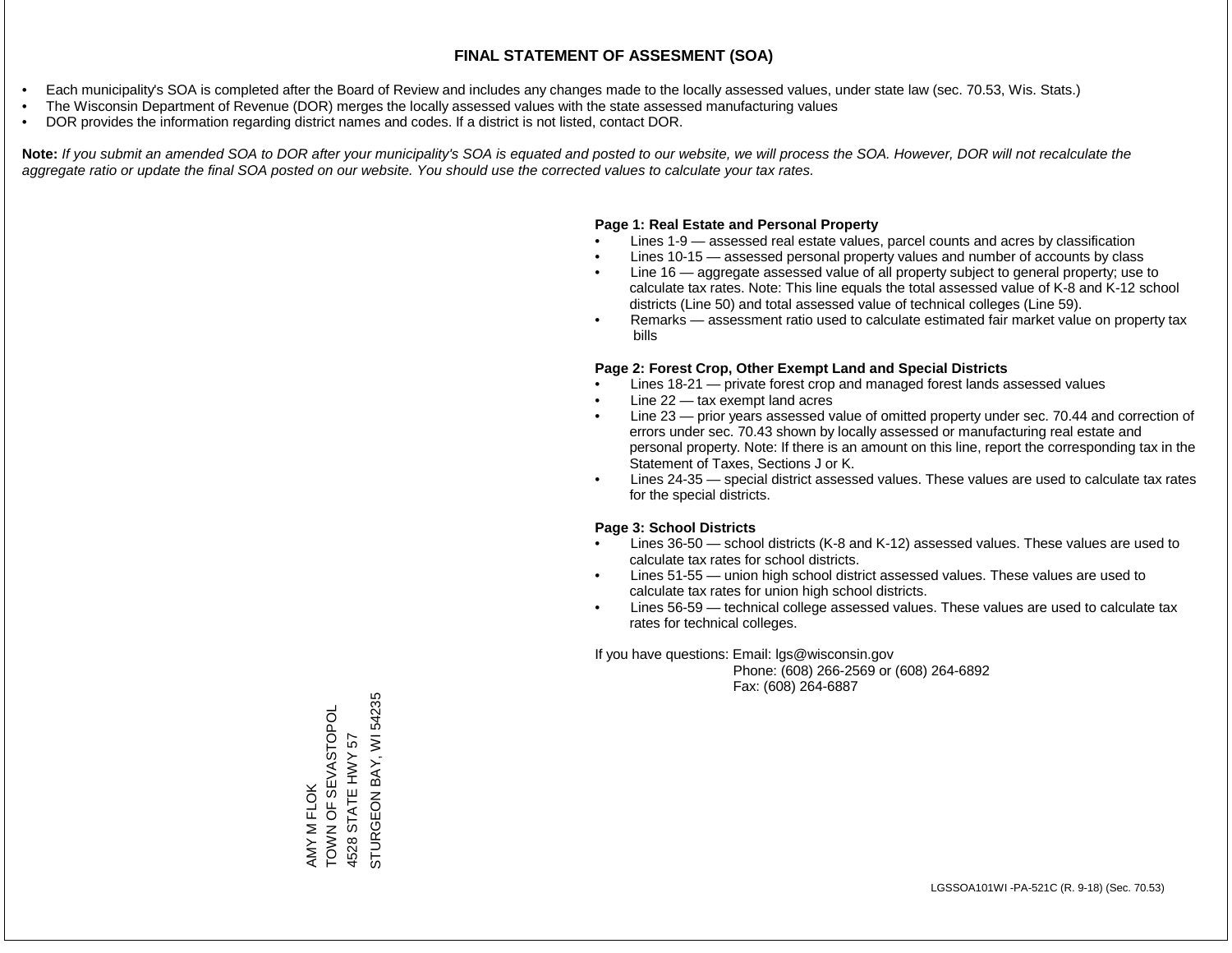|                |                                            | <b>FINAL - EQUATED</b><br><b>STATEMENT OF ASSESSMENT FOR 2021</b>                                                                                                                            |                          |              | 15                                         | 024                                                  | 0453                    | This is an Amended Return |              | Page 1                        |  |
|----------------|--------------------------------------------|----------------------------------------------------------------------------------------------------------------------------------------------------------------------------------------------|--------------------------|--------------|--------------------------------------------|------------------------------------------------------|-------------------------|---------------------------|--------------|-------------------------------|--|
|                |                                            |                                                                                                                                                                                              |                          |              | CO                                         | <b>MUN</b>                                           | ACCT NO                 |                           |              |                               |  |
|                | <b>FOR</b>                                 | TOWN OF<br>OF.                                                                                                                                                                               | STURGEON BAY             |              |                                            | <b>DOOR COUNTY</b>                                   |                         |                           |              |                               |  |
|                |                                            | Town - Village - City                                                                                                                                                                        | <b>Municipality Name</b> |              | <b>County Name</b>                         |                                                      |                         |                           |              |                               |  |
|                |                                            | <b>REAL ESTATE</b>                                                                                                                                                                           |                          | PARCEL COUNT | NO. OF ACRES                               |                                                      | <b>VALUE OF</b>         | <b>VALUE OF</b>           |              | TOTAL VALUE OF LAND           |  |
| Line<br>No.    |                                            | (See Lines 18 - 22 for                                                                                                                                                                       |                          |              |                                            | <b>WHOLE</b><br>TOTAL LAND IMPROVEMENTS NUMBERS ONLY | <b>LAND</b>             | <b>IMPROVEMENTS</b>       |              | AND IMPROVEMENTS              |  |
|                |                                            | other Real Estate)                                                                                                                                                                           | (Col. A)                 | (Col. B)     |                                            | (Col. C)                                             | (Col. D)                | (Col. E)                  |              | (Col. F)                      |  |
| $\overline{1}$ |                                            | <b>RESIDENTIAL - Class 1</b>                                                                                                                                                                 | 818                      |              | 628                                        | 1,856                                                | 77,629,200              | 101,690,700               |              | 179,319,900                   |  |
| $\overline{2}$ |                                            | 18<br>COMMERCIAL - Class 2                                                                                                                                                                   |                          |              |                                            | 218                                                  | 958,100                 |                           | 1,425,800    | 2,383,900                     |  |
| 3              | <b>MANUFACTURING - Class 3</b><br>$\Omega$ |                                                                                                                                                                                              |                          |              |                                            | $\Omega$                                             | $\Omega$                |                           | $\Omega$     | $\Omega$                      |  |
| $\overline{4}$ |                                            | <b>AGRICULTURAL - Class 4</b>                                                                                                                                                                | 182                      |              |                                            | 3,715                                                | 868,400                 |                           |              | 868,400                       |  |
| 5              |                                            | <b>UNDEVELOPED - Class 5</b>                                                                                                                                                                 | 121                      |              |                                            | 763                                                  | 1,248,300               |                           |              | 1,248,300                     |  |
| 6              |                                            | AGRICULTURAL FOREST - Class 5m                                                                                                                                                               | 62                       |              |                                            | 870                                                  | 1,171,300               |                           |              | 1,171,300                     |  |
| $\overline{7}$ |                                            | FOREST LANDS - Class 6                                                                                                                                                                       | 144                      |              |                                            | 2,645                                                | 7,121,500               |                           |              | 7,121,500                     |  |
| 8              |                                            | OTHER - Class 7                                                                                                                                                                              | 52                       |              | 52                                         | 87                                                   | 1,222,000               |                           | 6,292,800    | 7,514,800                     |  |
| 9              |                                            | <b>TOTAL - ALL COLUMNS</b>                                                                                                                                                                   | 1,397                    |              | 692                                        | 10,154                                               | 90,218,800              | 109,409,300               |              | 199,628,100                   |  |
| 10             |                                            | NUMBER OF PERSONAL PROPERTY ACCOUNTS IN ROLL                                                                                                                                                 |                          |              |                                            | 37                                                   | <b>LOCALLY ASSESSED</b> | <b>MANUFACTURING</b>      |              | <b>MERGED</b>                 |  |
| 11             |                                            | BOATS AND OTHER WATERCRAFT NOT EXEMPT - Code 1                                                                                                                                               |                          |              |                                            |                                                      | 0                       |                           | 0            | $\Omega$                      |  |
| 12             |                                            | MACHINERY, TOOLS AND PATTERNS - Code 2                                                                                                                                                       |                          |              |                                            |                                                      |                         |                           | $\mathbf 0$  | $\Omega$                      |  |
| 13             |                                            | FURNITURE, FIXTURES AND EQUIPMENT - Code 3                                                                                                                                                   |                          |              |                                            |                                                      | 34,398                  |                           | $\mathbf 0$  | 34,398                        |  |
| 14             |                                            | ALL OTHER PERSONAL PROPERTY NOT EXEMPT - Codes 4A, 4B, 4C                                                                                                                                    |                          |              |                                            |                                                      | 221,156                 |                           | $\mathbf 0$  | 221,156                       |  |
| 15             |                                            | TOTAL OF PERSONAL PROPERTY NOT EXEMPT (Total of Lines 11-14)                                                                                                                                 |                          |              |                                            |                                                      | 255,554                 |                           | $\mathbf{0}$ | 255,554                       |  |
| 16             |                                            | AGGREGATE ASSESSED VALUE OF ALL PROPERTY SUBJECT TO THE GENERAL PROPERTY TAX (Total of Lines 9F and 15F)<br>MUST EQUAL TOTAL VALUE OF THE SCHOOL DISTRICTS (K-12 PLUS K-8) - Line 50, Col. F |                          |              |                                            |                                                      |                         |                           |              | 199,883,654                   |  |
| 17             |                                            | <b>BOARD OF REVIEW</b><br>DATE OF FINAL ADJOURNMENT                                                                                                                                          | 05/03/2021               |              | Name of Assessor<br><b>WILLIAM GERRITS</b> |                                                      |                         |                           |              | Telephone #<br>(920) 851-0074 |  |

The Assessment Ratio to be used in calculating the estimated Fair Market Value on tax bills for this tax district is .877482048

This ratio should be used to convert assessed values to "Calculate Equalized Values" in Step 1 of the Lottery and Gaming Credit Calculations.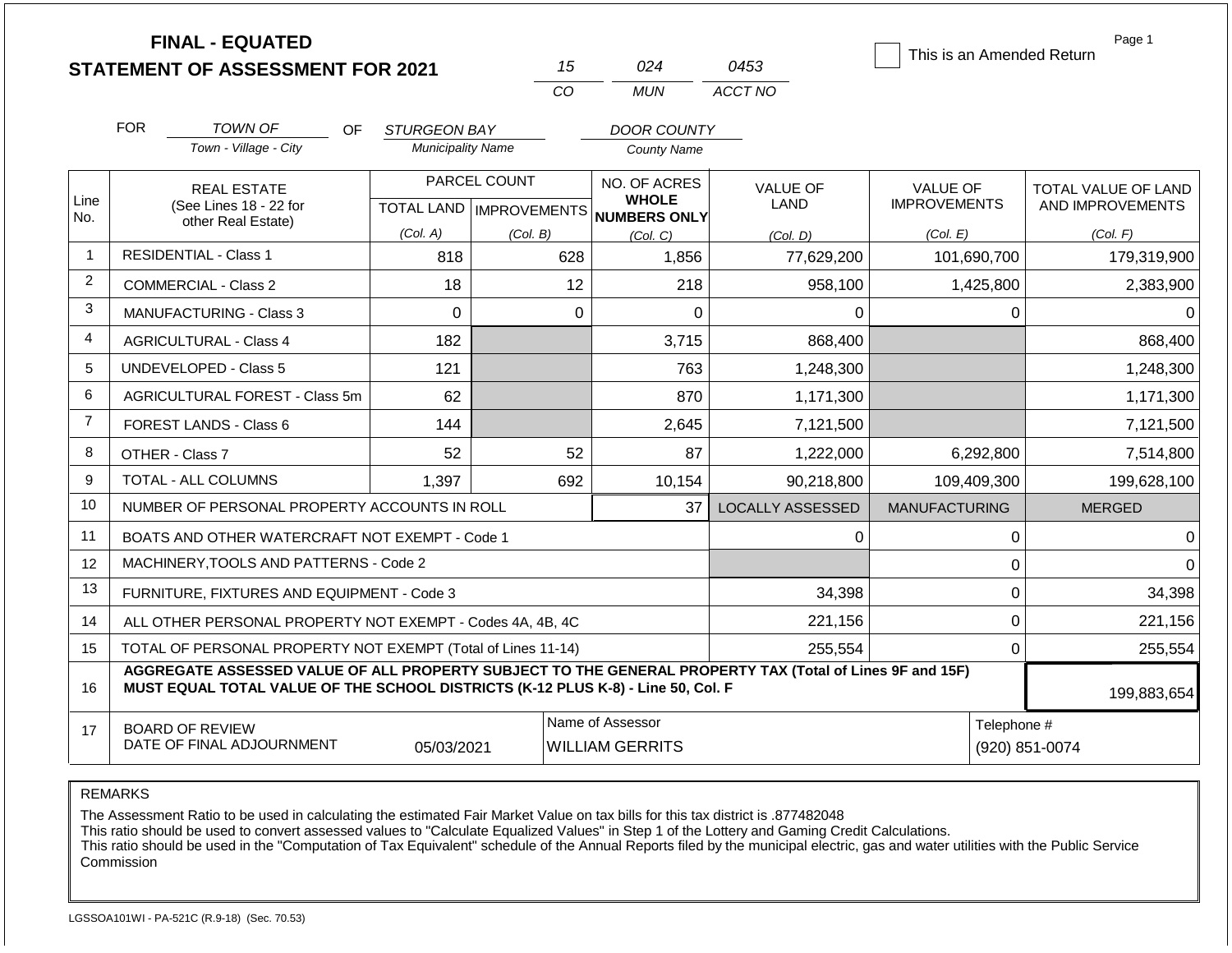2021 15 024 0453

FOREST LANDS (Line 7) and FOREST CROPS (in this section) - are **NOT** the same *YEAR CO MUN ACCT NO*

|    |                                                                                |                 |  | Private Forest Crop - Reg Class @ 10¢ per acre                   |                                                               |                                                                              |                                               | Private Forest Crop - Reg Class @ \$2.52 per acre                  |                  |                    |
|----|--------------------------------------------------------------------------------|-----------------|--|------------------------------------------------------------------|---------------------------------------------------------------|------------------------------------------------------------------------------|-----------------------------------------------|--------------------------------------------------------------------|------------------|--------------------|
| 18 | (a) PARCELS                                                                    | (b) ACRES       |  | (c) ASSESSED VALUE                                               |                                                               | (d) PARCELS                                                                  |                                               | (e) ACRES                                                          |                  | (f) ASSESSED VALUE |
|    |                                                                                |                 |  | Private Forest Crop - Special Class @ 20¢ per acre               |                                                               | Entered Before 2005 Managed Forest - Ferrous Mining CLOSED @ \$7.87 per acre |                                               |                                                                    |                  |                    |
| 19 | (a) PARCELS                                                                    | (b) ACRES       |  | (c) ASSESSED VALUE                                               |                                                               | (d) PARCELS                                                                  |                                               | (e) ACRES                                                          |                  | (f) ASSESSED VALUE |
|    |                                                                                |                 |  |                                                                  |                                                               |                                                                              |                                               |                                                                    |                  |                    |
|    |                                                                                |                 |  | Entered Before 2005 Managed Forest - OPEN @ 74 ¢ per acre        |                                                               |                                                                              | Entered Before 2005 Managed Forest - CLOSED @ |                                                                    | $$1.75$ per acre |                    |
| 20 | (a) PARCELS                                                                    | (b) ACRES       |  | (c) ASSESSED VALUE                                               |                                                               |                                                                              |                                               | (e) ACRES                                                          |                  | (f) ASSESSED VALUE |
|    |                                                                                |                 |  |                                                                  |                                                               | 20                                                                           |                                               | 610.44                                                             |                  | 1,405,200          |
|    | Entered After 2004 Managed Forest - OPEN @ \$2.04 per acre                     |                 |  |                                                                  | Entered After 2004 Managed Forest - CLOSED @ \$10.20 per acre |                                                                              |                                               |                                                                    |                  |                    |
| 21 | (a) PARCELS<br>(b) ACRES                                                       |                 |  | (c) ASSESSED VALUE                                               |                                                               | (d) PARCELS                                                                  |                                               | (e) ACRES                                                          |                  | (f) ASSESSED VALUE |
|    |                                                                                |                 |  |                                                                  |                                                               |                                                                              |                                               |                                                                    |                  |                    |
|    | 3                                                                              | 56              |  | 135,200                                                          |                                                               | 28                                                                           |                                               | 843.58                                                             |                  | 2,216,600          |
| 22 | (a) County Forest Cropland Acres                                               |                 |  | (b) Federal Acres                                                |                                                               | (c) State Acres                                                              |                                               | (d) County (NOT FOREST CROP) Acres                                 |                  | (e) Other Acres    |
|    |                                                                                |                 |  | 76.38                                                            |                                                               | 8.67                                                                         |                                               | 60.88                                                              |                  | 293.58             |
|    |                                                                                |                 |  | Assessed Value of Omitted Property From Prior Years (Sec. 70.44) |                                                               |                                                                              |                                               | Assessed Value of Sec. 70.43 Corrections of Errors by Assessors    |                  |                    |
|    |                                                                                | (a) REAL ESTATE |  | (b) PERSONAL                                                     |                                                               |                                                                              |                                               | (c1) REAL ESTATE                                                   | (c2) PERSONAL    |                    |
| 23 |                                                                                |                 |  |                                                                  |                                                               |                                                                              |                                               |                                                                    |                  |                    |
|    | Manufacturing Equated Value of Omitted Property From Prior Years (Sec. 70.995) |                 |  |                                                                  |                                                               |                                                                              |                                               | Mfg. Equated Value of Sec.70.43 Corrections of Errors by Assessors |                  |                    |
|    | (d) REAL ESTATE                                                                |                 |  | (e) PERSONAL                                                     | (f1) REAL ESTATE                                              |                                                                              |                                               | (f2) PERSONAL                                                      |                  |                    |
|    |                                                                                |                 |  |                                                                  |                                                               |                                                                              |                                               |                                                                    |                  |                    |
|    |                                                                                |                 |  |                                                                  |                                                               |                                                                              |                                               |                                                                    |                  |                    |

## **SPECIAL DISTRICTS**

| Line<br>No. | Enter 6-digit<br>Special District<br>Code (Col. A) | <b>Account</b><br><b>Number</b><br>(Col. B) | <b>Special District Name</b><br>(Col. C) | <b>Locally Assessed Value</b><br>of Real Estate and<br><b>Personal Property (Col. D)</b> | Mfg Value of Real Estate<br>and Personal Property<br>(Col. E) | <b>Merged Value of</b><br><b>Real Estate and</b><br>Personal Property (Col. F) |
|-------------|----------------------------------------------------|---------------------------------------------|------------------------------------------|------------------------------------------------------------------------------------------|---------------------------------------------------------------|--------------------------------------------------------------------------------|
| 24          |                                                    |                                             |                                          |                                                                                          |                                                               |                                                                                |
| 25          |                                                    |                                             |                                          |                                                                                          |                                                               |                                                                                |
| 26          |                                                    |                                             |                                          |                                                                                          |                                                               |                                                                                |
| 27          |                                                    |                                             |                                          |                                                                                          |                                                               |                                                                                |
| 28          |                                                    |                                             |                                          |                                                                                          |                                                               |                                                                                |
| 29          |                                                    |                                             |                                          |                                                                                          |                                                               |                                                                                |
| 30          |                                                    |                                             |                                          |                                                                                          |                                                               |                                                                                |
| 31          |                                                    |                                             |                                          |                                                                                          |                                                               |                                                                                |
| 32          |                                                    |                                             |                                          |                                                                                          |                                                               |                                                                                |
| 33          |                                                    |                                             |                                          |                                                                                          |                                                               |                                                                                |
| 34          |                                                    |                                             |                                          |                                                                                          |                                                               |                                                                                |
| 35          |                                                    |                                             |                                          |                                                                                          |                                                               |                                                                                |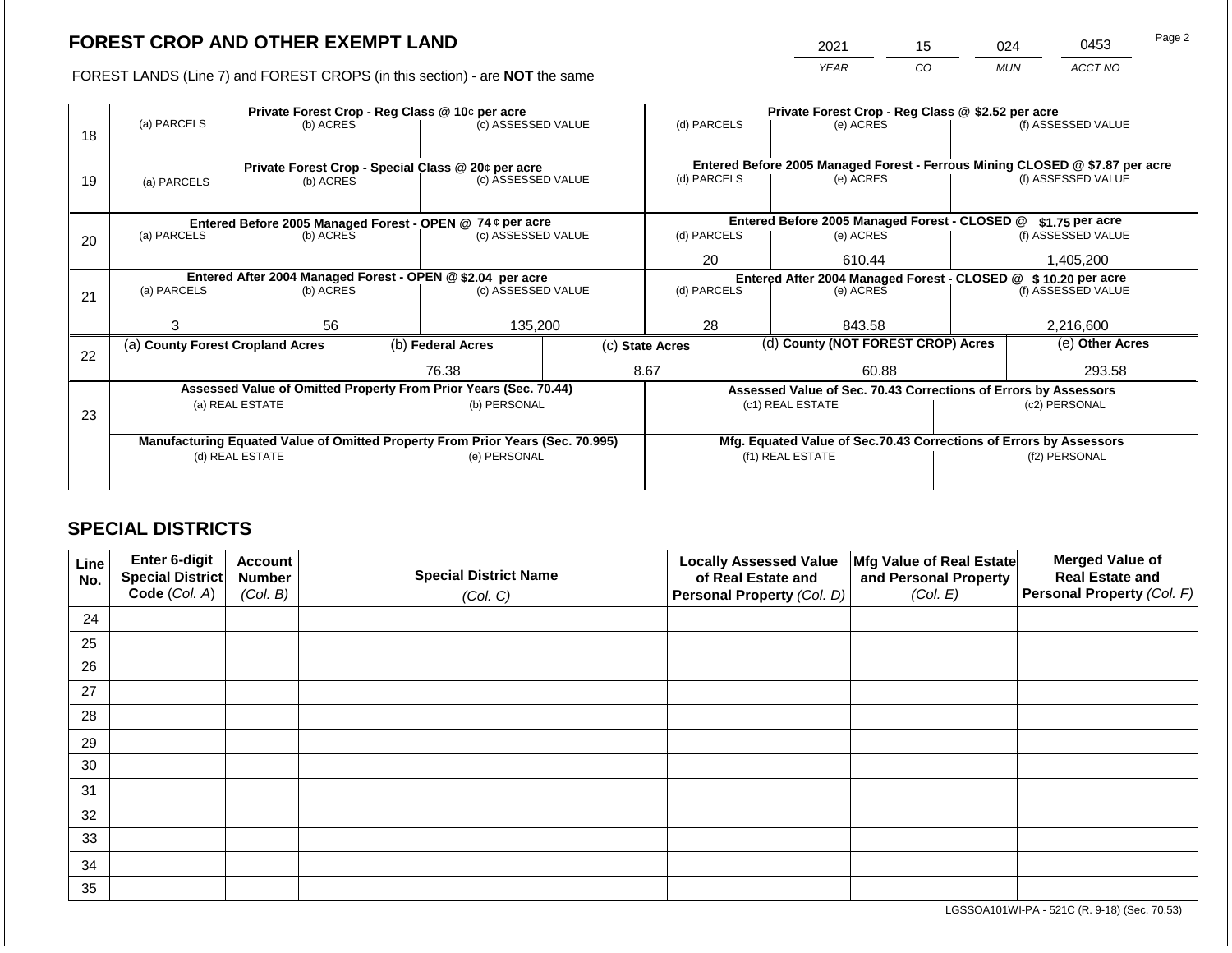|                 | <b>SCHOOL DISTRICTS</b>                                         |                                             |                                                         | 2021                                                                              | 15                                                            | 024<br>0453                                                                    |
|-----------------|-----------------------------------------------------------------|---------------------------------------------|---------------------------------------------------------|-----------------------------------------------------------------------------------|---------------------------------------------------------------|--------------------------------------------------------------------------------|
|                 |                                                                 |                                             |                                                         | <b>YEAR</b>                                                                       | CO                                                            | ACCT NO<br><b>MUN</b>                                                          |
| Line<br>No.     | <b>Enter 6-digit</b><br><b>School District</b><br>Code (Col. A) | <b>Account</b><br><b>Number</b><br>(Col. B) | <b>School District Name</b><br>(Col. C)                 | <b>Locally Assessed Value</b><br>of Real Estate and<br>Personal Property (Col. D) | Mfg Value of Real Estate<br>and Personal Property<br>(Col. E) | <b>Merged Value of</b><br><b>Real Estate and</b><br>Personal Property (Col. F) |
|                 | A. SCHOOL DISTRICTS (K-8 and K-12)                              |                                             |                                                         |                                                                                   |                                                               |                                                                                |
| 36              | 155130                                                          | 0107                                        | SCH D OF SEVASTOPOL                                     | 129,429,174                                                                       |                                                               | 129,429,174                                                                    |
| 37              | 155457                                                          | 0108                                        | SCH D OF SOUTHERN DOOR COUNTY                           | 70,454,480                                                                        |                                                               | 70,454,480                                                                     |
| $\overline{38}$ |                                                                 |                                             |                                                         |                                                                                   |                                                               |                                                                                |
| 39              |                                                                 |                                             |                                                         |                                                                                   |                                                               |                                                                                |
| 40              |                                                                 |                                             |                                                         |                                                                                   |                                                               |                                                                                |
| 41<br>42        |                                                                 |                                             |                                                         |                                                                                   |                                                               |                                                                                |
| 43              |                                                                 |                                             |                                                         |                                                                                   |                                                               |                                                                                |
| 44              |                                                                 |                                             |                                                         |                                                                                   |                                                               |                                                                                |
| 45              |                                                                 |                                             |                                                         |                                                                                   |                                                               |                                                                                |
| 46              |                                                                 |                                             |                                                         |                                                                                   |                                                               |                                                                                |
| 47              |                                                                 |                                             |                                                         |                                                                                   |                                                               |                                                                                |
| 48              |                                                                 |                                             |                                                         |                                                                                   |                                                               |                                                                                |
| 49              |                                                                 |                                             |                                                         |                                                                                   |                                                               |                                                                                |
| 50              |                                                                 |                                             | TOTAL ASSESSED VALUE OF SCHOOL DISTRICTS (K-8 and K-12) | 199,883,654                                                                       |                                                               | 199,883,654                                                                    |
|                 | <b>B.</b><br><b>UNION HIGH SCHOOL DISTRICTS</b>                 |                                             |                                                         |                                                                                   |                                                               |                                                                                |
| 51              |                                                                 |                                             |                                                         |                                                                                   |                                                               |                                                                                |
| 52              |                                                                 |                                             |                                                         |                                                                                   |                                                               |                                                                                |
| 53              |                                                                 |                                             |                                                         |                                                                                   |                                                               |                                                                                |
| 54              |                                                                 |                                             | TOTAL ASSESSED VALUE OF UNION HIGH SCHOOLS              |                                                                                   |                                                               |                                                                                |
| 55              |                                                                 |                                             |                                                         |                                                                                   |                                                               |                                                                                |
|                 | C.<br><b>TECHNICAL COLLEGE DISTRICTS</b>                        |                                             |                                                         |                                                                                   |                                                               |                                                                                |
| 56              | 001300                                                          | 0012                                        | NORTHEAST WISCONSIN TECH COLLEGE GNBY                   | 199,883,654                                                                       |                                                               | 199,883,654                                                                    |
| 57<br>58        |                                                                 |                                             |                                                         |                                                                                   |                                                               |                                                                                |
| 59              |                                                                 |                                             | TOTAL ASSESSED VALUE OF TECHNICAL COLLEGES              | 199,883,654                                                                       |                                                               | 199,883,654                                                                    |

 *I hereby certify, to the best of my knowledge and belief, this form is complete and correct.*

| Name               |                    | Title | Submission date       |
|--------------------|--------------------|-------|-----------------------|
| <b>CHRIS MOE</b>   |                    |       | 2021<br>—<br>∩ҕ<br>◡◡ |
| Phone              | Email address      |       |                       |
| 920<br>746<br>2285 | CMOE@CO.DOOR.WI.US |       |                       |

Page 3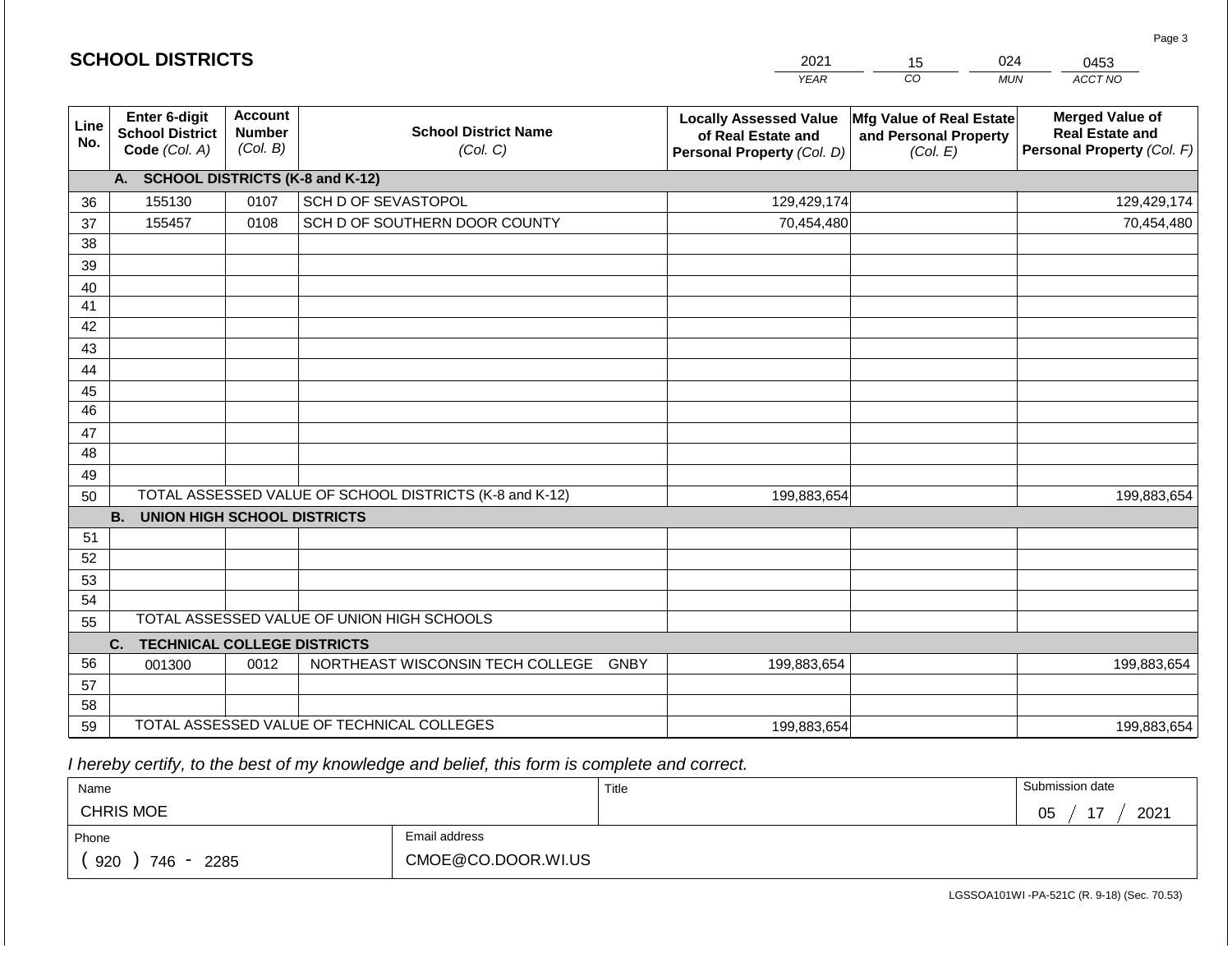- Each municipality's SOA is completed after the Board of Review and includes any changes made to the locally assessed values, under state law (sec. 70.53, Wis. Stats.)
- The Wisconsin Department of Revenue (DOR) merges the locally assessed values with the state assessed manufacturing values
- DOR provides the information regarding district names and codes. If a district is not listed, contact DOR.

Note: If you submit an amended SOA to DOR after your municipality's SOA is equated and posted to our website, we will process the SOA. However, DOR will not recalculate the *aggregate ratio or update the final SOA posted on our website. You should use the corrected values to calculate your tax rates.*

### **Page 1: Real Estate and Personal Property**

- Lines 1-9 assessed real estate values, parcel counts and acres by classification
- Lines 10-15 assessed personal property values and number of accounts by class
- Line 16 aggregate assessed value of all property subject to general property; use to calculate tax rates. Note: This line equals the total assessed value of K-8 and K-12 school districts (Line 50) and total assessed value of technical colleges (Line 59).
- Remarks assessment ratio used to calculate estimated fair market value on property tax bills

### **Page 2: Forest Crop, Other Exempt Land and Special Districts**

- Lines 18-21 private forest crop and managed forest lands assessed values
- Line  $22 -$  tax exempt land acres
- Line 23 prior years assessed value of omitted property under sec. 70.44 and correction of errors under sec. 70.43 shown by locally assessed or manufacturing real estate and personal property. Note: If there is an amount on this line, report the corresponding tax in the Statement of Taxes, Sections J or K.
- Lines 24-35 special district assessed values. These values are used to calculate tax rates for the special districts.

### **Page 3: School Districts**

- Lines 36-50 school districts (K-8 and K-12) assessed values. These values are used to calculate tax rates for school districts.
- Lines 51-55 union high school district assessed values. These values are used to calculate tax rates for union high school districts.
- Lines 56-59 technical college assessed values. These values are used to calculate tax rates for technical colleges.

If you have questions: Email: lgs@wisconsin.gov

 Phone: (608) 266-2569 or (608) 264-6892 Fax: (608) 264-6887

2445 SAND LN<br>STURGEON BAY, WI 54235 - 9387 STURGEON BAY, WI 54235 - 9387TOWN OF STURGEON BAY NANCY ANSCHUTZ<br>TOWN OF STURGEON BAY NANCY ANSCHUTZ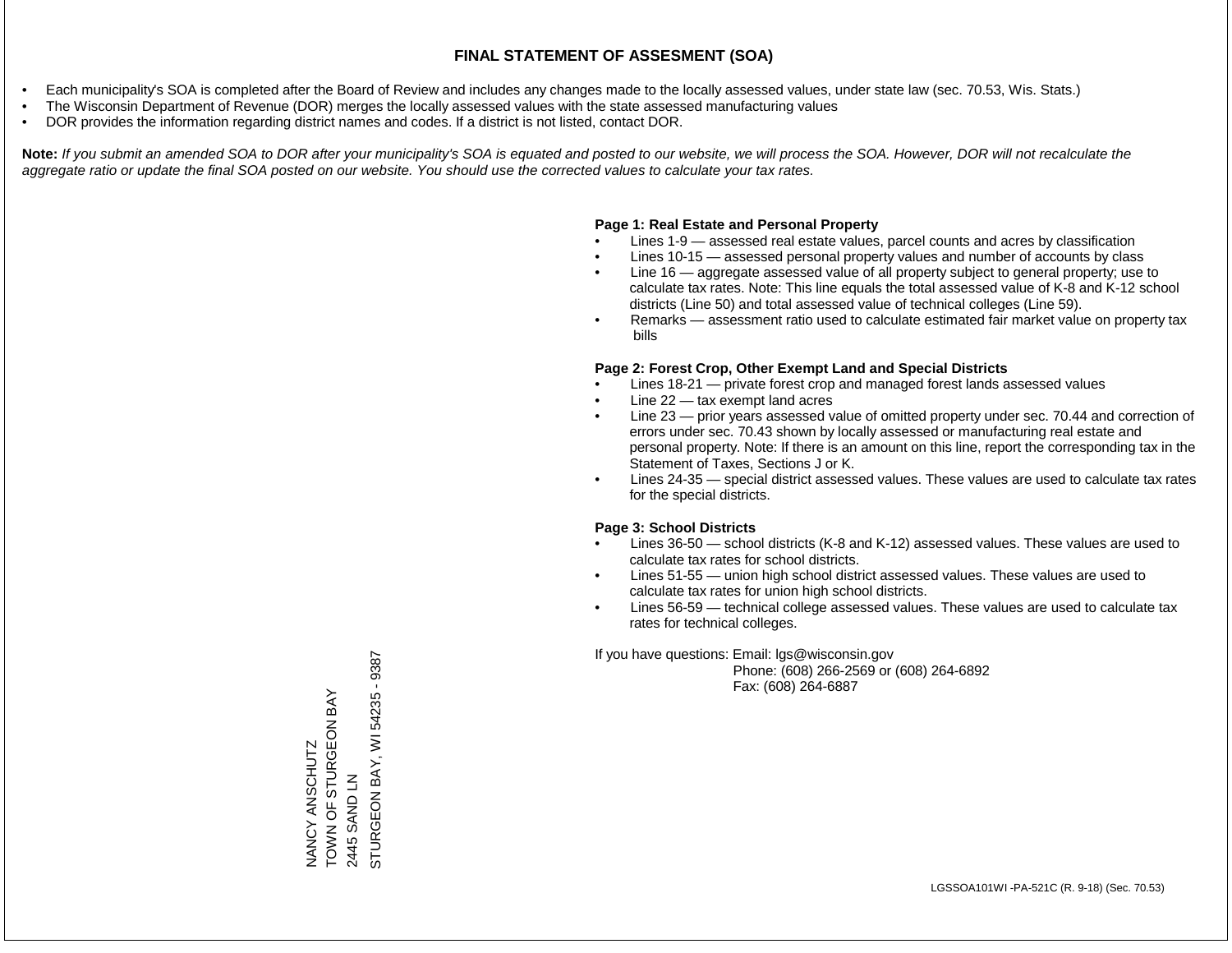|                |                                         | <b>FINAL - EQUATED</b><br><b>STATEMENT OF ASSESSMENT FOR 2021</b>                                                                                                                            |                                          | 15                        | 026                                      | 0454                    | This is an Amended Return | Page 1              |
|----------------|-----------------------------------------|----------------------------------------------------------------------------------------------------------------------------------------------------------------------------------------------|------------------------------------------|---------------------------|------------------------------------------|-------------------------|---------------------------|---------------------|
|                |                                         |                                                                                                                                                                                              |                                          | CO                        | <b>MUN</b>                               | ACCT NO                 |                           |                     |
|                |                                         |                                                                                                                                                                                              |                                          |                           |                                          |                         |                           |                     |
|                | <b>FOR</b>                              | <b>TOWN OF</b><br>OF.<br>Town - Village - City                                                                                                                                               | <b>UNION</b><br><b>Municipality Name</b> |                           | <b>DOOR COUNTY</b><br><b>County Name</b> |                         |                           |                     |
|                |                                         |                                                                                                                                                                                              |                                          |                           |                                          |                         |                           |                     |
| Line           |                                         | <b>REAL ESTATE</b>                                                                                                                                                                           |                                          | PARCEL COUNT              | NO. OF ACRES<br><b>WHOLE</b>             | <b>VALUE OF</b>         | <b>VALUE OF</b>           | TOTAL VALUE OF LAND |
| No.            |                                         | (See Lines 18 - 22 for<br>other Real Estate)                                                                                                                                                 |                                          | TOTAL LAND   IMPROVEMENTS | <b>NUMBERS ONLY</b>                      | <b>LAND</b>             | <b>IMPROVEMENTS</b>       | AND IMPROVEMENTS    |
|                |                                         |                                                                                                                                                                                              | (Col. A)                                 | (Col. B)                  | (Col, C)                                 | (Col. D)                | (Col. E)                  | (Col. F)            |
| $\mathbf{1}$   |                                         | <b>RESIDENTIAL - Class 1</b>                                                                                                                                                                 | 651                                      | 561                       | 1,135                                    | 50,569,400              | 77,437,500                | 128,006,900         |
| 2              | <b>COMMERCIAL - Class 2</b>             |                                                                                                                                                                                              | 16                                       | 9                         | 188                                      | 710,400                 | 1,101,400                 | 1,811,800           |
| 3              |                                         | MANUFACTURING - Class 3                                                                                                                                                                      | $\Omega$                                 | $\mathbf 0$               | $\overline{0}$                           | $\Omega$                | 0                         | $\Omega$            |
| 4              |                                         | <b>AGRICULTURAL - Class 4</b>                                                                                                                                                                | 348                                      |                           | 6,961                                    | 1,460,000               |                           | 1,460,000           |
| 5              |                                         | <b>UNDEVELOPED - Class 5</b>                                                                                                                                                                 | 266                                      |                           | 1,177                                    | 1,405,300               |                           | 1,405,300           |
| 6              |                                         | AGRICULTURAL FOREST - Class 5m                                                                                                                                                               | 119                                      |                           | 1,425                                    | 1,807,800               |                           | 1,807,800           |
| $\overline{7}$ |                                         | FOREST LANDS - Class 6                                                                                                                                                                       | 68                                       |                           | 1,361                                    | 3,314,600               |                           | 3,314,600           |
| 8              |                                         | OTHER - Class 7                                                                                                                                                                              | 83                                       | 83                        | 131                                      | 1,394,700               | 6,127,500                 | 7,522,200           |
| 9              |                                         | TOTAL - ALL COLUMNS                                                                                                                                                                          | 1,551                                    | 653                       | 12,378                                   | 60,662,200              | 84,666,400                | 145,328,600         |
| 10             |                                         | NUMBER OF PERSONAL PROPERTY ACCOUNTS IN ROLL                                                                                                                                                 |                                          |                           | 93                                       | <b>LOCALLY ASSESSED</b> | <b>MANUFACTURING</b>      | <b>MERGED</b>       |
| 11             |                                         | BOATS AND OTHER WATERCRAFT NOT EXEMPT - Code 1                                                                                                                                               |                                          |                           |                                          | $\Omega$                | 0                         | $\Omega$            |
| 12             |                                         | MACHINERY, TOOLS AND PATTERNS - Code 2                                                                                                                                                       |                                          |                           |                                          |                         | 0                         | $\Omega$            |
| 13             |                                         | FURNITURE, FIXTURES AND EQUIPMENT - Code 3                                                                                                                                                   |                                          |                           |                                          | 14,200                  | $\mathbf 0$               | 14,200              |
| 14             |                                         | ALL OTHER PERSONAL PROPERTY NOT EXEMPT - Codes 4A, 4B, 4C                                                                                                                                    |                                          |                           |                                          | 714,800                 | $\mathbf 0$               | 714,800             |
| 15             |                                         | TOTAL OF PERSONAL PROPERTY NOT EXEMPT (Total of Lines 11-14)                                                                                                                                 |                                          |                           |                                          | 729,000                 | 0                         | 729,000             |
| 16             |                                         | AGGREGATE ASSESSED VALUE OF ALL PROPERTY SUBJECT TO THE GENERAL PROPERTY TAX (Total of Lines 9F and 15F)<br>MUST EQUAL TOTAL VALUE OF THE SCHOOL DISTRICTS (K-12 PLUS K-8) - Line 50, Col. F |                                          |                           |                                          |                         |                           | 146,057,600         |
| 17             |                                         | <b>BOARD OF REVIEW</b>                                                                                                                                                                       |                                          |                           | Name of Assessor                         |                         | Telephone #               |                     |
|                | DATE OF FINAL ADJOURNMENT<br>06/24/2021 |                                                                                                                                                                                              |                                          |                           | <b>TENNESSEN APPRAISAL</b>               |                         |                           | (920) 423-3502      |

The Assessment Ratio to be used in calculating the estimated Fair Market Value on tax bills for this tax district is .854669806

This ratio should be used to convert assessed values to "Calculate Equalized Values" in Step 1 of the Lottery and Gaming Credit Calculations.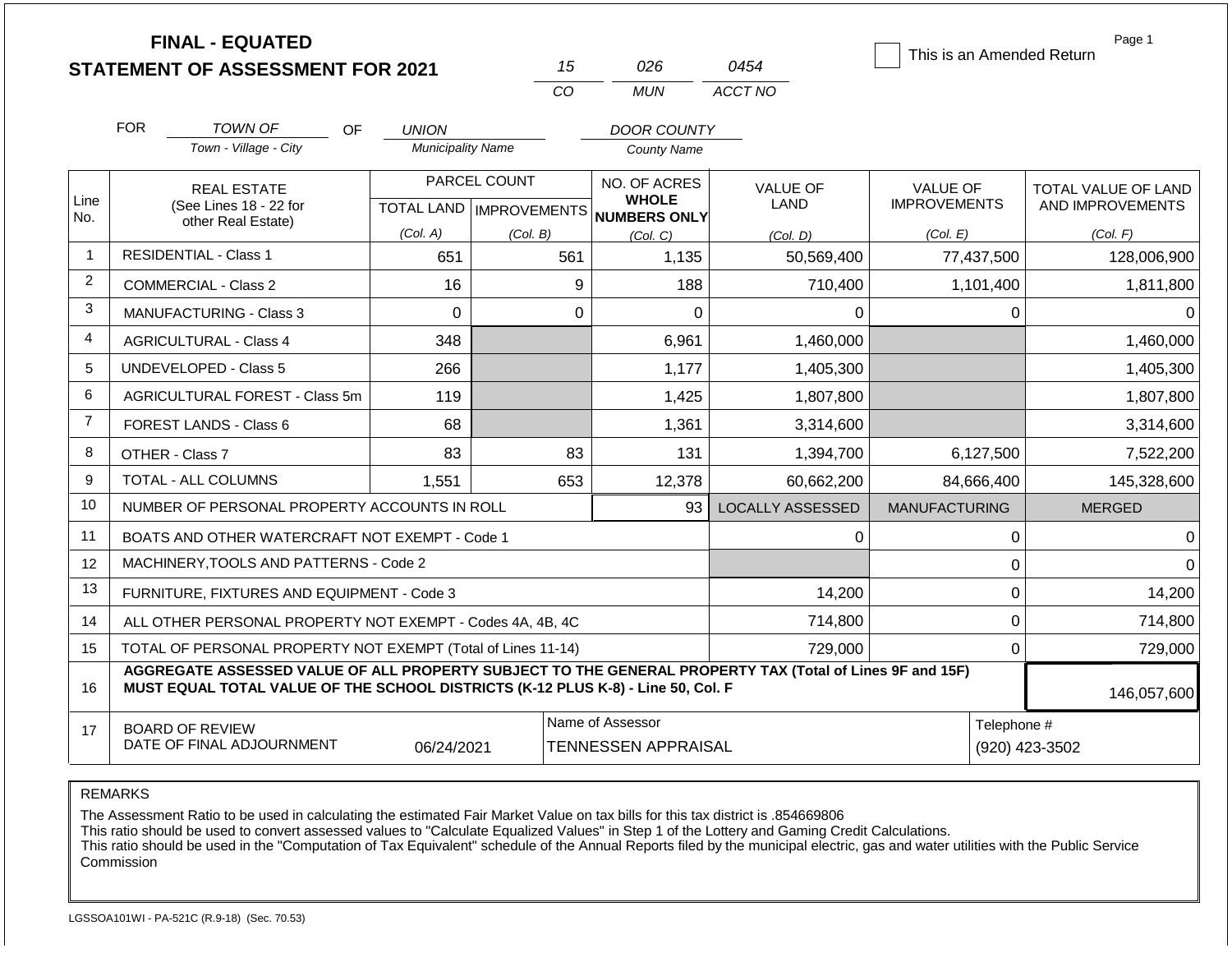2021 15 026 0454

FOREST LANDS (Line 7) and FOREST CROPS (in this section) - are **NOT** the same *YEAR CO MUN ACCT NO*

| 18 | Private Forest Crop - Reg Class @ 10¢ per acre<br>(a) PARCELS<br>(b) ACRES     |                                                                        |  | (c) ASSESSED VALUE                                                               |                                                                    | (d) PARCELS                                           |                 | Private Forest Crop - Reg Class @ \$2.52 per acre<br>(e) ACRES             |                 | (f) ASSESSED VALUE                                                                                 |
|----|--------------------------------------------------------------------------------|------------------------------------------------------------------------|--|----------------------------------------------------------------------------------|--------------------------------------------------------------------|-------------------------------------------------------|-----------------|----------------------------------------------------------------------------|-----------------|----------------------------------------------------------------------------------------------------|
| 19 | (a) PARCELS                                                                    | Private Forest Crop - Special Class @ 20¢ per acre<br>(b) ACRES        |  | (c) ASSESSED VALUE                                                               |                                                                    | (d) PARCELS                                           |                 | (e) ACRES                                                                  |                 | Entered Before 2005 Managed Forest - Ferrous Mining CLOSED @ \$7.87 per acre<br>(f) ASSESSED VALUE |
|    |                                                                                |                                                                        |  |                                                                                  | Entered Before 2005 Managed Forest - CLOSED @                      |                                                       | \$1.75 per acre |                                                                            |                 |                                                                                                    |
| 20 | (a) PARCELS                                                                    | Entered Before 2005 Managed Forest - OPEN @ 74 ¢ per acre<br>(b) ACRES |  | (c) ASSESSED VALUE                                                               |                                                                    | (d) PARCELS                                           |                 | (e) ACRES                                                                  |                 | (f) ASSESSED VALUE                                                                                 |
|    |                                                                                |                                                                        |  |                                                                                  |                                                                    | 8                                                     |                 | 194.87                                                                     |                 | 446,800                                                                                            |
| 21 | (a) PARCELS                                                                    | (b) ACRES                                                              |  | Entered After 2004 Managed Forest - OPEN @ \$2.04 per acre<br>(c) ASSESSED VALUE |                                                                    | (d) PARCELS                                           |                 | Entered After 2004 Managed Forest - CLOSED @ \$10.20 per acre<br>(e) ACRES |                 | (f) ASSESSED VALUE                                                                                 |
|    |                                                                                |                                                                        |  |                                                                                  |                                                                    | 24                                                    |                 | 636.07                                                                     |                 | 1,423,800                                                                                          |
|    | (a) County Forest Cropland Acres                                               |                                                                        |  | (b) Federal Acres                                                                |                                                                    | (d) County (NOT FOREST CROP) Acres<br>(c) State Acres |                 |                                                                            | (e) Other Acres |                                                                                                    |
| 22 |                                                                                |                                                                        |  |                                                                                  |                                                                    | 211.95<br>45.29                                       |                 |                                                                            |                 | 51.59                                                                                              |
|    |                                                                                |                                                                        |  | Assessed Value of Omitted Property From Prior Years (Sec. 70.44)                 |                                                                    |                                                       |                 | Assessed Value of Sec. 70.43 Corrections of Errors by Assessors            |                 |                                                                                                    |
| 23 | (a) REAL ESTATE                                                                |                                                                        |  | (b) PERSONAL                                                                     |                                                                    | (c1) REAL ESTATE                                      |                 |                                                                            | (c2) PERSONAL   |                                                                                                    |
|    | Manufacturing Equated Value of Omitted Property From Prior Years (Sec. 70.995) |                                                                        |  |                                                                                  | Mfg. Equated Value of Sec.70.43 Corrections of Errors by Assessors |                                                       |                 |                                                                            |                 |                                                                                                    |
|    |                                                                                | (d) REAL ESTATE                                                        |  | (e) PERSONAL                                                                     |                                                                    | (f1) REAL ESTATE                                      |                 |                                                                            | (f2) PERSONAL   |                                                                                                    |
|    |                                                                                |                                                                        |  |                                                                                  |                                                                    |                                                       |                 |                                                                            |                 |                                                                                                    |

## **SPECIAL DISTRICTS**

| Line<br>No. | Enter 6-digit<br>Special District<br>Code (Col. A) | <b>Account</b><br><b>Number</b><br>(Col. B) | <b>Special District Name</b><br>(Col. C) | <b>Locally Assessed Value</b><br>of Real Estate and<br><b>Personal Property (Col. D)</b> | Mfg Value of Real Estate<br>and Personal Property<br>(Col. E) | <b>Merged Value of</b><br><b>Real Estate and</b><br>Personal Property (Col. F) |
|-------------|----------------------------------------------------|---------------------------------------------|------------------------------------------|------------------------------------------------------------------------------------------|---------------------------------------------------------------|--------------------------------------------------------------------------------|
| 24          |                                                    |                                             |                                          |                                                                                          |                                                               |                                                                                |
| 25          |                                                    |                                             |                                          |                                                                                          |                                                               |                                                                                |
| 26          |                                                    |                                             |                                          |                                                                                          |                                                               |                                                                                |
| 27          |                                                    |                                             |                                          |                                                                                          |                                                               |                                                                                |
| 28          |                                                    |                                             |                                          |                                                                                          |                                                               |                                                                                |
| 29          |                                                    |                                             |                                          |                                                                                          |                                                               |                                                                                |
| 30          |                                                    |                                             |                                          |                                                                                          |                                                               |                                                                                |
| 31          |                                                    |                                             |                                          |                                                                                          |                                                               |                                                                                |
| 32          |                                                    |                                             |                                          |                                                                                          |                                                               |                                                                                |
| 33          |                                                    |                                             |                                          |                                                                                          |                                                               |                                                                                |
| 34          |                                                    |                                             |                                          |                                                                                          |                                                               |                                                                                |
| 35          |                                                    |                                             |                                          |                                                                                          |                                                               |                                                                                |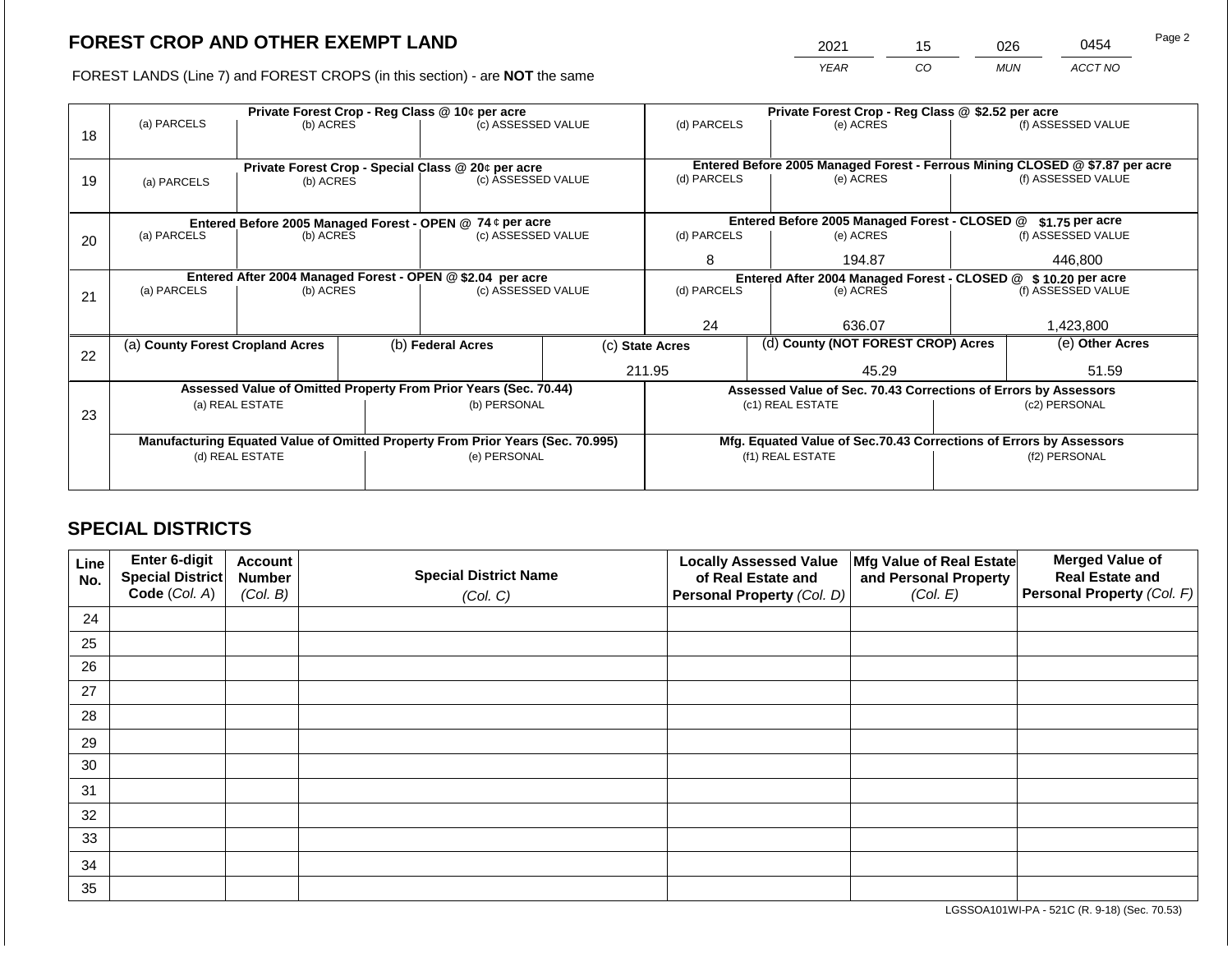|             | <b>SCHOOL DISTRICTS</b>                                  |                                             |                                                         | 2021                                                                              | 15                                                            | 026        | 0454                                                                           |
|-------------|----------------------------------------------------------|---------------------------------------------|---------------------------------------------------------|-----------------------------------------------------------------------------------|---------------------------------------------------------------|------------|--------------------------------------------------------------------------------|
|             |                                                          |                                             |                                                         | <b>YEAR</b>                                                                       | CO                                                            | <b>MUN</b> | ACCT NO                                                                        |
| Line<br>No. | Enter 6-digit<br><b>School District</b><br>Code (Col. A) | <b>Account</b><br><b>Number</b><br>(Col. B) | <b>School District Name</b><br>(Col. C)                 | <b>Locally Assessed Value</b><br>of Real Estate and<br>Personal Property (Col. D) | Mfg Value of Real Estate<br>and Personal Property<br>(Col. E) |            | <b>Merged Value of</b><br><b>Real Estate and</b><br>Personal Property (Col. F) |
|             | A. SCHOOL DISTRICTS (K-8 and K-12)                       |                                             |                                                         |                                                                                   |                                                               |            |                                                                                |
| 36          | 155457                                                   | 0108                                        | SCH D OF SOUTHERN DOOR COUNTY                           | 146,057,600                                                                       |                                                               |            | 146,057,600                                                                    |
| 37          |                                                          |                                             |                                                         |                                                                                   |                                                               |            |                                                                                |
| 38          |                                                          |                                             |                                                         |                                                                                   |                                                               |            |                                                                                |
| 39          |                                                          |                                             |                                                         |                                                                                   |                                                               |            |                                                                                |
| 40          |                                                          |                                             |                                                         |                                                                                   |                                                               |            |                                                                                |
| 41<br>42    |                                                          |                                             |                                                         |                                                                                   |                                                               |            |                                                                                |
| 43          |                                                          |                                             |                                                         |                                                                                   |                                                               |            |                                                                                |
| 44          |                                                          |                                             |                                                         |                                                                                   |                                                               |            |                                                                                |
| 45          |                                                          |                                             |                                                         |                                                                                   |                                                               |            |                                                                                |
| 46          |                                                          |                                             |                                                         |                                                                                   |                                                               |            |                                                                                |
| 47          |                                                          |                                             |                                                         |                                                                                   |                                                               |            |                                                                                |
| 48          |                                                          |                                             |                                                         |                                                                                   |                                                               |            |                                                                                |
| 49          |                                                          |                                             |                                                         |                                                                                   |                                                               |            |                                                                                |
| 50          |                                                          |                                             | TOTAL ASSESSED VALUE OF SCHOOL DISTRICTS (K-8 and K-12) | 146,057,600                                                                       |                                                               |            | 146,057,600                                                                    |
|             | <b>B. UNION HIGH SCHOOL DISTRICTS</b>                    |                                             |                                                         |                                                                                   |                                                               |            |                                                                                |
| 51          |                                                          |                                             |                                                         |                                                                                   |                                                               |            |                                                                                |
| 52          |                                                          |                                             |                                                         |                                                                                   |                                                               |            |                                                                                |
| 53<br>54    |                                                          |                                             |                                                         |                                                                                   |                                                               |            |                                                                                |
| 55          |                                                          |                                             | TOTAL ASSESSED VALUE OF UNION HIGH SCHOOLS              |                                                                                   |                                                               |            |                                                                                |
|             | C.<br><b>TECHNICAL COLLEGE DISTRICTS</b>                 |                                             |                                                         |                                                                                   |                                                               |            |                                                                                |
| 56          | 001300                                                   | 0012                                        | NORTHEAST WISCONSIN TECH COLLEGE GNBY                   | 146,057,600                                                                       |                                                               |            | 146,057,600                                                                    |
| 57          |                                                          |                                             |                                                         |                                                                                   |                                                               |            |                                                                                |
| 58          |                                                          |                                             |                                                         |                                                                                   |                                                               |            |                                                                                |
| 59          |                                                          |                                             | TOTAL ASSESSED VALUE OF TECHNICAL COLLEGES              | 146,057,600                                                                       |                                                               |            | 146,057,600                                                                    |

 *I hereby certify, to the best of my knowledge and belief, this form is complete and correct.*

| Name                    |                    | Title | Submission date  |
|-------------------------|--------------------|-------|------------------|
| <b>CHRIS MOE</b>        |                    |       | 2021<br>07<br>07 |
| Phone                   | Email address      |       |                  |
| 920<br>746<br>2285<br>- | CMOE@CO.DOOR.WI.US |       |                  |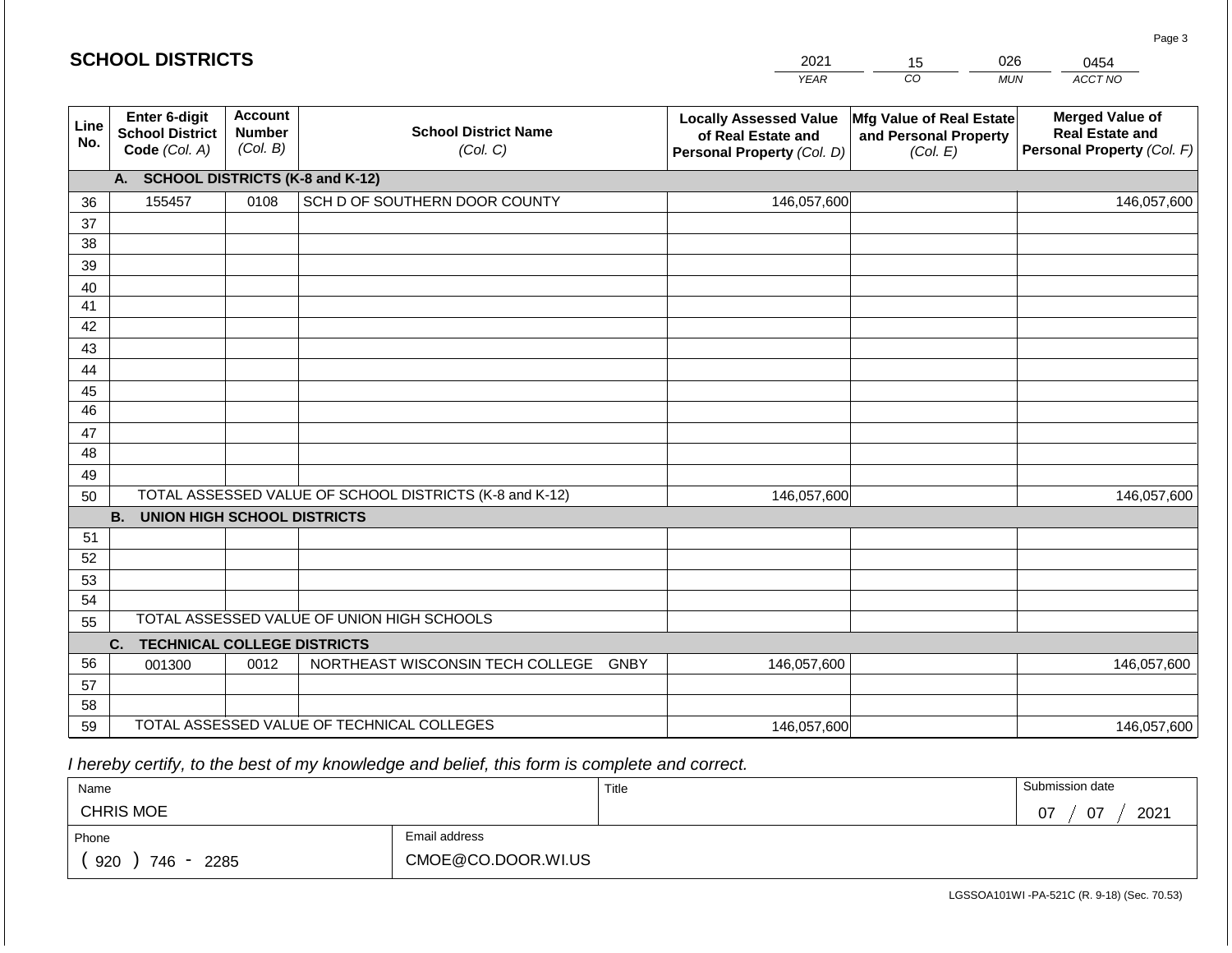- Each municipality's SOA is completed after the Board of Review and includes any changes made to the locally assessed values, under state law (sec. 70.53, Wis. Stats.)
- The Wisconsin Department of Revenue (DOR) merges the locally assessed values with the state assessed manufacturing values
- DOR provides the information regarding district names and codes. If a district is not listed, contact DOR.

Note: If you submit an amended SOA to DOR after your municipality's SOA is equated and posted to our website, we will process the SOA. However, DOR will not recalculate the *aggregate ratio or update the final SOA posted on our website. You should use the corrected values to calculate your tax rates.*

### **Page 1: Real Estate and Personal Property**

- Lines 1-9 assessed real estate values, parcel counts and acres by classification
- Lines 10-15 assessed personal property values and number of accounts by class
- Line 16 aggregate assessed value of all property subject to general property; use to calculate tax rates. Note: This line equals the total assessed value of K-8 and K-12 school districts (Line 50) and total assessed value of technical colleges (Line 59).
- Remarks assessment ratio used to calculate estimated fair market value on property tax bills

### **Page 2: Forest Crop, Other Exempt Land and Special Districts**

- Lines 18-21 private forest crop and managed forest lands assessed values
- Line  $22 -$  tax exempt land acres
- Line 23 prior years assessed value of omitted property under sec. 70.44 and correction of errors under sec. 70.43 shown by locally assessed or manufacturing real estate and personal property. Note: If there is an amount on this line, report the corresponding tax in the Statement of Taxes, Sections J or K.
- Lines 24-35 special district assessed values. These values are used to calculate tax rates for the special districts.

### **Page 3: School Districts**

- Lines 36-50 school districts (K-8 and K-12) assessed values. These values are used to calculate tax rates for school districts.
- Lines 51-55 union high school district assessed values. These values are used to calculate tax rates for union high school districts.
- Lines 56-59 technical college assessed values. These values are used to calculate tax rates for technical colleges.

If you have questions: Email: lgs@wisconsin.gov

 Phone: (608) 266-2569 or (608) 264-6892 Fax: (608) 264-6887

BRUSSELS, WI 54204 BRUSSELS, WI 54204BETH HANSON<br>TOWN OF UNION<br>10447 WOODS RD 10447 WOODS RD TOWN OF UNION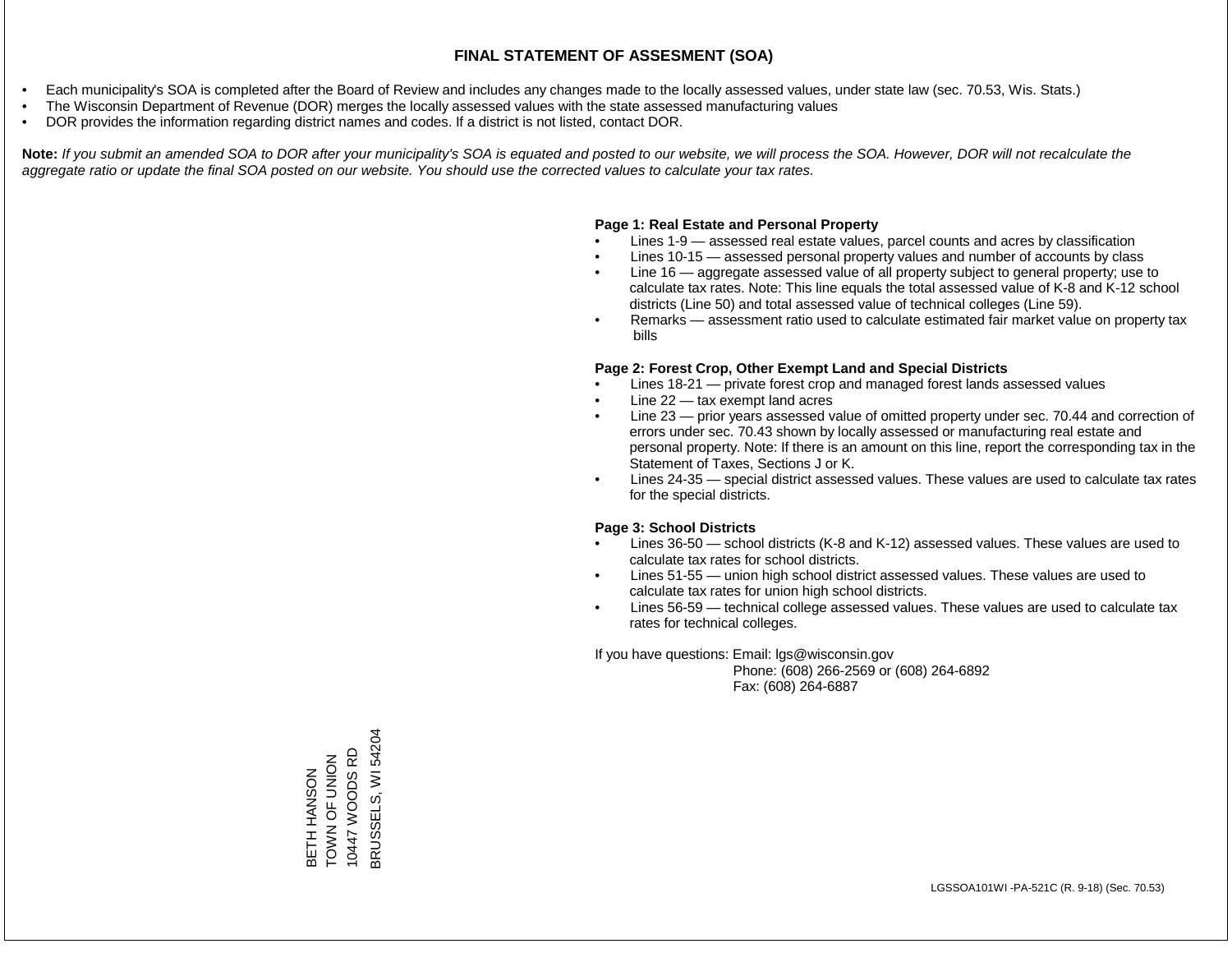|                |                                                                                                                                                                                              | <b>FINAL - EQUATED</b><br><b>STATEMENT OF ASSESSMENT FOR 2021</b> |                          |              | 15          | 028                                                                 | 0455                    | This is an Amended Return              | Page 1                                  |
|----------------|----------------------------------------------------------------------------------------------------------------------------------------------------------------------------------------------|-------------------------------------------------------------------|--------------------------|--------------|-------------|---------------------------------------------------------------------|-------------------------|----------------------------------------|-----------------------------------------|
|                |                                                                                                                                                                                              |                                                                   |                          |              | CO          | <b>MUN</b>                                                          | ACCT NO                 |                                        |                                         |
|                | <b>FOR</b>                                                                                                                                                                                   | <b>TOWN OF</b><br>OF.                                             | <b>WASHINGTON</b>        |              |             | <b>DOOR COUNTY</b>                                                  |                         |                                        |                                         |
|                |                                                                                                                                                                                              | Town - Village - City                                             | <b>Municipality Name</b> |              |             | <b>County Name</b>                                                  |                         |                                        |                                         |
| Line<br>No.    | <b>REAL ESTATE</b><br>(See Lines 18 - 22 for                                                                                                                                                 |                                                                   |                          | PARCEL COUNT |             | NO. OF ACRES<br><b>WHOLE</b><br>TOTAL LAND MPROVEMENTS NUMBERS ONLY | <b>VALUE OF</b><br>LAND | <b>VALUE OF</b><br><b>IMPROVEMENTS</b> | TOTAL VALUE OF LAND<br>AND IMPROVEMENTS |
|                |                                                                                                                                                                                              | other Real Estate)                                                | (Col. A)                 | (Col. B)     |             | (Col, C)                                                            | (Col. D)                | (Col. E)                               | (Col. F)                                |
| $\overline{1}$ | <b>RESIDENTIAL - Class 1</b>                                                                                                                                                                 |                                                                   | 1,760                    |              | 974         | 6,050                                                               | 104,311,900             | 150,877,400                            | 255,189,300                             |
| 2              |                                                                                                                                                                                              | <b>COMMERCIAL - Class 2</b>                                       | 100                      |              | 78          | 336                                                                 | 5,938,500               | 16,253,100                             | 22,191,600                              |
| 3              |                                                                                                                                                                                              | <b>MANUFACTURING - Class 3</b>                                    | $\mathbf 0$              |              | $\mathbf 0$ | 0                                                                   | 0                       | 0                                      | 0                                       |
| $\overline{4}$ |                                                                                                                                                                                              | <b>AGRICULTURAL - Class 4</b>                                     | 153                      |              |             | 1,911                                                               | 309,200                 |                                        | 309,200                                 |
| 5              |                                                                                                                                                                                              | UNDEVELOPED - Class 5                                             | 133                      |              |             | 945                                                                 | 1,108,200               |                                        | 1,108,200                               |
| 6              |                                                                                                                                                                                              | AGRICULTURAL FOREST - Class 5m                                    | 43                       |              |             | 355<br>590,100                                                      |                         |                                        | 590,100                                 |
| $\overline{7}$ |                                                                                                                                                                                              | <b>FOREST LANDS - Class 6</b>                                     | 152                      |              |             | 2,265                                                               | 7,485,600               |                                        | 7,485,600                               |
| 8              |                                                                                                                                                                                              | OTHER - Class 7                                                   | 9                        |              | 9           | 33                                                                  | 169,700                 | 987,200                                | 1,156,900                               |
| 9              |                                                                                                                                                                                              | <b>TOTAL - ALL COLUMNS</b>                                        | 2,350                    |              | 1,061       | 11,895                                                              | 119,913,200             | 168,117,700                            | 288,030,900                             |
| 10             |                                                                                                                                                                                              | NUMBER OF PERSONAL PROPERTY ACCOUNTS IN ROLL                      |                          |              |             | 122                                                                 | <b>LOCALLY ASSESSED</b> | <b>MANUFACTURING</b>                   | <b>MERGED</b>                           |
| 11             |                                                                                                                                                                                              | BOATS AND OTHER WATERCRAFT NOT EXEMPT - Code 1                    |                          |              |             |                                                                     | 4,600                   | $\mathbf 0$                            | 4,600                                   |
| 12             |                                                                                                                                                                                              | MACHINERY, TOOLS AND PATTERNS - Code 2                            |                          |              |             |                                                                     |                         | $\mathbf 0$                            | $\Omega$                                |
| 13             |                                                                                                                                                                                              | FURNITURE, FIXTURES AND EQUIPMENT - Code 3                        |                          |              |             |                                                                     | 459,300                 | $\mathbf 0$                            | 459,300                                 |
| 14             |                                                                                                                                                                                              | ALL OTHER PERSONAL PROPERTY NOT EXEMPT - Codes 4A, 4B, 4C         |                          |              |             |                                                                     | 589,600                 | 24,100                                 | 613,700                                 |
| 15             |                                                                                                                                                                                              | TOTAL OF PERSONAL PROPERTY NOT EXEMPT (Total of Lines 11-14)      |                          |              | 1,053,500   |                                                                     |                         | 24,100                                 | 1,077,600                               |
| 16             | AGGREGATE ASSESSED VALUE OF ALL PROPERTY SUBJECT TO THE GENERAL PROPERTY TAX (Total of Lines 9F and 15F)<br>MUST EQUAL TOTAL VALUE OF THE SCHOOL DISTRICTS (K-12 PLUS K-8) - Line 50, Col. F |                                                                   |                          |              |             |                                                                     |                         |                                        | 289,108,500                             |
| 17             | <b>BOARD OF REVIEW</b><br>DATE OF FINAL ADJOURNMENT<br>07/28/2021                                                                                                                            |                                                                   |                          |              |             | Name of Assessor<br>ASSOCIATED APPRAISAL CNSLT                      |                         |                                        | Telephone #<br>(920) 749-1995           |

The Assessment Ratio to be used in calculating the estimated Fair Market Value on tax bills for this tax district is .892237455

This ratio should be used to convert assessed values to "Calculate Equalized Values" in Step 1 of the Lottery and Gaming Credit Calculations.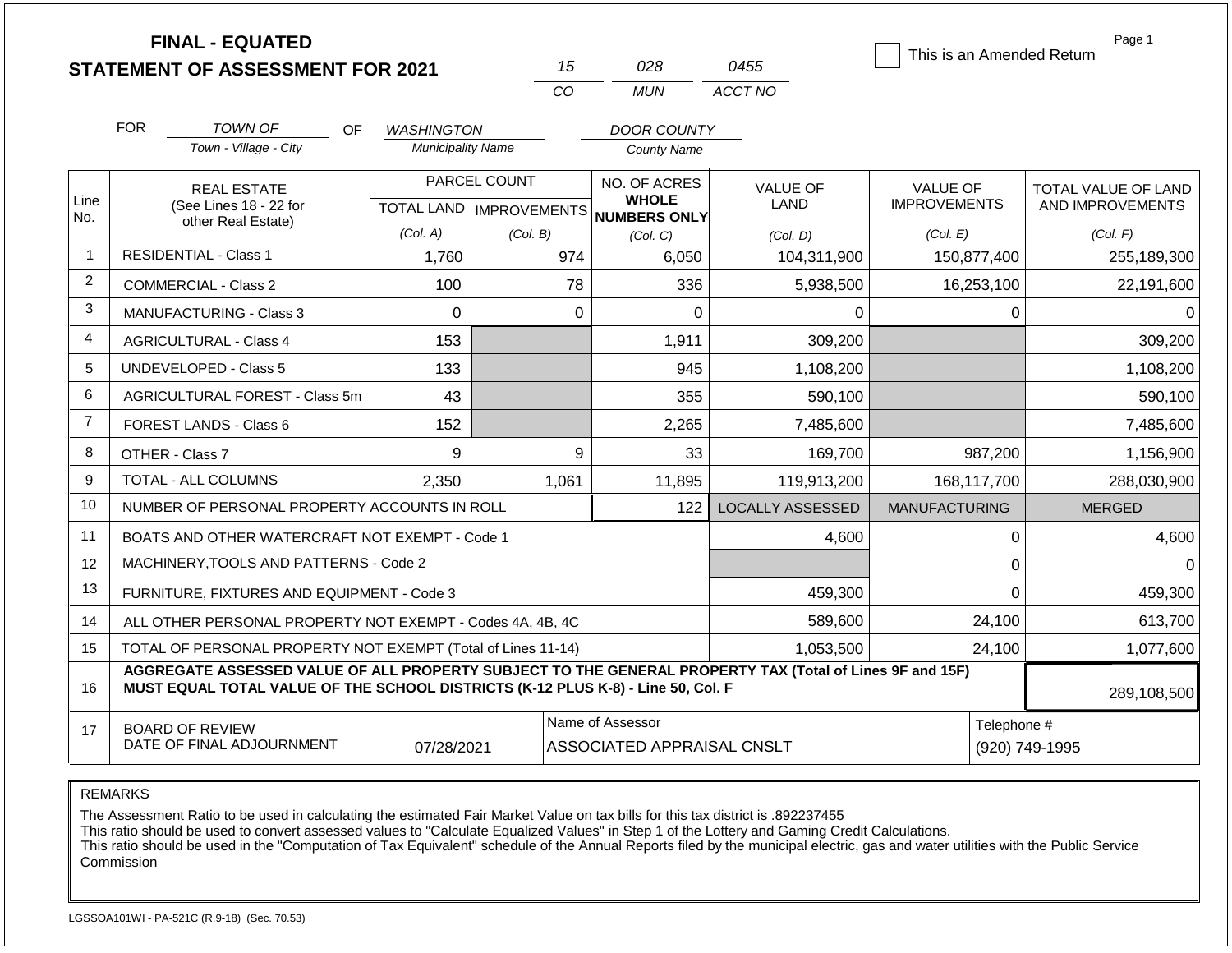2021 15 028 0455 Page 2

FOREST LANDS (Line 7) and FOREST CROPS (in this section) - are **NOT** the same *YEAR CO MUN ACCT NO*

|    |                                                                                |           |                                                           | Private Forest Crop - Reg Class @ 10¢ per acre                   |                 | Private Forest Crop - Reg Class @ \$2.52 per acre |                                               |                                                                    |                  |                                                                              |
|----|--------------------------------------------------------------------------------|-----------|-----------------------------------------------------------|------------------------------------------------------------------|-----------------|---------------------------------------------------|-----------------------------------------------|--------------------------------------------------------------------|------------------|------------------------------------------------------------------------------|
|    | (a) PARCELS                                                                    | (b) ACRES |                                                           | (c) ASSESSED VALUE                                               |                 | (d) PARCELS                                       |                                               | (e) ACRES                                                          |                  | (f) ASSESSED VALUE                                                           |
| 18 |                                                                                |           |                                                           |                                                                  |                 |                                                   |                                               |                                                                    |                  |                                                                              |
|    |                                                                                |           |                                                           |                                                                  |                 |                                                   |                                               |                                                                    |                  |                                                                              |
|    |                                                                                |           |                                                           | Private Forest Crop - Special Class @ 20¢ per acre               |                 |                                                   |                                               |                                                                    |                  | Entered Before 2005 Managed Forest - Ferrous Mining CLOSED @ \$7.87 per acre |
| 19 | (a) PARCELS                                                                    | (b) ACRES |                                                           | (c) ASSESSED VALUE                                               |                 | (d) PARCELS                                       |                                               | (e) ACRES                                                          |                  | (f) ASSESSED VALUE                                                           |
|    |                                                                                |           |                                                           |                                                                  |                 |                                                   |                                               |                                                                    |                  |                                                                              |
|    |                                                                                |           | Entered Before 2005 Managed Forest - OPEN @ 74 ¢ per acre |                                                                  |                 |                                                   | Entered Before 2005 Managed Forest - CLOSED @ |                                                                    | $$1.75$ per acre |                                                                              |
| 20 | (a) PARCELS                                                                    | (b) ACRES |                                                           | (c) ASSESSED VALUE                                               |                 | (d) PARCELS                                       |                                               | (e) ACRES                                                          |                  | (f) ASSESSED VALUE                                                           |
|    |                                                                                |           |                                                           |                                                                  |                 |                                                   |                                               |                                                                    |                  |                                                                              |
|    | 3                                                                              | 38.53     |                                                           | 165,000                                                          |                 | 17                                                |                                               | 387.08                                                             |                  | 1,297,800                                                                    |
|    | Entered After 2004 Managed Forest - OPEN @ \$2.04 per acre                     |           |                                                           |                                                                  |                 | Entered After 2004 Managed Forest - CLOSED @      |                                               |                                                                    | \$10.20 per acre |                                                                              |
| 21 | (a) PARCELS                                                                    | (b) ACRES |                                                           | (c) ASSESSED VALUE                                               |                 | (d) PARCELS                                       |                                               | (e) ACRES                                                          |                  | (f) ASSESSED VALUE                                                           |
|    |                                                                                |           |                                                           |                                                                  |                 |                                                   |                                               |                                                                    |                  |                                                                              |
|    | 10 <sup>1</sup>                                                                | 209.16    |                                                           | 2,379,800                                                        |                 | 17                                                |                                               | 324.63                                                             |                  | 1,691,800                                                                    |
|    | (a) County Forest Cropland Acres                                               |           |                                                           | (b) Federal Acres                                                | (c) State Acres |                                                   |                                               | (d) County (NOT FOREST CROP) Acres                                 |                  | (e) Other Acres                                                              |
| 22 |                                                                                |           |                                                           |                                                                  |                 |                                                   |                                               |                                                                    |                  |                                                                              |
|    |                                                                                |           |                                                           | 726.51                                                           |                 | 1,446.24                                          |                                               | 10.42                                                              |                  | 1,071.58                                                                     |
|    |                                                                                |           |                                                           | Assessed Value of Omitted Property From Prior Years (Sec. 70.44) |                 |                                                   |                                               | Assessed Value of Sec. 70.43 Corrections of Errors by Assessors    |                  |                                                                              |
|    | (a) REAL ESTATE                                                                |           |                                                           | (b) PERSONAL                                                     |                 |                                                   |                                               | (c1) REAL ESTATE                                                   | (c2) PERSONAL    |                                                                              |
| 23 |                                                                                |           |                                                           |                                                                  |                 |                                                   |                                               |                                                                    |                  |                                                                              |
|    | Manufacturing Equated Value of Omitted Property From Prior Years (Sec. 70.995) |           |                                                           |                                                                  |                 |                                                   |                                               | Mfg. Equated Value of Sec.70.43 Corrections of Errors by Assessors |                  |                                                                              |
|    | (d) REAL ESTATE                                                                |           |                                                           | (e) PERSONAL                                                     |                 | (f1) REAL ESTATE                                  |                                               |                                                                    | (f2) PERSONAL    |                                                                              |
|    |                                                                                |           |                                                           |                                                                  |                 |                                                   |                                               |                                                                    |                  |                                                                              |
|    |                                                                                |           |                                                           |                                                                  |                 |                                                   |                                               |                                                                    |                  |                                                                              |

## **SPECIAL DISTRICTS**

| Line<br>No. | <b>Enter 6-digit</b><br>Special District | <b>Account</b><br><b>Number</b> | <b>Special District Name</b> | <b>Locally Assessed Value</b><br>of Real Estate and | Mfg Value of Real Estate<br>and Personal Property | <b>Merged Value of</b><br><b>Real Estate and</b> |
|-------------|------------------------------------------|---------------------------------|------------------------------|-----------------------------------------------------|---------------------------------------------------|--------------------------------------------------|
|             | Code (Col. A)                            | (Col. B)                        | (Col. C)                     | Personal Property (Col. D)                          | (Col. E)                                          | Personal Property (Col. F)                       |
| 24          |                                          |                                 |                              |                                                     |                                                   |                                                  |
| 25          |                                          |                                 |                              |                                                     |                                                   |                                                  |
| 26          |                                          |                                 |                              |                                                     |                                                   |                                                  |
| 27          |                                          |                                 |                              |                                                     |                                                   |                                                  |
| 28          |                                          |                                 |                              |                                                     |                                                   |                                                  |
| 29          |                                          |                                 |                              |                                                     |                                                   |                                                  |
| 30          |                                          |                                 |                              |                                                     |                                                   |                                                  |
| 31          |                                          |                                 |                              |                                                     |                                                   |                                                  |
| 32          |                                          |                                 |                              |                                                     |                                                   |                                                  |
| 33          |                                          |                                 |                              |                                                     |                                                   |                                                  |
| 34          |                                          |                                 |                              |                                                     |                                                   |                                                  |
| 35          |                                          |                                 |                              |                                                     |                                                   |                                                  |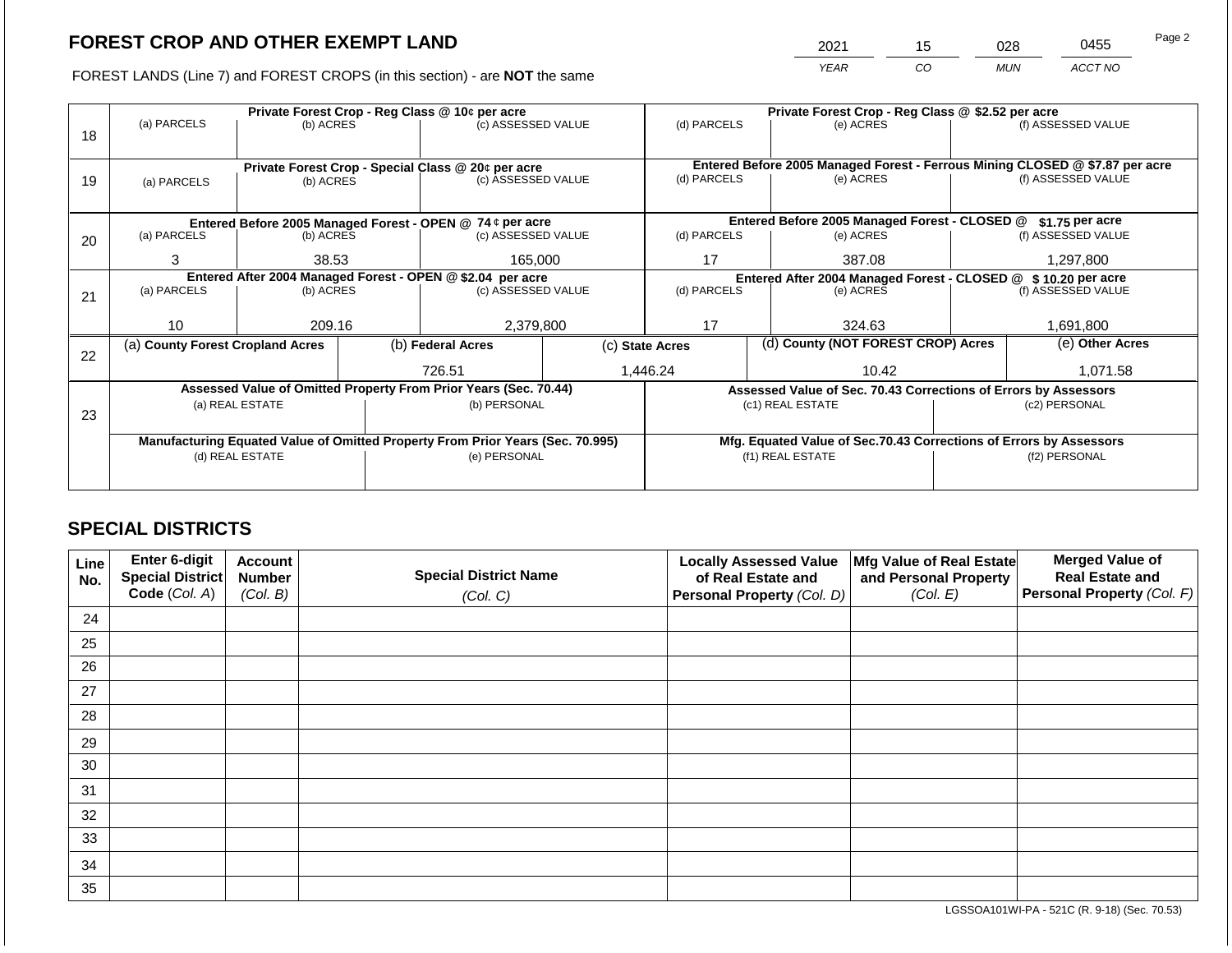|             | <b>SCHOOL DISTRICTS</b>                                  |                                             |                                                         | 2021                                                                              | 028<br>15                                                     | 0455                                                                           |
|-------------|----------------------------------------------------------|---------------------------------------------|---------------------------------------------------------|-----------------------------------------------------------------------------------|---------------------------------------------------------------|--------------------------------------------------------------------------------|
|             |                                                          |                                             |                                                         | <b>YEAR</b>                                                                       | CO<br><b>MUN</b>                                              | ACCT NO                                                                        |
| Line<br>No. | Enter 6-digit<br><b>School District</b><br>Code (Col. A) | <b>Account</b><br><b>Number</b><br>(Col. B) | <b>School District Name</b><br>(Col. C)                 | <b>Locally Assessed Value</b><br>of Real Estate and<br>Personal Property (Col. D) | Mfg Value of Real Estate<br>and Personal Property<br>(Col. E) | <b>Merged Value of</b><br><b>Real Estate and</b><br>Personal Property (Col. F) |
|             | A. SCHOOL DISTRICTS (K-8 and K-12)                       |                                             |                                                         |                                                                                   |                                                               |                                                                                |
| 36          | 156069                                                   | 0110                                        | SCH D OF WASHINGTON                                     | 289,084,400                                                                       | 24,100                                                        | 289,108,500                                                                    |
| 37          |                                                          |                                             |                                                         |                                                                                   |                                                               |                                                                                |
| 38          |                                                          |                                             |                                                         |                                                                                   |                                                               |                                                                                |
| 39          |                                                          |                                             |                                                         |                                                                                   |                                                               |                                                                                |
| 40<br>41    |                                                          |                                             |                                                         |                                                                                   |                                                               |                                                                                |
| 42          |                                                          |                                             |                                                         |                                                                                   |                                                               |                                                                                |
| 43          |                                                          |                                             |                                                         |                                                                                   |                                                               |                                                                                |
| 44          |                                                          |                                             |                                                         |                                                                                   |                                                               |                                                                                |
| 45          |                                                          |                                             |                                                         |                                                                                   |                                                               |                                                                                |
| 46          |                                                          |                                             |                                                         |                                                                                   |                                                               |                                                                                |
| 47          |                                                          |                                             |                                                         |                                                                                   |                                                               |                                                                                |
| 48          |                                                          |                                             |                                                         |                                                                                   |                                                               |                                                                                |
| 49<br>50    |                                                          |                                             | TOTAL ASSESSED VALUE OF SCHOOL DISTRICTS (K-8 and K-12) | 289,084,400                                                                       | 24,100                                                        | 289,108,500                                                                    |
|             | <b>B. UNION HIGH SCHOOL DISTRICTS</b>                    |                                             |                                                         |                                                                                   |                                                               |                                                                                |
| 51          |                                                          |                                             |                                                         |                                                                                   |                                                               |                                                                                |
| 52          |                                                          |                                             |                                                         |                                                                                   |                                                               |                                                                                |
| 53          |                                                          |                                             |                                                         |                                                                                   |                                                               |                                                                                |
| 54          |                                                          |                                             |                                                         |                                                                                   |                                                               |                                                                                |
| 55          |                                                          |                                             | TOTAL ASSESSED VALUE OF UNION HIGH SCHOOLS              |                                                                                   |                                                               |                                                                                |
|             | <b>TECHNICAL COLLEGE DISTRICTS</b><br>C.                 |                                             |                                                         |                                                                                   |                                                               |                                                                                |
| 56<br>57    | 001300                                                   | 0012                                        | NORTHEAST WISCONSIN TECH COLLEGE GNBY                   | 289,084,400                                                                       | 24,100                                                        | 289,108,500                                                                    |
| 58          |                                                          |                                             |                                                         |                                                                                   |                                                               |                                                                                |
| 59          |                                                          |                                             | TOTAL ASSESSED VALUE OF TECHNICAL COLLEGES              | 289,084,400                                                                       | 24,100                                                        | 289,108,500                                                                    |

 *I hereby certify, to the best of my knowledge and belief, this form is complete and correct.*

| Name               |                    | Title | Submission date  |
|--------------------|--------------------|-------|------------------|
| <b>CHRIS MOE</b>   |                    |       | 2021<br>05<br>08 |
| Phone              | Email address      |       |                  |
| 920<br>746<br>2285 | CMOE@CO.DOOR.WI.US |       |                  |

Page 3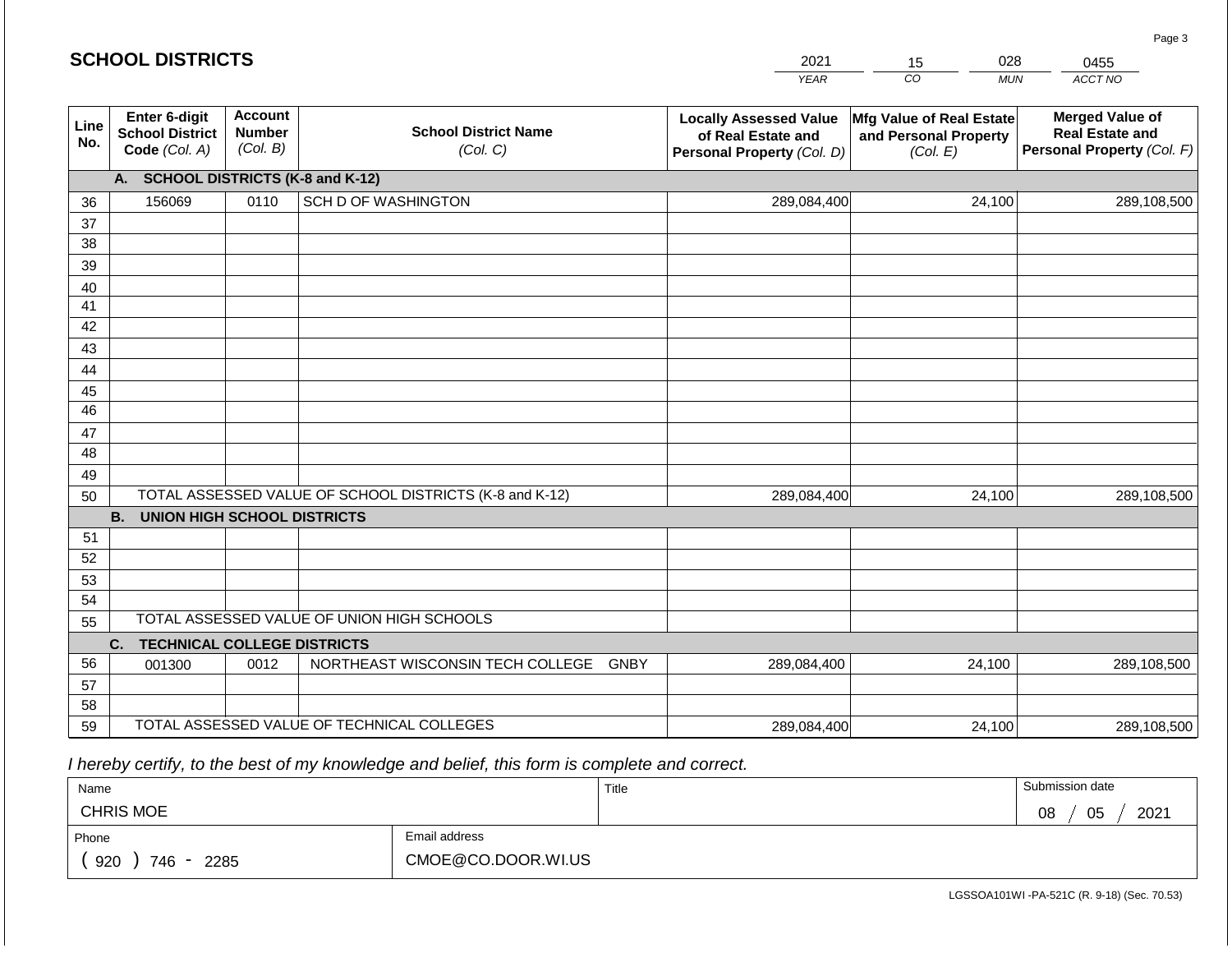- Each municipality's SOA is completed after the Board of Review and includes any changes made to the locally assessed values, under state law (sec. 70.53, Wis. Stats.)
- The Wisconsin Department of Revenue (DOR) merges the locally assessed values with the state assessed manufacturing values
- DOR provides the information regarding district names and codes. If a district is not listed, contact DOR.

Note: If you submit an amended SOA to DOR after your municipality's SOA is equated and posted to our website, we will process the SOA. However, DOR will not recalculate the *aggregate ratio or update the final SOA posted on our website. You should use the corrected values to calculate your tax rates.*

### **Page 1: Real Estate and Personal Property**

- Lines 1-9 assessed real estate values, parcel counts and acres by classification
- Lines 10-15 assessed personal property values and number of accounts by class
- Line 16 aggregate assessed value of all property subject to general property; use to calculate tax rates. Note: This line equals the total assessed value of K-8 and K-12 school districts (Line 50) and total assessed value of technical colleges (Line 59).
- Remarks assessment ratio used to calculate estimated fair market value on property tax bills

### **Page 2: Forest Crop, Other Exempt Land and Special Districts**

- Lines 18-21 private forest crop and managed forest lands assessed values
- Line  $22 -$  tax exempt land acres
- Line 23 prior years assessed value of omitted property under sec. 70.44 and correction of errors under sec. 70.43 shown by locally assessed or manufacturing real estate and personal property. Note: If there is an amount on this line, report the corresponding tax in the Statement of Taxes, Sections J or K.
- Lines 24-35 special district assessed values. These values are used to calculate tax rates for the special districts.

### **Page 3: School Districts**

- Lines 36-50 school districts (K-8 and K-12) assessed values. These values are used to calculate tax rates for school districts.
- Lines 51-55 union high school district assessed values. These values are used to calculate tax rates for union high school districts.
- Lines 56-59 technical college assessed values. These values are used to calculate tax rates for technical colleges.

If you have questions: Email: lgs@wisconsin.gov

 Phone: (608) 266-2569 or (608) 264-6892 Fax: (608) 264-6887

/VASHINGTON ISLAND, WI 54246 - 0220 0220 - 04246 INGHAND, WI 50220 ZOLUNIHSY N LO N NOL VALERIE CARPENTER<br>TOWN OF WASHINGTON VALERIE CARPENTER PO BOX 220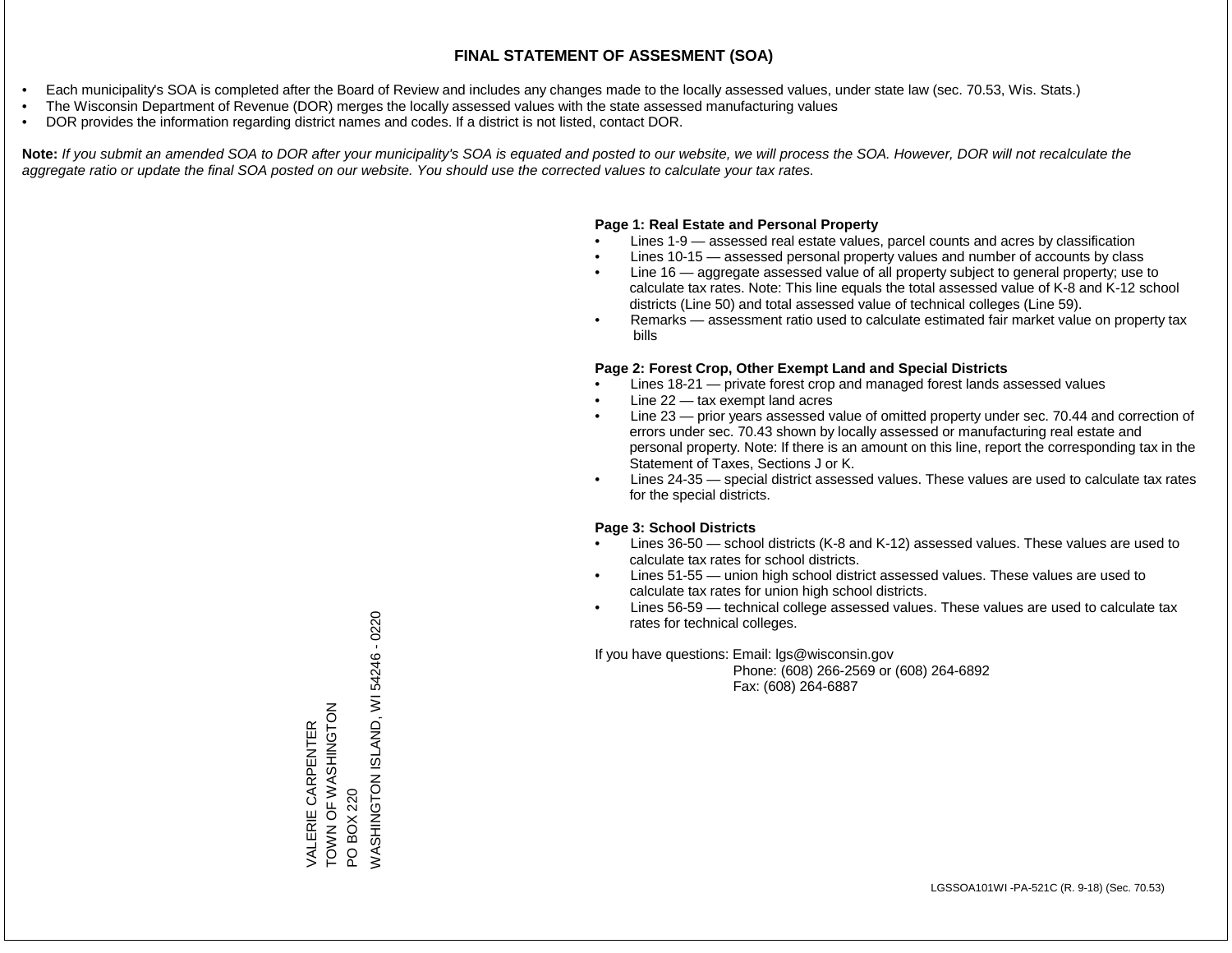|                | <b>FINAL - EQUATED</b><br><b>STATEMENT OF ASSESSMENT FOR 2021</b>                                                                                                                            |                          | 15                                        | 118                                                 | 0456                    | This is an Amended Return              | Page 1                                         |
|----------------|----------------------------------------------------------------------------------------------------------------------------------------------------------------------------------------------|--------------------------|-------------------------------------------|-----------------------------------------------------|-------------------------|----------------------------------------|------------------------------------------------|
|                |                                                                                                                                                                                              |                          | CO                                        | <b>MUN</b>                                          | ACCT NO                 |                                        |                                                |
|                | <b>FOR</b><br><b>VILLAGE OF</b><br>OF.                                                                                                                                                       | <b>EGG HARBOR</b>        |                                           | <b>DOOR COUNTY</b>                                  |                         |                                        |                                                |
|                | Town - Village - City                                                                                                                                                                        | <b>Municipality Name</b> |                                           | <b>County Name</b>                                  |                         |                                        |                                                |
| Line<br>No.    | <b>REAL ESTATE</b><br>(See Lines 18 - 22 for                                                                                                                                                 |                          | PARCEL COUNT<br>TOTAL LAND   IMPROVEMENTS | NO. OF ACRES<br><b>WHOLE</b><br><b>NUMBERS ONLY</b> | <b>VALUE OF</b><br>LAND | <b>VALUE OF</b><br><b>IMPROVEMENTS</b> | <b>TOTAL VALUE OF LAND</b><br>AND IMPROVEMENTS |
|                | other Real Estate)                                                                                                                                                                           | (Col. A)                 | (Col. B)                                  | (Col, C)                                            | (Col. D)                | (Col. E)                               | (Col. F)                                       |
| $\overline{1}$ | <b>RESIDENTIAL - Class 1</b>                                                                                                                                                                 | 1,136                    | 882                                       | 778                                                 | 142,211,500             | 211,529,700                            | 353,741,200                                    |
| 2              | <b>COMMERCIAL - Class 2</b>                                                                                                                                                                  | 171                      | 108                                       | 407                                                 | 16,705,900              | 25,230,500                             | 41,936,400                                     |
| 3              | MANUFACTURING - Class 3                                                                                                                                                                      | $\overline{0}$           | $\Omega$                                  | 0                                                   | 0                       | $\mathbf{0}$                           | $\Omega$                                       |
| 4              | <b>AGRICULTURAL - Class 4</b>                                                                                                                                                                | 4                        |                                           | 25                                                  | 6,000                   |                                        | 6,000                                          |
| 5              | UNDEVELOPED - Class 5                                                                                                                                                                        | $\overline{2}$           |                                           | 28                                                  | 80,200                  |                                        | 80,200                                         |
| 6              | AGRICULTURAL FOREST - Class 5m                                                                                                                                                               | 0                        |                                           | 0                                                   | 0                       |                                        | $\Omega$                                       |
| $\overline{7}$ | <b>FOREST LANDS - Class 6</b>                                                                                                                                                                | 5                        |                                           | 75                                                  | 373,800                 |                                        | 373,800                                        |
| 8              | OTHER - Class 7                                                                                                                                                                              | $\Omega$                 | $\Omega$                                  | $\Omega$                                            | $\Omega$                | $\Omega$                               | $\Omega$                                       |
| 9              | <b>TOTAL - ALL COLUMNS</b>                                                                                                                                                                   | 1.318                    | 990                                       | 1,313                                               | 159,377,400             | 236,760,200                            | 396,137,600                                    |
| 10             | NUMBER OF PERSONAL PROPERTY ACCOUNTS IN ROLL                                                                                                                                                 |                          |                                           | 79                                                  | <b>LOCALLY ASSESSED</b> | <b>MANUFACTURING</b>                   | <b>MERGED</b>                                  |
| 11             | BOATS AND OTHER WATERCRAFT NOT EXEMPT - Code 1                                                                                                                                               |                          |                                           |                                                     | 440                     | 0                                      | 440                                            |
| 12             | MACHINERY, TOOLS AND PATTERNS - Code 2                                                                                                                                                       |                          |                                           |                                                     |                         | 0                                      | $\Omega$                                       |
| 13             | FURNITURE, FIXTURES AND EQUIPMENT - Code 3                                                                                                                                                   |                          |                                           |                                                     | 1,000,540               | 0                                      | 1,000,540                                      |
| 14             | ALL OTHER PERSONAL PROPERTY NOT EXEMPT - Codes 4A, 4B, 4C                                                                                                                                    |                          | 48,430                                    |                                                     | $\mathbf 0$             | 48,430                                 |                                                |
| 15             | TOTAL OF PERSONAL PROPERTY NOT EXEMPT (Total of Lines 11-14)                                                                                                                                 |                          | 1,049,410                                 |                                                     | $\mathbf 0$             | 1,049,410                              |                                                |
| 16             | AGGREGATE ASSESSED VALUE OF ALL PROPERTY SUBJECT TO THE GENERAL PROPERTY TAX (Total of Lines 9F and 15F)<br>MUST EQUAL TOTAL VALUE OF THE SCHOOL DISTRICTS (K-12 PLUS K-8) - Line 50, Col. F |                          |                                           |                                                     |                         |                                        | 397,187,010                                    |
| 17             | <b>BOARD OF REVIEW</b><br>DATE OF FINAL ADJOURNMENT                                                                                                                                          | 05/03/2021               |                                           | Name of Assessor<br><b>ACTION APPRAISERS</b>        |                         | Telephone #                            | (888) 796-0603                                 |

The Assessment Ratio to be used in calculating the estimated Fair Market Value on tax bills for this tax district is .957389495

This ratio should be used to convert assessed values to "Calculate Equalized Values" in Step 1 of the Lottery and Gaming Credit Calculations.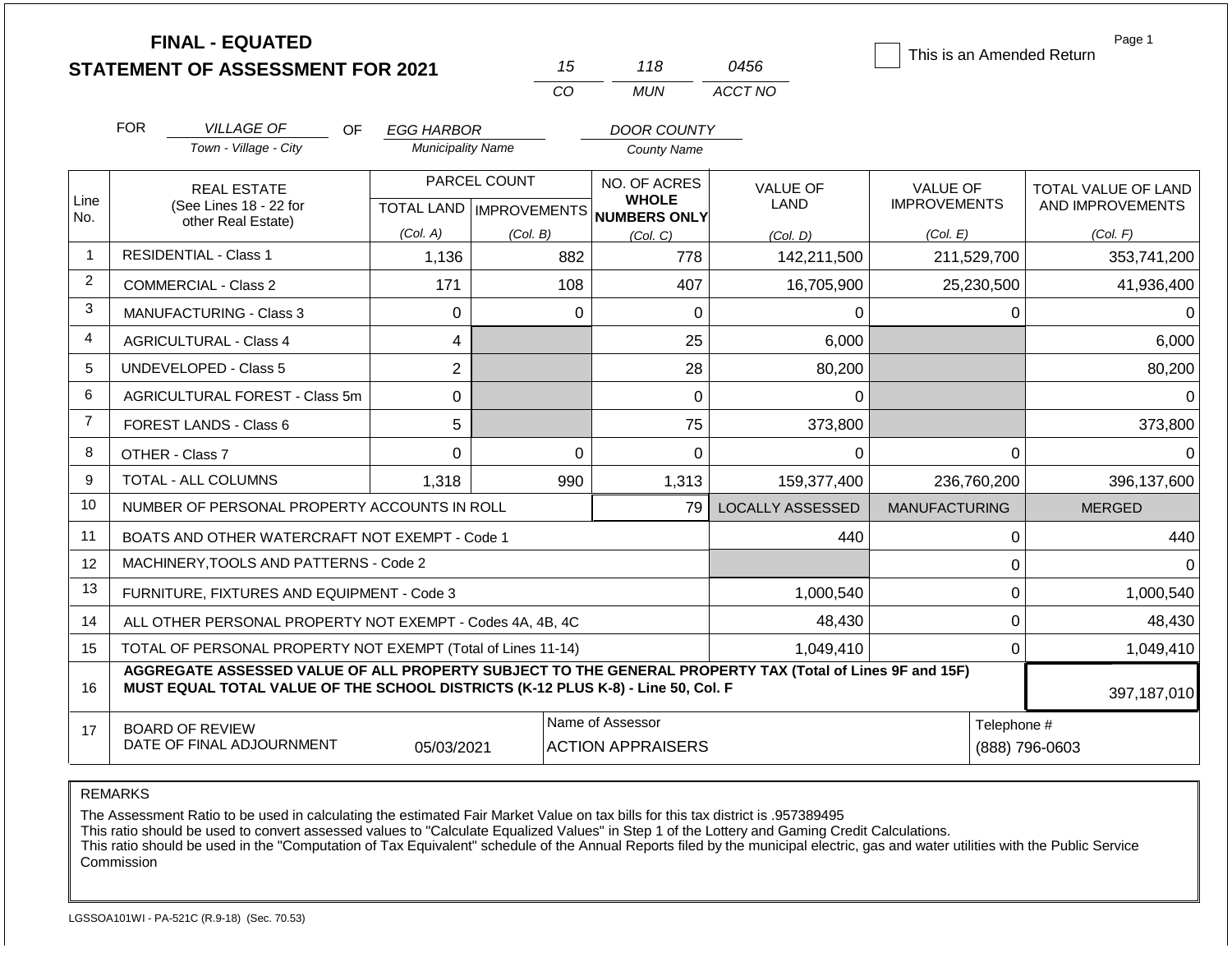2021 15 118 0456

FOREST LANDS (Line 7) and FOREST CROPS (in this section) - are **NOT** the same *YEAR CO MUN ACCT NO*

|    | Private Forest Crop - Reg Class @ 10¢ per acre             |                 |  |                                                                                | Private Forest Crop - Reg Class @ \$2.52 per acre |                                                                    |  |                                                                              |               |                    |
|----|------------------------------------------------------------|-----------------|--|--------------------------------------------------------------------------------|---------------------------------------------------|--------------------------------------------------------------------|--|------------------------------------------------------------------------------|---------------|--------------------|
| 18 | (a) PARCELS                                                | (b) ACRES       |  | (c) ASSESSED VALUE                                                             |                                                   | (d) PARCELS                                                        |  | (e) ACRES                                                                    |               | (f) ASSESSED VALUE |
|    |                                                            |                 |  | Private Forest Crop - Special Class @ 20¢ per acre                             |                                                   |                                                                    |  | Entered Before 2005 Managed Forest - Ferrous Mining CLOSED @ \$7.87 per acre |               |                    |
| 19 | (a) PARCELS                                                | (b) ACRES       |  | (c) ASSESSED VALUE                                                             |                                                   | (d) PARCELS                                                        |  | (e) ACRES                                                                    |               | (f) ASSESSED VALUE |
|    |                                                            |                 |  |                                                                                |                                                   |                                                                    |  |                                                                              |               |                    |
|    |                                                            |                 |  | Entered Before 2005 Managed Forest - OPEN @ 74 ¢ per acre                      |                                                   |                                                                    |  | Entered Before 2005 Managed Forest - CLOSED @                                |               | $$1.75$ per acre   |
| 20 | (a) PARCELS                                                | (b) ACRES       |  | (c) ASSESSED VALUE                                                             |                                                   | (d) PARCELS                                                        |  | (e) ACRES                                                                    |               | (f) ASSESSED VALUE |
|    |                                                            |                 |  |                                                                                |                                                   |                                                                    |  |                                                                              |               |                    |
|    | Entered After 2004 Managed Forest - OPEN @ \$2.04 per acre |                 |  |                                                                                |                                                   | Entered After 2004 Managed Forest - CLOSED @ \$10.20 per acre      |  |                                                                              |               |                    |
| 21 | (a) PARCELS<br>(b) ACRES                                   |                 |  | (c) ASSESSED VALUE                                                             |                                                   | (d) PARCELS                                                        |  | (e) ACRES                                                                    |               | (f) ASSESSED VALUE |
|    |                                                            |                 |  |                                                                                |                                                   |                                                                    |  |                                                                              |               |                    |
|    | (a) County Forest Cropland Acres                           |                 |  | (b) Federal Acres                                                              |                                                   | (c) State Acres                                                    |  | (d) County (NOT FOREST CROP) Acres                                           |               | (e) Other Acres    |
| 22 |                                                            |                 |  |                                                                                |                                                   |                                                                    |  |                                                                              |               | 98.47              |
|    |                                                            |                 |  |                                                                                |                                                   |                                                                    |  |                                                                              |               |                    |
|    |                                                            |                 |  | Assessed Value of Omitted Property From Prior Years (Sec. 70.44)               |                                                   | Assessed Value of Sec. 70.43 Corrections of Errors by Assessors    |  |                                                                              |               |                    |
| 23 |                                                            | (a) REAL ESTATE |  | (b) PERSONAL                                                                   |                                                   | (c1) REAL ESTATE                                                   |  |                                                                              | (c2) PERSONAL |                    |
|    |                                                            | 642.840         |  |                                                                                |                                                   |                                                                    |  |                                                                              |               |                    |
|    |                                                            |                 |  | Manufacturing Equated Value of Omitted Property From Prior Years (Sec. 70.995) |                                                   | Mfg. Equated Value of Sec.70.43 Corrections of Errors by Assessors |  |                                                                              |               |                    |
|    |                                                            | (d) REAL ESTATE |  | (e) PERSONAL                                                                   |                                                   |                                                                    |  | (f1) REAL ESTATE                                                             | (f2) PERSONAL |                    |
|    |                                                            |                 |  |                                                                                |                                                   |                                                                    |  |                                                                              |               |                    |
|    |                                                            |                 |  |                                                                                |                                                   |                                                                    |  |                                                                              |               |                    |

## **SPECIAL DISTRICTS**

| Line<br>No. | Enter 6-digit<br>Special District<br>Code (Col. A) | <b>Account</b><br><b>Number</b><br>(Col. B) | <b>Special District Name</b><br>(Col. C) | <b>Locally Assessed Value</b><br>of Real Estate and<br><b>Personal Property (Col. D)</b> | Mfg Value of Real Estate<br>and Personal Property<br>(Col. E) | <b>Merged Value of</b><br><b>Real Estate and</b><br>Personal Property (Col. F) |
|-------------|----------------------------------------------------|---------------------------------------------|------------------------------------------|------------------------------------------------------------------------------------------|---------------------------------------------------------------|--------------------------------------------------------------------------------|
| 24          |                                                    |                                             |                                          |                                                                                          |                                                               |                                                                                |
| 25          |                                                    |                                             |                                          |                                                                                          |                                                               |                                                                                |
| 26          |                                                    |                                             |                                          |                                                                                          |                                                               |                                                                                |
| 27          |                                                    |                                             |                                          |                                                                                          |                                                               |                                                                                |
| 28          |                                                    |                                             |                                          |                                                                                          |                                                               |                                                                                |
| 29          |                                                    |                                             |                                          |                                                                                          |                                                               |                                                                                |
| 30          |                                                    |                                             |                                          |                                                                                          |                                                               |                                                                                |
| 31          |                                                    |                                             |                                          |                                                                                          |                                                               |                                                                                |
| 32          |                                                    |                                             |                                          |                                                                                          |                                                               |                                                                                |
| 33          |                                                    |                                             |                                          |                                                                                          |                                                               |                                                                                |
| 34          |                                                    |                                             |                                          |                                                                                          |                                                               |                                                                                |
| 35          |                                                    |                                             |                                          |                                                                                          |                                                               |                                                                                |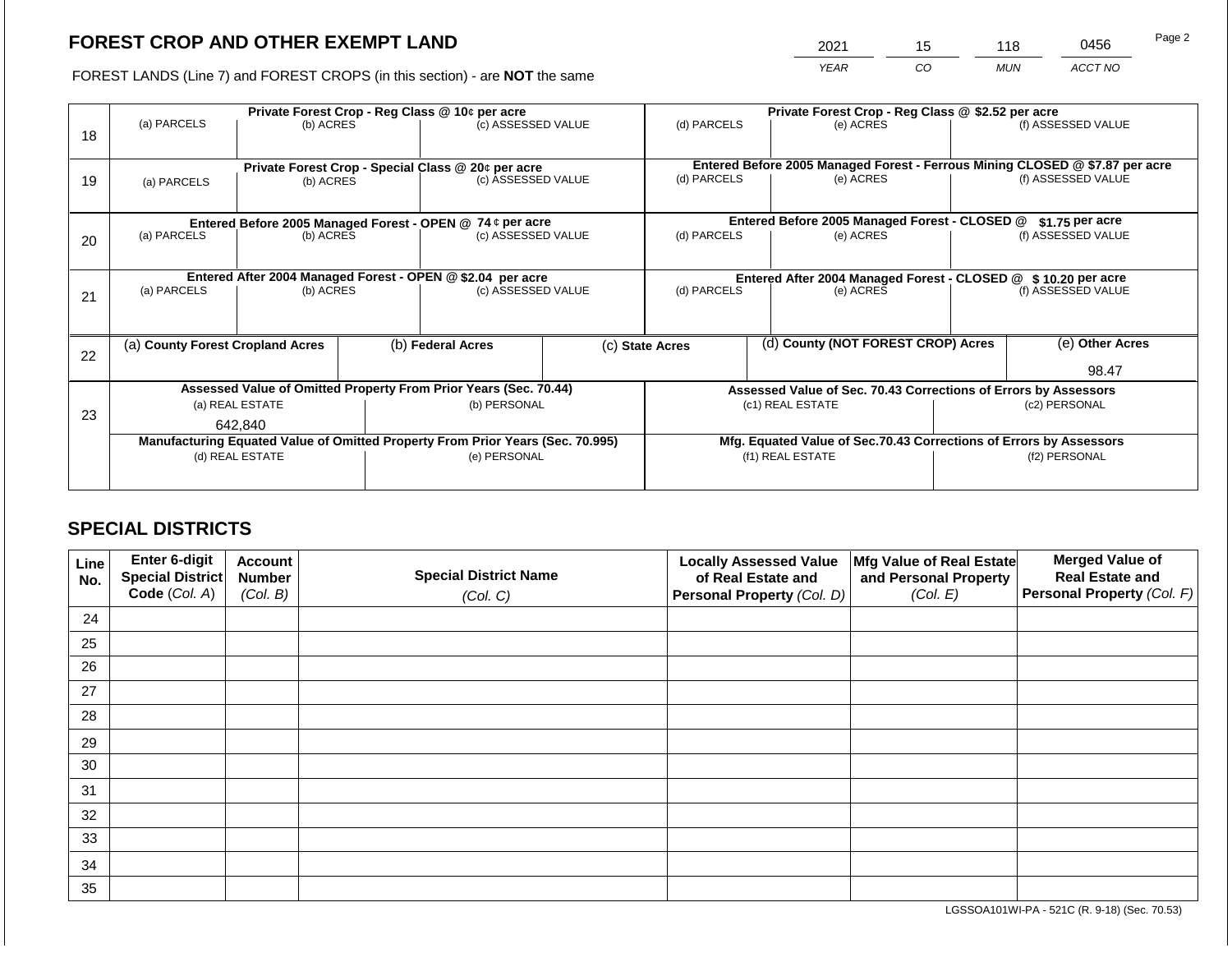#### *YEAR*  2021  $\overline{co}$ *MUN*  118 *ACCT NO*  0456 **Line No. Enter 6-digit School District Code** *(Col. A)* **Account Number** *(Col. B)* **School District Name** *(Col. C)* **Locally Assessed Value of Real Estate and Personal Property** *(Col. D)* **Mfg Value of Real Estate and Personal Property** *(Col. E)* **Merged Value of Real Estate and Personal Property** *(Col. F)* **A. SCHOOL DISTRICTS (K-8 and K-12)** 36 37 38 39 40 41 42 43 44 45 46 47 48 49 50 TOTAL ASSESSED VALUE OF SCHOOL DISTRICTS (K-8 and K-12) **B. UNION HIGH SCHOOL DISTRICTS** 51 52 53 54 55 **C. TECHNICAL COLLEGE DISTRICTS** 56 57 58 59 TOTAL ASSESSED VALUE OF TECHNICAL COLLEGES TOTAL ASSESSED VALUE OF UNION HIGH SCHOOLS 152114 0106 SCH D OF GIBRALTAR AREA 397,187,010 397,187,010 001300 | 0012 | NORTHEAST WISCONSIN TECH COLLEGE GNBY 397,187,010 397,187,010 397,187,010 397,187,010 397,187,010 397,187,010

 *I hereby certify, to the best of my knowledge and belief, this form is complete and correct.*

| Name               |                    | Title | Submission date  |
|--------------------|--------------------|-------|------------------|
| <b>CHRIS MOE</b>   |                    |       | 2021<br>17<br>05 |
| Phone              | Email address      |       |                  |
| 920<br>746<br>2285 | CMOE@CO.DOOR.WI.US |       |                  |

LGSSOA101WI -PA-521C (R. 9-18) (Sec. 70.53)

Page 3

15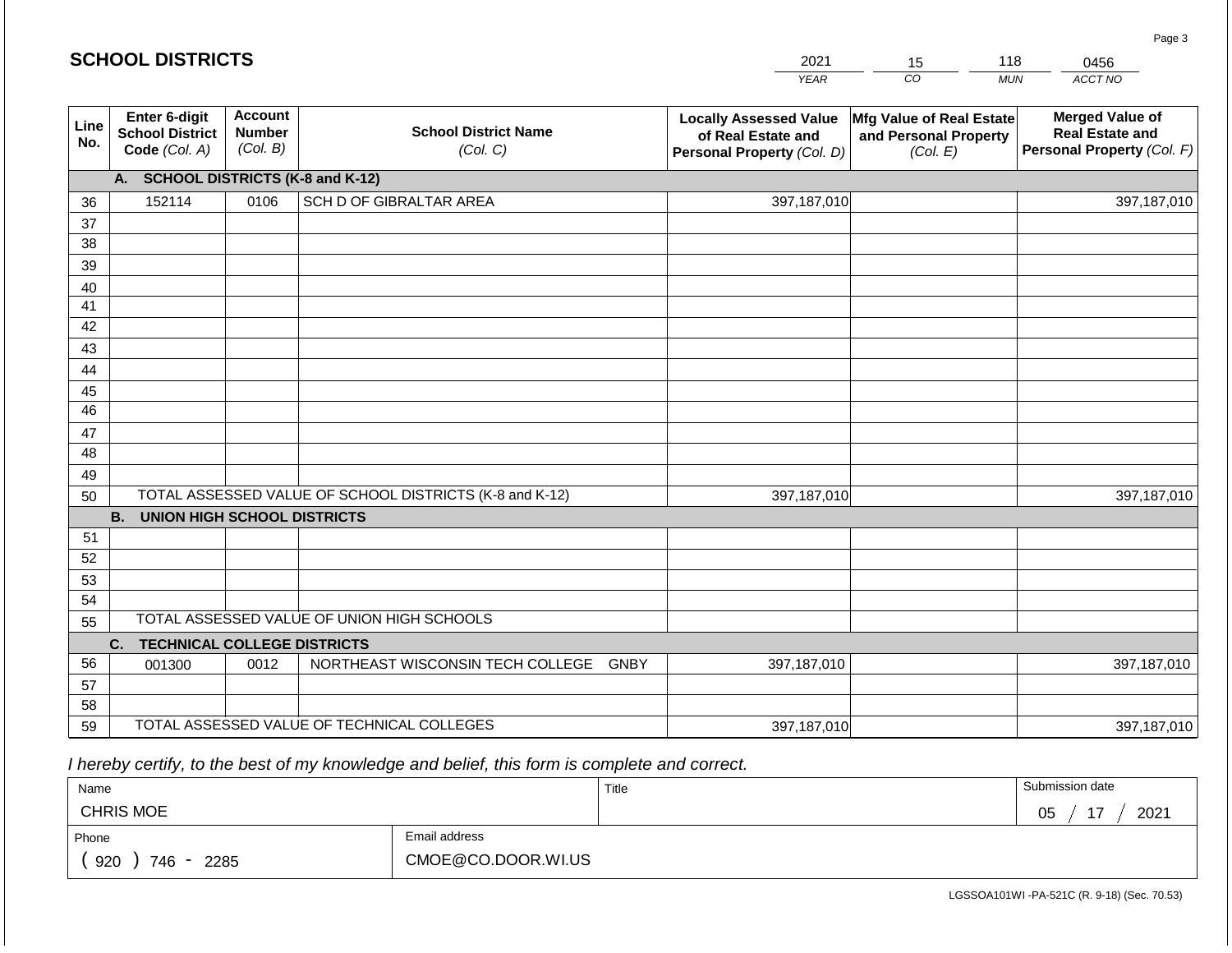- Each municipality's SOA is completed after the Board of Review and includes any changes made to the locally assessed values, under state law (sec. 70.53, Wis. Stats.)
- The Wisconsin Department of Revenue (DOR) merges the locally assessed values with the state assessed manufacturing values
- DOR provides the information regarding district names and codes. If a district is not listed, contact DOR.

Note: If you submit an amended SOA to DOR after your municipality's SOA is equated and posted to our website, we will process the SOA. However, DOR will not recalculate the *aggregate ratio or update the final SOA posted on our website. You should use the corrected values to calculate your tax rates.*

### **Page 1: Real Estate and Personal Property**

- Lines 1-9 assessed real estate values, parcel counts and acres by classification
- Lines 10-15 assessed personal property values and number of accounts by class
- Line 16 aggregate assessed value of all property subject to general property; use to calculate tax rates. Note: This line equals the total assessed value of K-8 and K-12 school districts (Line 50) and total assessed value of technical colleges (Line 59).
- Remarks assessment ratio used to calculate estimated fair market value on property tax bills

### **Page 2: Forest Crop, Other Exempt Land and Special Districts**

- Lines 18-21 private forest crop and managed forest lands assessed values
- Line  $22 -$  tax exempt land acres
- Line 23 prior years assessed value of omitted property under sec. 70.44 and correction of errors under sec. 70.43 shown by locally assessed or manufacturing real estate and personal property. Note: If there is an amount on this line, report the corresponding tax in the Statement of Taxes, Sections J or K.
- Lines 24-35 special district assessed values. These values are used to calculate tax rates for the special districts.

### **Page 3: School Districts**

- Lines 36-50 school districts (K-8 and K-12) assessed values. These values are used to calculate tax rates for school districts.
- Lines 51-55 union high school district assessed values. These values are used to calculate tax rates for union high school districts.
- Lines 56-59 technical college assessed values. These values are used to calculate tax rates for technical colleges.

If you have questions: Email: lgs@wisconsin.gov

 Phone: (608) 266-2569 or (608) 264-6892 Fax: (608) 264-6887

PO BOX 175<br>EGG HARBOR, WI 54209 - 0175 EGG HARBOR, WI 54209 - 0175VILLAGE OF EGG HARBOR LYNN OHNESORGE<br>VILLAGE OF EGG HARBOR LYNN OHNESORGE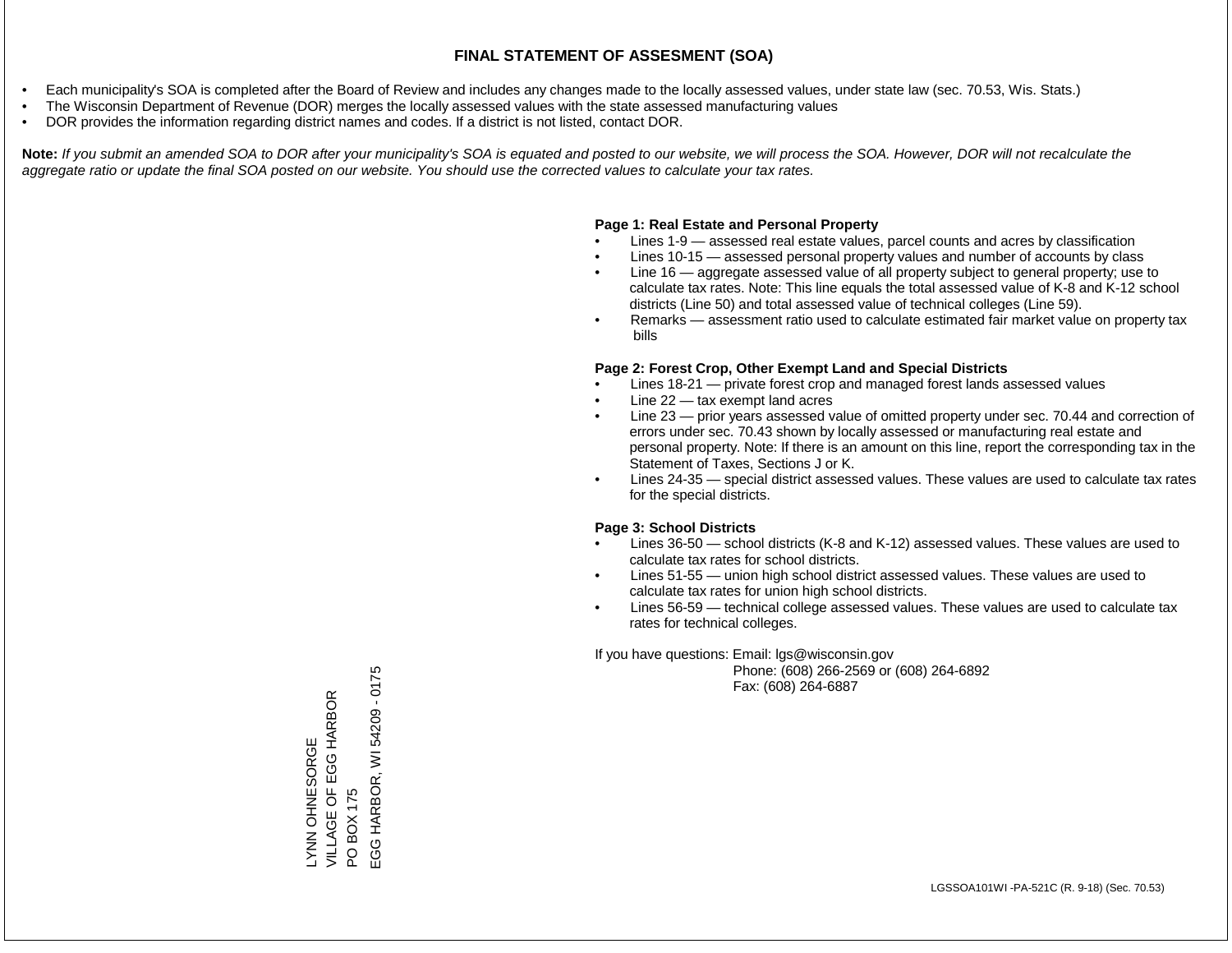|                | <b>FINAL - EQUATED</b>                                                                                                                                                                       |                          |                                           |                                                |                                | This is an Amended Return              | Page 1                                  |
|----------------|----------------------------------------------------------------------------------------------------------------------------------------------------------------------------------------------|--------------------------|-------------------------------------------|------------------------------------------------|--------------------------------|----------------------------------------|-----------------------------------------|
|                | <b>STATEMENT OF ASSESSMENT FOR 2021</b>                                                                                                                                                      |                          | 15                                        | 121                                            | 0457                           |                                        |                                         |
|                |                                                                                                                                                                                              |                          | CO                                        | <b>MUN</b>                                     | ACCT NO                        |                                        |                                         |
|                | <b>FOR</b><br><b>VILLAGE OF</b><br><b>OF</b>                                                                                                                                                 | <b>EPHRAIM</b>           |                                           | <b>DOOR COUNTY</b>                             |                                |                                        |                                         |
|                | Town - Village - City                                                                                                                                                                        | <b>Municipality Name</b> |                                           | <b>County Name</b>                             |                                |                                        |                                         |
| Line           | <b>REAL ESTATE</b><br>(See Lines 18 - 22 for                                                                                                                                                 |                          | PARCEL COUNT<br>TOTAL LAND   IMPROVEMENTS | NO. OF ACRES<br><b>WHOLE</b>                   | <b>VALUE OF</b><br><b>LAND</b> | <b>VALUE OF</b><br><b>IMPROVEMENTS</b> | TOTAL VALUE OF LAND<br>AND IMPROVEMENTS |
| No.            | other Real Estate)                                                                                                                                                                           | (Col. A)                 | (Col. B)                                  | <b>NUMBERS ONLY</b><br>(Col. C)                | (Col, D)                       | (Col. E)                               | (Col. F)                                |
| $\mathbf{1}$   | <b>RESIDENTIAL - Class 1</b>                                                                                                                                                                 | 740                      | 584                                       | 1,671                                          | 132,265,500                    | 155,983,600                            | 288,249,100                             |
| $\overline{2}$ | <b>COMMERCIAL - Class 2</b>                                                                                                                                                                  | 268                      | 262                                       | 84                                             | 17,217,500                     | 43,621,900                             | 60,839,400                              |
| 3              | <b>MANUFACTURING - Class 3</b>                                                                                                                                                               | $\mathbf 0$              | $\Omega$                                  | $\Omega$                                       | 0                              | $\Omega$                               |                                         |
| 4              | <b>AGRICULTURAL - Class 4</b>                                                                                                                                                                | 0                        |                                           | 0                                              | 0                              |                                        | 0                                       |
| 5              | <b>UNDEVELOPED - Class 5</b>                                                                                                                                                                 | 0                        |                                           | 0                                              | 0                              |                                        | $\Omega$                                |
| 6              | AGRICULTURAL FOREST - Class 5m                                                                                                                                                               | $\mathbf 0$              |                                           | $\overline{0}$                                 | 0                              |                                        | $\Omega$                                |
| $\overline{7}$ | <b>FOREST LANDS - Class 6</b>                                                                                                                                                                | 10                       |                                           | 149                                            | 278,500                        |                                        | 278,500                                 |
| 8              | OTHER - Class 7                                                                                                                                                                              | $\Omega$                 | $\Omega$                                  | 0                                              | $\Omega$                       | $\mathbf 0$                            | $\Omega$                                |
| 9              | <b>TOTAL - ALL COLUMNS</b>                                                                                                                                                                   | 1,018                    | 846                                       | 1,904                                          | 149,761,500                    | 199,605,500                            | 349,367,000                             |
| 10             | NUMBER OF PERSONAL PROPERTY ACCOUNTS IN ROLL                                                                                                                                                 |                          |                                           | 253                                            | <b>LOCALLY ASSESSED</b>        | <b>MANUFACTURING</b>                   | <b>MERGED</b>                           |
| 11             | BOATS AND OTHER WATERCRAFT NOT EXEMPT - Code 1                                                                                                                                               |                          |                                           |                                                | 176,300                        | 0                                      | 176,300                                 |
| 12             | MACHINERY, TOOLS AND PATTERNS - Code 2                                                                                                                                                       |                          |                                           |                                                |                                | $\mathbf 0$                            | $\Omega$                                |
| 13             | FURNITURE, FIXTURES AND EQUIPMENT - Code 3                                                                                                                                                   |                          |                                           |                                                | 1,367,600                      | $\mathbf 0$<br>1,367,600               |                                         |
| 14             | ALL OTHER PERSONAL PROPERTY NOT EXEMPT - Codes 4A, 4B, 4C                                                                                                                                    |                          |                                           |                                                | 92,600                         | $\mathbf 0$                            | 92,600                                  |
| 15             | TOTAL OF PERSONAL PROPERTY NOT EXEMPT (Total of Lines 11-14)                                                                                                                                 |                          |                                           | 1,636,500                                      | 0                              | 1,636,500                              |                                         |
| 16             | AGGREGATE ASSESSED VALUE OF ALL PROPERTY SUBJECT TO THE GENERAL PROPERTY TAX (Total of Lines 9F and 15F)<br>MUST EQUAL TOTAL VALUE OF THE SCHOOL DISTRICTS (K-12 PLUS K-8) - Line 50, Col. F |                          |                                           |                                                |                                |                                        |                                         |
| 17             | <b>BOARD OF REVIEW</b><br>DATE OF FINAL ADJOURNMENT                                                                                                                                          | 05/11/2021               |                                           | Name of Assessor<br>ASSOCIATED APPRAISAL CNSLT |                                |                                        | Telephone #<br>(800) 721-4157           |

The Assessment Ratio to be used in calculating the estimated Fair Market Value on tax bills for this tax district is .829798451

This ratio should be used to convert assessed values to "Calculate Equalized Values" in Step 1 of the Lottery and Gaming Credit Calculations.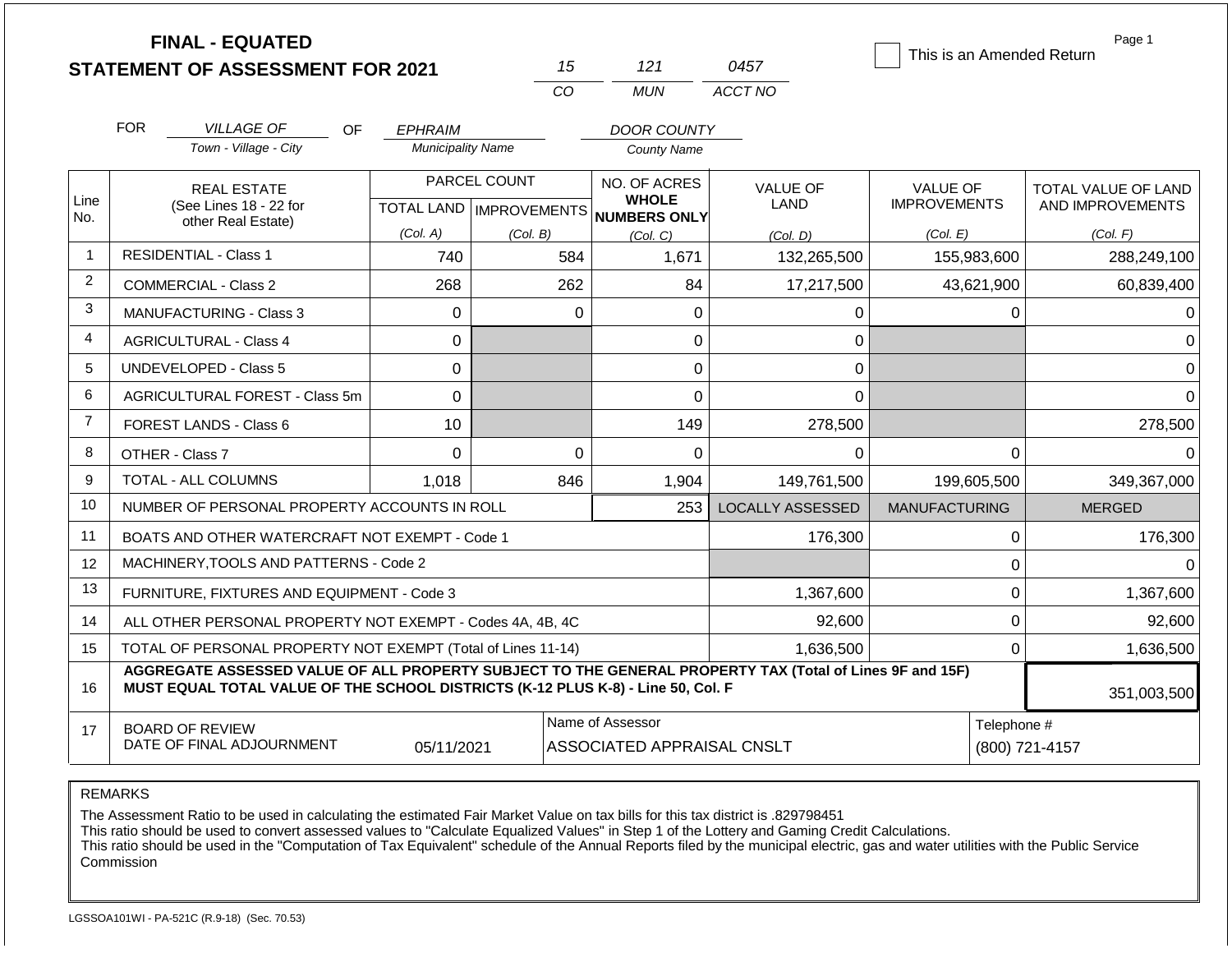2021 15 121 0457

FOREST LANDS (Line 7) and FOREST CROPS (in this section) - are **NOT** the same *YEAR CO MUN ACCT NO*

|    |                                                                                |                 |  | Private Forest Crop - Reg Class @ 10¢ per acre                           |                                                                    |                                                                 |  | Private Forest Crop - Reg Class @ \$2.52 per acre                            |                    |                    |
|----|--------------------------------------------------------------------------------|-----------------|--|--------------------------------------------------------------------------|--------------------------------------------------------------------|-----------------------------------------------------------------|--|------------------------------------------------------------------------------|--------------------|--------------------|
|    | (a) PARCELS                                                                    | (b) ACRES       |  | (c) ASSESSED VALUE                                                       |                                                                    | (d) PARCELS                                                     |  | (e) ACRES                                                                    |                    | (f) ASSESSED VALUE |
| 18 |                                                                                |                 |  |                                                                          |                                                                    |                                                                 |  |                                                                              |                    |                    |
|    |                                                                                |                 |  |                                                                          |                                                                    |                                                                 |  | Entered Before 2005 Managed Forest - Ferrous Mining CLOSED @ \$7.87 per acre |                    |                    |
|    |                                                                                |                 |  | Private Forest Crop - Special Class @ 20¢ per acre<br>(c) ASSESSED VALUE |                                                                    | (d) PARCELS                                                     |  | (e) ACRES                                                                    |                    | (f) ASSESSED VALUE |
| 19 | (a) PARCELS                                                                    | (b) ACRES       |  |                                                                          |                                                                    |                                                                 |  |                                                                              |                    |                    |
|    |                                                                                |                 |  |                                                                          |                                                                    |                                                                 |  |                                                                              |                    |                    |
|    |                                                                                |                 |  | Entered Before 2005 Managed Forest - OPEN @ 74 ¢ per acre                |                                                                    |                                                                 |  | Entered Before 2005 Managed Forest - CLOSED @                                |                    | \$1.75 per acre    |
| 20 | (a) PARCELS                                                                    | (b) ACRES       |  | (c) ASSESSED VALUE                                                       |                                                                    | (d) PARCELS                                                     |  | (e) ACRES                                                                    |                    | (f) ASSESSED VALUE |
|    |                                                                                |                 |  |                                                                          |                                                                    |                                                                 |  |                                                                              |                    |                    |
|    |                                                                                | 40              |  | 400,000                                                                  |                                                                    |                                                                 |  |                                                                              |                    |                    |
|    | Entered After 2004 Managed Forest - OPEN @ \$2.04 per acre                     |                 |  |                                                                          | Entered After 2004 Managed Forest - CLOSED @ \$ 10.20 per acre     |                                                                 |  |                                                                              | (f) ASSESSED VALUE |                    |
| 21 | (a) PARCELS                                                                    | (b) ACRES       |  | (c) ASSESSED VALUE                                                       |                                                                    | (d) PARCELS                                                     |  | (e) ACRES                                                                    |                    |                    |
|    |                                                                                |                 |  |                                                                          |                                                                    |                                                                 |  |                                                                              |                    |                    |
|    |                                                                                | 11.5            |  | 165,000                                                                  |                                                                    |                                                                 |  |                                                                              |                    |                    |
|    | (a) County Forest Cropland Acres                                               |                 |  | (b) Federal Acres                                                        |                                                                    | (c) State Acres                                                 |  | (d) County (NOT FOREST CROP) Acres                                           |                    | (e) Other Acres    |
| 22 |                                                                                |                 |  |                                                                          |                                                                    |                                                                 |  |                                                                              |                    |                    |
|    |                                                                                |                 |  |                                                                          |                                                                    | 190.11                                                          |  |                                                                              |                    | 164.3              |
|    |                                                                                |                 |  | Assessed Value of Omitted Property From Prior Years (Sec. 70.44)         |                                                                    | Assessed Value of Sec. 70.43 Corrections of Errors by Assessors |  |                                                                              |                    |                    |
|    |                                                                                | (a) REAL ESTATE |  | (b) PERSONAL                                                             |                                                                    | (c1) REAL ESTATE                                                |  |                                                                              | (c2) PERSONAL      |                    |
| 23 |                                                                                |                 |  |                                                                          |                                                                    |                                                                 |  |                                                                              |                    |                    |
|    | Manufacturing Equated Value of Omitted Property From Prior Years (Sec. 70.995) |                 |  |                                                                          | Mfg. Equated Value of Sec.70.43 Corrections of Errors by Assessors |                                                                 |  |                                                                              |                    |                    |
|    |                                                                                | (d) REAL ESTATE |  | (e) PERSONAL                                                             |                                                                    | (f1) REAL ESTATE                                                |  |                                                                              | (f2) PERSONAL      |                    |
|    |                                                                                |                 |  |                                                                          |                                                                    |                                                                 |  |                                                                              |                    |                    |
|    |                                                                                |                 |  |                                                                          |                                                                    |                                                                 |  |                                                                              |                    |                    |

## **SPECIAL DISTRICTS**

| Line<br>No. | Enter 6-digit<br>Special District<br>Code (Col. A) | <b>Account</b><br><b>Number</b><br>(Col. B) | <b>Special District Name</b><br>(Col. C) | <b>Locally Assessed Value</b><br>of Real Estate and<br><b>Personal Property (Col. D)</b> | Mfg Value of Real Estate<br>and Personal Property<br>(Col. E) | <b>Merged Value of</b><br><b>Real Estate and</b><br>Personal Property (Col. F) |
|-------------|----------------------------------------------------|---------------------------------------------|------------------------------------------|------------------------------------------------------------------------------------------|---------------------------------------------------------------|--------------------------------------------------------------------------------|
| 24          |                                                    |                                             |                                          |                                                                                          |                                                               |                                                                                |
| 25          |                                                    |                                             |                                          |                                                                                          |                                                               |                                                                                |
| 26          |                                                    |                                             |                                          |                                                                                          |                                                               |                                                                                |
| 27          |                                                    |                                             |                                          |                                                                                          |                                                               |                                                                                |
| 28          |                                                    |                                             |                                          |                                                                                          |                                                               |                                                                                |
| 29          |                                                    |                                             |                                          |                                                                                          |                                                               |                                                                                |
| 30          |                                                    |                                             |                                          |                                                                                          |                                                               |                                                                                |
| 31          |                                                    |                                             |                                          |                                                                                          |                                                               |                                                                                |
| 32          |                                                    |                                             |                                          |                                                                                          |                                                               |                                                                                |
| 33          |                                                    |                                             |                                          |                                                                                          |                                                               |                                                                                |
| 34          |                                                    |                                             |                                          |                                                                                          |                                                               |                                                                                |
| 35          |                                                    |                                             |                                          |                                                                                          |                                                               |                                                                                |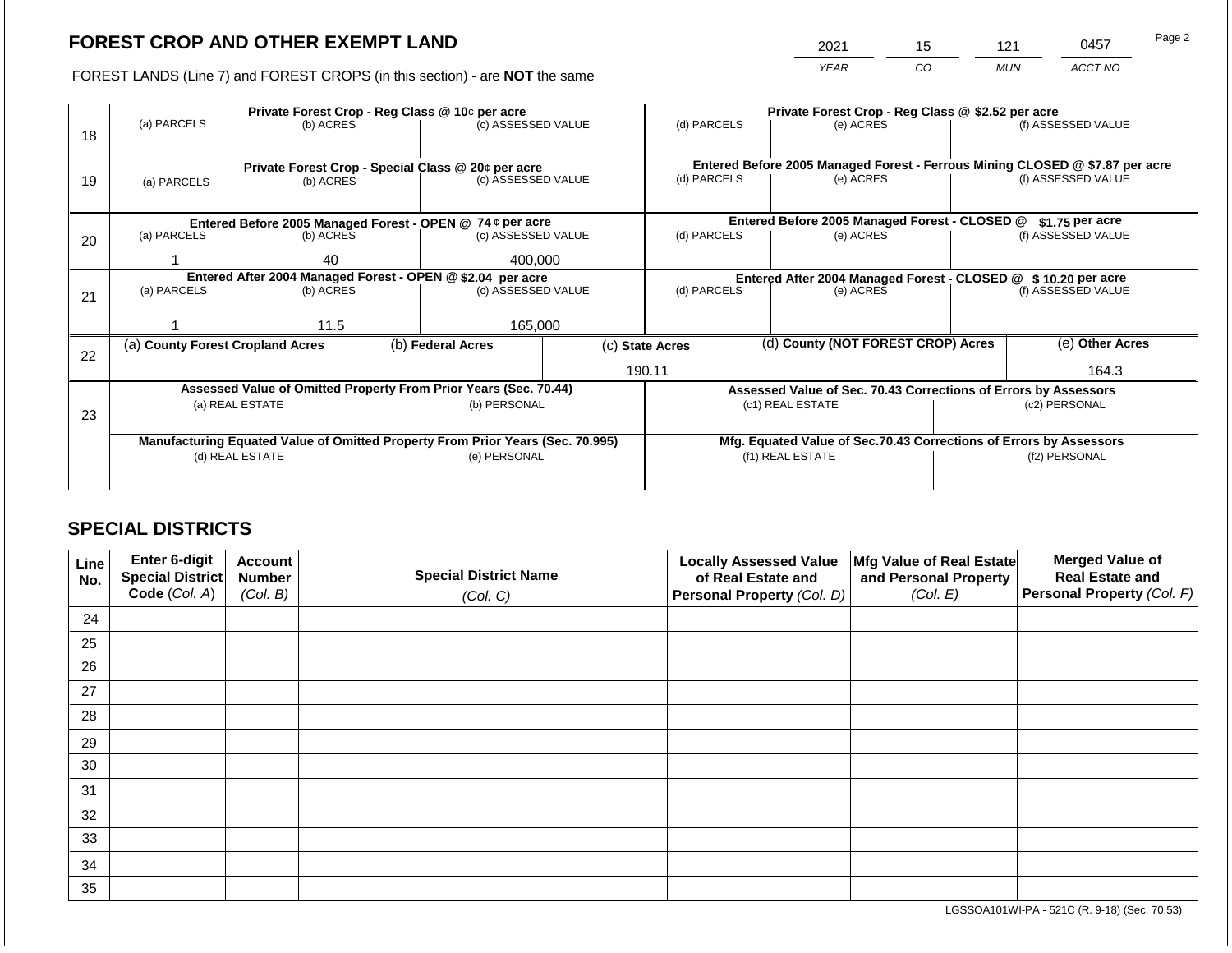#### *YEAR CO MUN ACCT NO*  0457 **Line No. Enter 6-digit School District Code** *(Col. A)* **Account Number** *(Col. B)* **School District Name** *(Col. C)* **Locally Assessed Value of Real Estate and Personal Property** *(Col. D)* **Mfg Value of Real Estate and Personal Property** *(Col. E)* **Merged Value of Real Estate and Personal Property** *(Col. F)* **A. SCHOOL DISTRICTS (K-8 and K-12)** 36 37 38 39 40 41 42 43 44 45 46 47 48 49 50 TOTAL ASSESSED VALUE OF SCHOOL DISTRICTS (K-8 and K-12) **B. UNION HIGH SCHOOL DISTRICTS** 51 52 53 54 55 **C. TECHNICAL COLLEGE DISTRICTS** 56 57 58 59 TOTAL ASSESSED VALUE OF TECHNICAL COLLEGES TOTAL ASSESSED VALUE OF UNION HIGH SCHOOLS 152114 0106 SCH D OF GIBRALTAR AREA 351,003,500 351,003,500 001300 | 0012 | NORTHEAST WISCONSIN TECH COLLEGE GNBY 351,003,500 351,003,500 351,003,500 351,003,500 351,003,500 351,003,500

 *I hereby certify, to the best of my knowledge and belief, this form is complete and correct.*

| Name               |                    | Title | Submission date  |
|--------------------|--------------------|-------|------------------|
| <b>CHRIS MOE</b>   |                    |       | 17<br>2021<br>05 |
| Phone              | Email address      |       |                  |
| 920<br>746<br>2285 | CMOE@CO.DOOR.WI.US |       |                  |

LGSSOA101WI -PA-521C (R. 9-18) (Sec. 70.53)

Page 3

| 2021        |          |              |  |
|-------------|----------|--------------|--|
| <b>VFAR</b> | $\cdots$ | <b>MI IN</b> |  |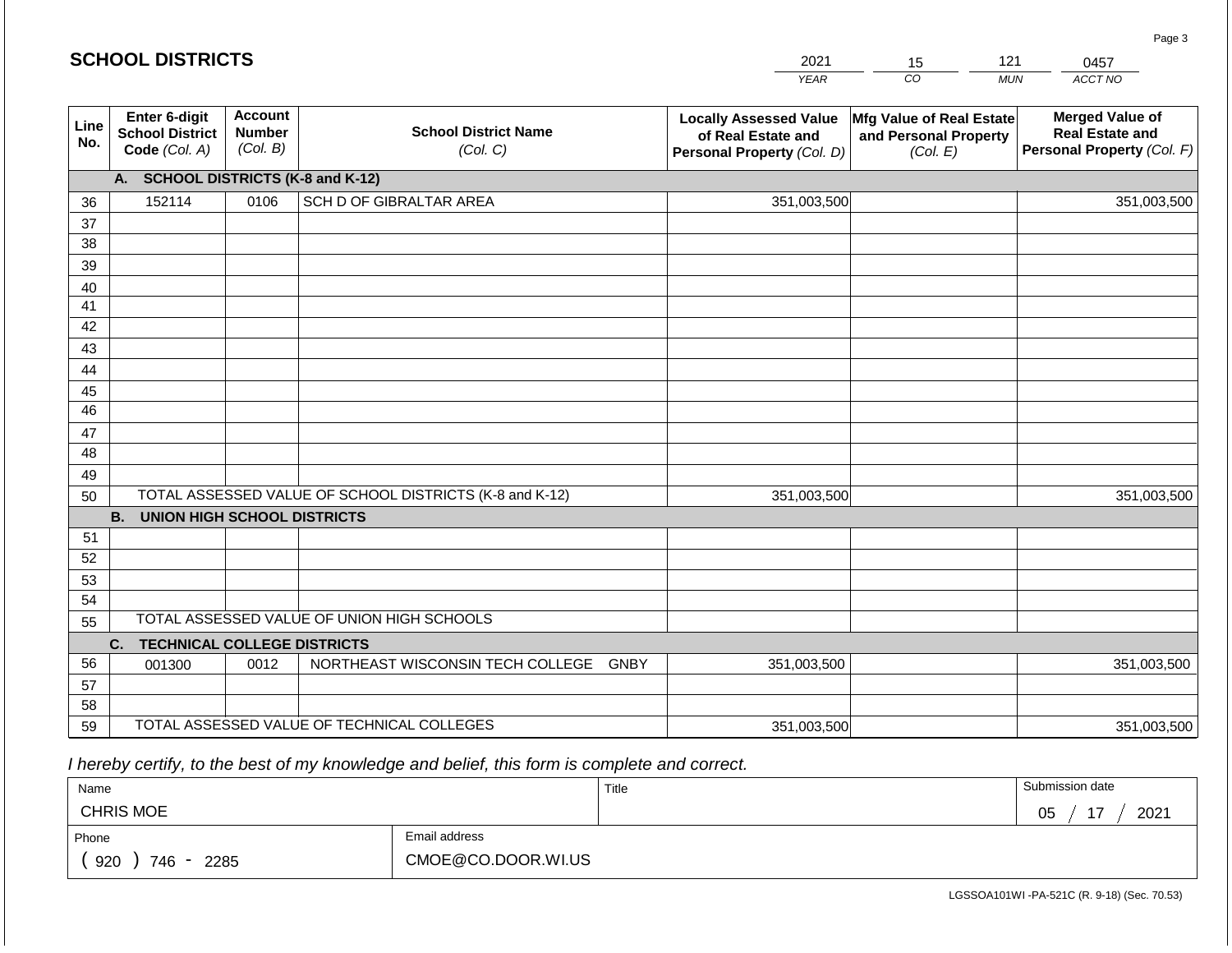- Each municipality's SOA is completed after the Board of Review and includes any changes made to the locally assessed values, under state law (sec. 70.53, Wis. Stats.)
- The Wisconsin Department of Revenue (DOR) merges the locally assessed values with the state assessed manufacturing values
- DOR provides the information regarding district names and codes. If a district is not listed, contact DOR.

Note: If you submit an amended SOA to DOR after your municipality's SOA is equated and posted to our website, we will process the SOA. However, DOR will not recalculate the *aggregate ratio or update the final SOA posted on our website. You should use the corrected values to calculate your tax rates.*

#### **Page 1: Real Estate and Personal Property**

- Lines 1-9 assessed real estate values, parcel counts and acres by classification
- Lines 10-15 assessed personal property values and number of accounts by class
- Line 16 aggregate assessed value of all property subject to general property; use to calculate tax rates. Note: This line equals the total assessed value of K-8 and K-12 school districts (Line 50) and total assessed value of technical colleges (Line 59).
- Remarks assessment ratio used to calculate estimated fair market value on property tax bills

#### **Page 2: Forest Crop, Other Exempt Land and Special Districts**

- Lines 18-21 private forest crop and managed forest lands assessed values
- Line  $22 -$  tax exempt land acres
- Line 23 prior years assessed value of omitted property under sec. 70.44 and correction of errors under sec. 70.43 shown by locally assessed or manufacturing real estate and personal property. Note: If there is an amount on this line, report the corresponding tax in the Statement of Taxes, Sections J or K.
- Lines 24-35 special district assessed values. These values are used to calculate tax rates for the special districts.

#### **Page 3: School Districts**

- Lines 36-50 school districts (K-8 and K-12) assessed values. These values are used to calculate tax rates for school districts.
- Lines 51-55 union high school district assessed values. These values are used to calculate tax rates for union high school districts.
- Lines 56-59 technical college assessed values. These values are used to calculate tax rates for technical colleges.

If you have questions: Email: lgs@wisconsin.gov

 Phone: (608) 266-2569 or (608) 264-6892 Fax: (608) 264-6887

PO BOX 138<br>EPHRAIM, WI 54211 - 0138 EPHRAIM, WI 54211 - 0138VILLAGE OF EPHRAIM ANDREA COLLAK<br>VILLAGE OF EPHRAIM ANDREA COLLAK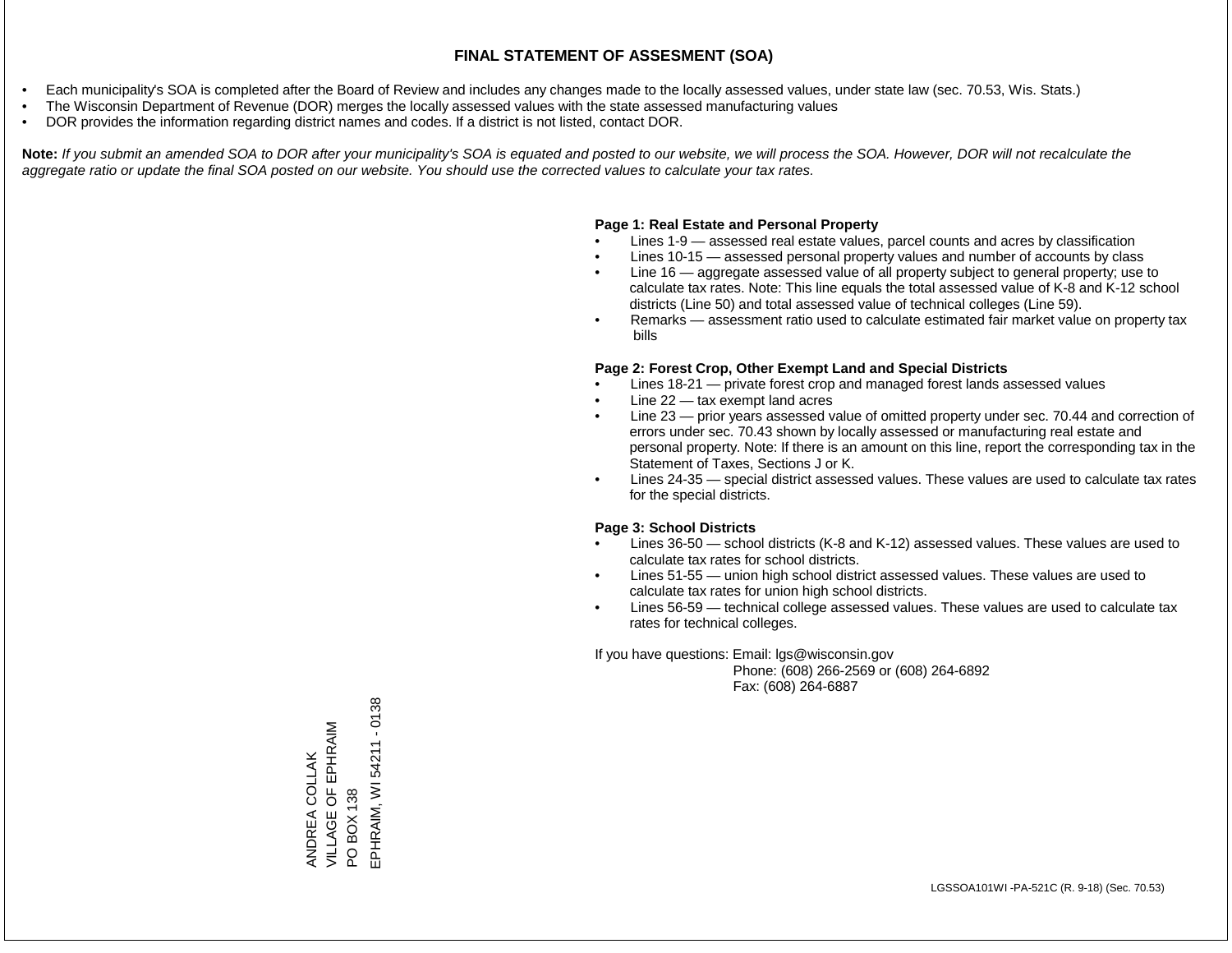|                |                                                                                                                                                                                              | <b>FINAL - EQUATED</b><br><b>STATEMENT OF ASSESSMENT FOR 2021</b> |                                                |                           | 15       | 127                                      | 0458                    | This is an Amended Return              | Page 1                                         |
|----------------|----------------------------------------------------------------------------------------------------------------------------------------------------------------------------------------------|-------------------------------------------------------------------|------------------------------------------------|---------------------------|----------|------------------------------------------|-------------------------|----------------------------------------|------------------------------------------------|
|                |                                                                                                                                                                                              |                                                                   |                                                | CO                        |          | <b>MUN</b>                               | ACCT NO                 |                                        |                                                |
|                | <b>FOR</b>                                                                                                                                                                                   |                                                                   |                                                |                           |          |                                          |                         |                                        |                                                |
|                |                                                                                                                                                                                              | <b>VILLAGE OF</b><br>OF.<br>Town - Village - City                 | <b>FORESTVILLE</b><br><b>Municipality Name</b> |                           |          | <b>DOOR COUNTY</b><br><b>County Name</b> |                         |                                        |                                                |
|                |                                                                                                                                                                                              |                                                                   |                                                |                           |          |                                          |                         |                                        |                                                |
| Line           |                                                                                                                                                                                              | <b>REAL ESTATE</b><br>(See Lines 18 - 22 for                      | PARCEL COUNT                                   |                           |          | NO. OF ACRES<br><b>WHOLE</b>             | <b>VALUE OF</b><br>LAND | <b>VALUE OF</b><br><b>IMPROVEMENTS</b> | <b>TOTAL VALUE OF LAND</b><br>AND IMPROVEMENTS |
| No.            |                                                                                                                                                                                              | other Real Estate)                                                |                                                | TOTAL LAND   IMPROVEMENTS |          | <b>NUMBERS ONLY</b>                      |                         |                                        |                                                |
| $\overline{1}$ |                                                                                                                                                                                              | <b>RESIDENTIAL - Class 1</b>                                      | (Col. A)<br>246                                | (Col. B)                  | 182      | (Col, C)<br>117                          | (Col. D)<br>2,498,800   | (Col. E)<br>17,010,800                 | (Col. F)<br>19,509,600                         |
| 2              |                                                                                                                                                                                              |                                                                   |                                                |                           |          |                                          |                         |                                        |                                                |
| 3              |                                                                                                                                                                                              | <b>COMMERCIAL - Class 2</b>                                       | 26                                             |                           | 21       | 16                                       | 345,000                 | 2,307,000                              | 2,652,000                                      |
|                |                                                                                                                                                                                              | MANUFACTURING - Class 3                                           | $\mathbf{1}$                                   |                           | 1        | 1                                        | 17,400                  | 343,400                                | 360,800                                        |
| 4              | 3<br><b>AGRICULTURAL - Class 4</b>                                                                                                                                                           |                                                                   |                                                |                           | 90       | 20,400                                   |                         | 20,400                                 |                                                |
| 5              |                                                                                                                                                                                              | UNDEVELOPED - Class 5                                             | 4                                              |                           |          | 16                                       | 8,600                   |                                        | 8,600                                          |
| 6              |                                                                                                                                                                                              | AGRICULTURAL FOREST - Class 5m                                    | 0                                              |                           |          | 0                                        | 0                       |                                        | $\Omega$                                       |
| $\overline{7}$ |                                                                                                                                                                                              | <b>FOREST LANDS - Class 6</b>                                     | 1                                              |                           |          | 18                                       | 45,000                  |                                        | 45,000                                         |
| 8              |                                                                                                                                                                                              | OTHER - Class 7                                                   | $\mathbf 0$                                    |                           | $\Omega$ | 0                                        | $\Omega$                | $\Omega$                               | $\Omega$                                       |
| 9              |                                                                                                                                                                                              | <b>TOTAL - ALL COLUMNS</b>                                        | 281                                            |                           | 204      | 258                                      | 2,935,200               | 19,661,200                             | 22,596,400                                     |
| 10             |                                                                                                                                                                                              | NUMBER OF PERSONAL PROPERTY ACCOUNTS IN ROLL                      |                                                |                           |          | 15                                       | <b>LOCALLY ASSESSED</b> | <b>MANUFACTURING</b>                   | <b>MERGED</b>                                  |
| 11             |                                                                                                                                                                                              | BOATS AND OTHER WATERCRAFT NOT EXEMPT - Code 1                    |                                                |                           |          |                                          | 0                       | $\Omega$                               | $\Omega$                                       |
| 12             |                                                                                                                                                                                              | MACHINERY, TOOLS AND PATTERNS - Code 2                            |                                                |                           |          |                                          |                         | 16,100                                 | 16,100                                         |
| 13             |                                                                                                                                                                                              | FURNITURE, FIXTURES AND EQUIPMENT - Code 3                        |                                                |                           |          |                                          | 103,600                 | 18,100                                 | 121,700                                        |
| 14             |                                                                                                                                                                                              | ALL OTHER PERSONAL PROPERTY NOT EXEMPT - Codes 4A, 4B, 4C         |                                                |                           |          |                                          | 68,300                  | 2,200                                  | 70,500                                         |
| 15             | TOTAL OF PERSONAL PROPERTY NOT EXEMPT (Total of Lines 11-14)                                                                                                                                 |                                                                   |                                                |                           |          |                                          | 171,900                 | 36,400                                 | 208,300                                        |
| 16             | AGGREGATE ASSESSED VALUE OF ALL PROPERTY SUBJECT TO THE GENERAL PROPERTY TAX (Total of Lines 9F and 15F)<br>MUST EQUAL TOTAL VALUE OF THE SCHOOL DISTRICTS (K-12 PLUS K-8) - Line 50, Col. F |                                                                   |                                                |                           |          |                                          |                         |                                        | 22,804,700                                     |
| 17             |                                                                                                                                                                                              | <b>BOARD OF REVIEW</b><br>DATE OF FINAL ADJOURNMENT               | 05/17/2021                                     |                           |          | Name of Assessor<br><b>GARY MACCOUX</b>  |                         | Telephone #                            | (920) 825-1455                                 |

The Assessment Ratio to be used in calculating the estimated Fair Market Value on tax bills for this tax district is .873770696

This ratio should be used to convert assessed values to "Calculate Equalized Values" in Step 1 of the Lottery and Gaming Credit Calculations.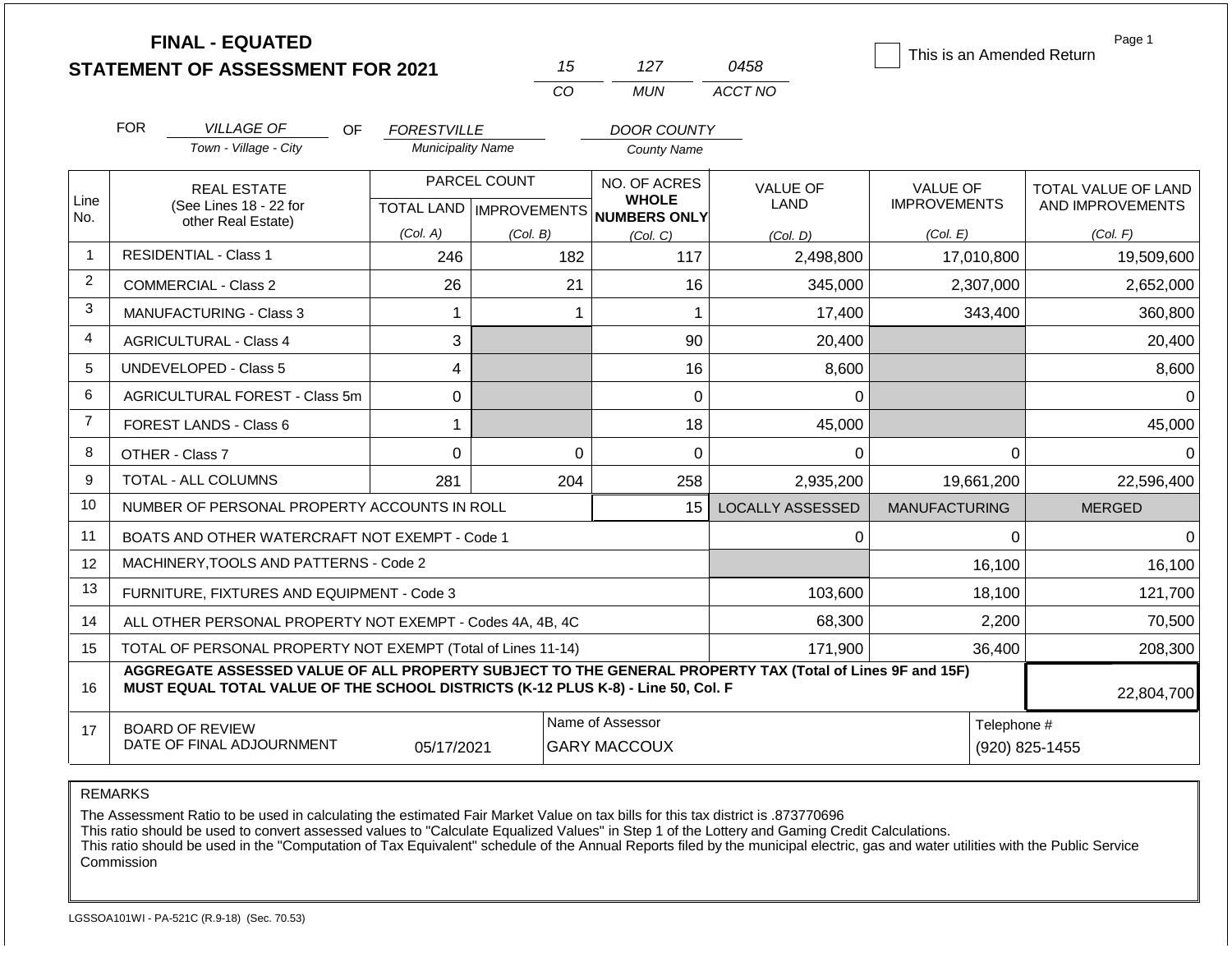2021 15 127 0458

FOREST LANDS (Line 7) and FOREST CROPS (in this section) - are **NOT** the same *YEAR CO MUN ACCT NO*

| 18 | (a) PARCELS<br>(b) ACRES         |           |  | Private Forest Crop - Reg Class @ 10¢ per acre<br>(c) ASSESSED VALUE           |      | (d) PARCELS                                                   |                                                                    | Private Forest Crop - Reg Class @ \$2.52 per acre<br>(e) ACRES  |                 | (f) ASSESSED VALUE                                                                                 |  |
|----|----------------------------------|-----------|--|--------------------------------------------------------------------------------|------|---------------------------------------------------------------|--------------------------------------------------------------------|-----------------------------------------------------------------|-----------------|----------------------------------------------------------------------------------------------------|--|
| 19 | (a) PARCELS                      | (b) ACRES |  | Private Forest Crop - Special Class @ 20¢ per acre<br>(c) ASSESSED VALUE       |      | (d) PARCELS                                                   |                                                                    | (e) ACRES                                                       |                 | Entered Before 2005 Managed Forest - Ferrous Mining CLOSED @ \$7.87 per acre<br>(f) ASSESSED VALUE |  |
|    |                                  |           |  | Entered Before 2005 Managed Forest - OPEN @ 74 ¢ per acre                      |      |                                                               |                                                                    | Entered Before 2005 Managed Forest - CLOSED @                   |                 | $$1.75$ per acre                                                                                   |  |
| 20 | (a) PARCELS                      | (b) ACRES |  | (c) ASSESSED VALUE                                                             |      | (d) PARCELS                                                   |                                                                    | (e) ACRES                                                       |                 | (f) ASSESSED VALUE                                                                                 |  |
|    |                                  |           |  | Entered After 2004 Managed Forest - OPEN @ \$2.04 per acre                     |      | Entered After 2004 Managed Forest - CLOSED @ \$10.20 per acre |                                                                    |                                                                 |                 |                                                                                                    |  |
| 21 | (a) PARCELS                      | (b) ACRES |  | (c) ASSESSED VALUE                                                             |      | (d) PARCELS                                                   |                                                                    | (e) ACRES                                                       |                 | (f) ASSESSED VALUE                                                                                 |  |
|    |                                  |           |  |                                                                                |      |                                                               |                                                                    |                                                                 |                 |                                                                                                    |  |
| 22 | (a) County Forest Cropland Acres |           |  | (b) Federal Acres                                                              |      | (d) County (NOT FOREST CROP) Acres<br>(c) State Acres         |                                                                    |                                                                 | (e) Other Acres |                                                                                                    |  |
|    |                                  |           |  |                                                                                | 2.75 |                                                               |                                                                    |                                                                 | 34.43           |                                                                                                    |  |
|    |                                  |           |  | Assessed Value of Omitted Property From Prior Years (Sec. 70.44)               |      |                                                               |                                                                    | Assessed Value of Sec. 70.43 Corrections of Errors by Assessors |                 |                                                                                                    |  |
| 23 | (a) REAL ESTATE                  |           |  | (b) PERSONAL                                                                   |      | (c1) REAL ESTATE                                              |                                                                    |                                                                 | (c2) PERSONAL   |                                                                                                    |  |
|    |                                  |           |  |                                                                                |      |                                                               |                                                                    |                                                                 |                 |                                                                                                    |  |
|    |                                  |           |  | Manufacturing Equated Value of Omitted Property From Prior Years (Sec. 70.995) |      |                                                               | Mfg. Equated Value of Sec.70.43 Corrections of Errors by Assessors |                                                                 |                 |                                                                                                    |  |
|    | (d) REAL ESTATE                  |           |  | (e) PERSONAL                                                                   |      | (f1) REAL ESTATE                                              |                                                                    |                                                                 | (f2) PERSONAL   |                                                                                                    |  |
|    |                                  |           |  |                                                                                |      |                                                               |                                                                    |                                                                 |                 |                                                                                                    |  |

## **SPECIAL DISTRICTS**

| Line<br>No. | <b>Enter 6-digit</b><br>Special District | <b>Account</b><br><b>Number</b> | <b>Special District Name</b> | <b>Locally Assessed Value</b><br>of Real Estate and | Mfg Value of Real Estate<br>and Personal Property | <b>Merged Value of</b><br><b>Real Estate and</b> |
|-------------|------------------------------------------|---------------------------------|------------------------------|-----------------------------------------------------|---------------------------------------------------|--------------------------------------------------|
|             | Code (Col. A)                            | (Col. B)                        | (Col. C)                     | Personal Property (Col. D)                          | (Col. E)                                          | <b>Personal Property (Col. F)</b>                |
| 24          |                                          |                                 |                              |                                                     |                                                   |                                                  |
| 25          |                                          |                                 |                              |                                                     |                                                   |                                                  |
| 26          |                                          |                                 |                              |                                                     |                                                   |                                                  |
| 27          |                                          |                                 |                              |                                                     |                                                   |                                                  |
| 28          |                                          |                                 |                              |                                                     |                                                   |                                                  |
| 29          |                                          |                                 |                              |                                                     |                                                   |                                                  |
| 30          |                                          |                                 |                              |                                                     |                                                   |                                                  |
| 31          |                                          |                                 |                              |                                                     |                                                   |                                                  |
| 32          |                                          |                                 |                              |                                                     |                                                   |                                                  |
| 33          |                                          |                                 |                              |                                                     |                                                   |                                                  |
| 34          |                                          |                                 |                              |                                                     |                                                   |                                                  |
| 35          |                                          |                                 |                              |                                                     |                                                   |                                                  |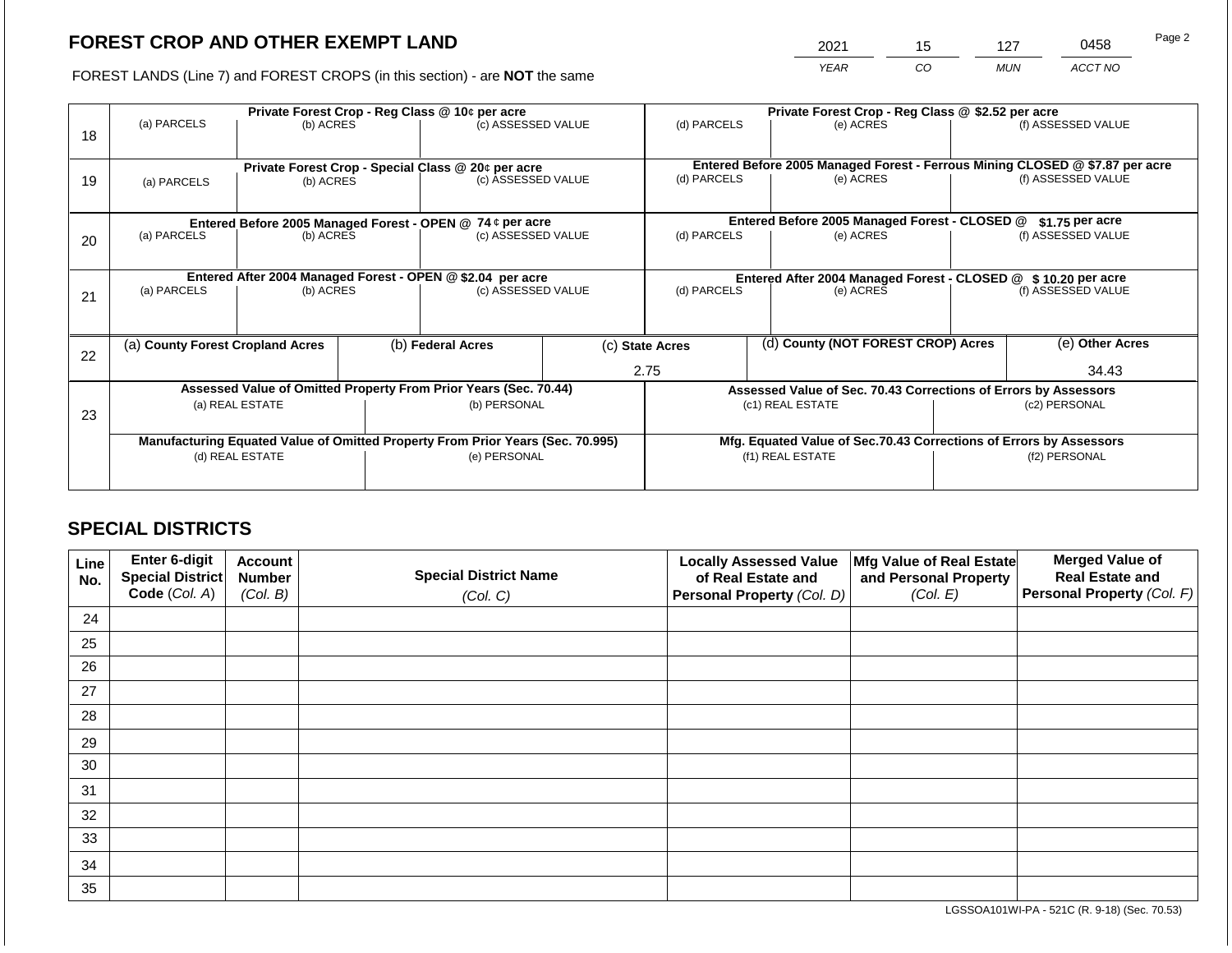|             | <b>SCHOOL DISTRICTS</b>                                  |                                             |                                                         | 2021                                                                              | 127<br>15                                                     | 0458                                                                           |
|-------------|----------------------------------------------------------|---------------------------------------------|---------------------------------------------------------|-----------------------------------------------------------------------------------|---------------------------------------------------------------|--------------------------------------------------------------------------------|
|             |                                                          |                                             |                                                         | <b>YEAR</b>                                                                       | CO<br><b>MUN</b>                                              | ACCT NO                                                                        |
| Line<br>No. | Enter 6-digit<br><b>School District</b><br>Code (Col. A) | <b>Account</b><br><b>Number</b><br>(Col. B) | <b>School District Name</b><br>(Col. C)                 | <b>Locally Assessed Value</b><br>of Real Estate and<br>Personal Property (Col. D) | Mfg Value of Real Estate<br>and Personal Property<br>(Col. E) | <b>Merged Value of</b><br><b>Real Estate and</b><br>Personal Property (Col. F) |
|             | A.                                                       |                                             | <b>SCHOOL DISTRICTS (K-8 and K-12)</b>                  |                                                                                   |                                                               |                                                                                |
| 36          | 155457                                                   | 0108                                        | SCH D OF SOUTHERN DOOR COUNTY                           | 22,407,500                                                                        | 397,200                                                       | 22,804,700                                                                     |
| 37          |                                                          |                                             |                                                         |                                                                                   |                                                               |                                                                                |
| 38          |                                                          |                                             |                                                         |                                                                                   |                                                               |                                                                                |
| 39          |                                                          |                                             |                                                         |                                                                                   |                                                               |                                                                                |
| 40          |                                                          |                                             |                                                         |                                                                                   |                                                               |                                                                                |
| 41          |                                                          |                                             |                                                         |                                                                                   |                                                               |                                                                                |
| 42          |                                                          |                                             |                                                         |                                                                                   |                                                               |                                                                                |
| 43          |                                                          |                                             |                                                         |                                                                                   |                                                               |                                                                                |
| 44<br>45    |                                                          |                                             |                                                         |                                                                                   |                                                               |                                                                                |
| 46          |                                                          |                                             |                                                         |                                                                                   |                                                               |                                                                                |
| 47          |                                                          |                                             |                                                         |                                                                                   |                                                               |                                                                                |
| 48          |                                                          |                                             |                                                         |                                                                                   |                                                               |                                                                                |
| 49          |                                                          |                                             |                                                         |                                                                                   |                                                               |                                                                                |
| 50          |                                                          |                                             | TOTAL ASSESSED VALUE OF SCHOOL DISTRICTS (K-8 and K-12) | 22,407,500                                                                        | 397,200                                                       | 22,804,700                                                                     |
|             | <b>B.</b><br><b>UNION HIGH SCHOOL DISTRICTS</b>          |                                             |                                                         |                                                                                   |                                                               |                                                                                |
| 51          |                                                          |                                             |                                                         |                                                                                   |                                                               |                                                                                |
| 52          |                                                          |                                             |                                                         |                                                                                   |                                                               |                                                                                |
| 53          |                                                          |                                             |                                                         |                                                                                   |                                                               |                                                                                |
| 54          |                                                          |                                             |                                                         |                                                                                   |                                                               |                                                                                |
| 55          |                                                          |                                             | TOTAL ASSESSED VALUE OF UNION HIGH SCHOOLS              |                                                                                   |                                                               |                                                                                |
|             | <b>TECHNICAL COLLEGE DISTRICTS</b><br>C.                 |                                             |                                                         |                                                                                   |                                                               |                                                                                |
| 56          | 001300                                                   | 0012                                        | NORTHEAST WISCONSIN TECH COLLEGE GNBY                   | 22,407,500                                                                        | 397,200                                                       | 22,804,700                                                                     |
| 57          |                                                          |                                             |                                                         |                                                                                   |                                                               |                                                                                |
| 58          |                                                          |                                             | TOTAL ASSESSED VALUE OF TECHNICAL COLLEGES              |                                                                                   |                                                               |                                                                                |
| 59          |                                                          |                                             |                                                         | 22,407,500                                                                        | 397,200                                                       | 22,804,700                                                                     |

 *I hereby certify, to the best of my knowledge and belief, this form is complete and correct.*

| Name               |                    | Title | Submission date        |
|--------------------|--------------------|-------|------------------------|
| <b>CHRIS MOE</b>   |                    |       | 2021<br>25<br>∩ҕ<br>◡◡ |
| Phone              | Email address      |       |                        |
| 920<br>746<br>2285 | CMOE@CO.DOOR.WI.US |       |                        |

LGSSOA101WI -PA-521C (R. 9-18) (Sec. 70.53)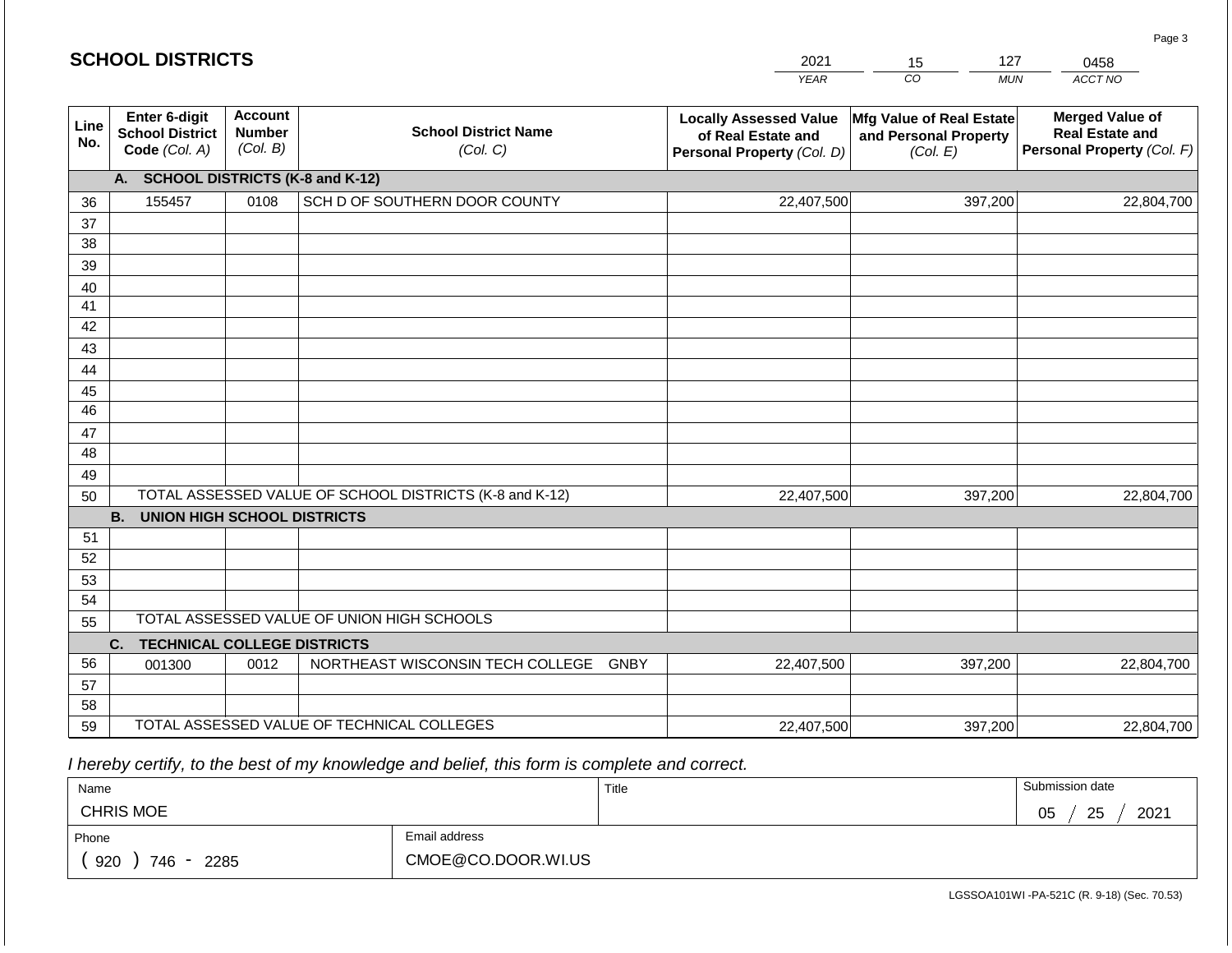- Each municipality's SOA is completed after the Board of Review and includes any changes made to the locally assessed values, under state law (sec. 70.53, Wis. Stats.)
- The Wisconsin Department of Revenue (DOR) merges the locally assessed values with the state assessed manufacturing values
- DOR provides the information regarding district names and codes. If a district is not listed, contact DOR.

Note: If you submit an amended SOA to DOR after your municipality's SOA is equated and posted to our website, we will process the SOA. However, DOR will not recalculate the *aggregate ratio or update the final SOA posted on our website. You should use the corrected values to calculate your tax rates.*

### **Page 1: Real Estate and Personal Property**

- Lines 1-9 assessed real estate values, parcel counts and acres by classification
- Lines 10-15 assessed personal property values and number of accounts by class
- Line 16 aggregate assessed value of all property subject to general property; use to calculate tax rates. Note: This line equals the total assessed value of K-8 and K-12 school districts (Line 50) and total assessed value of technical colleges (Line 59).
- Remarks assessment ratio used to calculate estimated fair market value on property tax bills

### **Page 2: Forest Crop, Other Exempt Land and Special Districts**

- Lines 18-21 private forest crop and managed forest lands assessed values
- Line  $22 -$  tax exempt land acres
- Line 23 prior years assessed value of omitted property under sec. 70.44 and correction of errors under sec. 70.43 shown by locally assessed or manufacturing real estate and personal property. Note: If there is an amount on this line, report the corresponding tax in the Statement of Taxes, Sections J or K.
- Lines 24-35 special district assessed values. These values are used to calculate tax rates for the special districts.

### **Page 3: School Districts**

- Lines 36-50 school districts (K-8 and K-12) assessed values. These values are used to calculate tax rates for school districts.
- Lines 51-55 union high school district assessed values. These values are used to calculate tax rates for union high school districts.
- Lines 56-59 technical college assessed values. These values are used to calculate tax rates for technical colleges.

If you have questions: Email: lgs@wisconsin.gov

 Phone: (608) 266-2569 or (608) 264-6892 Fax: (608) 264-6887

PO BOX 6<br>FORESTVILLE, WI 54213 - 0006 FORESTVILLE, WI 54213 - 0006VILLAGE OF FORESTVILLE TIFFANY DUFEK<br>VILLAGE OF FORESTVILLE TIFFANY DUFEK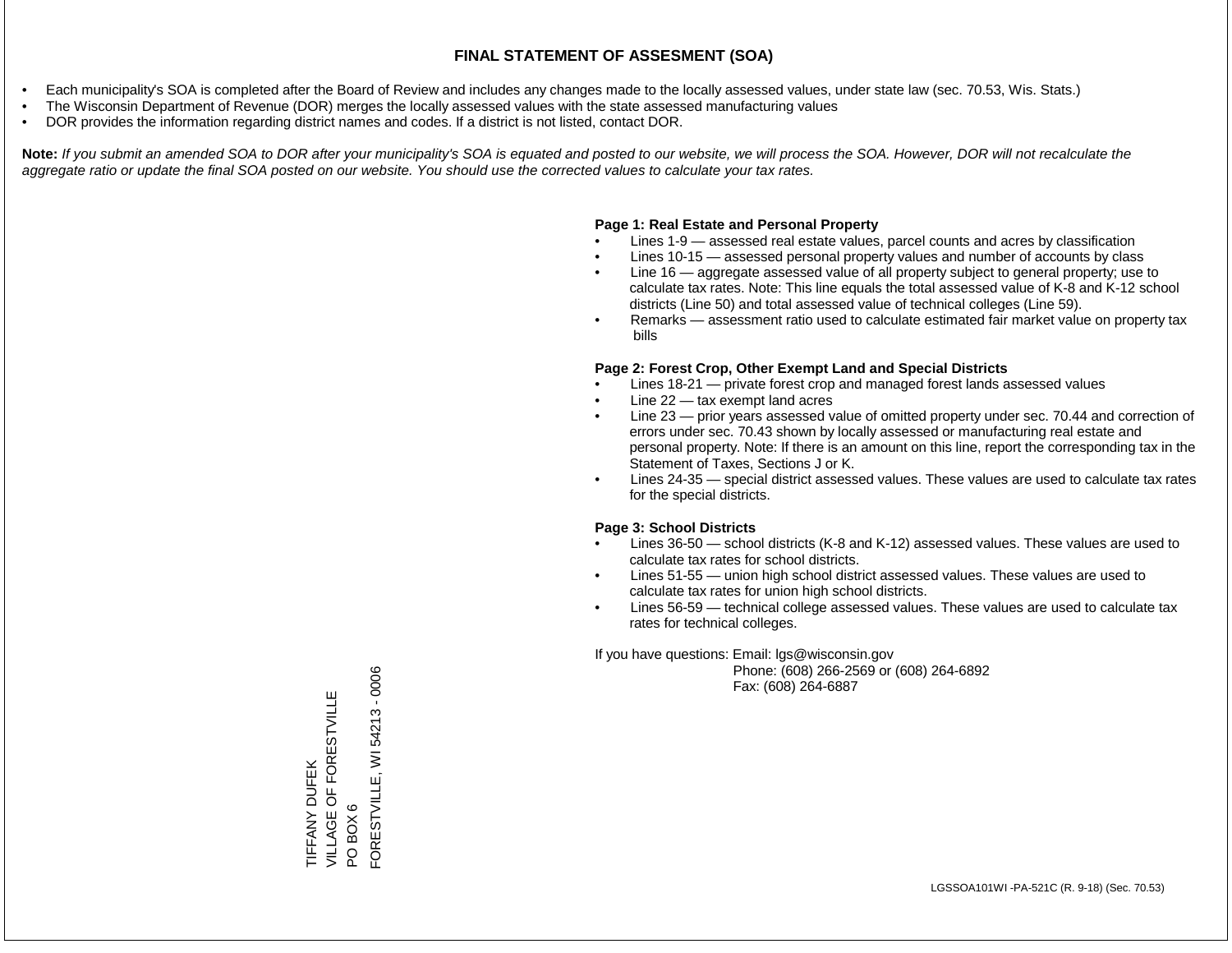|                |                               | <b>FINAL - EQUATED</b><br><b>STATEMENT OF ASSESSMENT FOR 2021</b>                                                                                                                            |                          | 15           | 181                                                                 | 0459                           | This is an Amended Return              | Page 1                                         |
|----------------|-------------------------------|----------------------------------------------------------------------------------------------------------------------------------------------------------------------------------------------|--------------------------|--------------|---------------------------------------------------------------------|--------------------------------|----------------------------------------|------------------------------------------------|
|                |                               |                                                                                                                                                                                              |                          | CO           | <b>MUN</b>                                                          | ACCT NO                        |                                        |                                                |
|                | <b>FOR</b>                    | <b>VILLAGE OF</b><br><b>OF</b>                                                                                                                                                               | SISTER BAY               |              | <b>DOOR COUNTY</b>                                                  |                                |                                        |                                                |
|                |                               | Town - Village - City                                                                                                                                                                        | <b>Municipality Name</b> |              | <b>County Name</b>                                                  |                                |                                        |                                                |
| Line<br>No.    |                               | <b>REAL ESTATE</b><br>(See Lines 18 - 22 for<br>other Real Estate)                                                                                                                           |                          | PARCEL COUNT | NO. OF ACRES<br><b>WHOLE</b><br>TOTAL LAND MPROVEMENTS NUMBERS ONLY | <b>VALUE OF</b><br><b>LAND</b> | <b>VALUE OF</b><br><b>IMPROVEMENTS</b> | <b>TOTAL VALUE OF LAND</b><br>AND IMPROVEMENTS |
|                |                               |                                                                                                                                                                                              | (Col. A)                 | (Col. B)     | (Col, C)                                                            | (Col. D)                       | (Col. E)                               | (Col. F)                                       |
| $\mathbf{1}$   |                               | <b>RESIDENTIAL - Class 1</b>                                                                                                                                                                 | 1,291                    | 1,190        | 910                                                                 | 116,018,300                    | 258,684,300                            | 374,702,600                                    |
| 2              |                               | <b>COMMERCIAL - Class 2</b>                                                                                                                                                                  | 350                      | 312          | 301                                                                 | 28,215,000                     | 63,121,100                             | 91,336,100                                     |
| 3              |                               | <b>MANUFACTURING - Class 3</b>                                                                                                                                                               | 0                        |              | $\overline{0}$<br>$\Omega$                                          | 0                              | $\Omega$                               | 0                                              |
| 4              | <b>AGRICULTURAL - Class 4</b> |                                                                                                                                                                                              | $\overline{7}$           |              | 140                                                                 | 32,600                         |                                        | 32,600                                         |
| 5              | <b>UNDEVELOPED - Class 5</b>  |                                                                                                                                                                                              | 0                        |              | $\Omega$                                                            | $\Omega$                       |                                        | $\Omega$                                       |
| 6              |                               | AGRICULTURAL FOREST - Class 5m                                                                                                                                                               | $\mathbf{1}$             |              | 5                                                                   | 16,300                         |                                        | 16,300                                         |
| $\overline{7}$ |                               | <b>FOREST LANDS - Class 6</b>                                                                                                                                                                | 0                        |              | $\overline{0}$                                                      | 0                              |                                        | $\Omega$                                       |
| 8              |                               | OTHER - Class 7                                                                                                                                                                              | 0                        |              | $\Omega$<br>$\Omega$                                                | $\Omega$                       | 0                                      | $\Omega$                                       |
| 9              |                               | <b>TOTAL - ALL COLUMNS</b>                                                                                                                                                                   | 1.649                    | 1,502        | 1,356                                                               | 144,282,200                    | 321,805,400                            | 466,087,600                                    |
| 10             |                               | NUMBER OF PERSONAL PROPERTY ACCOUNTS IN ROLL                                                                                                                                                 |                          |              | 347                                                                 | <b>LOCALLY ASSESSED</b>        | <b>MANUFACTURING</b>                   | <b>MERGED</b>                                  |
| 11             |                               | BOATS AND OTHER WATERCRAFT NOT EXEMPT - Code 1                                                                                                                                               |                          |              |                                                                     | 407,204                        | $\Omega$                               | 407,204                                        |
| 12             |                               | MACHINERY, TOOLS AND PATTERNS - Code 2                                                                                                                                                       |                          |              |                                                                     |                                | 37,800                                 | 37,800                                         |
| 13             |                               | FURNITURE, FIXTURES AND EQUIPMENT - Code 3                                                                                                                                                   |                          |              |                                                                     | 1,817,259                      | 900                                    | 1,818,159                                      |
| 14             |                               | ALL OTHER PERSONAL PROPERTY NOT EXEMPT - Codes 4A, 4B, 4C                                                                                                                                    |                          |              |                                                                     | 963,639                        | 1,900                                  | 965,539                                        |
| 15             |                               | TOTAL OF PERSONAL PROPERTY NOT EXEMPT (Total of Lines 11-14)                                                                                                                                 |                          |              |                                                                     | 3,188,102                      | 40,600                                 | 3,228,702                                      |
| 16             |                               | AGGREGATE ASSESSED VALUE OF ALL PROPERTY SUBJECT TO THE GENERAL PROPERTY TAX (Total of Lines 9F and 15F)<br>MUST EQUAL TOTAL VALUE OF THE SCHOOL DISTRICTS (K-12 PLUS K-8) - Line 50, Col. F |                          |              |                                                                     |                                |                                        | 469,316,302                                    |
| 17             |                               | <b>BOARD OF REVIEW</b><br>DATE OF FINAL ADJOURNMENT                                                                                                                                          | 05/12/2021               |              | Name of Assessor<br><b>ACTION APPRAISERS AND CNSLT</b>              | Telephone #                    | (888) 796-0603                         |                                                |

The Assessment Ratio to be used in calculating the estimated Fair Market Value on tax bills for this tax district is .929013777

This ratio should be used to convert assessed values to "Calculate Equalized Values" in Step 1 of the Lottery and Gaming Credit Calculations.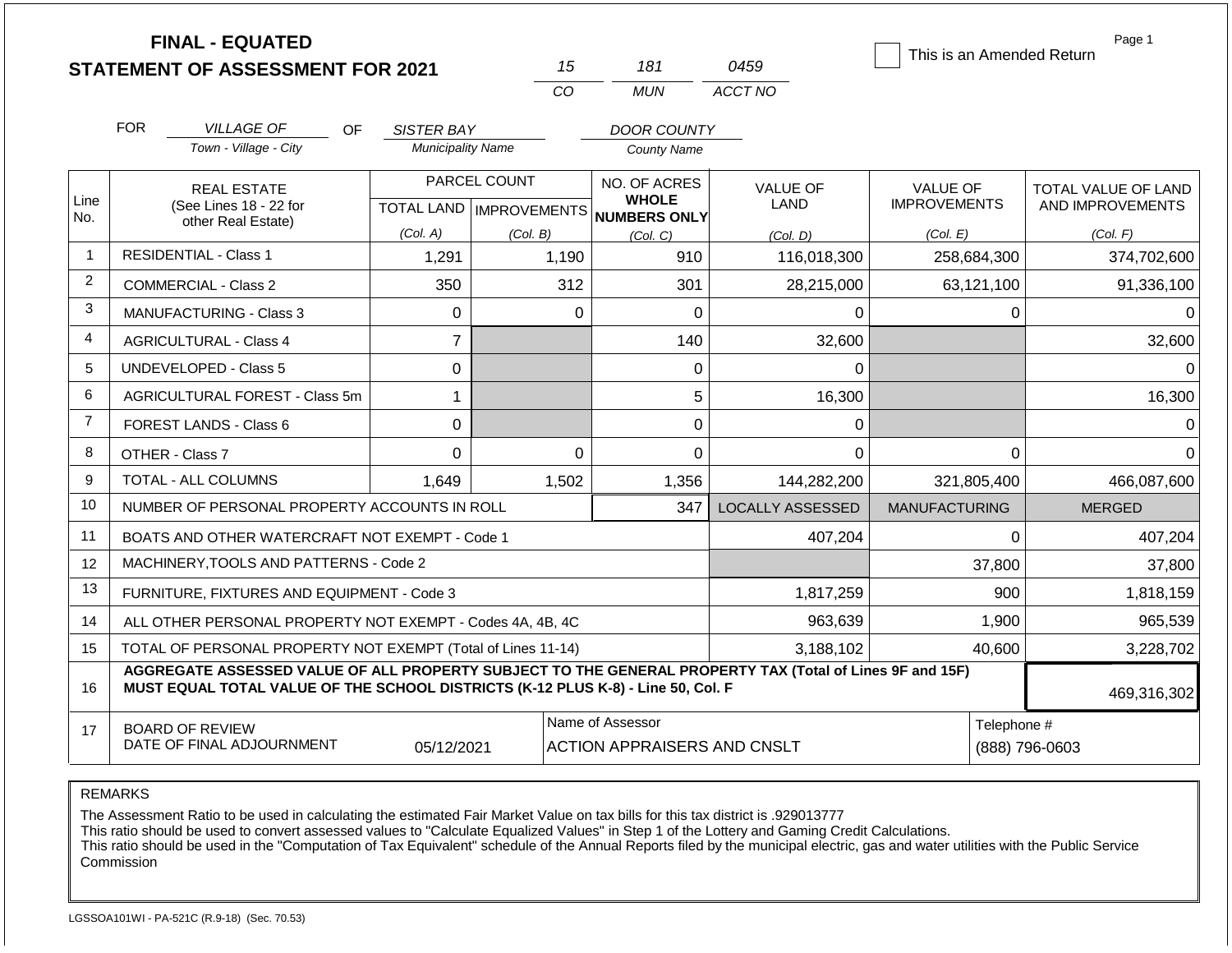2021 15 181 0459 Page 2

FOREST LANDS (Line 7) and FOREST CROPS (in this section) - are **NOT** the same *YEAR CO MUN ACCT NO*

| 18 | (a) PARCELS                                                                    | Private Forest Crop - Reg Class @ 10¢ per acre<br>(b) ACRES |                                      | (c) ASSESSED VALUE                                                       |  | (d) PARCELS                                                        |                                    | Private Forest Crop - Reg Class @ \$2.52 per acre<br>(e) ACRES |                                                               | (f) ASSESSED VALUE                                                                                 |  |
|----|--------------------------------------------------------------------------------|-------------------------------------------------------------|--------------------------------------|--------------------------------------------------------------------------|--|--------------------------------------------------------------------|------------------------------------|----------------------------------------------------------------|---------------------------------------------------------------|----------------------------------------------------------------------------------------------------|--|
| 19 | (a) PARCELS                                                                    | (b) ACRES                                                   |                                      | Private Forest Crop - Special Class @ 20¢ per acre<br>(c) ASSESSED VALUE |  | (d) PARCELS                                                        |                                    | (e) ACRES                                                      |                                                               | Entered Before 2005 Managed Forest - Ferrous Mining CLOSED @ \$7.87 per acre<br>(f) ASSESSED VALUE |  |
|    |                                                                                |                                                             |                                      | Entered Before 2005 Managed Forest - OPEN @ 74 ¢ per acre                |  |                                                                    |                                    | Entered Before 2005 Managed Forest - CLOSED @                  |                                                               | $$1.75$ per acre                                                                                   |  |
| 20 | (a) PARCELS                                                                    | (b) ACRES                                                   |                                      | (c) ASSESSED VALUE                                                       |  | (d) PARCELS                                                        |                                    | (e) ACRES                                                      |                                                               | (f) ASSESSED VALUE                                                                                 |  |
|    | Entered After 2004 Managed Forest - OPEN @ \$2.04 per acre                     |                                                             |                                      |                                                                          |  |                                                                    |                                    |                                                                | Entered After 2004 Managed Forest - CLOSED @ \$10.20 per acre |                                                                                                    |  |
| 21 | (a) PARCELS                                                                    | (b) ACRES                                                   |                                      | (c) ASSESSED VALUE                                                       |  | (d) PARCELS                                                        |                                    | (e) ACRES                                                      |                                                               | (f) ASSESSED VALUE                                                                                 |  |
|    |                                                                                |                                                             |                                      |                                                                          |  |                                                                    |                                    | 20                                                             |                                                               | 130,000                                                                                            |  |
| 22 | (a) County Forest Cropland Acres                                               |                                                             | (b) Federal Acres<br>(c) State Acres |                                                                          |  |                                                                    | (d) County (NOT FOREST CROP) Acres |                                                                | (e) Other Acres                                               |                                                                                                    |  |
|    |                                                                                |                                                             |                                      |                                                                          |  | 12.63                                                              |                                    | 147.07                                                         |                                                               |                                                                                                    |  |
|    |                                                                                |                                                             |                                      | Assessed Value of Omitted Property From Prior Years (Sec. 70.44)         |  | Assessed Value of Sec. 70.43 Corrections of Errors by Assessors    |                                    |                                                                |                                                               |                                                                                                    |  |
| 23 | (a) REAL ESTATE                                                                |                                                             |                                      | (b) PERSONAL                                                             |  |                                                                    |                                    | (c1) REAL ESTATE                                               | (c2) PERSONAL                                                 |                                                                                                    |  |
|    |                                                                                |                                                             |                                      |                                                                          |  |                                                                    |                                    |                                                                |                                                               |                                                                                                    |  |
|    | Manufacturing Equated Value of Omitted Property From Prior Years (Sec. 70.995) |                                                             |                                      |                                                                          |  | Mfg. Equated Value of Sec.70.43 Corrections of Errors by Assessors |                                    |                                                                |                                                               |                                                                                                    |  |
|    | (d) REAL ESTATE                                                                |                                                             |                                      | (e) PERSONAL                                                             |  |                                                                    |                                    | (f1) REAL ESTATE                                               |                                                               | (f2) PERSONAL                                                                                      |  |
|    |                                                                                |                                                             |                                      |                                                                          |  |                                                                    |                                    |                                                                |                                                               |                                                                                                    |  |

## **SPECIAL DISTRICTS**

| Line<br>No. | <b>Enter 6-digit</b><br>Special District | <b>Account</b><br><b>Number</b> | <b>Special District Name</b> | <b>Locally Assessed Value</b><br>of Real Estate and | Mfg Value of Real Estate<br>and Personal Property | <b>Merged Value of</b><br><b>Real Estate and</b> |
|-------------|------------------------------------------|---------------------------------|------------------------------|-----------------------------------------------------|---------------------------------------------------|--------------------------------------------------|
|             | Code (Col. A)                            | (Col. B)                        | (Col. C)                     | Personal Property (Col. D)                          | (Col. E)                                          | <b>Personal Property (Col. F)</b>                |
| 24          |                                          |                                 |                              |                                                     |                                                   |                                                  |
| 25          |                                          |                                 |                              |                                                     |                                                   |                                                  |
| 26          |                                          |                                 |                              |                                                     |                                                   |                                                  |
| 27          |                                          |                                 |                              |                                                     |                                                   |                                                  |
| 28          |                                          |                                 |                              |                                                     |                                                   |                                                  |
| 29          |                                          |                                 |                              |                                                     |                                                   |                                                  |
| 30          |                                          |                                 |                              |                                                     |                                                   |                                                  |
| 31          |                                          |                                 |                              |                                                     |                                                   |                                                  |
| 32          |                                          |                                 |                              |                                                     |                                                   |                                                  |
| 33          |                                          |                                 |                              |                                                     |                                                   |                                                  |
| 34          |                                          |                                 |                              |                                                     |                                                   |                                                  |
| 35          |                                          |                                 |                              |                                                     |                                                   |                                                  |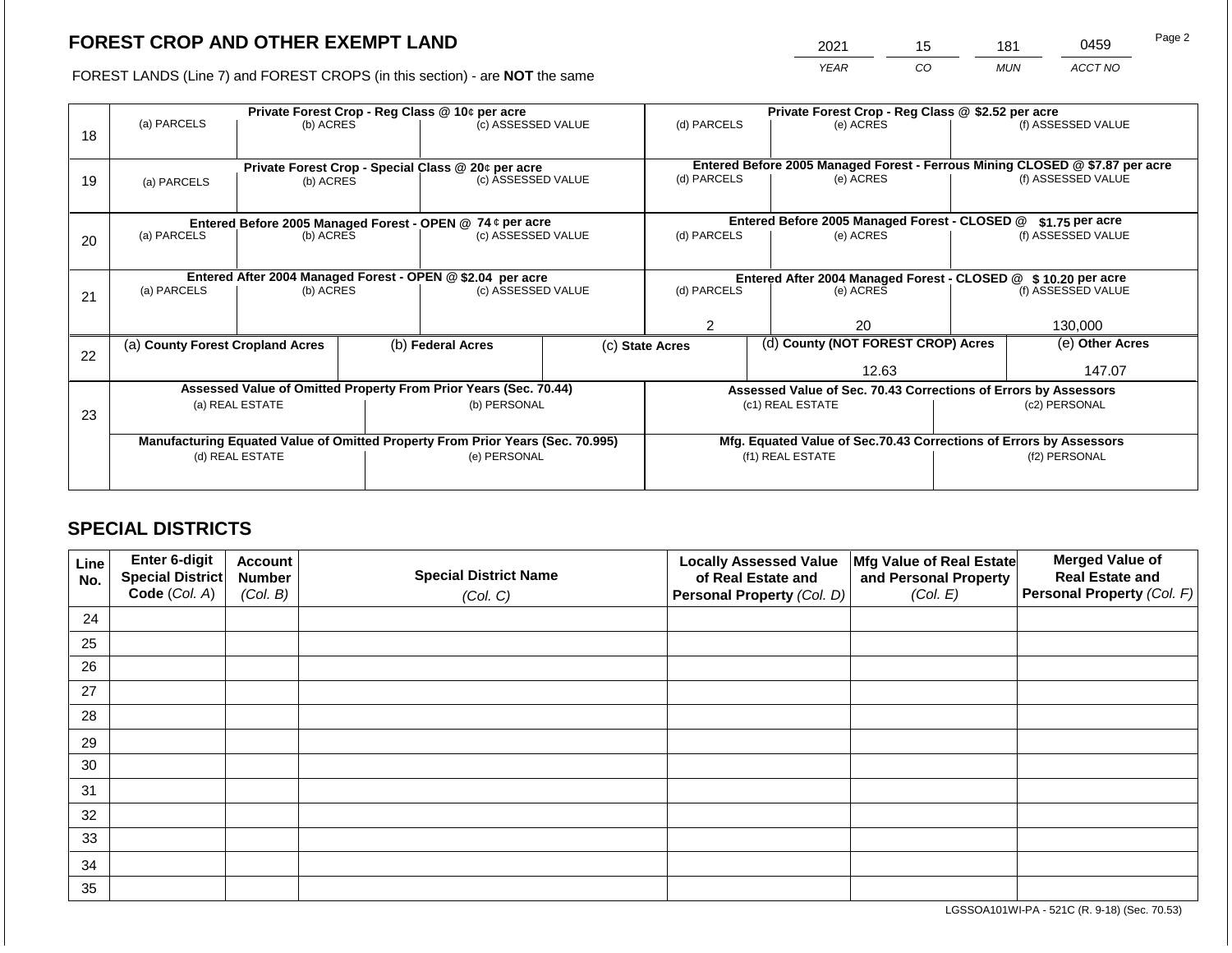|             | <b>SCHOOL DISTRICTS</b>                                         |                                             |                                                         | 2021                                                                              | 181<br>15                                                     | 0459                                                                           |
|-------------|-----------------------------------------------------------------|---------------------------------------------|---------------------------------------------------------|-----------------------------------------------------------------------------------|---------------------------------------------------------------|--------------------------------------------------------------------------------|
|             |                                                                 |                                             |                                                         | <b>YEAR</b>                                                                       | CO                                                            | ACCT NO<br><b>MUN</b>                                                          |
| Line<br>No. | <b>Enter 6-digit</b><br><b>School District</b><br>Code (Col. A) | <b>Account</b><br><b>Number</b><br>(Col. B) | <b>School District Name</b><br>(Col. C)                 | <b>Locally Assessed Value</b><br>of Real Estate and<br>Personal Property (Col. D) | Mfg Value of Real Estate<br>and Personal Property<br>(Col. E) | <b>Merged Value of</b><br><b>Real Estate and</b><br>Personal Property (Col. F) |
|             | A.                                                              |                                             | <b>SCHOOL DISTRICTS (K-8 and K-12)</b>                  |                                                                                   |                                                               |                                                                                |
| 36          | 152114                                                          | 0106                                        | SCH D OF GIBRALTAR AREA                                 | 469,275,702                                                                       | 40,600                                                        | 469,316,302                                                                    |
| 37          |                                                                 |                                             |                                                         |                                                                                   |                                                               |                                                                                |
| 38          |                                                                 |                                             |                                                         |                                                                                   |                                                               |                                                                                |
| 39          |                                                                 |                                             |                                                         |                                                                                   |                                                               |                                                                                |
| 40          |                                                                 |                                             |                                                         |                                                                                   |                                                               |                                                                                |
| 41          |                                                                 |                                             |                                                         |                                                                                   |                                                               |                                                                                |
| 42          |                                                                 |                                             |                                                         |                                                                                   |                                                               |                                                                                |
| 43          |                                                                 |                                             |                                                         |                                                                                   |                                                               |                                                                                |
| 44          |                                                                 |                                             |                                                         |                                                                                   |                                                               |                                                                                |
| 45<br>46    |                                                                 |                                             |                                                         |                                                                                   |                                                               |                                                                                |
| 47          |                                                                 |                                             |                                                         |                                                                                   |                                                               |                                                                                |
| 48          |                                                                 |                                             |                                                         |                                                                                   |                                                               |                                                                                |
| 49          |                                                                 |                                             |                                                         |                                                                                   |                                                               |                                                                                |
| 50          |                                                                 |                                             | TOTAL ASSESSED VALUE OF SCHOOL DISTRICTS (K-8 and K-12) | 469,275,702                                                                       | 40,600                                                        | 469,316,302                                                                    |
|             | <b>B.</b><br><b>UNION HIGH SCHOOL DISTRICTS</b>                 |                                             |                                                         |                                                                                   |                                                               |                                                                                |
| 51          |                                                                 |                                             |                                                         |                                                                                   |                                                               |                                                                                |
| 52          |                                                                 |                                             |                                                         |                                                                                   |                                                               |                                                                                |
| 53          |                                                                 |                                             |                                                         |                                                                                   |                                                               |                                                                                |
| 54          |                                                                 |                                             |                                                         |                                                                                   |                                                               |                                                                                |
| 55          |                                                                 |                                             | TOTAL ASSESSED VALUE OF UNION HIGH SCHOOLS              |                                                                                   |                                                               |                                                                                |
|             | C.<br><b>TECHNICAL COLLEGE DISTRICTS</b>                        |                                             |                                                         |                                                                                   |                                                               |                                                                                |
| 56          | 001300                                                          | 0012                                        | NORTHEAST WISCONSIN TECH COLLEGE GNBY                   | 469,275,702                                                                       | 40,600                                                        | 469,316,302                                                                    |
| 57          |                                                                 |                                             |                                                         |                                                                                   |                                                               |                                                                                |
| 58          |                                                                 |                                             |                                                         |                                                                                   |                                                               |                                                                                |
| 59          |                                                                 |                                             | TOTAL ASSESSED VALUE OF TECHNICAL COLLEGES              | 469,275,702                                                                       | 40,600                                                        | 469,316,302                                                                    |

 *I hereby certify, to the best of my knowledge and belief, this form is complete and correct.*

| Name                    |                    | Title | Submission date       |
|-------------------------|--------------------|-------|-----------------------|
| <b>CHRIS MOE</b>        |                    |       | 2021<br>—<br>∩ҕ<br>◡◡ |
| Phone                   | Email address      |       |                       |
| 920<br>746<br>2285<br>- | CMOE@CO.DOOR.WI.US |       |                       |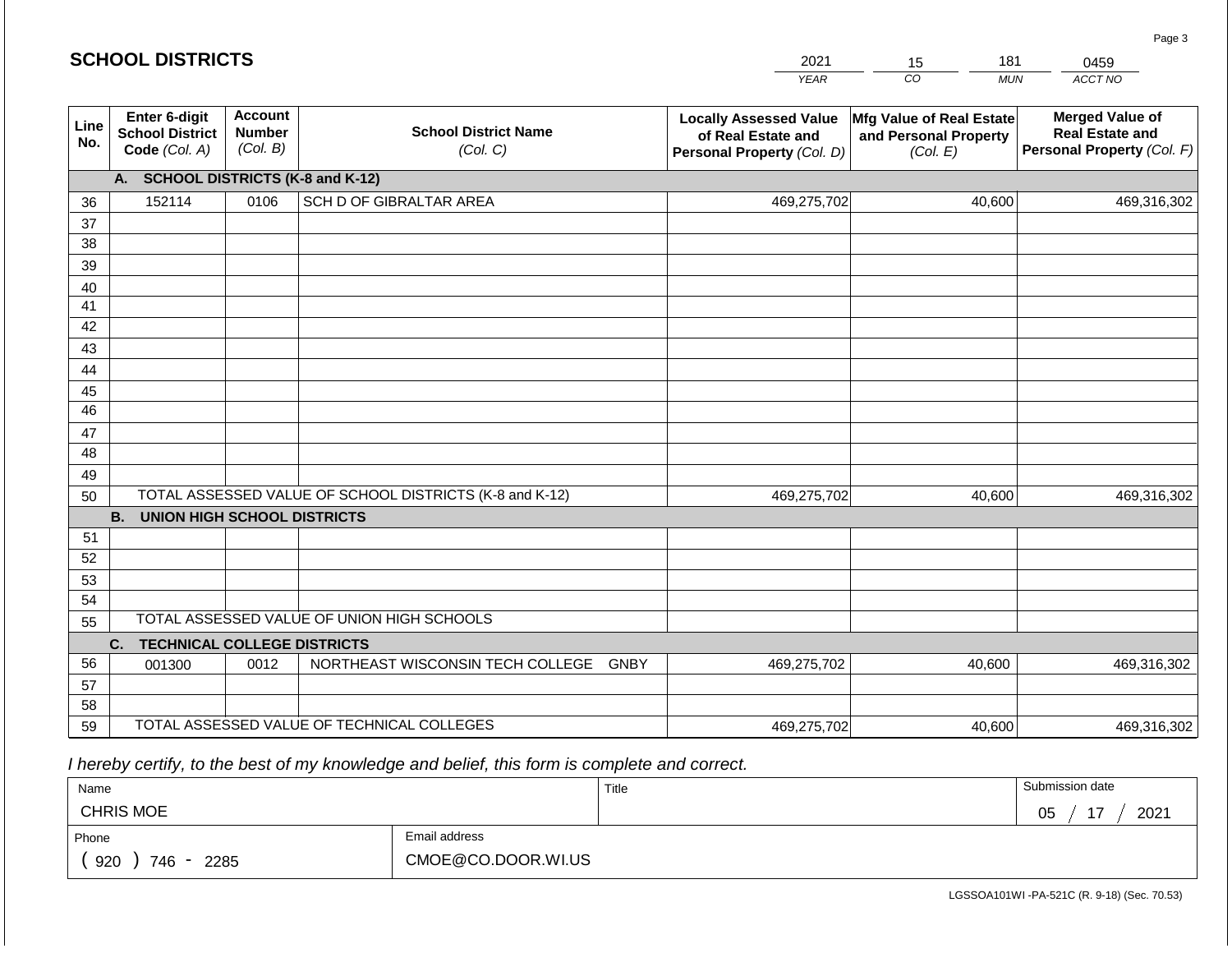- Each municipality's SOA is completed after the Board of Review and includes any changes made to the locally assessed values, under state law (sec. 70.53, Wis. Stats.)
- The Wisconsin Department of Revenue (DOR) merges the locally assessed values with the state assessed manufacturing values
- DOR provides the information regarding district names and codes. If a district is not listed, contact DOR.

Note: If you submit an amended SOA to DOR after your municipality's SOA is equated and posted to our website, we will process the SOA. However, DOR will not recalculate the *aggregate ratio or update the final SOA posted on our website. You should use the corrected values to calculate your tax rates.*

### **Page 1: Real Estate and Personal Property**

- Lines 1-9 assessed real estate values, parcel counts and acres by classification
- Lines 10-15 assessed personal property values and number of accounts by class
- Line 16 aggregate assessed value of all property subject to general property; use to calculate tax rates. Note: This line equals the total assessed value of K-8 and K-12 school districts (Line 50) and total assessed value of technical colleges (Line 59).
- Remarks assessment ratio used to calculate estimated fair market value on property tax bills

### **Page 2: Forest Crop, Other Exempt Land and Special Districts**

- Lines 18-21 private forest crop and managed forest lands assessed values
- Line  $22 -$  tax exempt land acres
- Line 23 prior years assessed value of omitted property under sec. 70.44 and correction of errors under sec. 70.43 shown by locally assessed or manufacturing real estate and personal property. Note: If there is an amount on this line, report the corresponding tax in the Statement of Taxes, Sections J or K.
- Lines 24-35 special district assessed values. These values are used to calculate tax rates for the special districts.

### **Page 3: School Districts**

- Lines 36-50 school districts (K-8 and K-12) assessed values. These values are used to calculate tax rates for school districts.
- Lines 51-55 union high school district assessed values. These values are used to calculate tax rates for union high school districts.
- Lines 56-59 technical college assessed values. These values are used to calculate tax rates for technical colleges.

If you have questions: Email: lgs@wisconsin.gov

 Phone: (608) 266-2569 or (608) 264-6892 Fax: (608) 264-6887

HEIDI TEICH<br>VILLAGE OF SISTER BAY VILLAGE OF SISTER BAY PO BOX 769<br>SISTER BAY, WI 54234 - 0769 SISTER BAY, WI 54234 - 0769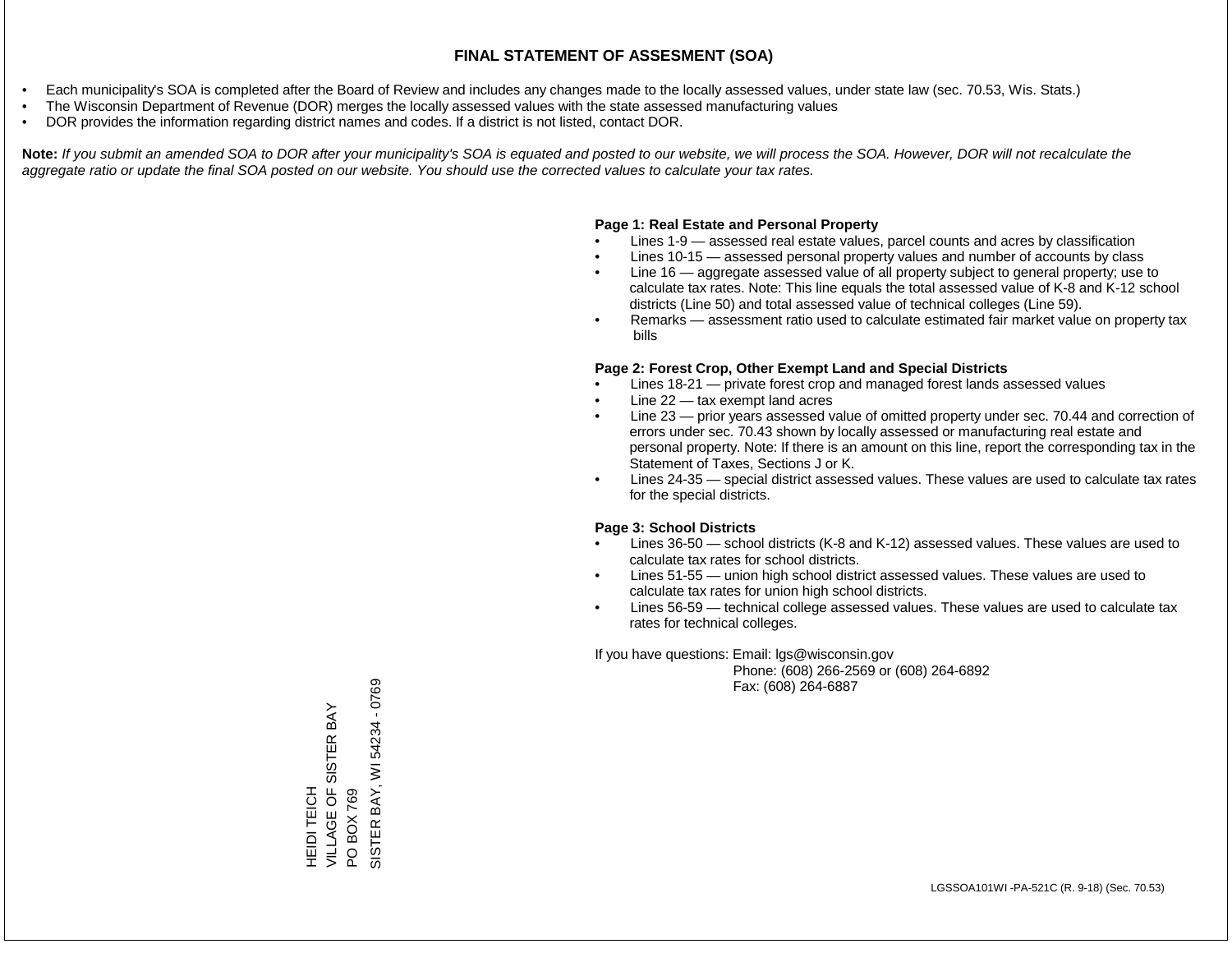|                |                                                                                                                                                                                              | <b>FINAL - EQUATED</b><br><b>STATEMENT OF ASSESSMENT FOR 2021</b>  |                                                  |          | 15                                  | 281                                                   | 0460                    |                               |             | Page 1<br>This is an Amended Return |
|----------------|----------------------------------------------------------------------------------------------------------------------------------------------------------------------------------------------|--------------------------------------------------------------------|--------------------------------------------------|----------|-------------------------------------|-------------------------------------------------------|-------------------------|-------------------------------|-------------|-------------------------------------|
|                |                                                                                                                                                                                              |                                                                    |                                                  |          | CO                                  | <b>MUN</b>                                            | ACCT NO                 |                               |             |                                     |
|                | <b>FOR</b>                                                                                                                                                                                   | CITY OF<br>OF.                                                     | STURGEON BAY                                     |          |                                     | <b>DOOR COUNTY</b>                                    |                         |                               |             |                                     |
|                |                                                                                                                                                                                              | Town - Village - City                                              | <b>Municipality Name</b>                         |          |                                     | <b>County Name</b>                                    |                         |                               |             |                                     |
|                |                                                                                                                                                                                              | <b>REAL ESTATE</b><br>(See Lines 18 - 22 for<br>other Real Estate) | PARCEL COUNT<br><b>TOTAL LAND   IMPROVEMENTS</b> |          |                                     | NO. OF ACRES                                          | <b>VALUE OF</b>         | <b>VALUE OF</b>               |             | TOTAL VALUE OF LAND                 |
| Line<br>No.    |                                                                                                                                                                                              |                                                                    |                                                  |          | <b>WHOLE</b><br><b>NUMBERS ONLY</b> | LAND                                                  | <b>IMPROVEMENTS</b>     | AND IMPROVEMENTS              |             |                                     |
|                |                                                                                                                                                                                              |                                                                    | (Col. A)                                         | (Col. B) |                                     | (Col. C)                                              | (Col. D)                | (Col. E)                      |             | (Col. F)                            |
| 1              |                                                                                                                                                                                              | <b>RESIDENTIAL - Class 1</b>                                       | 3,776                                            |          | 3,422                               | 1,958                                                 | 131,951,100             |                               | 499,034,100 | 630,985,200                         |
| $\overline{2}$ |                                                                                                                                                                                              | COMMERCIAL - Class 2                                               | 745                                              |          | 652                                 | 1,052                                                 | 65,670,800              |                               | 235,128,400 | 300,799,200                         |
| 3              | <b>MANUFACTURING - Class 3</b>                                                                                                                                                               |                                                                    | 26                                               |          | 24                                  | 167                                                   | 5,031,500               |                               | 44,166,500  | 49,198,000                          |
| 4              |                                                                                                                                                                                              | <b>AGRICULTURAL - Class 4</b>                                      | 25                                               |          |                                     | 350                                                   | 61,200                  |                               |             | 61,200                              |
| 5              | <b>UNDEVELOPED - Class 5</b>                                                                                                                                                                 |                                                                    | 47                                               |          |                                     | 560                                                   | 537,700                 |                               |             | 537,700                             |
| 6              | AGRICULTURAL FOREST - Class 5m                                                                                                                                                               |                                                                    | 1                                                |          |                                     | $\mathbf 0$                                           | 300                     |                               |             | 300                                 |
| $\overline{7}$ | FOREST LANDS - Class 6                                                                                                                                                                       |                                                                    | 3                                                |          |                                     | 21                                                    | 59,500                  |                               |             | 59,500                              |
| 8              | OTHER - Class 7                                                                                                                                                                              |                                                                    | 6                                                |          | $\overline{7}$                      | 5                                                     | 85,000                  |                               | 238,900     | 323,900                             |
| 9              |                                                                                                                                                                                              | TOTAL - ALL COLUMNS                                                | 4.629                                            |          | 4,105                               | 4,113                                                 | 203,397,100             |                               | 778,567,900 | 981,965,000                         |
| 10             | NUMBER OF PERSONAL PROPERTY ACCOUNTS IN ROLL                                                                                                                                                 |                                                                    |                                                  |          |                                     | 719                                                   | <b>LOCALLY ASSESSED</b> | <b>MANUFACTURING</b>          |             | <b>MERGED</b>                       |
| 11             |                                                                                                                                                                                              | BOATS AND OTHER WATERCRAFT NOT EXEMPT - Code 1                     |                                                  |          |                                     |                                                       | 479,500                 |                               | 4,100       | 483,600                             |
| 12             | MACHINERY, TOOLS AND PATTERNS - Code 2                                                                                                                                                       |                                                                    |                                                  |          |                                     |                                                       |                         |                               | 2,175,500   | 2,175,500                           |
| 13             | FURNITURE, FIXTURES AND EQUIPMENT - Code 3                                                                                                                                                   |                                                                    |                                                  |          |                                     |                                                       | 8,784,800               | 1,523,100                     |             | 10,307,900                          |
| 14             | ALL OTHER PERSONAL PROPERTY NOT EXEMPT - Codes 4A, 4B, 4C                                                                                                                                    |                                                                    |                                                  |          |                                     |                                                       | 2,564,000               | 276,500                       |             | 2,840,500                           |
| 15             | TOTAL OF PERSONAL PROPERTY NOT EXEMPT (Total of Lines 11-14)                                                                                                                                 |                                                                    |                                                  |          |                                     |                                                       | 11,828,300              |                               | 3,979,200   | 15,807,500                          |
| 16             | AGGREGATE ASSESSED VALUE OF ALL PROPERTY SUBJECT TO THE GENERAL PROPERTY TAX (Total of Lines 9F and 15F)<br>MUST EQUAL TOTAL VALUE OF THE SCHOOL DISTRICTS (K-12 PLUS K-8) - Line 50, Col. F |                                                                    |                                                  |          |                                     |                                                       |                         | 997,772,500                   |             |                                     |
| 17             | <b>BOARD OF REVIEW</b><br>DATE OF FINAL ADJOURNMENT<br>06/08/2021                                                                                                                            |                                                                    |                                                  |          |                                     | Name of Assessor<br><b>ASSOCIATED APPRAISAL CNSLT</b> |                         | Telephone #<br>(920) 749-1995 |             |                                     |

REMARKS

The Assessment Ratio to be used in calculating the estimated Fair Market Value on tax bills for this tax district is .971522104

This ratio should be used to convert assessed values to "Calculate Equalized Values" in Step 1 of the Lottery and Gaming Credit Calculations.

 This ratio should be used in the "Computation of Tax Equivalent" schedule of the Annual Reports filed by the municipal electric, gas and water utilities with the Public Service Commission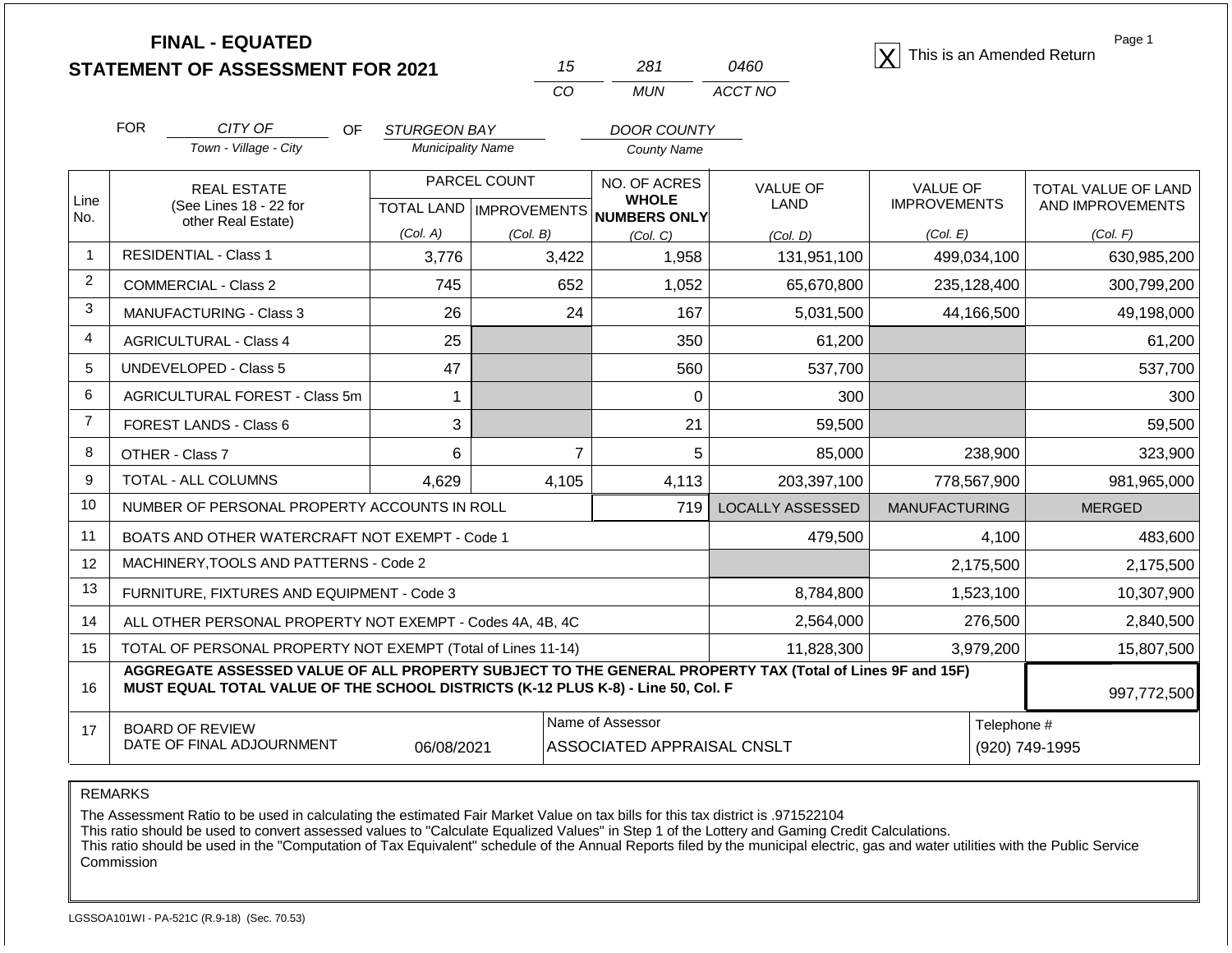# **FOREST CROP AND OTHER EXEMPT LAND**

2021 15 281 0460

FOREST LANDS (Line 7) and FOREST CROPS (in this section) - are **NOT** the same *YEAR CO MUN ACCT NO*

|    | Private Forest Crop - Reg Class @ 10¢ per acre                                 |           |                                                                 |                                                                          |                                                                              | Private Forest Crop - Reg Class @ \$2.52 per acre                  |        |                                               |                    |                    |
|----|--------------------------------------------------------------------------------|-----------|-----------------------------------------------------------------|--------------------------------------------------------------------------|------------------------------------------------------------------------------|--------------------------------------------------------------------|--------|-----------------------------------------------|--------------------|--------------------|
| 18 | (a) PARCELS                                                                    | (b) ACRES |                                                                 | (c) ASSESSED VALUE                                                       |                                                                              | (d) PARCELS                                                        |        | (e) ACRES                                     |                    | (f) ASSESSED VALUE |
|    |                                                                                |           |                                                                 |                                                                          |                                                                              |                                                                    |        |                                               |                    |                    |
|    |                                                                                |           |                                                                 |                                                                          | Entered Before 2005 Managed Forest - Ferrous Mining CLOSED @ \$7.87 per acre |                                                                    |        |                                               |                    |                    |
| 19 | (b) ACRES<br>(a) PARCELS                                                       |           |                                                                 | Private Forest Crop - Special Class @ 20¢ per acre<br>(c) ASSESSED VALUE |                                                                              | (d) PARCELS<br>(e) ACRES                                           |        | (f) ASSESSED VALUE                            |                    |                    |
|    |                                                                                |           |                                                                 |                                                                          |                                                                              |                                                                    |        |                                               |                    |                    |
|    |                                                                                |           |                                                                 |                                                                          |                                                                              |                                                                    |        |                                               |                    |                    |
|    |                                                                                |           |                                                                 | Entered Before 2005 Managed Forest - OPEN @ 74 ¢ per acre                |                                                                              |                                                                    |        | Entered Before 2005 Managed Forest - CLOSED @ |                    | \$1.75 per acre    |
| 20 | (a) PARCELS<br>(b) ACRES                                                       |           |                                                                 | (c) ASSESSED VALUE                                                       |                                                                              | (d) PARCELS                                                        |        | (e) ACRES                                     |                    | (f) ASSESSED VALUE |
|    |                                                                                |           |                                                                 |                                                                          |                                                                              |                                                                    |        |                                               |                    |                    |
|    |                                                                                |           |                                                                 | Entered After 2004 Managed Forest - OPEN @ \$2.04 per acre               |                                                                              | Entered After 2004 Managed Forest - CLOSED @ \$10.20 per acre      |        |                                               |                    |                    |
| 21 | (a) PARCELS<br>(b) ACRES                                                       |           |                                                                 | (c) ASSESSED VALUE                                                       |                                                                              | (d) PARCELS                                                        |        | (e) ACRES                                     | (f) ASSESSED VALUE |                    |
|    |                                                                                |           |                                                                 |                                                                          |                                                                              |                                                                    |        |                                               |                    |                    |
|    |                                                                                |           |                                                                 |                                                                          | 53                                                                           |                                                                    |        | 148,500                                       |                    |                    |
|    | (a) County Forest Cropland Acres                                               |           |                                                                 | (b) Federal Acres                                                        |                                                                              | (c) State Acres                                                    |        | (d) County (NOT FOREST CROP) Acres            |                    | (e) Other Acres    |
| 22 |                                                                                |           |                                                                 |                                                                          |                                                                              |                                                                    |        |                                               |                    |                    |
|    |                                                                                |           | 4.53                                                            |                                                                          | 150.24                                                                       |                                                                    | 214.75 | 1,127.44                                      |                    |                    |
|    | Assessed Value of Omitted Property From Prior Years (Sec. 70.44)               |           | Assessed Value of Sec. 70.43 Corrections of Errors by Assessors |                                                                          |                                                                              |                                                                    |        |                                               |                    |                    |
| 23 | (a) REAL ESTATE                                                                |           |                                                                 | (b) PERSONAL                                                             |                                                                              | (c1) REAL ESTATE                                                   |        | (c2) PERSONAL                                 |                    |                    |
|    |                                                                                |           |                                                                 | 94.900                                                                   |                                                                              |                                                                    |        | $-12,000$                                     |                    |                    |
|    | Manufacturing Equated Value of Omitted Property From Prior Years (Sec. 70.995) |           |                                                                 |                                                                          |                                                                              | Mfg. Equated Value of Sec.70.43 Corrections of Errors by Assessors |        |                                               |                    |                    |
|    | (d) REAL ESTATE                                                                |           |                                                                 | (e) PERSONAL                                                             |                                                                              | (f1) REAL ESTATE                                                   |        | (f2) PERSONAL                                 |                    |                    |
|    |                                                                                |           |                                                                 |                                                                          |                                                                              |                                                                    |        |                                               |                    |                    |
|    |                                                                                |           |                                                                 |                                                                          |                                                                              |                                                                    |        |                                               |                    |                    |

# **SPECIAL DISTRICTS**

| Line<br>No. | Enter 6-digit<br>Special District<br>Code (Col. A) | <b>Account</b><br><b>Number</b><br>(Col. B) | <b>Special District Name</b><br>(Col. C) | <b>Locally Assessed Value</b><br>of Real Estate and<br><b>Personal Property (Col. D)</b> | Mfg Value of Real Estate<br>and Personal Property<br>(Col. E) | <b>Merged Value of</b><br><b>Real Estate and</b><br>Personal Property (Col. F) |
|-------------|----------------------------------------------------|---------------------------------------------|------------------------------------------|------------------------------------------------------------------------------------------|---------------------------------------------------------------|--------------------------------------------------------------------------------|
| 24          |                                                    |                                             |                                          |                                                                                          |                                                               |                                                                                |
| 25          |                                                    |                                             |                                          |                                                                                          |                                                               |                                                                                |
| 26          |                                                    |                                             |                                          |                                                                                          |                                                               |                                                                                |
| 27          |                                                    |                                             |                                          |                                                                                          |                                                               |                                                                                |
| 28          |                                                    |                                             |                                          |                                                                                          |                                                               |                                                                                |
| 29          |                                                    |                                             |                                          |                                                                                          |                                                               |                                                                                |
| 30          |                                                    |                                             |                                          |                                                                                          |                                                               |                                                                                |
| 31          |                                                    |                                             |                                          |                                                                                          |                                                               |                                                                                |
| 32          |                                                    |                                             |                                          |                                                                                          |                                                               |                                                                                |
| 33          |                                                    |                                             |                                          |                                                                                          |                                                               |                                                                                |
| 34          |                                                    |                                             |                                          |                                                                                          |                                                               |                                                                                |
| 35          |                                                    |                                             |                                          |                                                                                          |                                                               |                                                                                |

LGSSOA101WI-PA - 521C (R. 9-18) (Sec. 70.53)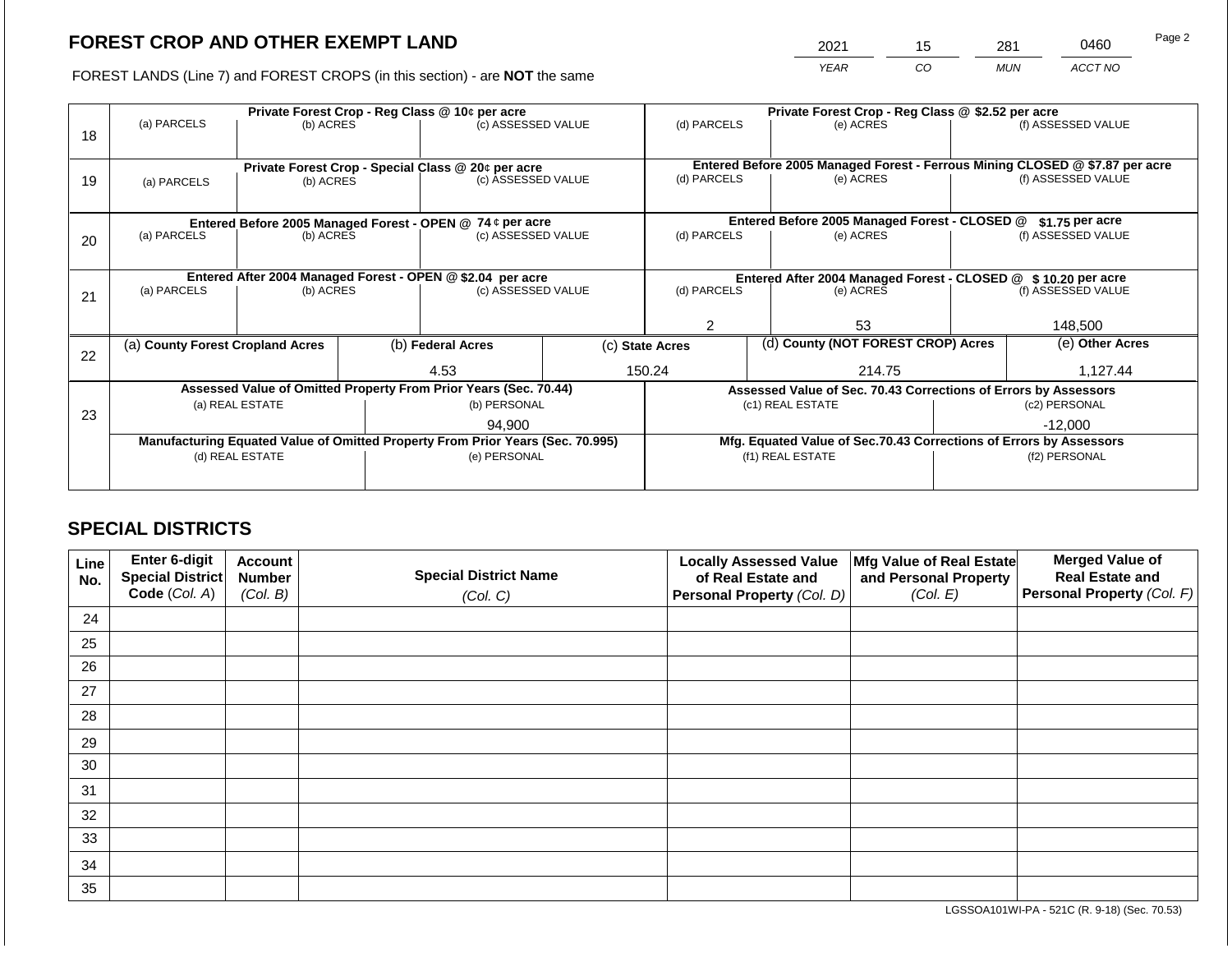|                 | <b>SCHOOL DISTRICTS</b>                                         |                                             |                                                         | 2021                                                                              | 281<br>15                                                            | 0460                                                                           |
|-----------------|-----------------------------------------------------------------|---------------------------------------------|---------------------------------------------------------|-----------------------------------------------------------------------------------|----------------------------------------------------------------------|--------------------------------------------------------------------------------|
|                 |                                                                 |                                             |                                                         | <b>YEAR</b>                                                                       | CO<br><b>MUN</b>                                                     | ACCT NO                                                                        |
| Line<br>No.     | <b>Enter 6-digit</b><br><b>School District</b><br>Code (Col. A) | <b>Account</b><br><b>Number</b><br>(Col. B) | <b>School District Name</b><br>(Col. C)                 | <b>Locally Assessed Value</b><br>of Real Estate and<br>Personal Property (Col. D) | <b>Mfg Value of Real Estate</b><br>and Personal Property<br>(Col. E) | <b>Merged Value of</b><br><b>Real Estate and</b><br>Personal Property (Col. F) |
|                 | A. SCHOOL DISTRICTS (K-8 and K-12)                              |                                             |                                                         |                                                                                   |                                                                      |                                                                                |
| 36              | 155130                                                          | 0107                                        | SCH D OF SEVASTOPOL                                     | 31,810,300                                                                        |                                                                      | 31,810,300                                                                     |
| 37              | 155457                                                          | 0108                                        | SCH D OF SOUTHERN DOOR COUNTY                           | 54,711,400                                                                        | 367,500                                                              | 55,078,900                                                                     |
| 38              | 155642                                                          | 0109                                        | SCH D OF STURGEON BAY                                   | 858,073,600                                                                       | 52,809,700                                                           | 910,883,300                                                                    |
| 39              |                                                                 |                                             |                                                         |                                                                                   |                                                                      |                                                                                |
| 40              |                                                                 |                                             |                                                         |                                                                                   |                                                                      |                                                                                |
| 41              |                                                                 |                                             |                                                         |                                                                                   |                                                                      |                                                                                |
| 42              |                                                                 |                                             |                                                         |                                                                                   |                                                                      |                                                                                |
| 43              |                                                                 |                                             |                                                         |                                                                                   |                                                                      |                                                                                |
| 44              |                                                                 |                                             |                                                         |                                                                                   |                                                                      |                                                                                |
| 45              |                                                                 |                                             |                                                         |                                                                                   |                                                                      |                                                                                |
| $\overline{46}$ |                                                                 |                                             |                                                         |                                                                                   |                                                                      |                                                                                |
| 47              |                                                                 |                                             |                                                         |                                                                                   |                                                                      |                                                                                |
| 48              |                                                                 |                                             |                                                         |                                                                                   |                                                                      |                                                                                |
| 49              |                                                                 |                                             |                                                         |                                                                                   |                                                                      |                                                                                |
| 50              |                                                                 |                                             | TOTAL ASSESSED VALUE OF SCHOOL DISTRICTS (K-8 and K-12) | 944,595,300                                                                       | 53,177,200                                                           | 997,772,500                                                                    |
| 51              | <b>UNION HIGH SCHOOL DISTRICTS</b><br><b>B.</b>                 |                                             |                                                         |                                                                                   |                                                                      |                                                                                |
| 52              |                                                                 |                                             |                                                         |                                                                                   |                                                                      |                                                                                |
| 53              |                                                                 |                                             |                                                         |                                                                                   |                                                                      |                                                                                |
| 54              |                                                                 |                                             |                                                         |                                                                                   |                                                                      |                                                                                |
| 55              |                                                                 |                                             | TOTAL ASSESSED VALUE OF UNION HIGH SCHOOLS              |                                                                                   |                                                                      |                                                                                |
|                 | <b>TECHNICAL COLLEGE DISTRICTS</b><br>C.                        |                                             |                                                         |                                                                                   |                                                                      |                                                                                |
| 56              | 001300                                                          | 0012                                        | NORTHEAST WISCONSIN TECH COLLEGE GNBY                   | 944,595,300                                                                       | 53,177,200                                                           | 997,772,500                                                                    |
| 57              |                                                                 |                                             |                                                         |                                                                                   |                                                                      |                                                                                |
| 58              |                                                                 |                                             |                                                         |                                                                                   |                                                                      |                                                                                |
| 59              |                                                                 |                                             | TOTAL ASSESSED VALUE OF TECHNICAL COLLEGES              | 944,595,300                                                                       | 53,177,200                                                           | 997,772,500                                                                    |

2021

 *I hereby certify, to the best of my knowledge and belief, this form is complete and correct.*

**SCHOOL DISTRICTS**

| Name               |                    | Title | Submission date  |
|--------------------|--------------------|-------|------------------|
| <b>CHRIS MOE</b>   |                    |       | 2021<br>30<br>06 |
| Phone              | Email address      |       |                  |
| 920<br>746<br>2285 | CMOE@CO.DOOR.WI.US |       |                  |

Page 3